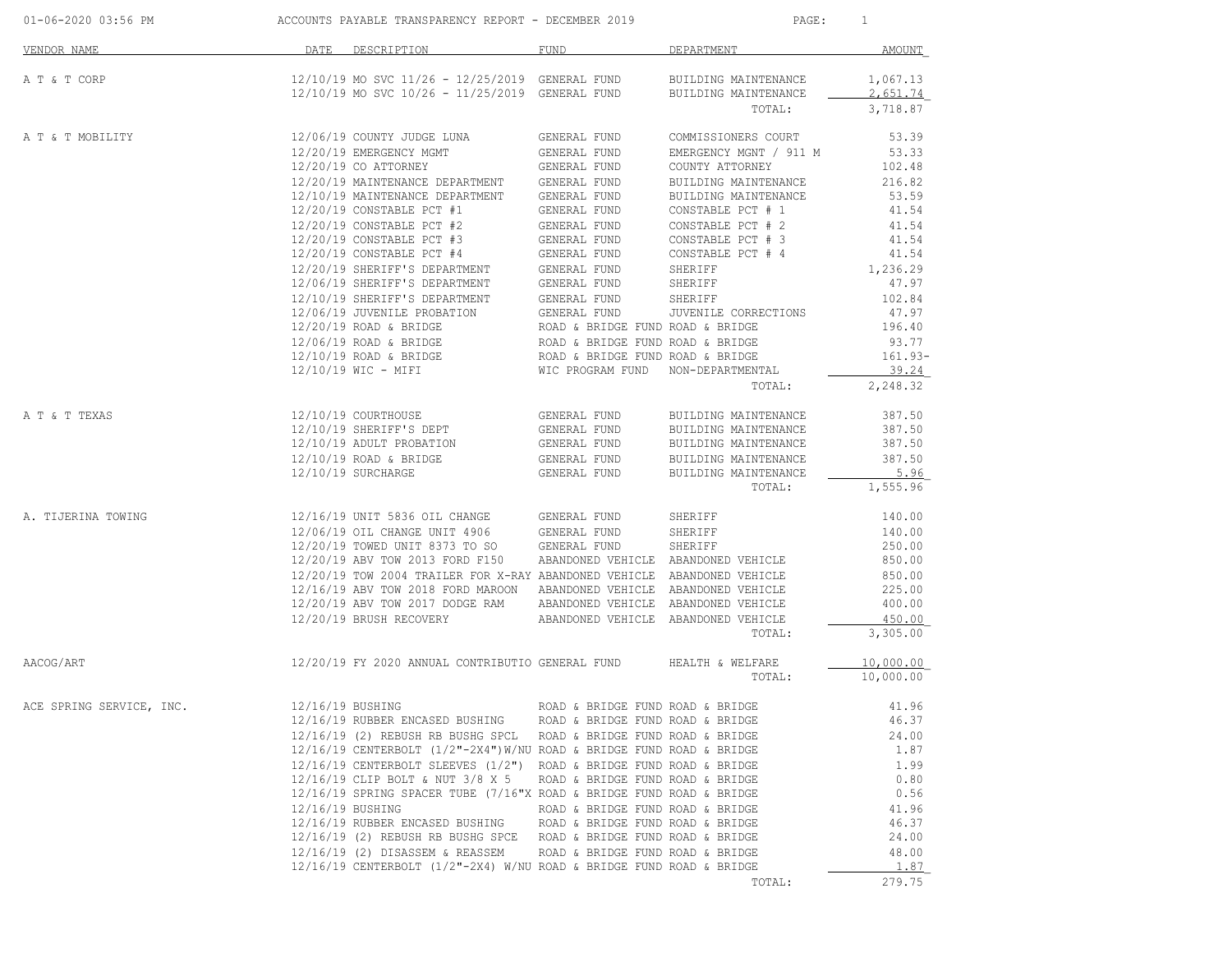| 01-06-2020 03:56 PM                                                         |               | ACCOUNTS PAYABLE TRANSPARENCY REPORT - DECEMBER 2019                                                                                                                                                                                                                                                                                                                                                                                                                                                                                                                                                                   |                                                                                                                                                                                  |                                                                                                                                                                                                                                          | PAGE:<br>2                                                                                                                           |  |  |
|-----------------------------------------------------------------------------|---------------|------------------------------------------------------------------------------------------------------------------------------------------------------------------------------------------------------------------------------------------------------------------------------------------------------------------------------------------------------------------------------------------------------------------------------------------------------------------------------------------------------------------------------------------------------------------------------------------------------------------------|----------------------------------------------------------------------------------------------------------------------------------------------------------------------------------|------------------------------------------------------------------------------------------------------------------------------------------------------------------------------------------------------------------------------------------|--------------------------------------------------------------------------------------------------------------------------------------|--|--|
| VENDOR NAME                                                                 | DATE          | DESCRIPTION                                                                                                                                                                                                                                                                                                                                                                                                                                                                                                                                                                                                            | FUND                                                                                                                                                                             | DEPARTMENT                                                                                                                                                                                                                               | AMOUNT                                                                                                                               |  |  |
| AFLAC                                                                       |               | 12/17/19 AFLAC ADJUST FOR DEC PAYME GENERAL FUND<br>12/17/19 U5888 AFLAC PREMIUMS FRIO COUNTY PAYROL NON-DEPARTMENTAL<br>12/17/19 U5888 AFLAC PREMIUMS FRIO COUNTY PAYROL NON-DEPARTMENTAL                                                                                                                                                                                                                                                                                                                                                                                                                             |                                                                                                                                                                                  | SHERIFF<br>TOTAL:                                                                                                                                                                                                                        | 16.77<br>5,554.97<br>5,576.32<br>11,148.06                                                                                           |  |  |
| AG-PRO TEXAS, LLC                                                           | 12/06/19 AXLE | 12/06/19 HOOK BOLT<br>12/06/19 FILTER ELEMENT<br>12/06/19 FILTER ELEMENT<br>12/06/19 FILTER ELEMENT<br>12/06/19 FILTER ELEMENT<br>12/06/19 FILTER ROAD & BRIDGE FUND ROAD & BRIDGE<br>12/16/19 SWITCH UNIT 406<br>12/06/19 OIL FILTER ROAD & BRIDGE FUND ROAD & BRIDGE<br>$12/16/19$ FUEL FILTER<br>12/16/19 FILTER ELEMENT                                                                                                                                                                                                                                                                                            | ROAD & BRIDGE FUND ROAD & BRIDGE<br>ROAD & BRIDGE FUND ROAD & BRIDGE<br>ROAD & BRIDGE FUND ROAD & BRIDGE<br>ROAD & BRIDGE FUND ROAD & BRIDGE<br>ROAD & BRIDGE FUND ROAD & BRIDGE |                                                                                                                                                                                                                                          | 23.25<br>20.44<br>30.65<br>37.11<br>39.34<br>44.80<br>9.16<br>184.67<br>25.34<br>96.80<br>62.05                                      |  |  |
|                                                                             |               | $12/16/19$ FILTER ELEMENT ROAD & BRIDGE FUND ROAD & BRIDGE                                                                                                                                                                                                                                                                                                                                                                                                                                                                                                                                                             |                                                                                                                                                                                  | TOTAL:                                                                                                                                                                                                                                   | 34.18<br>607.79                                                                                                                      |  |  |
| ALEXANDER INSURANCE AGENCY 12/16/19 JAILER BOND JACYIE M. BURK GENERAL FUND |               |                                                                                                                                                                                                                                                                                                                                                                                                                                                                                                                                                                                                                        |                                                                                                                                                                                  | SHERIFF<br>TOTAL:                                                                                                                                                                                                                        | 50.00<br>50.00                                                                                                                       |  |  |
| ALPHA GRAPHICS                                                              |               | 12/16/19 #12 ENVELOPES<br>12/16/19 #10 ENVELOPES<br>12/16/19 SHIPPING                                                                                                                                                                                                                                                                                                                                                                                                                                                                                                                                                  | GENERAL FUND<br>GENERAL FUND<br>GENERAL FUND                                                                                                                                     | ELECTIONS<br>ELECTIONS<br>ELECTIONS<br>TOTAL:                                                                                                                                                                                            | 95.00<br>79.00<br>15.00<br>189.00                                                                                                    |  |  |
| AMAZON CAPTIAL SERVICES, INC                                                |               | 12/10/19 MOUNTABLE WALL BOX<br>12/10/19 SHIPPING<br>12/06/19 LAPTOP BATTERY RECHARGEABL GENERAL FUND<br>12/10/19 BLISSTIME CALENDAR GENERAL FUND<br>12/10/19 COSCO FOLDING TABLE GENERAL FUND<br>12/10/19 COSCO FOLDING TABLE<br>12/10/19 PURPLE POWER CLEANER<br>12/16/19 10 PCS BELT CLIPS<br>12/16/19 SHIPPING<br>$12/10/19$ WHITE WIG & BEARD<br>12/10/19 RED SANTA SUIT<br>$12/10/19 \begin{tabular}{lcccccc} RED SANTA BAG & & & GENERAL FUND \\ 12/10/19 & CANDY CANE LIGHTS & & & GENERAL FUND \\ \end{tabular}$<br>$12/10/19$ 15 W LED FLOOD LIGHT GENERAL FUND<br>12/10/19 LED PEPPERMINT CANDY GENERAL FUND | GENERAL FUND<br>GENERAL FUND<br>GENERAL FUND<br>GENERAL FUND<br>GENERAL FUND<br>GENERAL FUND<br>GENERAL FUND<br>GENERAL FUND<br>GENERAL FUND                                     | $J.P.$ PCT. $# 1$<br>$J.P.$ PCT. $# 1$<br>CONSTABLE PCT # 1<br>SHERIFF<br>SHERIFF<br>SHERIFF<br>SHERIFF<br>SHERIFF<br>HUMAN RESOURCE<br>HUMAN RESOURCE<br>HUMAN RESOURCE<br>HUMAN RESOURCE<br>HUMAN RESOURCE<br>HUMAN RESOURCE<br>TOTAL: | 17.25<br>5.99<br>39.00<br>10.99<br>163.50<br>27.90<br>14.99<br>5.99<br>16.92<br>66.47<br>10.95<br>116.85<br>71.98<br>40.22<br>609.00 |  |  |
| AMERICAN PUBLIC LIFE                                                        |               | 12/17/19 LIFE PREMIUMS<br>12/17/19 LIFE PREMIUMS                                                                                                                                                                                                                                                                                                                                                                                                                                                                                                                                                                       | FRIO COUNTY PAYROL NON-DEPARTMENTAL                                                                                                                                              | FRIO COUNTY PAYROL NON-DEPARTMENTAL<br>TOTAL:                                                                                                                                                                                            | 403.45<br>403.45<br>806.90                                                                                                           |  |  |
| AMERICAN UNITED LIFE                                                        |               | 12/10/19 UNITED LIFE PREMIUMS<br>12/20/19 UNITED LIFE PREMIUMS                                                                                                                                                                                                                                                                                                                                                                                                                                                                                                                                                         | FRIO COUNTY PAYROL NON-DEPARTMENTAL<br>FRIO COUNTY PAYROL NON-DEPARTMENTAL                                                                                                       | TOTAL:                                                                                                                                                                                                                                   | 125.00<br>125.00<br>250.00                                                                                                           |  |  |
| ANCELMO ORNELAS                                                             |               | 12/11/19 HEALTH INS REIMB OVER DED GENERAL FUND                                                                                                                                                                                                                                                                                                                                                                                                                                                                                                                                                                        |                                                                                                                                                                                  | SHERIFF<br>TOTAL:                                                                                                                                                                                                                        | 396.67<br>396.67                                                                                                                     |  |  |
| ANYWHERE ANYTIME PLUMBING                                                   |               | 12/20/19 REPAIR LEAK IN WALL<br>12/20/19 REPAIR LEAK IN PARKING LOT GENERAL FUND                                                                                                                                                                                                                                                                                                                                                                                                                                                                                                                                       | GENERAL FUND                                                                                                                                                                     | BUILDING MAINTENANCE<br>BUILDING MAINTENANCE                                                                                                                                                                                             | 600.34<br>1,150.00                                                                                                                   |  |  |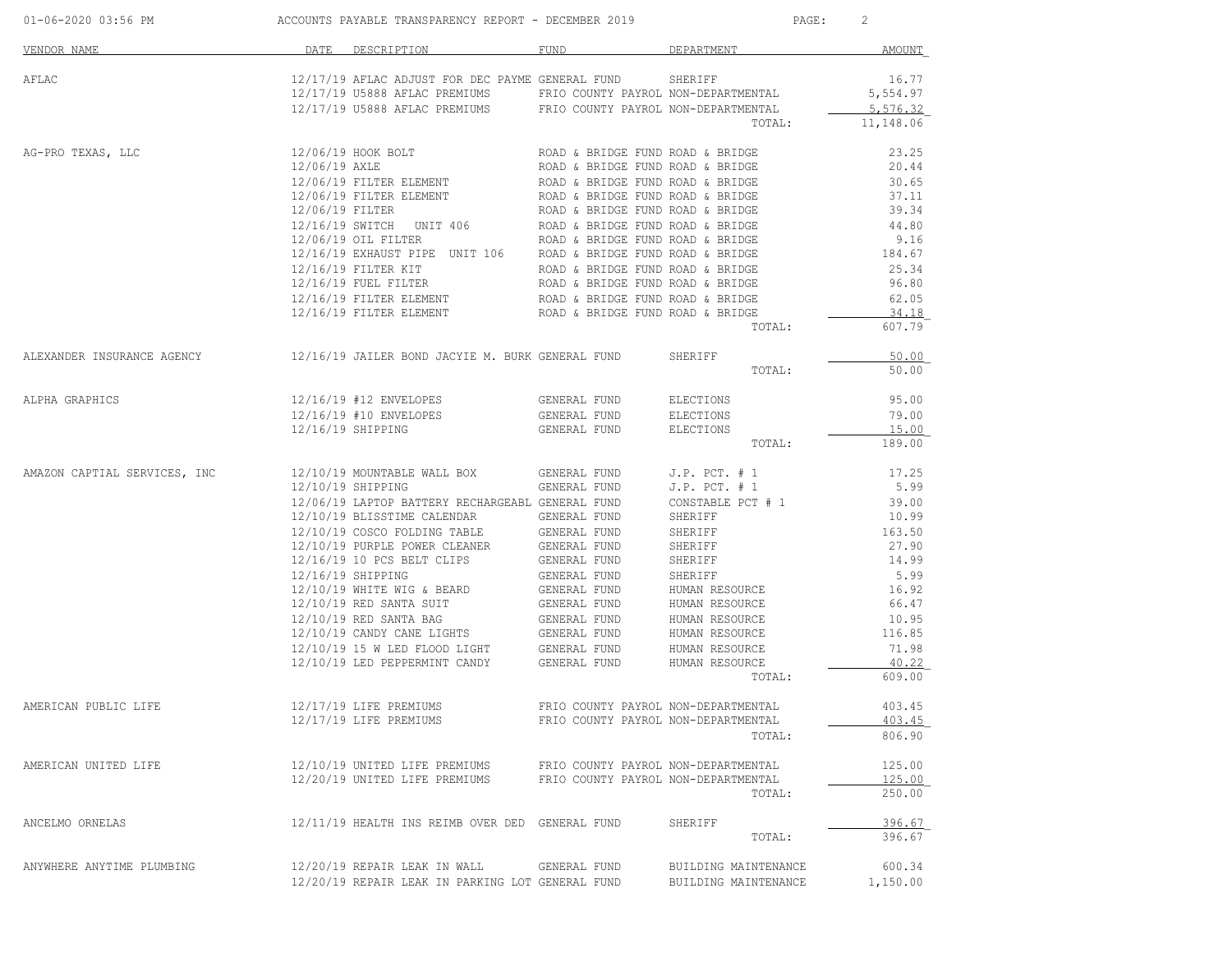| DEPARTMENT<br>DATE<br>DESCRIPTION<br>FUND<br>12/20/19 CAP WATER LEAK DILLEY YARD GENERAL FUND<br>BUILDING MAINTENANCE<br>TOTAL:<br>12/10/19 DEC 2019 RADAR RENTAL 16 U GENERAL FUND<br>SHERIFF<br>TOTAL:<br>12/16/19 REMOVAL USED FILTERS<br>ROAD & BRIDGE FUND ROAD & BRIDGE<br>TOTAL:<br>12/06/19 CPT 73502 26 LT H. KOPSZYW GENERAL FUND<br>SHERIFF<br>12/06/19 CPT 73502 26 RT H. KOPSZYW GENERAL FUND<br>SHERIFF<br>12/06/19 CPT 72040 26 H. KOPSZYWA GENERAL FUND<br>8.55<br>SHERIFF<br>TOTAL:<br>$12/06/19$ 4' - 2-1/2" PIPE<br>ROAD & BRIDGE FUND ROAD & BRIDGE<br>12/06/19 4' - 1/8" X 1' STRAP<br>ROAD & BRIDGE FUND ROAD & BRIDGE<br>$12/06/19$ $10'$ - $1/4"$ X 8" STRAP<br>6.41<br>ROAD & BRIDGE FUND ROAD & BRIDGE<br>$12/16/19$ 16' - $3/16$ " X 1-1/4" STRAP ROAD & BRIDGE FUND ROAD & BRIDGE<br>16.00<br>56.73<br>TOTAL:<br>12/16/19 BRAKE PADS BR<br>GENERAL FUND<br>SHERIFF<br>12/16/19 BRAKE PADS PA<br>30.99<br>GENERAL FUND<br>SHERIFF<br>TOTAL:<br>12/06/19 FUEL SURCHARGE<br>5.00<br>AVERY COMPANY<br>ROAD & BRIDGE FUND ROAD & BRIDGE<br>12/06/19 (6) DIESEL EXHAUST FLUID 2 FM & LATERAL ROAD NON-DEPARTMENTAL<br>TOTAL:<br>12/10/19 INMATE HOUSING JULY 2019<br>GENERAL FUND<br>SHERIFF<br>TOTAL:<br>BANKNOTE CORPORATION OF AMERICA, INC. 12/10/19 8.5"X11" RECORDS B6<br>GENERAL FUND<br>COUNTY CLERK<br>12/10/19 MAKE READY<br>GENERAL FUND<br>COUNTY CLERK<br>TOTAL:<br>12/20/19 TRANSLATOR SVC 2/26/2019<br>GENERAL FUND<br>DISTRICT COURT<br>375.40<br>12/20/19 TRANSLATOR SVC 3/21/19<br>GENERAL FUND<br>DISTRICT COURT<br>12/20/19 TRANSLATOR SVC 10/24/2019 GENERAL FUND<br>392.80<br>DISTRICT COURT<br>TOTAL:<br>12/16/19 PORK CHOP CENTER CUT<br>GENERAL FUND<br>24.98<br>BEN E. KEITH COMPANY<br>SHERIFF<br>33.78<br>12/16/19 DRINK MIX GRAPE POWDERED<br>GENERAL FUND<br>SHERIFF<br>12/16/19 DRINK MIX CHERRY POWDERED<br>GENERAL FUND<br>SHERIFF<br>12/16/19 GREEN BEAN CUT<br>GENERAL FUND<br>SHERIFF<br>12/16/19 KETCHUP INDIVIDUAL PACKETS GENERAL FUND<br>SHERIFF<br>12/16/19 CORN WHOLE KERNEL<br>GENERAL FUND<br>SHERIFF<br>12/16/19 MUSTARD PC POLY POUCH<br>GENERAL FUND<br>SHERIFF<br>12/16/19 (2) JELLY ASSORTED PLASTIC GENERAL FUND<br>SHERIFF<br>12/16/19 (2) SYRUP PC PANCAKE CUP<br>GENERAL FUND<br>27.52<br>SHERIFF<br>16.87<br>12/16/19 CHIP FRITO CORN BULK<br>GENERAL FUND<br>SHERIFF<br>23.31<br>12/16/19 (3) PAN SHEET FULL 1/X26X1 GENERAL FUND<br>SHERIFF<br>12/16/19 FUEL ADJUSTMENT<br>GENERAL FUND<br>SHERIFF<br>TOTAL:<br>12/06/19 MO SVC 10/11-11/11/19 BF C GENERAL FUND<br>BUILDING MAINTENANCE<br>12/06/19 MO SVC 10/11 - 11/11/19 P GENERAL FUND<br>BUILDING MAINTENANCE | 01-06-2020 03:56 PM             | ACCOUNTS PAYABLE TRANSPARENCY REPORT - DECEMBER 2019 |  | PAGE: | 3                           |
|---------------------------------------------------------------------------------------------------------------------------------------------------------------------------------------------------------------------------------------------------------------------------------------------------------------------------------------------------------------------------------------------------------------------------------------------------------------------------------------------------------------------------------------------------------------------------------------------------------------------------------------------------------------------------------------------------------------------------------------------------------------------------------------------------------------------------------------------------------------------------------------------------------------------------------------------------------------------------------------------------------------------------------------------------------------------------------------------------------------------------------------------------------------------------------------------------------------------------------------------------------------------------------------------------------------------------------------------------------------------------------------------------------------------------------------------------------------------------------------------------------------------------------------------------------------------------------------------------------------------------------------------------------------------------------------------------------------------------------------------------------------------------------------------------------------------------------------------------------------------------------------------------------------------------------------------------------------------------------------------------------------------------------------------------------------------------------------------------------------------------------------------------------------------------------------------------------------------------------------------------------------------------------------------------------------------------------------------------------------------------------------------------------------------------------------------------------------------------------------------------------------------------------------------------------------------------------------------------------------------------------------------------|---------------------------------|------------------------------------------------------|--|-------|-----------------------------|
|                                                                                                                                                                                                                                                                                                                                                                                                                                                                                                                                                                                                                                                                                                                                                                                                                                                                                                                                                                                                                                                                                                                                                                                                                                                                                                                                                                                                                                                                                                                                                                                                                                                                                                                                                                                                                                                                                                                                                                                                                                                                                                                                                                                                                                                                                                                                                                                                                                                                                                                                                                                                                                                   | VENDOR NAME                     |                                                      |  |       | AMOUNT                      |
|                                                                                                                                                                                                                                                                                                                                                                                                                                                                                                                                                                                                                                                                                                                                                                                                                                                                                                                                                                                                                                                                                                                                                                                                                                                                                                                                                                                                                                                                                                                                                                                                                                                                                                                                                                                                                                                                                                                                                                                                                                                                                                                                                                                                                                                                                                                                                                                                                                                                                                                                                                                                                                                   |                                 |                                                      |  |       | 538.18<br>2,288.52          |
|                                                                                                                                                                                                                                                                                                                                                                                                                                                                                                                                                                                                                                                                                                                                                                                                                                                                                                                                                                                                                                                                                                                                                                                                                                                                                                                                                                                                                                                                                                                                                                                                                                                                                                                                                                                                                                                                                                                                                                                                                                                                                                                                                                                                                                                                                                                                                                                                                                                                                                                                                                                                                                                   | APPLIED CONCEPTS INC            |                                                      |  |       | <u>1,444.44</u><br>1,444.44 |
|                                                                                                                                                                                                                                                                                                                                                                                                                                                                                                                                                                                                                                                                                                                                                                                                                                                                                                                                                                                                                                                                                                                                                                                                                                                                                                                                                                                                                                                                                                                                                                                                                                                                                                                                                                                                                                                                                                                                                                                                                                                                                                                                                                                                                                                                                                                                                                                                                                                                                                                                                                                                                                                   | APPROVED OIL SERVICES, LLC      |                                                      |  |       | 65.00                       |
|                                                                                                                                                                                                                                                                                                                                                                                                                                                                                                                                                                                                                                                                                                                                                                                                                                                                                                                                                                                                                                                                                                                                                                                                                                                                                                                                                                                                                                                                                                                                                                                                                                                                                                                                                                                                                                                                                                                                                                                                                                                                                                                                                                                                                                                                                                                                                                                                                                                                                                                                                                                                                                                   |                                 |                                                      |  |       | 65.00                       |
|                                                                                                                                                                                                                                                                                                                                                                                                                                                                                                                                                                                                                                                                                                                                                                                                                                                                                                                                                                                                                                                                                                                                                                                                                                                                                                                                                                                                                                                                                                                                                                                                                                                                                                                                                                                                                                                                                                                                                                                                                                                                                                                                                                                                                                                                                                                                                                                                                                                                                                                                                                                                                                                   | ARIS                            |                                                      |  |       | 8.55                        |
|                                                                                                                                                                                                                                                                                                                                                                                                                                                                                                                                                                                                                                                                                                                                                                                                                                                                                                                                                                                                                                                                                                                                                                                                                                                                                                                                                                                                                                                                                                                                                                                                                                                                                                                                                                                                                                                                                                                                                                                                                                                                                                                                                                                                                                                                                                                                                                                                                                                                                                                                                                                                                                                   |                                 |                                                      |  |       | 8.55                        |
|                                                                                                                                                                                                                                                                                                                                                                                                                                                                                                                                                                                                                                                                                                                                                                                                                                                                                                                                                                                                                                                                                                                                                                                                                                                                                                                                                                                                                                                                                                                                                                                                                                                                                                                                                                                                                                                                                                                                                                                                                                                                                                                                                                                                                                                                                                                                                                                                                                                                                                                                                                                                                                                   |                                 |                                                      |  |       | 25.65                       |
|                                                                                                                                                                                                                                                                                                                                                                                                                                                                                                                                                                                                                                                                                                                                                                                                                                                                                                                                                                                                                                                                                                                                                                                                                                                                                                                                                                                                                                                                                                                                                                                                                                                                                                                                                                                                                                                                                                                                                                                                                                                                                                                                                                                                                                                                                                                                                                                                                                                                                                                                                                                                                                                   | ATOM CONSTRUCTION               |                                                      |  |       | 31.80                       |
|                                                                                                                                                                                                                                                                                                                                                                                                                                                                                                                                                                                                                                                                                                                                                                                                                                                                                                                                                                                                                                                                                                                                                                                                                                                                                                                                                                                                                                                                                                                                                                                                                                                                                                                                                                                                                                                                                                                                                                                                                                                                                                                                                                                                                                                                                                                                                                                                                                                                                                                                                                                                                                                   |                                 |                                                      |  |       | 2.52                        |
|                                                                                                                                                                                                                                                                                                                                                                                                                                                                                                                                                                                                                                                                                                                                                                                                                                                                                                                                                                                                                                                                                                                                                                                                                                                                                                                                                                                                                                                                                                                                                                                                                                                                                                                                                                                                                                                                                                                                                                                                                                                                                                                                                                                                                                                                                                                                                                                                                                                                                                                                                                                                                                                   |                                 |                                                      |  |       |                             |
|                                                                                                                                                                                                                                                                                                                                                                                                                                                                                                                                                                                                                                                                                                                                                                                                                                                                                                                                                                                                                                                                                                                                                                                                                                                                                                                                                                                                                                                                                                                                                                                                                                                                                                                                                                                                                                                                                                                                                                                                                                                                                                                                                                                                                                                                                                                                                                                                                                                                                                                                                                                                                                                   |                                 |                                                      |  |       |                             |
|                                                                                                                                                                                                                                                                                                                                                                                                                                                                                                                                                                                                                                                                                                                                                                                                                                                                                                                                                                                                                                                                                                                                                                                                                                                                                                                                                                                                                                                                                                                                                                                                                                                                                                                                                                                                                                                                                                                                                                                                                                                                                                                                                                                                                                                                                                                                                                                                                                                                                                                                                                                                                                                   |                                 |                                                      |  |       |                             |
|                                                                                                                                                                                                                                                                                                                                                                                                                                                                                                                                                                                                                                                                                                                                                                                                                                                                                                                                                                                                                                                                                                                                                                                                                                                                                                                                                                                                                                                                                                                                                                                                                                                                                                                                                                                                                                                                                                                                                                                                                                                                                                                                                                                                                                                                                                                                                                                                                                                                                                                                                                                                                                                   | AUTOZONE                        |                                                      |  |       | 29.99                       |
|                                                                                                                                                                                                                                                                                                                                                                                                                                                                                                                                                                                                                                                                                                                                                                                                                                                                                                                                                                                                                                                                                                                                                                                                                                                                                                                                                                                                                                                                                                                                                                                                                                                                                                                                                                                                                                                                                                                                                                                                                                                                                                                                                                                                                                                                                                                                                                                                                                                                                                                                                                                                                                                   |                                 |                                                      |  |       | 60.98                       |
|                                                                                                                                                                                                                                                                                                                                                                                                                                                                                                                                                                                                                                                                                                                                                                                                                                                                                                                                                                                                                                                                                                                                                                                                                                                                                                                                                                                                                                                                                                                                                                                                                                                                                                                                                                                                                                                                                                                                                                                                                                                                                                                                                                                                                                                                                                                                                                                                                                                                                                                                                                                                                                                   |                                 |                                                      |  |       |                             |
|                                                                                                                                                                                                                                                                                                                                                                                                                                                                                                                                                                                                                                                                                                                                                                                                                                                                                                                                                                                                                                                                                                                                                                                                                                                                                                                                                                                                                                                                                                                                                                                                                                                                                                                                                                                                                                                                                                                                                                                                                                                                                                                                                                                                                                                                                                                                                                                                                                                                                                                                                                                                                                                   |                                 |                                                      |  |       | 100.20                      |
|                                                                                                                                                                                                                                                                                                                                                                                                                                                                                                                                                                                                                                                                                                                                                                                                                                                                                                                                                                                                                                                                                                                                                                                                                                                                                                                                                                                                                                                                                                                                                                                                                                                                                                                                                                                                                                                                                                                                                                                                                                                                                                                                                                                                                                                                                                                                                                                                                                                                                                                                                                                                                                                   |                                 |                                                      |  |       | 105.20                      |
|                                                                                                                                                                                                                                                                                                                                                                                                                                                                                                                                                                                                                                                                                                                                                                                                                                                                                                                                                                                                                                                                                                                                                                                                                                                                                                                                                                                                                                                                                                                                                                                                                                                                                                                                                                                                                                                                                                                                                                                                                                                                                                                                                                                                                                                                                                                                                                                                                                                                                                                                                                                                                                                   | BANDERA COUNTY SHERIFF'S OFFICE |                                                      |  |       | 8,820.00                    |
|                                                                                                                                                                                                                                                                                                                                                                                                                                                                                                                                                                                                                                                                                                                                                                                                                                                                                                                                                                                                                                                                                                                                                                                                                                                                                                                                                                                                                                                                                                                                                                                                                                                                                                                                                                                                                                                                                                                                                                                                                                                                                                                                                                                                                                                                                                                                                                                                                                                                                                                                                                                                                                                   |                                 |                                                      |  |       | 8,820.00                    |
|                                                                                                                                                                                                                                                                                                                                                                                                                                                                                                                                                                                                                                                                                                                                                                                                                                                                                                                                                                                                                                                                                                                                                                                                                                                                                                                                                                                                                                                                                                                                                                                                                                                                                                                                                                                                                                                                                                                                                                                                                                                                                                                                                                                                                                                                                                                                                                                                                                                                                                                                                                                                                                                   |                                 |                                                      |  |       | 180.00                      |
|                                                                                                                                                                                                                                                                                                                                                                                                                                                                                                                                                                                                                                                                                                                                                                                                                                                                                                                                                                                                                                                                                                                                                                                                                                                                                                                                                                                                                                                                                                                                                                                                                                                                                                                                                                                                                                                                                                                                                                                                                                                                                                                                                                                                                                                                                                                                                                                                                                                                                                                                                                                                                                                   |                                 |                                                      |  |       | 500.00                      |
|                                                                                                                                                                                                                                                                                                                                                                                                                                                                                                                                                                                                                                                                                                                                                                                                                                                                                                                                                                                                                                                                                                                                                                                                                                                                                                                                                                                                                                                                                                                                                                                                                                                                                                                                                                                                                                                                                                                                                                                                                                                                                                                                                                                                                                                                                                                                                                                                                                                                                                                                                                                                                                                   |                                 |                                                      |  |       | 680.00                      |
|                                                                                                                                                                                                                                                                                                                                                                                                                                                                                                                                                                                                                                                                                                                                                                                                                                                                                                                                                                                                                                                                                                                                                                                                                                                                                                                                                                                                                                                                                                                                                                                                                                                                                                                                                                                                                                                                                                                                                                                                                                                                                                                                                                                                                                                                                                                                                                                                                                                                                                                                                                                                                                                   | BCC LANGUAGES LLC               |                                                      |  |       | 492.80                      |
|                                                                                                                                                                                                                                                                                                                                                                                                                                                                                                                                                                                                                                                                                                                                                                                                                                                                                                                                                                                                                                                                                                                                                                                                                                                                                                                                                                                                                                                                                                                                                                                                                                                                                                                                                                                                                                                                                                                                                                                                                                                                                                                                                                                                                                                                                                                                                                                                                                                                                                                                                                                                                                                   |                                 |                                                      |  |       |                             |
|                                                                                                                                                                                                                                                                                                                                                                                                                                                                                                                                                                                                                                                                                                                                                                                                                                                                                                                                                                                                                                                                                                                                                                                                                                                                                                                                                                                                                                                                                                                                                                                                                                                                                                                                                                                                                                                                                                                                                                                                                                                                                                                                                                                                                                                                                                                                                                                                                                                                                                                                                                                                                                                   |                                 |                                                      |  |       | 1,261.00                    |
|                                                                                                                                                                                                                                                                                                                                                                                                                                                                                                                                                                                                                                                                                                                                                                                                                                                                                                                                                                                                                                                                                                                                                                                                                                                                                                                                                                                                                                                                                                                                                                                                                                                                                                                                                                                                                                                                                                                                                                                                                                                                                                                                                                                                                                                                                                                                                                                                                                                                                                                                                                                                                                                   |                                 |                                                      |  |       |                             |
|                                                                                                                                                                                                                                                                                                                                                                                                                                                                                                                                                                                                                                                                                                                                                                                                                                                                                                                                                                                                                                                                                                                                                                                                                                                                                                                                                                                                                                                                                                                                                                                                                                                                                                                                                                                                                                                                                                                                                                                                                                                                                                                                                                                                                                                                                                                                                                                                                                                                                                                                                                                                                                                   |                                 |                                                      |  |       |                             |
|                                                                                                                                                                                                                                                                                                                                                                                                                                                                                                                                                                                                                                                                                                                                                                                                                                                                                                                                                                                                                                                                                                                                                                                                                                                                                                                                                                                                                                                                                                                                                                                                                                                                                                                                                                                                                                                                                                                                                                                                                                                                                                                                                                                                                                                                                                                                                                                                                                                                                                                                                                                                                                                   |                                 |                                                      |  |       | 33.78                       |
|                                                                                                                                                                                                                                                                                                                                                                                                                                                                                                                                                                                                                                                                                                                                                                                                                                                                                                                                                                                                                                                                                                                                                                                                                                                                                                                                                                                                                                                                                                                                                                                                                                                                                                                                                                                                                                                                                                                                                                                                                                                                                                                                                                                                                                                                                                                                                                                                                                                                                                                                                                                                                                                   |                                 |                                                      |  |       | 26.98                       |
|                                                                                                                                                                                                                                                                                                                                                                                                                                                                                                                                                                                                                                                                                                                                                                                                                                                                                                                                                                                                                                                                                                                                                                                                                                                                                                                                                                                                                                                                                                                                                                                                                                                                                                                                                                                                                                                                                                                                                                                                                                                                                                                                                                                                                                                                                                                                                                                                                                                                                                                                                                                                                                                   |                                 |                                                      |  |       | 18.98                       |
|                                                                                                                                                                                                                                                                                                                                                                                                                                                                                                                                                                                                                                                                                                                                                                                                                                                                                                                                                                                                                                                                                                                                                                                                                                                                                                                                                                                                                                                                                                                                                                                                                                                                                                                                                                                                                                                                                                                                                                                                                                                                                                                                                                                                                                                                                                                                                                                                                                                                                                                                                                                                                                                   |                                 |                                                      |  |       | 30.98                       |
|                                                                                                                                                                                                                                                                                                                                                                                                                                                                                                                                                                                                                                                                                                                                                                                                                                                                                                                                                                                                                                                                                                                                                                                                                                                                                                                                                                                                                                                                                                                                                                                                                                                                                                                                                                                                                                                                                                                                                                                                                                                                                                                                                                                                                                                                                                                                                                                                                                                                                                                                                                                                                                                   |                                 |                                                      |  |       | 12.87                       |
|                                                                                                                                                                                                                                                                                                                                                                                                                                                                                                                                                                                                                                                                                                                                                                                                                                                                                                                                                                                                                                                                                                                                                                                                                                                                                                                                                                                                                                                                                                                                                                                                                                                                                                                                                                                                                                                                                                                                                                                                                                                                                                                                                                                                                                                                                                                                                                                                                                                                                                                                                                                                                                                   |                                 |                                                      |  |       | 23.56                       |
|                                                                                                                                                                                                                                                                                                                                                                                                                                                                                                                                                                                                                                                                                                                                                                                                                                                                                                                                                                                                                                                                                                                                                                                                                                                                                                                                                                                                                                                                                                                                                                                                                                                                                                                                                                                                                                                                                                                                                                                                                                                                                                                                                                                                                                                                                                                                                                                                                                                                                                                                                                                                                                                   |                                 |                                                      |  |       |                             |
|                                                                                                                                                                                                                                                                                                                                                                                                                                                                                                                                                                                                                                                                                                                                                                                                                                                                                                                                                                                                                                                                                                                                                                                                                                                                                                                                                                                                                                                                                                                                                                                                                                                                                                                                                                                                                                                                                                                                                                                                                                                                                                                                                                                                                                                                                                                                                                                                                                                                                                                                                                                                                                                   |                                 |                                                      |  |       |                             |
|                                                                                                                                                                                                                                                                                                                                                                                                                                                                                                                                                                                                                                                                                                                                                                                                                                                                                                                                                                                                                                                                                                                                                                                                                                                                                                                                                                                                                                                                                                                                                                                                                                                                                                                                                                                                                                                                                                                                                                                                                                                                                                                                                                                                                                                                                                                                                                                                                                                                                                                                                                                                                                                   |                                 |                                                      |  |       | 6.99                        |
|                                                                                                                                                                                                                                                                                                                                                                                                                                                                                                                                                                                                                                                                                                                                                                                                                                                                                                                                                                                                                                                                                                                                                                                                                                                                                                                                                                                                                                                                                                                                                                                                                                                                                                                                                                                                                                                                                                                                                                                                                                                                                                                                                                                                                                                                                                                                                                                                                                                                                                                                                                                                                                                   |                                 |                                                      |  |       | 280.60                      |
|                                                                                                                                                                                                                                                                                                                                                                                                                                                                                                                                                                                                                                                                                                                                                                                                                                                                                                                                                                                                                                                                                                                                                                                                                                                                                                                                                                                                                                                                                                                                                                                                                                                                                                                                                                                                                                                                                                                                                                                                                                                                                                                                                                                                                                                                                                                                                                                                                                                                                                                                                                                                                                                   | BENTON CITY WATER SUPPLY CORP   |                                                      |  |       | 69.40                       |
|                                                                                                                                                                                                                                                                                                                                                                                                                                                                                                                                                                                                                                                                                                                                                                                                                                                                                                                                                                                                                                                                                                                                                                                                                                                                                                                                                                                                                                                                                                                                                                                                                                                                                                                                                                                                                                                                                                                                                                                                                                                                                                                                                                                                                                                                                                                                                                                                                                                                                                                                                                                                                                                   |                                 |                                                      |  |       | 28.89                       |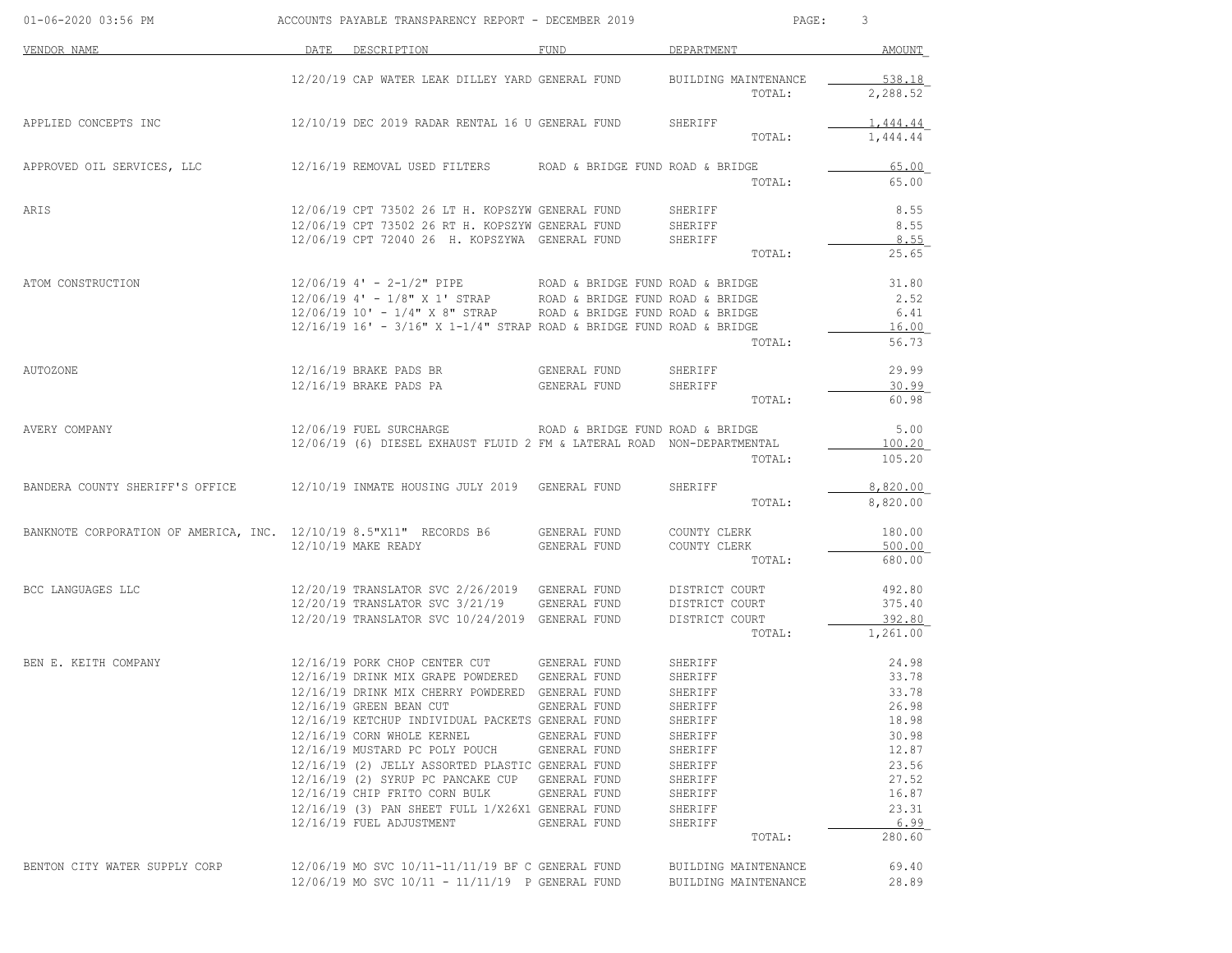|                          | 01-06-2020 03:56 PM ACCOUNTS PAYABLE TRANSPARENCY REPORT - DECEMBER 2019                                                                                                                                                                               |                                  | PAGE: 4                       |           |
|--------------------------|--------------------------------------------------------------------------------------------------------------------------------------------------------------------------------------------------------------------------------------------------------|----------------------------------|-------------------------------|-----------|
| VENDOR NAME              | DATE DESCRIPTION                                                                                                                                                                                                                                       |                                  | FUND <u>DEPARTMENT</u> AMOUNT |           |
|                          | 12/06/19 MO SVC 10/11-11/11/19 HYDR GENERAL FUND BUILDING MAINTENANCE                                                                                                                                                                                  |                                  |                               | 27.14     |
|                          |                                                                                                                                                                                                                                                        |                                  | TOTAL:                        | 125.43    |
|                          | CENTERLINE SUPPLY, LTD $12/20/19$ (4) 30KL RADARSIGN-TC600 FM & LATERAL ROAD NON-DEPARTMENTAL<br>$12/20/19$ (2) SOLARIGHT - FLASHING Y FM & LATERAL ROAD NON-DEPARTMENTAL                                                                              |                                  |                               | 17,140.00 |
|                          |                                                                                                                                                                                                                                                        |                                  |                               | 267.00    |
|                          |                                                                                                                                                                                                                                                        |                                  | TOTAL: 17,407.00              |           |
|                          | CHAPARRAL FORD, INC. $12/06/19$ CABLE ASY - SHIFTER CABLE ROAD & BRIDGE FUND ROAD & BRIDGE 39.98<br>12/06/19 STEPS - RUNNING BOARDS      ROAD & BRIDGE FUND ROAD & BRIDGE 393.75<br>12/06/19 STEP ASY - RUNNING BOARDS ROAD & BRIDG                    |                                  |                               |           |
|                          |                                                                                                                                                                                                                                                        |                                  |                               |           |
|                          |                                                                                                                                                                                                                                                        |                                  |                               |           |
|                          |                                                                                                                                                                                                                                                        |                                  |                               |           |
|                          |                                                                                                                                                                                                                                                        |                                  |                               |           |
|                          |                                                                                                                                                                                                                                                        |                                  |                               |           |
|                          |                                                                                                                                                                                                                                                        |                                  |                               |           |
|                          |                                                                                                                                                                                                                                                        |                                  |                               |           |
|                          |                                                                                                                                                                                                                                                        |                                  |                               |           |
|                          |                                                                                                                                                                                                                                                        |                                  |                               |           |
|                          |                                                                                                                                                                                                                                                        |                                  |                               |           |
|                          |                                                                                                                                                                                                                                                        |                                  |                               |           |
|                          |                                                                                                                                                                                                                                                        |                                  |                               |           |
|                          |                                                                                                                                                                                                                                                        |                                  |                               |           |
|                          |                                                                                                                                                                                                                                                        |                                  |                               |           |
|                          |                                                                                                                                                                                                                                                        |                                  |                               |           |
|                          |                                                                                                                                                                                                                                                        |                                  |                               |           |
|                          |                                                                                                                                                                                                                                                        |                                  |                               |           |
|                          |                                                                                                                                                                                                                                                        |                                  |                               |           |
|                          |                                                                                                                                                                                                                                                        |                                  |                               |           |
|                          |                                                                                                                                                                                                                                                        |                                  |                               |           |
|                          |                                                                                                                                                                                                                                                        |                                  |                               |           |
|                          |                                                                                                                                                                                                                                                        |                                  |                               |           |
|                          | 12/06/19 PARTS - 2 PROGRAMABLE KEYS ROAD & BRIDGE FUND ROAD & BRIDGE                                                                                                                                                                                   |                                  |                               | 67.98     |
|                          |                                                                                                                                                                                                                                                        |                                  | TOTAL:                        | 3,970.80  |
| CINTAS CORPORATION       |                                                                                                                                                                                                                                                        |                                  |                               |           |
|                          | 12/06/19 MATERPROOF CLEAR STRIPS<br>12/06/19 MATERPROOF CLEAR STRIPS<br>12/06/19 MATERPROOF CLEAR STRIPS<br>12/16/19 SERVICE CHG<br>12/16/19 SERVICE CHG<br>12/16/19 ANTISEPTIC WIPES<br>12/16/19 DISINFECTANT WIPE<br>12/16/19 DISINFECTANT WIPE<br>1 |                                  |                               |           |
|                          |                                                                                                                                                                                                                                                        |                                  |                               |           |
|                          |                                                                                                                                                                                                                                                        |                                  |                               |           |
|                          |                                                                                                                                                                                                                                                        |                                  |                               |           |
|                          |                                                                                                                                                                                                                                                        |                                  |                               |           |
|                          | 12/16/19 (2) EYE WASH, 1 OZ BOTTLE ROAD & BRIDGE FUND ROAD & BRIDGE 20.98                                                                                                                                                                              |                                  |                               |           |
|                          | 12/16/19 ANTISEPTIC WIPES ROAD & BRIDGE FUND ROAD & BRIDGE                                                                                                                                                                                             |                                  |                               | 8.52      |
|                          | 12/16/19 TRIPLE ANTIBIOTIC OINT ROAD & BRIDGE FUND ROAD & BRIDGE                                                                                                                                                                                       |                                  |                               | 15.93     |
|                          | 12/16/19 IBUPROFEN TABS                                                                                                                                                                                                                                | ROAD & BRIDGE FUND ROAD & BRIDGE |                               | 24.22     |
|                          | 12/16/19 COLD RELIEF MAX/STR ROAD & BRIDGE FUND ROAD & BRIDGE 12/16/19 XTR-STRENGTH TYLENOL ROAD & BRIDGE FUND ROAD & BRIDGE                                                                                                                           |                                  |                               | 17.90     |
|                          |                                                                                                                                                                                                                                                        |                                  |                               | 38.00     |
|                          | 12/16/19 LENS/SCREEN WIPES 100/BX ROAD & BRIDGE FUND ROAD & BRIDGE                                                                                                                                                                                     |                                  |                               | 18.78     |
|                          |                                                                                                                                                                                                                                                        |                                  | TOTAL:                        | 229.74    |
| CINTAS CORPORATION NO. 2 | 12/06/19 WKLY UNIFORM SVC 11/27/201 GENERAL FUND                                                                                                                                                                                                       |                                  | BUILDING MAINTENANCE          | 57.77     |
|                          | 12/10/19 WKLY UNIFORM SVC 12/05/201 GENERAL FUND                                                                                                                                                                                                       |                                  | BUILDING MAINTENANCE          | 57.77     |
|                          | 12/16/19 WKLY UNIFORM SVC 12/12/201 GENERAL FUND                                                                                                                                                                                                       |                                  | BUILDING MAINTENANCE          | 57.77     |
|                          | 12/20/19 WKLY UNIFORM SVC 12/19/201 GENERAL FUND                                                                                                                                                                                                       |                                  | BUILDING MAINTENANCE          | 57.77     |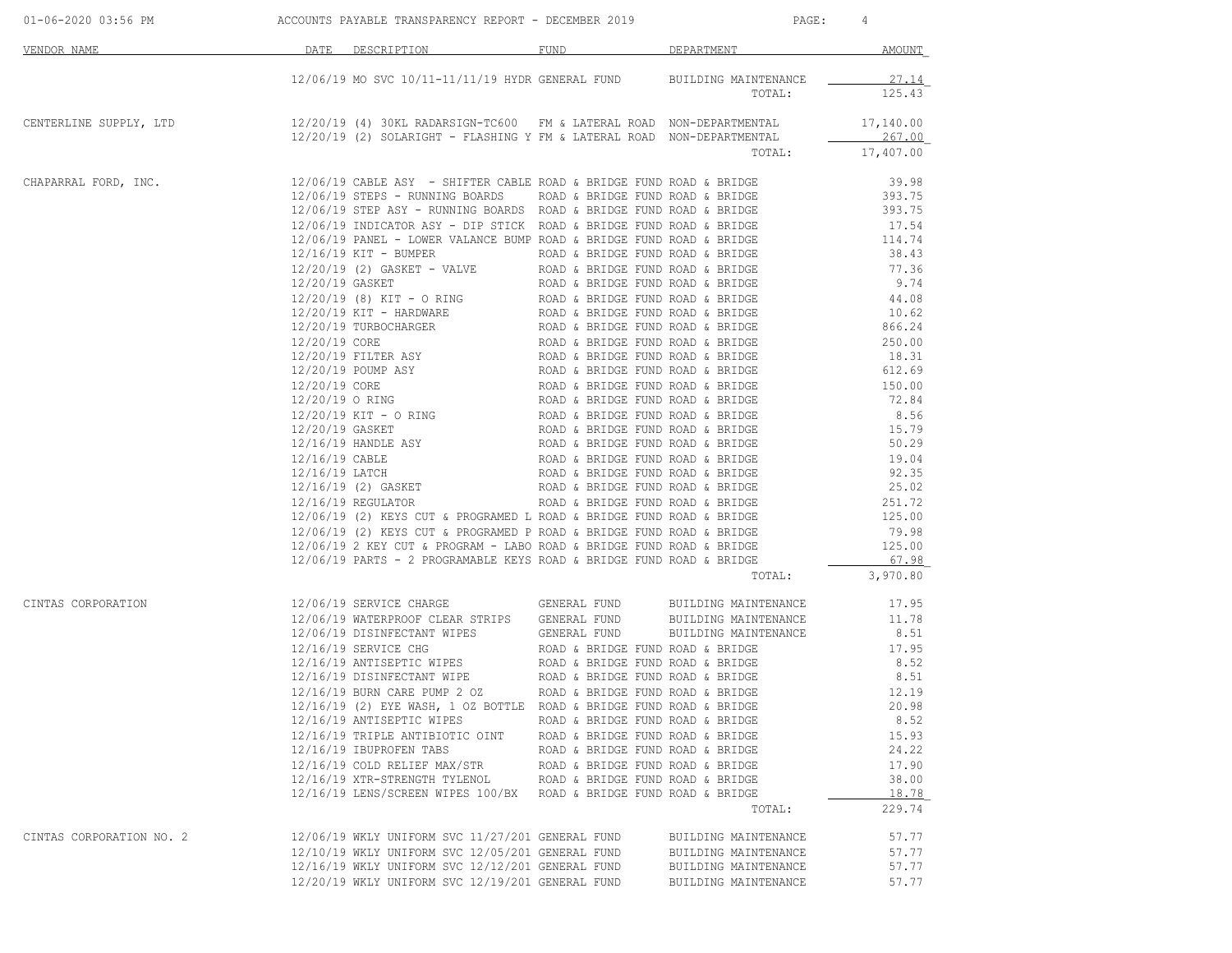| 01-06-2020 03:56 PM                 | ACCOUNTS PAYABLE TRANSPARENCY REPORT - DECEMBER 2019                                                                                      |                                  | PAGE:                             | 5             |
|-------------------------------------|-------------------------------------------------------------------------------------------------------------------------------------------|----------------------------------|-----------------------------------|---------------|
| VENDOR NAME                         | DATE DESCRIPTION                                                                                                                          | FUND                             | DEPARTMENT                        | <b>AMOUNT</b> |
|                                     | $12/06/19$ WKLY UNIFORM SVC $11/18/19$ ROAD & BRIDGE FUND ROAD & BRIDGE                                                                   |                                  |                                   | 83.77         |
|                                     | $12/06/19$ WKLY UNIFORM SVC $11/21/201$ ROAD & BRIDGE FUND ROAD & BRIDGE                                                                  |                                  |                                   | 259.79        |
|                                     | $12/06/19$ WKLY UNIFORM SVC $11/25/201$ ROAD & BRIDGE FUND ROAD & BRIDGE                                                                  |                                  |                                   | 83.77         |
|                                     | $12/06/19$ WKLY UNIFORM SVC $11/27/201$ ROAD & BRIDGE FUND ROAD & BRIDGE                                                                  |                                  |                                   | 235.95        |
|                                     | $12/16/19$ WKLY UNIFORM SVC $12/02/201$ ROAD & BRIDGE FUND ROAD & BRIDGE                                                                  |                                  |                                   | 83.77         |
|                                     | $12/16/19$ WKLY UNIFORM SVC $12/05/201$ ROAD & BRIDGE FUND ROAD & BRIDGE                                                                  |                                  |                                   | 235.95        |
|                                     | $12/16/19$ WKLY UNIFORM SVC $12/09/19$ ROAD & BRIDGE FUND ROAD & BRIDGE                                                                   |                                  |                                   | 83.77         |
|                                     | $12/20/19$ WKLY UNIFORM SVC $12/12/201$ ROAD & BRIDGE FUND ROAD & BRIDGE                                                                  |                                  |                                   | 235.95        |
|                                     | $12/20/19$ WKLY UNIFORM SVC $12/16/201$ ROAD & BRIDGE FUND ROAD & BRIDGE                                                                  |                                  |                                   | 83.77         |
|                                     |                                                                                                                                           |                                  | TOTAL:                            | 1,617.57      |
| CITY OF DILLEY                      | 12/06/19 MO SVC 10/18 - 11/17/2019 GENERAL FUND                                                                                           |                                  | BUILDING MAINTENANCE              | 122.33        |
|                                     | $12/06/19$ MO SVC $10/18$ - $11/17/2019$ GENERAL FUND                                                                                     |                                  | BUILDING MAINTENANCE              | 301.30        |
|                                     |                                                                                                                                           |                                  | TOTAL:                            | 423.63        |
| CITY OF PEARSALL                    | 12/10/19 411 E BRAZOS                                                                                                                     | GENERAL FUND                     | BUILDING MAINTENANCE              | 297.56        |
|                                     | $12/10/19 2207 \text{ BI } 35E$ GENERAL FUND<br>$12/10/19 505 \text{ E}$ MEDINA - CRT H GENERAL FUND                                      |                                  | BUILDING MAINTENANCE              | 1,180.16      |
|                                     |                                                                                                                                           |                                  | BUILDING MAINTENANCE              | 194.49        |
|                                     | $12/10/19$ 404 S PECAN - MTTMR #1 GENERAL FUND                                                                                            |                                  | BUILDING MAINTENANCE              | 65.07         |
|                                     | $12/10/19$ 406 S PECAN - CO EXT GENERAL FUND                                                                                              |                                  | BUILDING MAINTENANCE              | 127.20        |
|                                     | 12/10/19 510 E. S.A. COURTHOUSE GENERAL FUND                                                                                              |                                  | BUILDING MAINTENANCE              | 30.97         |
|                                     | $12/10/19 \mbox{ FIREMANS} \mbox{ PARK} \mbox{ GENERAL FUND} \label{eq:2}$ 12/10/19 604 E. MEDINA – MUSEUM GENERAL FUND                   |                                  | BUILDING MAINTENANCE              | 341.87        |
|                                     |                                                                                                                                           |                                  | BUILDING MAINTENANCE              | 38.02         |
|                                     | 12/10/19 504 S CEDAR - JAILHOUSE GENERAL FUND                                                                                             |                                  | BUILDING MAINTENANCE              | 451.83        |
|                                     | 12/10/19 RADIO LANE                                                                                                                       | GENERAL FUND                     | BUILDING MAINTENANCE              | 52.21         |
|                                     | $12/10/19$ CR $4002$ (CEMETARY) GENERAL FUND BUILDING MAINTENANCE $12/10/19$ HWY 1581 S - REGIONAL PARK GENERAL FUND BUILDING MAINTENANCE |                                  |                                   | 47.31         |
|                                     |                                                                                                                                           |                                  |                                   | 242.40        |
|                                     | 12/10/19 FISHING POND                                                                                                                     | GENERAL FUND                     | BUILDING MAINTENANCE              | 85.39         |
|                                     |                                                                                                                                           |                                  | TOTAL:                            | 3,154.48      |
| COLORADO BANKERS LIFE INSURANCE CO. | 12/17/19 COLORADO BANKERS LIFE PREM FRIO COUNTY PAYROL NON-DEPARTMENTAL                                                                   |                                  |                                   | 53.53         |
|                                     | 12/17/19 COLORADO BANKERS LIFE PREM FRIO COUNTY PAYROL NON-DEPARTMENTAL                                                                   |                                  |                                   | 43.36         |
|                                     |                                                                                                                                           |                                  | TOTAL:                            | 96.89         |
| COMPANION LIFE                      | 12/17/19 COMPANION LIFE PREMIUMS FRIO COUNTY PAYROL NON-DEPARTMENTAL                                                                      |                                  |                                   | 178.00        |
|                                     | 12/17/19 COMPANION LIFE PREMIUMS FRIO COUNTY PAYROL NON-DEPARTMENTAL                                                                      |                                  |                                   | 195.25        |
|                                     |                                                                                                                                           |                                  | TOTAL:                            | 373.25        |
| COUNTY OF LASALLE                   | 12/10/19 INMATE HOUSING NOVEMBER 20 GENERAL FUND                                                                                          |                                  | SHERIFF                           | 1,170.00      |
|                                     |                                                                                                                                           |                                  | TOTAL:                            | 1,170.00      |
| CRISELDA MARQUEZ                    | 12/16/19 SURGE STRIP                                                                                                                      |                                  | GENERAL FUND BUILDING MAINTENANCE | 7.94          |
|                                     | 12/16/19 6FT CORD                                                                                                                         | GENERAL FUND                     | BUILDING MAINTENANCE              | 1.37          |
|                                     | 12/16/19 6FT CORD                                                                                                                         | GENERAL FUND                     | BUILDING MAINTENANCE              | 1.37          |
|                                     | 12/16/19 (4) ADAPTERS                                                                                                                     | GENERAL FUND                     | BUILDING MAINTENANCE              | 9.76          |
|                                     |                                                                                                                                           |                                  | TOTAL:                            | 20.44         |
| CULLIGAN WATER CONDITIONING CO      | 12/06/19 MO SVC 12/01 - 12/31/2019 GENERAL FUND                                                                                           |                                  | SHERIFF                           | 59.25         |
|                                     | 12/06/19 MO SVC DECEMBER 2019 GENERAL FUND                                                                                                |                                  | HIGHWAY PATROL                    | 55.25         |
|                                     |                                                                                                                                           |                                  | TOTAL:                            | 114.50        |
| CUMMINS SOUTHERN PLAINS, LLC        | 12/20/19 (2) CLAMP TUBE                                                                                                                   | ROAD & BRIDGE FUND ROAD & BRIDGE |                                   | 59.14         |
|                                     | 12/20/19 (4) SCREW, HEX FLANGE HEAD ROAD & BRIDGE FUND ROAD & BRIDGE                                                                      |                                  |                                   | 24.48         |
|                                     | 12/20/19 SHIPPING                                                                                                                         | ROAD & BRIDGE FUND ROAD & BRIDGE |                                   | 4.64          |
|                                     |                                                                                                                                           |                                  | TOTAL:                            | 88.26         |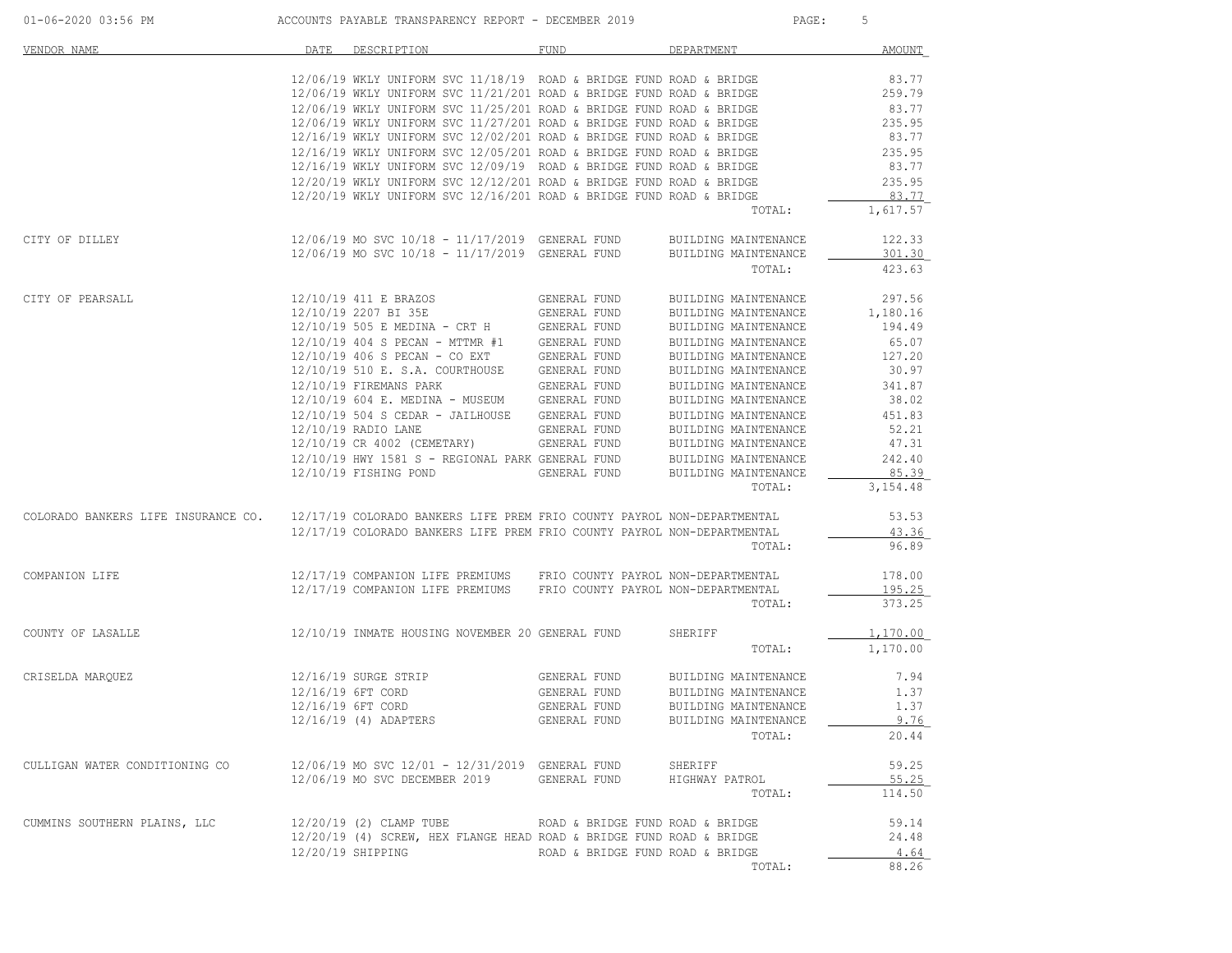| 01-06-2020 03:56 PM               | ACCOUNTS PAYABLE TRANSPARENCY REPORT - DECEMBER 2019 |                                                                                                                                                                                                                                                                                                                                                                                                                                                                                                                                                                                                                                                                                                                                                         |                                                                                                                                                                              | 6<br>PAGE:                                                                                                                                                                                                                                                                                                                                                                                                                                   |                                                                                                                                                             |  |
|-----------------------------------|------------------------------------------------------|---------------------------------------------------------------------------------------------------------------------------------------------------------------------------------------------------------------------------------------------------------------------------------------------------------------------------------------------------------------------------------------------------------------------------------------------------------------------------------------------------------------------------------------------------------------------------------------------------------------------------------------------------------------------------------------------------------------------------------------------------------|------------------------------------------------------------------------------------------------------------------------------------------------------------------------------|----------------------------------------------------------------------------------------------------------------------------------------------------------------------------------------------------------------------------------------------------------------------------------------------------------------------------------------------------------------------------------------------------------------------------------------------|-------------------------------------------------------------------------------------------------------------------------------------------------------------|--|
| VENDOR NAME                       | DATE                                                 | DESCRIPTION                                                                                                                                                                                                                                                                                                                                                                                                                                                                                                                                                                                                                                                                                                                                             | FUND                                                                                                                                                                         | DEPARTMENT                                                                                                                                                                                                                                                                                                                                                                                                                                   | AMOUNT                                                                                                                                                      |  |
| DAVID B. BROOKS                   |                                                      | 12/16/19 LEGAL CONSULTATION NOV 201 GENERAL FUND                                                                                                                                                                                                                                                                                                                                                                                                                                                                                                                                                                                                                                                                                                        |                                                                                                                                                                              | COMMISSIONERS COURT<br>TOTAL:                                                                                                                                                                                                                                                                                                                                                                                                                | 100.00<br>100.00                                                                                                                                            |  |
| DAVID L & MARTHA L. KNIGHT        |                                                      | 12/16/19 HELIPORT ANNUAL LEASE 2020 ROAD & BRIDGE FUND ROAD & BRIDGE                                                                                                                                                                                                                                                                                                                                                                                                                                                                                                                                                                                                                                                                                    |                                                                                                                                                                              | TOTAL:                                                                                                                                                                                                                                                                                                                                                                                                                                       | 1.00<br>1.00                                                                                                                                                |  |
| DIAMOND DRUGS, INC.               |                                                      | 12/06/19 17055024 S. BELL 10/09/19 GENERAL FUND<br>12/06/19 17054996 S. BELL 10/09/19 GENERAL FUND<br>12/06/19 17420249 S. BELL 10/09/19 GENERAL FUND<br>12/06/19 17773149 K. MARTINEZ 10/0 GENERAL FUND<br>12/06/19 17773111 K. MARTINEZ 10/0 GENERAL FUND                                                                                                                                                                                                                                                                                                                                                                                                                                                                                             |                                                                                                                                                                              | SHERIFF<br>SHERIFF<br>SHERIFF<br>SHERIFF<br>SHERIFF<br>TOTAL:                                                                                                                                                                                                                                                                                                                                                                                | 39.61<br>20.03<br>39.40<br>16.32<br>12.83<br>128.19                                                                                                         |  |
| DILLEY LUBE & TIRES, INC.         |                                                      | 12/06/19 OIL CHANGE UNIT 5297                                                                                                                                                                                                                                                                                                                                                                                                                                                                                                                                                                                                                                                                                                                           | GENERAL FUND                                                                                                                                                                 | SHERIFF<br>TOTAL:                                                                                                                                                                                                                                                                                                                                                                                                                            | 99.00<br>99.00                                                                                                                                              |  |
| DISH NETWORK                      |                                                      | $12/16/19$ MO SVC $12/22 - 01/21/2020$ WIC PROGRAM FUND                                                                                                                                                                                                                                                                                                                                                                                                                                                                                                                                                                                                                                                                                                 |                                                                                                                                                                              | NON-DEPARTMENTAL<br>TOTAL:                                                                                                                                                                                                                                                                                                                                                                                                                   | 107.58<br>107.58                                                                                                                                            |  |
| DIXIE FLAG MANUFACTURING CO.      |                                                      | 12/20/19 (10) US FLAG 4'X6' ROAD & BRIDGE FUND ROAD & BRIDGE<br>12/20/19 (10) TEXAS FLAG 4 X 6 ROAD & BRIDGE FUND ROAD & BRIDGE                                                                                                                                                                                                                                                                                                                                                                                                                                                                                                                                                                                                                         |                                                                                                                                                                              | TOTAL:                                                                                                                                                                                                                                                                                                                                                                                                                                       | 633.80<br>731.40<br>1,365.20                                                                                                                                |  |
| ELECTION SYSTEMS & SOFTWARE, INC. |                                                      | 12/20/19 (6) LAYOUT CHARGE PEARSALL GENERAL FUND<br>12/20/19 ADMIN COLLECTION SURCHARGE GENERAL FUND<br>12/20/19 900 ABSENTEE BALLOTS - PIS GENERAL FUND<br>12/20/19 1150 ELECTION DAY BALLOTS GENERAL FUND<br>12/20/19 30 CODING BALLOTS<br>12/20/19 100 SAMPLE BALLOTS<br>12/20/19 30 TEST BALLOTS<br>12/20/19 ADMIN COLLECTION SURCHARGE GENERAL FUND<br>12/20/19 SHIPPING<br>12/20/19 RECODE - CENTRAL BASE CHAR GENERAL FUND<br>12/20/19 (3) RECODE - PRECINCTS GENERAL FUND<br>12/20/19 SHIPPING<br>12/20/19 SITE SUPPORT                                                                                                                                                                                                                         | GENERAL FUND<br>GENERAL FUND<br>GENERAL FUND<br>GENERAL FUND<br>GENERAL FUND<br>GENERAL FUND                                                                                 | ELECTIONS<br>ELECTIONS<br>ELECTIONS<br>ELECTIONS<br>ELECTIONS<br>ELECTIONS<br>ELECTIONS<br>ELECTIONS<br>ELECTIONS<br>ELECTIONS<br>ELECTIONS<br>ELECTIONS<br>ELECTIONS<br>TOTAL:                                                                                                                                                                                                                                                              | 220.50<br>17.00<br>288.00<br>368.00<br>9.60<br>32.00<br>9.60<br>53.00<br>35.32<br>525.00<br>28.35<br>58.13<br>4,675.00<br>6,319.50                          |  |
| ELLIOTT ELECTRIC SUPPLY, INC.     |                                                      | 12/06/19 (100) 16-14 BUTT SPLICE GENERAL FUND<br>12/06/19 (2) 120V 2000W SPST CONDUI GENERAL FUND<br>12/06/19 10.3 OZ RTV SILICON SEAL<br>12/06/19 DISCOUNT<br>12/16/19 330 SCH40 1/2" 10' PVC CON GENERAL FUND<br>12/16/19 (18) 1/2" SCH40 90D PVC EL GENERAL FUND<br>12/16/19 (12) 1/2" PVC COUPLING<br>12/16/19 PINT CLEAR 633L PVC CEMENT GENERAL FUND<br>12/16/19 (16) 1/2" PVC FEMALE ADAPT GENERAL FUND<br>12/16/19 (2) 1/2" RIGID CONDUIT<br>12/16/19 (500) THHN 12 STR BLK<br>12/16/19 (500) THHN 12 STR WHT<br>12/16/19 (500) THHN 12 STR GRN<br>12/16/19 (9) 1G WP BOX-FIVE 1/2" HO GENERAL FUND<br>12/16/19 (8) 1G 2-3/4" WIU CVR<br>12/16/19 1G BLACK GRAY WP COVER<br>12/16/19 (8) RECP DUPLEX 20A 125V<br>12/16/19 120-277V PHOTOCONTROL | GENERAL FUND<br>GENERAL FUND<br>GENERAL FUND<br>GENERAL FUND<br>GENERAL FUND<br>GENERAL FUND<br>GENERAL FUND<br>GENERAL FUND<br>GENERAL FUND<br>GENERAL FUND<br>GENERAL FUND | BUILDING MAINTENANCE<br>BUILDING MAINTENANCE<br>BUILDING MAINTENANCE<br>BUILDING MAINTENANCE<br>BUILDING MAINTENANCE<br>BUILDING MAINTENANCE<br>BUILDING MAINTENANCE<br>BUILDING MAINTENANCE<br>BUILDING MAINTENANCE<br>BUILDING MAINTENANCE<br>BUILDING MAINTENANCE<br>BUILDING MAINTENANCE<br>BUILDING MAINTENANCE<br>BUILDING MAINTENANCE<br>BUILDING MAINTENANCE<br>BUILDING MAINTENANCE<br>BUILDING MAINTENANCE<br>BUILDING MAINTENANCE | 20.57<br>25.02<br>10.23<br>$0.56-$<br>58.87<br>7.12<br>1.27<br>7.46<br>2.68<br>36.48<br>51.66<br>51.66<br>51.66<br>35.77<br>57.52<br>0.80<br>21.60<br>29.53 |  |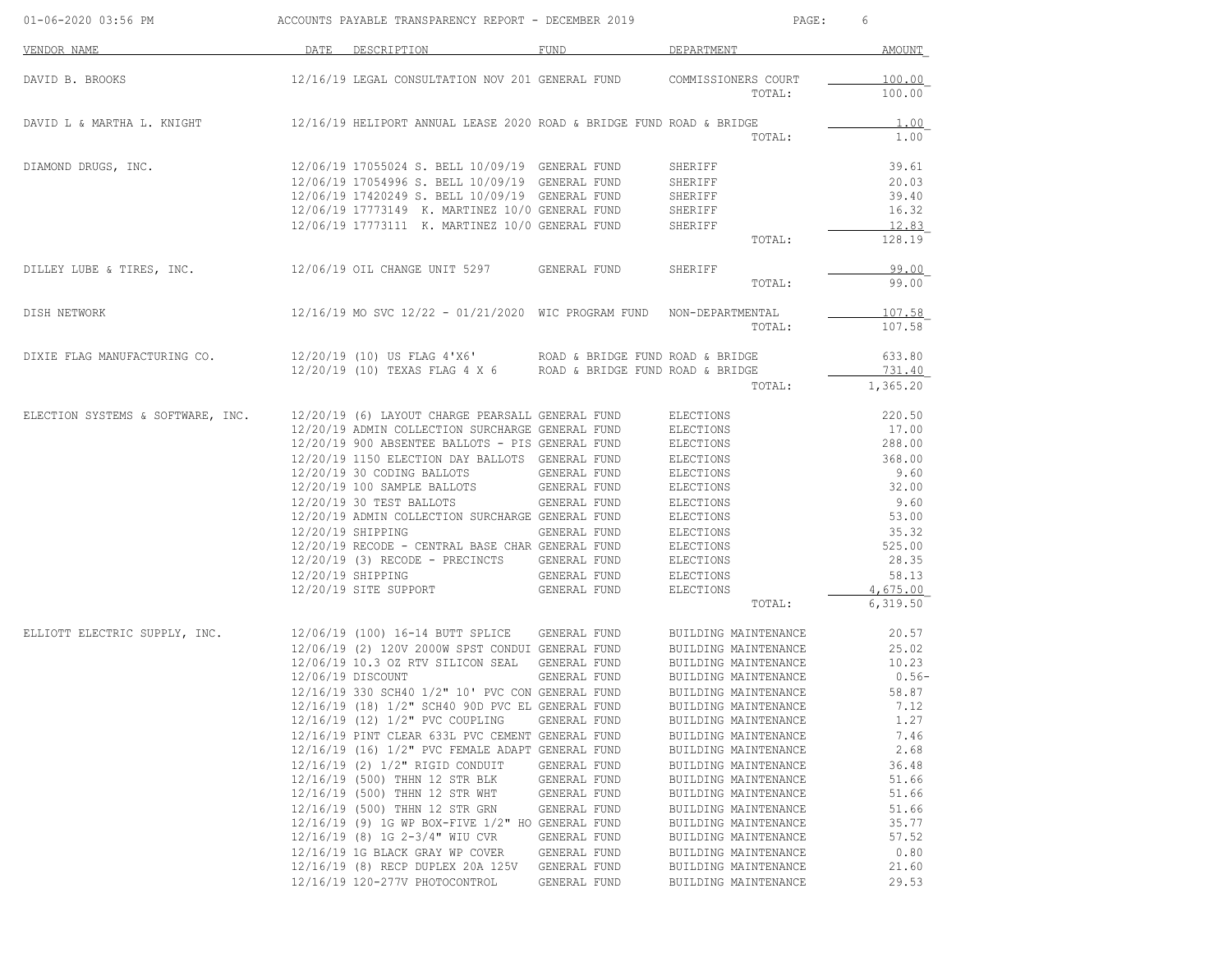| 01-06-2020 03:56 PM                                                                                    | ACCOUNTS PAYABLE TRANSPARENCY REPORT - DECEMBER 2019                                                                                                                                        |                                  | PAGE:                                                                          | $7\phantom{.0}$ |
|--------------------------------------------------------------------------------------------------------|---------------------------------------------------------------------------------------------------------------------------------------------------------------------------------------------|----------------------------------|--------------------------------------------------------------------------------|-----------------|
| <b>VENDOR NAME</b>                                                                                     | DATE DESCRIPTION                                                                                                                                                                            | FUND                             | DEPARTMENT                                                                     | <b>AMOUNT</b>   |
|                                                                                                        | 12/16/19 DISCOUNT                                                                                                                                                                           | GENERAL FUND                     | BUILDING MAINTENANCE                                                           | 4.16-           |
|                                                                                                        |                                                                                                                                                                                             |                                  | TOTAL:                                                                         | 465.18          |
| EQUIPMENTWATCH                                                                                         | $12/20/19$ CP3X CONSTRUCTION PLAN 3 ROAD & BRIDGE FUND ROAD & BRIDGE                                                                                                                        |                                  |                                                                                | 8,750.00        |
|                                                                                                        |                                                                                                                                                                                             |                                  | TOTAL:                                                                         | 8,750.00        |
| FLEETPRIDE                                                                                             | 12/20/19 DRYER AIR ASM                                                                                                                                                                      | ROAD & BRIDGE FUND ROAD & BRIDGE |                                                                                | 551.80          |
|                                                                                                        | 12/20/19 (100) DYNATEX 5TH WHL GREA ROAD & BRIDGE FUND ROAD & BRIDGE                                                                                                                        |                                  |                                                                                | 169.00          |
|                                                                                                        | 12/20/19 (3) LUBE FILTER                                                                                                                                                                    | ROAD & BRIDGE FUND ROAD & BRIDGE |                                                                                | 187.02          |
|                                                                                                        |                                                                                                                                                                                             |                                  |                                                                                | 352.20          |
|                                                                                                        | 12/20/19 (6) AIR FILTER- PRIMARY ROAD & BRIDGE FUND ROAD & BRIDGE                                                                                                                           |                                  |                                                                                | 722.34          |
|                                                                                                        | 12/20/19 IN-BOUND FREIGHT                                                                                                                                                                   |                                  | ROAD & BRIDGE FUND ROAD & BRIDGE<br>ROAD & BRIDGE FUND ROAD & BRIDGE           | 123.00          |
|                                                                                                        | 12/20/19 DRYER AIR ASM                                                                                                                                                                      | ROAD & BRIDGE FUND ROAD & BRIDGE |                                                                                | 551.80-         |
|                                                                                                        | $12/20/19$ RESTOCK FEE ROAD & BRIDGE FUND ROAD & BRIDGE                                                                                                                                     |                                  |                                                                                | 137.95          |
|                                                                                                        | 12/20/19 REFUND 1/2 IN-BOUND FREIGH ROAD & BRIDGE FUND ROAD & BRIDGE                                                                                                                        |                                  |                                                                                | $61.50 -$       |
|                                                                                                        | 12/20/19 DRYER-AIR ASM                                                                                                                                                                      |                                  | ND FREIGH ROAD & BRIDGE FUND ROAD & BRIDGE<br>ROAD & BRIDGE FUND ROAD & BRIDGE | 551.80          |
|                                                                                                        | 12/20/19 RESTOCKING CHARGE                                                                                                                                                                  | ROAD & BRIDGE FUND ROAD & BRIDGE |                                                                                | 137.95-         |
|                                                                                                        | 12/20/19 G-70/80 QUIKBINDER RATCHET ROAD & BRIDGE FUND ROAD & BRIDGE                                                                                                                        |                                  |                                                                                | 523.38          |
|                                                                                                        | 12/20/19 DELIVERY CHARGE                                                                                                                                                                    |                                  | ROAD & BRIDGE FUND ROAD & BRIDGE<br>ROAD & BRIDGE FUND ROAD & BRIDGE           | 2.00            |
|                                                                                                        | 12/20/19 G-70/80 OUIKBINDER RATCHET ROAD & BRIDGE FUND ROAD & BRIDGE                                                                                                                        |                                  |                                                                                | 523.38-         |
|                                                                                                        | 12/20/19 DELIVERY CHARGE                                                                                                                                                                    |                                  | ROAD & BRIDGE FUND ROAD & BRIDGE                                               | $2.00-$         |
|                                                                                                        | $12/06/19$ (6) $3/8$ "- $1/2$ " RATCHET LOAD ROAD & BRIDGE FUND ROAD & BRIDGE                                                                                                               |                                  |                                                                                | 286.80          |
|                                                                                                        | 12/06/19 DELIVERY CHARGE TO ROAD & BRIDGE FUND ROAD & BRIDGE                                                                                                                                |                                  |                                                                                | 2.00            |
|                                                                                                        |                                                                                                                                                                                             |                                  | TOTAL:                                                                         | 2,332.66        |
|                                                                                                        |                                                                                                                                                                                             |                                  |                                                                                |                 |
| FORT DEARBORN LIFE                                                                                     | 12/17/19 FT DEARBORN ADJUST DEC PAY GENERAL FUND                                                                                                                                            |                                  | SHERIFF                                                                        | 10.62           |
|                                                                                                        | 12/17/19 DISABILITY PREMIUMS 5394-0 FRIO COUNTY PAYROL NON-DEPARTMENTAL                                                                                                                     |                                  |                                                                                | 240.72          |
|                                                                                                        | 12/17/19 DISABILITY PREMIUMS 5394-0 FRIO COUNTY PAYROL NON-DEPARTMENTAL                                                                                                                     |                                  |                                                                                | 253.11          |
|                                                                                                        |                                                                                                                                                                                             |                                  | TOTAL:                                                                         | 504.45          |
| FRIO CO JP #3 FINE & FEES ACCOUNT 12/16/19 REIMBURSE DEPOSIT TICKETS GENERAL FUND                      |                                                                                                                                                                                             |                                  | $J.P.$ PCT. $# 3$                                                              | 61.01           |
|                                                                                                        |                                                                                                                                                                                             |                                  | TOTAL:                                                                         | 61.01           |
| FRIO COUNTY APPRAISAL DISTRICT                                                                         | 12/10/19 CAUSE# 18-09-00349-CVF DEC GENERAL FUND COMMISSIONERS COURT                                                                                                                        |                                  |                                                                                | 4,235.69        |
|                                                                                                        |                                                                                                                                                                                             |                                  |                                                                                | 2,872.68        |
|                                                                                                        | $12/20/19$ PROP TAX - 1796 IH 35 B EA GENERAL FUND COMMISSIONERS COURT $12/10/19$ MONTHLY ASSESSMENT JAN 202 GENERAL FUND TAX COLLECTOR<br>12/10/19 MONTHLY ASSESSMENT JAN 202 GENERAL FUND |                                  | TAX COLLECTOR                                                                  | 22,358.73       |
|                                                                                                        |                                                                                                                                                                                             |                                  | TOTAL:                                                                         | 29,467.10       |
| FRIO COUNTY CREDIT UNION                                                                               | 12/10/19 CREDIT UNION DEDUCTIONS FRIO COUNTY PAYROL NON-DEPARTMENTAL                                                                                                                        |                                  |                                                                                | 9,661.07        |
|                                                                                                        | 12/20/19 CREDIT UNION DEDUCTIONS FRIO COUNTY PAYROL NON-DEPARTMENTAL                                                                                                                        |                                  |                                                                                | 9,761.07        |
|                                                                                                        |                                                                                                                                                                                             |                                  | TOTAL:                                                                         | 19,422.14       |
| FRIO COUNTY TAX ASSESSOR COLLECTOR 12/20/19 PROP TAX - 1796 IH35 EAST GENERAL FUND COMMISSIONERS COURT |                                                                                                                                                                                             |                                  |                                                                                | 1,893.02        |
|                                                                                                        | 12/06/19 INSP/REGISTRATION UNIT 010 ROAD & BRIDGE FUND ROAD & BRIDGE                                                                                                                        |                                  |                                                                                | 7.50            |
|                                                                                                        | 12/16/19 INSP/REGISTRATION UNIT 012 ROAD & BRIDGE FUND ROAD & BRIDGE                                                                                                                        |                                  |                                                                                | 22.00           |
|                                                                                                        | 12/16/19 INSP/REGISTRATION UNIT 016 ROAD & BRIDGE FUND ROAD & BRIDGE                                                                                                                        |                                  |                                                                                | 22.00           |
|                                                                                                        | 12/20/19 INSP/REGISTRATION UNIT 017 ROAD & BRIDGE FUND ROAD & BRIDGE                                                                                                                        |                                  |                                                                                | 7.50            |
|                                                                                                        |                                                                                                                                                                                             |                                  |                                                                                |                 |
|                                                                                                        | 12/20/19 INSP/REGISTRATION UNIT 017 ROAD & BRIDGE FUND ROAD & BRIDGE<br>12/06/19 INSP/REGISTRATION UNIT 017 ROAD & BRIDGE FUND ROAD & BRIDGE                                                |                                  |                                                                                | 7.50<br>7.50    |
|                                                                                                        | 12/20/19 INSP/REGISTRATION UNIT 017 ROAD & BRIDGE FUND ROAD & BRIDGE                                                                                                                        |                                  |                                                                                | 7.50            |
|                                                                                                        |                                                                                                                                                                                             |                                  |                                                                                |                 |
|                                                                                                        | 12/06/19 INSP/REGISTRATION UNIT 017 ROAD & BRIDGE FUND ROAD & BRIDGE<br>12/06/19 INSP/REGISTRATION UNIT 018 ROAD & BRIDGE FUND ROAD & BRIDGE                                                |                                  |                                                                                | 7.50<br>7.50    |
|                                                                                                        | 12/16/19 INSP/REGISTRATION UNIT 021 ROAD & BRIDGE FUND ROAD & BRIDGE                                                                                                                        |                                  |                                                                                | 7.50            |
|                                                                                                        |                                                                                                                                                                                             |                                  | TOTAL:                                                                         | 1,997.02        |
|                                                                                                        |                                                                                                                                                                                             |                                  |                                                                                |                 |
| FRIO DRUG STORE                                                                                        | 12/06/19 RX0658333 O. NIEVES                                                                                                                                                                | GENERAL FUND                     | SHERIFF                                                                        | 25.56           |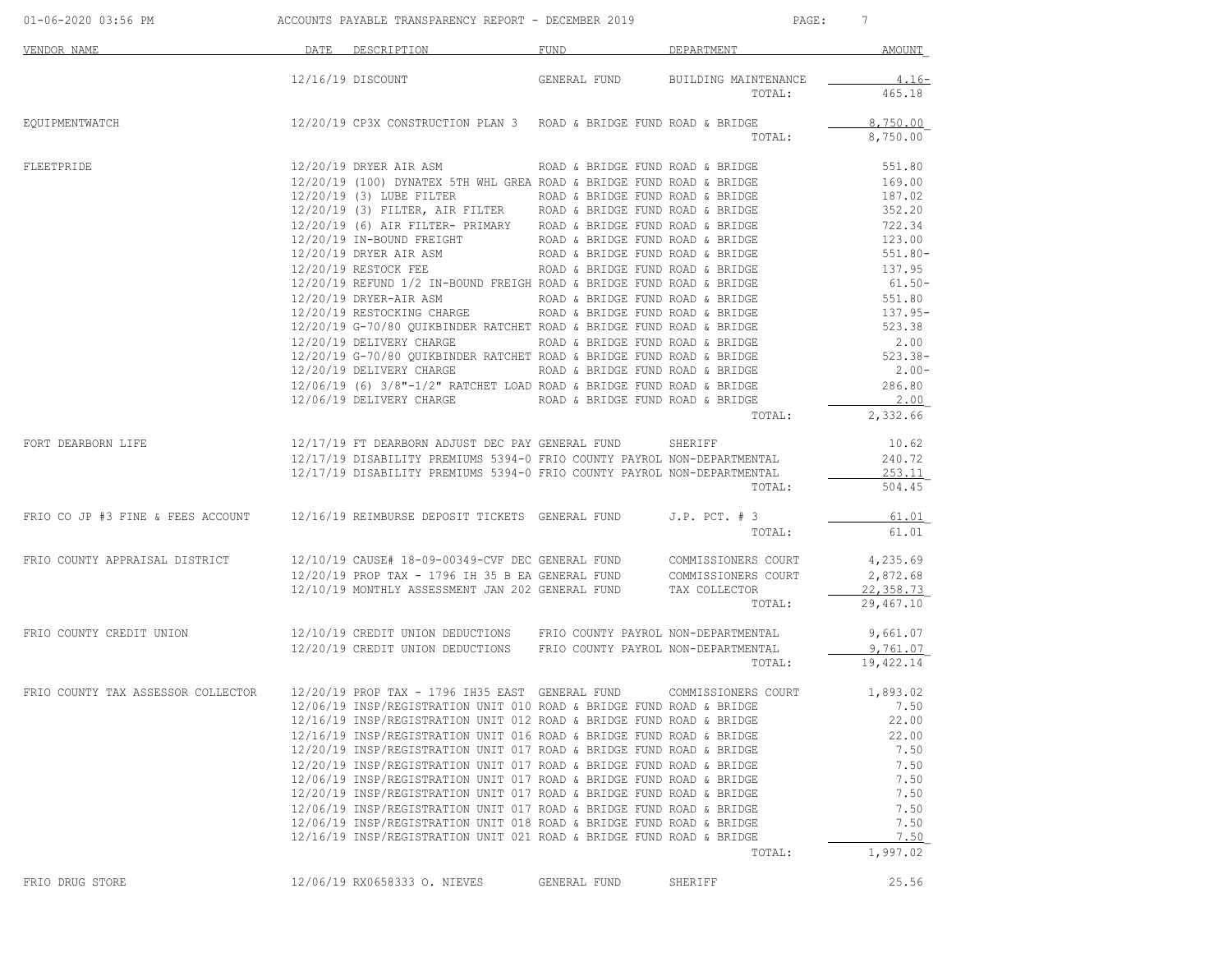| 01-06-2020 03:56 PM                                               |      | ACCOUNTS PAYABLE TRANSPARENCY REPORT - DECEMBER 2019                   |                                      | PAGE:                                | 8               |
|-------------------------------------------------------------------|------|------------------------------------------------------------------------|--------------------------------------|--------------------------------------|-----------------|
| VENDOR NAME                                                       | DATE | DESCRIPTION                                                            | FUND                                 | DEPARTMENT                           | <b>AMOUNT</b>   |
|                                                                   |      | 12/06/19 RX0658334 O. NIEVES                                           | GENERAL FUND                         | SHERIFF                              | 22.53           |
|                                                                   |      | 12/06/19 RX0658332 O. NIEVES                                           | GENERAL FUND                         | SHERIFF                              | 25.35           |
|                                                                   |      | 12/20/19 RX0658910 S. GARZA                                            | GENERAL FUND                         | SHERIFF                              | 14.79           |
|                                                                   |      | 12/20/19 RX0658333 O. NIEVES                                           | GENERAL FUND                         | SHERIFF                              | 25.56           |
|                                                                   |      |                                                                        |                                      | TOTAL:                               | 113.79          |
| FRIO HOSPITAL ER PHYSICIANS                                       |      | 12/06/19 CPT 99283 R. SANTOS JR GENERAL FUND                           |                                      | SHERIFF                              | 55.52           |
|                                                                   |      | 12/06/19 CPT 99283 C. MEDRANO                                          | GENERAL FUND                         | SHERIFF                              | 55.52           |
|                                                                   |      | 12/06/19 CPT 12001 C. MEDRANO                                          | GENERAL FUND                         | SHERIFF                              | 33.95           |
|                                                                   |      |                                                                        |                                      | TOTAL:                               | 144.99          |
| FRIO NUECES CURRENT                                               |      | 12/16/19 ANNUAL SUBSCRIPTION 2020 GENERAL FUND                         |                                      | COUNTY AUDITOR                       | 30.00           |
|                                                                   |      |                                                                        |                                      | TOTAL:                               | 30.00           |
| FRIO REGIONAL HOSPITAL                                            |      | 12/20/19 INMATE MEDICAL T. SAMBRANO GENERAL FUND                       |                                      | SHERIFF                              | 78.86           |
|                                                                   |      | 12/10/19 INMATE MEDICAL R. SANTOS J GENERAL FUND                       |                                      | SHERIFF                              | 633.58          |
|                                                                   |      | 12/06/19 INMATE MEDICAL H. KOPSZYWA GENERAL FUND                       |                                      | SHERIFF                              | 239.63          |
|                                                                   |      |                                                                        |                                      | TOTAL:                               | 952.07          |
| FUEL MASTERS, LLC                                                 |      | 12/10/19 7149 GAL #2 LOW SULPHUR DI FM & LATERAL ROAD NON-DEPARTMENTAL |                                      |                                      | 15,268.14       |
|                                                                   |      |                                                                        |                                      | TOTAL:                               | 15,268.14       |
| GADDIS COURT REPORTING                                            |      | 12/10/19 COURT REPORTING 11/15/2019 GENERAL FUND DISTRICT COURT        |                                      |                                      | 576.80          |
|                                                                   |      | 12/20/19 COURT REPORTING 12/06/2019 GENERAL FUND                       |                                      | DISTRICT COURT                       | 576.80          |
|                                                                   |      |                                                                        |                                      | TOTAL:                               | 1,153.60        |
| GALETON, INC                                                      |      | 12/16/19 (10) XL REPEL RFLC RAINCOA ROAD & BRIDGE FUND ROAD & BRIDGE   |                                      |                                      | 142.80          |
|                                                                   |      | 12/16/19 PRINTED FRIO CO ROAD & BRI ROAD & BRIDGE FUND ROAD & BRIDGE   |                                      |                                      | 45.00           |
|                                                                   |      |                                                                        |                                      | TOTAL:                               | 187.80          |
| GEMINI OFFICE PRODUCTS / FRIO DOLLAR 12/10/19 NOTARY STAMP 9/16"  |      |                                                                        | GENERAL FUND                         | COUNTY CLERK                         | 50.29           |
|                                                                   |      | 12/10/19 BK RECORD NOTARY PUB                                          | GENERAL FUND                         | COUNTY CLERK                         | 14.69           |
|                                                                   |      | 12/16/19 3 PK PAPER ROLL                                               | GENERAL FUND                         | $J.P.$ PCT. $# 2$                    | 8.62            |
|                                                                   |      | 12/10/19 STAPLER ELEC 45 BK                                            | GENERAL FUND                         | COUNTY TREASURER                     | 180.48          |
|                                                                   |      | 12/10/19 SHREDDER CCUT 6GAL<br>12/20/19 JUMBO PAPER CLIPS              | GENERAL FUND<br>GENERAL FUND         | COUNTY TREASURER<br>TAX COLLECTOR    | 134.33<br>12.09 |
|                                                                   |      | 12/20/19 STAPLES VALUE PK                                              | GENERAL FUND                         | TAX COLLECTOR                        | 38.60           |
|                                                                   |      | 12/20/19 SCOTCH TAPE 12 PK                                             | GENERAL FUND                         | TAX COLLECTOR                        | 32.30           |
|                                                                   |      | 12/20/19 TAPE DISPENSER                                                | GENERAL FUND                         | TAX COLLECTOR                        | 5.18            |
|                                                                   |      | 12/20/19 PAPER CT                                                      | GENERAL FUND                         | TAX COLLECTOR                        | 320.95          |
|                                                                   |      | 12/20/19 BOX STOR/FILE CT                                              | GENERAL FUND                         | TAX COLLECTOR                        | 130.85          |
|                                                                   |      | 12/16/19 50 PK CD-RW 700MB                                             | GENERAL FUND                         | HIGHWAY PATROL                       | 38.91           |
|                                                                   |      | 12/20/19 CLOROX BLEACH SPRAY                                           | WIC PROGRAM FUND                     | NON-DEPARTMENTAL                     | 19.80           |
|                                                                   |      | 12/20/19 DZ BIC BLACK PENS                                             | WIC PROGRAM FUND                     | NON-DEPARTMENTAL                     | 4.05            |
|                                                                   |      | 12/20/19 AKRO CONTAINER W/LID                                          | WIC PROGRAM FUND                     | NON-DEPARTMENTAL                     | 109.24          |
|                                                                   |      | 12/20/19 SHARPIE COLOR MARKER<br>12/20/19 BUS CART 40X20X38            | WIC PROGRAM FUND<br>WIC PROGRAM FUND | NON-DEPARTMENTAL<br>NON-DEPARTMENTAL | 56.62<br>369.76 |
|                                                                   |      |                                                                        |                                      | TOTAL:                               | 1,526.76        |
|                                                                   |      |                                                                        |                                      |                                      |                 |
| GOLDEN WEST PACKAGING - UNITED OIL & G 12/20/19 (12) OIL DRY 50LB |      |                                                                        | ROAD & BRIDGE FUND ROAD & BRIDGE     |                                      | 69.12           |
|                                                                   |      | 12/20/19 FUEL SURCHARGE                                                | ROAD & BRIDGE FUND ROAD & BRIDGE     | TOTAL:                               | 4.95<br>74.07   |
|                                                                   |      |                                                                        |                                      |                                      |                 |
| GRADY L ROBERTS, JR.                                              |      | 12/06/19 CAUSE# 17-10-00182-CRF A.M GENERAL FUND                       |                                      | DISTRICT COURT                       | 400.00          |
|                                                                   |      | 12/06/19 CAUSE# 18-05-00104-CRF E.G GENERAL FUND                       |                                      | DISTRICT COURT                       | 400.00          |
|                                                                   |      | 12/06/19 CAUSE# 19-05-00040-CRF J.C GENERAL FUND                       |                                      | DISTRICT COURT                       | 400.00          |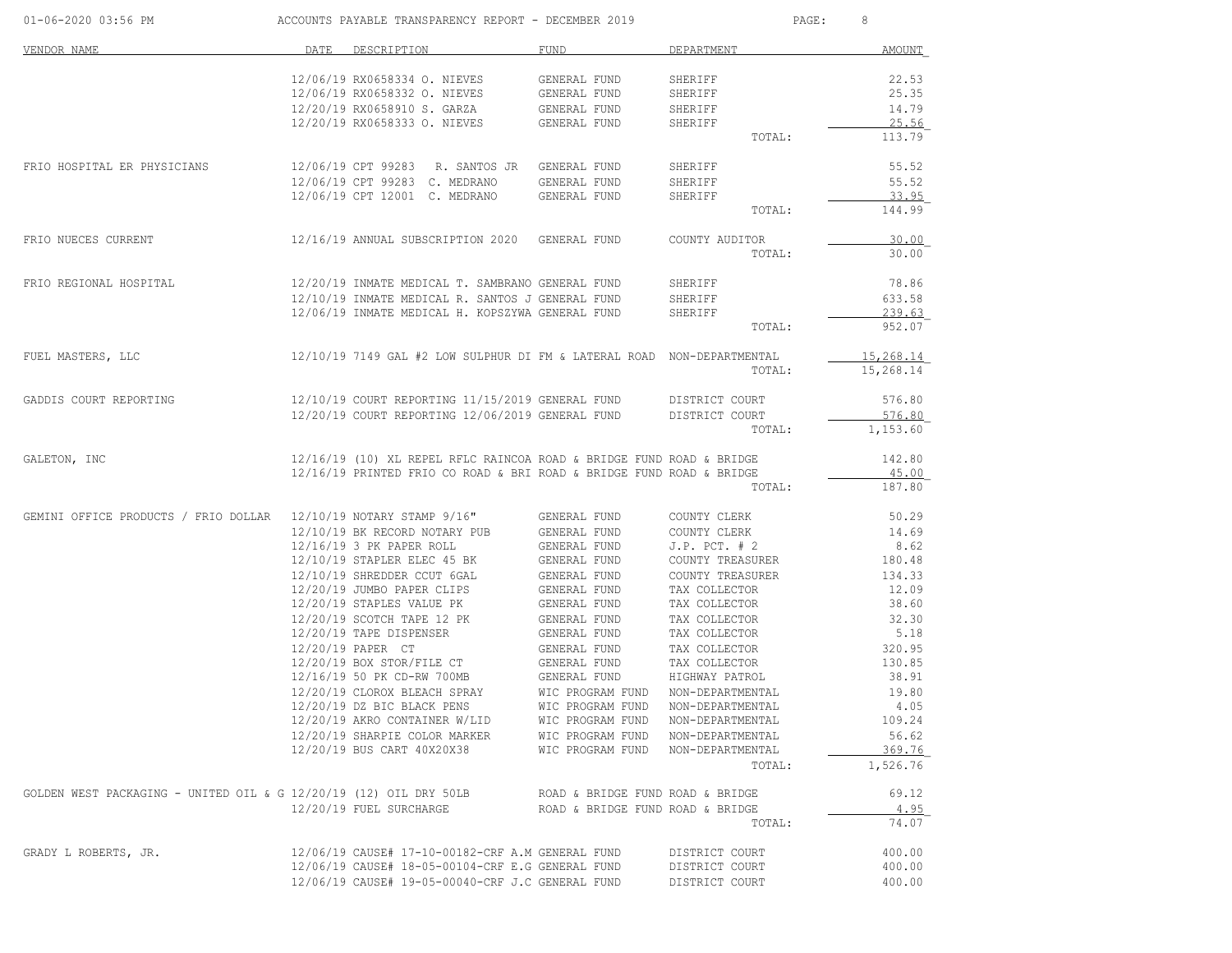| 01-06-2020 03:56 PM                                                                                                                                                                                                                                                                                                                                                                                                                               | ACCOUNTS PAYABLE TRANSPARENCY REPORT - DECEMBER 2019 |                                                                                                                                                                                                                                            |                              | PAGE:<br>9                                               |                                |  |
|---------------------------------------------------------------------------------------------------------------------------------------------------------------------------------------------------------------------------------------------------------------------------------------------------------------------------------------------------------------------------------------------------------------------------------------------------|------------------------------------------------------|--------------------------------------------------------------------------------------------------------------------------------------------------------------------------------------------------------------------------------------------|------------------------------|----------------------------------------------------------|--------------------------------|--|
| VENDOR NAME                                                                                                                                                                                                                                                                                                                                                                                                                                       | DATE                                                 | DESCRIPTION                                                                                                                                                                                                                                | FUND                         | DEPARTMENT                                               | AMOUNT                         |  |
|                                                                                                                                                                                                                                                                                                                                                                                                                                                   |                                                      |                                                                                                                                                                                                                                            |                              | TOTAL:                                                   | 1,200.00                       |  |
| GT DISTRIBUTORS , INC $12/10/19$ FED .223REM 1000/BX GENERAL FUND                                                                                                                                                                                                                                                                                                                                                                                 |                                                      |                                                                                                                                                                                                                                            |                              | SHERIFF                                                  | 324.67                         |  |
|                                                                                                                                                                                                                                                                                                                                                                                                                                                   |                                                      | 12/10/19 CC I. 40S&W 50/BX GENERAL FUND<br>12/10/19 SHIPPING GENERAL FUND                                                                                                                                                                  |                              | SHERIFF<br>SHERIFF                                       | 330.25<br>20.00                |  |
|                                                                                                                                                                                                                                                                                                                                                                                                                                                   |                                                      |                                                                                                                                                                                                                                            |                              | TOTAL:                                                   | 674.92                         |  |
| GUADALUPE COUNTY $12/10/19$ INMATE HOUSING NOV 2019 GENERAL FUND                                                                                                                                                                                                                                                                                                                                                                                  |                                                      |                                                                                                                                                                                                                                            |                              | SHERIFF                                                  | 300.00                         |  |
|                                                                                                                                                                                                                                                                                                                                                                                                                                                   |                                                      |                                                                                                                                                                                                                                            |                              | TOTAL:                                                   | 300.00                         |  |
| $\begin{tabular}{lllllllllllll} \textsc{H} & $\&$V$ EQUIPMENT SERVICES, INC. & $\color{red}12/20/19$ & $\color{red}(6)$ BLADE & $BCLT$ & $KOD & $\color{red}(6)$ BLADE BOLT KIT & $ROAD & $\color{red}(8)$ BRIDGE FUND ROAD & $\color{red}(8)$ BRIDGE FUND ROAD & $BRIDGE & $1,148.10 & $12/20/19$ & $\color{red}(10)$ BLADE BOLT KIT & $ROAD & $\color{red}(8)$ BRIDGE FUND ROAD & $BRIDGE & $1,148.10 & $12/20/19$ & $\color{red}(10)$ PIN ROL$ |                                                      |                                                                                                                                                                                                                                            |                              |                                                          |                                |  |
|                                                                                                                                                                                                                                                                                                                                                                                                                                                   |                                                      |                                                                                                                                                                                                                                            |                              |                                                          |                                |  |
|                                                                                                                                                                                                                                                                                                                                                                                                                                                   |                                                      |                                                                                                                                                                                                                                            |                              |                                                          |                                |  |
|                                                                                                                                                                                                                                                                                                                                                                                                                                                   |                                                      |                                                                                                                                                                                                                                            |                              | TOTAL:                                                   | 1,973.76                       |  |
|                                                                                                                                                                                                                                                                                                                                                                                                                                                   |                                                      |                                                                                                                                                                                                                                            |                              |                                                          | 6,107.00                       |  |
| HAYS COUNTY TREASURER 12/10/19 PLACEMENT PID 1621 / OCT 2 GENERAL FUND JUVENILE CORRECTIONS<br>12/20/19 PLACEMENT PID 1621 NOV 20 GENERAL FUND JUVENILE CORRECTIONS                                                                                                                                                                                                                                                                               |                                                      |                                                                                                                                                                                                                                            |                              |                                                          | 5,910.00                       |  |
|                                                                                                                                                                                                                                                                                                                                                                                                                                                   |                                                      |                                                                                                                                                                                                                                            |                              | TOTAL:                                                   | 12,017.00                      |  |
| HELIFOX TECHNOLOGIES LLC<br>12/10/19 MO INSTALLMENT - TELEPHONE GENERAL FUND BUILDING MAINTENANCE                                                                                                                                                                                                                                                                                                                                                 |                                                      |                                                                                                                                                                                                                                            |                              |                                                          | 6,475.00                       |  |
|                                                                                                                                                                                                                                                                                                                                                                                                                                                   |                                                      |                                                                                                                                                                                                                                            |                              | TOTAL:                                                   | 6,475.00                       |  |
| HOLT CAT                                                                                                                                                                                                                                                                                                                                                                                                                                          |                                                      | 12/10/19 299D XHP COMPACT TRACK LOA ROAD & BRIDGE FUND ROAD & BRIDGE                                                                                                                                                                       |                              |                                                          | 79,950.00                      |  |
|                                                                                                                                                                                                                                                                                                                                                                                                                                                   |                                                      | 12/10/19 420F 4S BACKHOE LOADER ROAD & BRIDGE FUND ROAD & BRIDGE                                                                                                                                                                           |                              |                                                          | 87,000.00<br>TOTAL: 166,950.00 |  |
|                                                                                                                                                                                                                                                                                                                                                                                                                                                   |                                                      |                                                                                                                                                                                                                                            |                              |                                                          |                                |  |
| ${\small \hbox{HOMELAND INDUSTRIAL SUPPLY,\quad INC.\quad$12/20/19$ (12) QTR BACTERIA DRAIN MA GENERAL FUND\n    12/20/19$ (12) HERAY DUTY HAND SOAP GENERAL FUND\n    12/20/19$ (12) ALL SURFACE CLEANER GENERAL FUND\n    12/20/19$ (12) ALL SURFACE CLEANER GENERRAL FUND\n    12/20/19$ (12) SAFFTY SCALE ACID QTR GENERAL FUND\n    207.00\n    12/20/19$ (12) NUETRALIZER MIST PINT GENERAL FUND\n    219.00$                               |                                                      |                                                                                                                                                                                                                                            |                              |                                                          |                                |  |
|                                                                                                                                                                                                                                                                                                                                                                                                                                                   |                                                      |                                                                                                                                                                                                                                            |                              |                                                          |                                |  |
|                                                                                                                                                                                                                                                                                                                                                                                                                                                   |                                                      |                                                                                                                                                                                                                                            |                              |                                                          |                                |  |
|                                                                                                                                                                                                                                                                                                                                                                                                                                                   |                                                      |                                                                                                                                                                                                                                            |                              |                                                          |                                |  |
|                                                                                                                                                                                                                                                                                                                                                                                                                                                   |                                                      | 12/20/19 (12) NUETRALIZER MIST APPL GENERAL FUND                                                                                                                                                                                           |                              | BUILDING MAINTENANCE                                     | 219.00                         |  |
|                                                                                                                                                                                                                                                                                                                                                                                                                                                   |                                                      | 12/20/19 (12) AEROSOL DISINFECTANT GENERAL FUND                                                                                                                                                                                            |                              | BUILDING MAINTENANCE                                     | 159.00                         |  |
|                                                                                                                                                                                                                                                                                                                                                                                                                                                   |                                                      |                                                                                                                                                                                                                                            |                              | BUILDING MAINTENANCE 177.00<br>BUILDING MAINTENANCE      | 299.00                         |  |
|                                                                                                                                                                                                                                                                                                                                                                                                                                                   |                                                      |                                                                                                                                                                                                                                            |                              | BUILDING MAINTENANCE 349.00                              |                                |  |
|                                                                                                                                                                                                                                                                                                                                                                                                                                                   |                                                      | 12/20/19 (12) AEROSOL BATERIA ODOR GENERAL FUND<br>12/20/19 (12) AEROSOL BATERIA ODOR GENERAL FUND<br>12/20/19 (12) T3 - ORANGE MAGIC QRT GENERAL FUND<br>12/20/19 (6) GRAFF GONE WIPES - GRA GENERAL FUND<br>12/20/19 (48) ECO CLIPS -TOI |                              | BUILDING MAINTENANCE<br>BUILDING MAINTENANCE             | 209.00                         |  |
|                                                                                                                                                                                                                                                                                                                                                                                                                                                   |                                                      |                                                                                                                                                                                                                                            |                              |                                                          | 227.00                         |  |
|                                                                                                                                                                                                                                                                                                                                                                                                                                                   |                                                      | 12/20/19 (30) URINAL SCREENS GENERAL FUND<br>12/20/19 SHIPPING                                                                                                                                                                             |                              | BUILDING MAINTENANCE<br>ROAD & BRIDGE FUND ROAD & BRIDGE | 192.00<br>147.11               |  |
|                                                                                                                                                                                                                                                                                                                                                                                                                                                   |                                                      |                                                                                                                                                                                                                                            |                              | TOTAL:                                                   | 2,905.11                       |  |
| HOMETOWN HEALTHCARE LLC                                                                                                                                                                                                                                                                                                                                                                                                                           |                                                      |                                                                                                                                                                                                                                            |                              | SHERIFF                                                  | 85.00                          |  |
|                                                                                                                                                                                                                                                                                                                                                                                                                                                   |                                                      | 12/20/19 CPT Q0091 M ROMAN                                                                                                                                                                                                                 | GENERAL FUND                 | SHERIFF                                                  | 50.00                          |  |
|                                                                                                                                                                                                                                                                                                                                                                                                                                                   |                                                      | 12/20/19 CPT 81003<br>M ROMAN                                                                                                                                                                                                              | GENERAL FUND                 | SHERIFF                                                  | 20.00                          |  |
|                                                                                                                                                                                                                                                                                                                                                                                                                                                   |                                                      | 12/20/19 CPT J1885<br>H. KOPSZYWA                                                                                                                                                                                                          | GENERAL FUND                 | SHERIFF                                                  | 16.00                          |  |
|                                                                                                                                                                                                                                                                                                                                                                                                                                                   |                                                      | 12/20/19 CPT 99203<br>H. KOPSZYWA<br>12/20/19 CPT 96372<br>H. KOPSZYWA                                                                                                                                                                     | GENERAL FUND<br>GENERAL FUND | SHERIFF<br>SHERIFF                                       | 85.00<br>30.00                 |  |
|                                                                                                                                                                                                                                                                                                                                                                                                                                                   |                                                      | 12/20/19 CPT 99213<br>J. UPTON                                                                                                                                                                                                             | GENERAL FUND                 | SHERIFF                                                  | 85.00                          |  |
|                                                                                                                                                                                                                                                                                                                                                                                                                                                   |                                                      | 12/20/19 CPT 99213<br>G. MARTINEZ                                                                                                                                                                                                          | GENERAL FUND                 | SHERIFF                                                  | 85.00                          |  |
|                                                                                                                                                                                                                                                                                                                                                                                                                                                   |                                                      | 12/20/19 CPT 99213<br>J. JARAMILLO J                                                                                                                                                                                                       | GENERAL FUND                 | SHERIFF                                                  | 85.00                          |  |
|                                                                                                                                                                                                                                                                                                                                                                                                                                                   |                                                      | 12/20/19 CPT 99213<br>B. FRAUSTO                                                                                                                                                                                                           | GENERAL FUND                 | SHERIFF                                                  | 85.00                          |  |
|                                                                                                                                                                                                                                                                                                                                                                                                                                                   |                                                      | 12/20/19 CPT 81003<br>B. FRAUSTO                                                                                                                                                                                                           | GENERAL FUND                 | SHERIFF                                                  | 20.00                          |  |
|                                                                                                                                                                                                                                                                                                                                                                                                                                                   |                                                      | 12/20/19 CPT 99213 B. FRAUSTO<br>12/20/19 CPT 81025 B. FRAUSTO                                                                                                                                                                             | GENERAL FUND<br>GENERAL FUND | SHERIFF<br>SHERIFF                                       | 85.00<br>25.00                 |  |
|                                                                                                                                                                                                                                                                                                                                                                                                                                                   |                                                      |                                                                                                                                                                                                                                            |                              |                                                          |                                |  |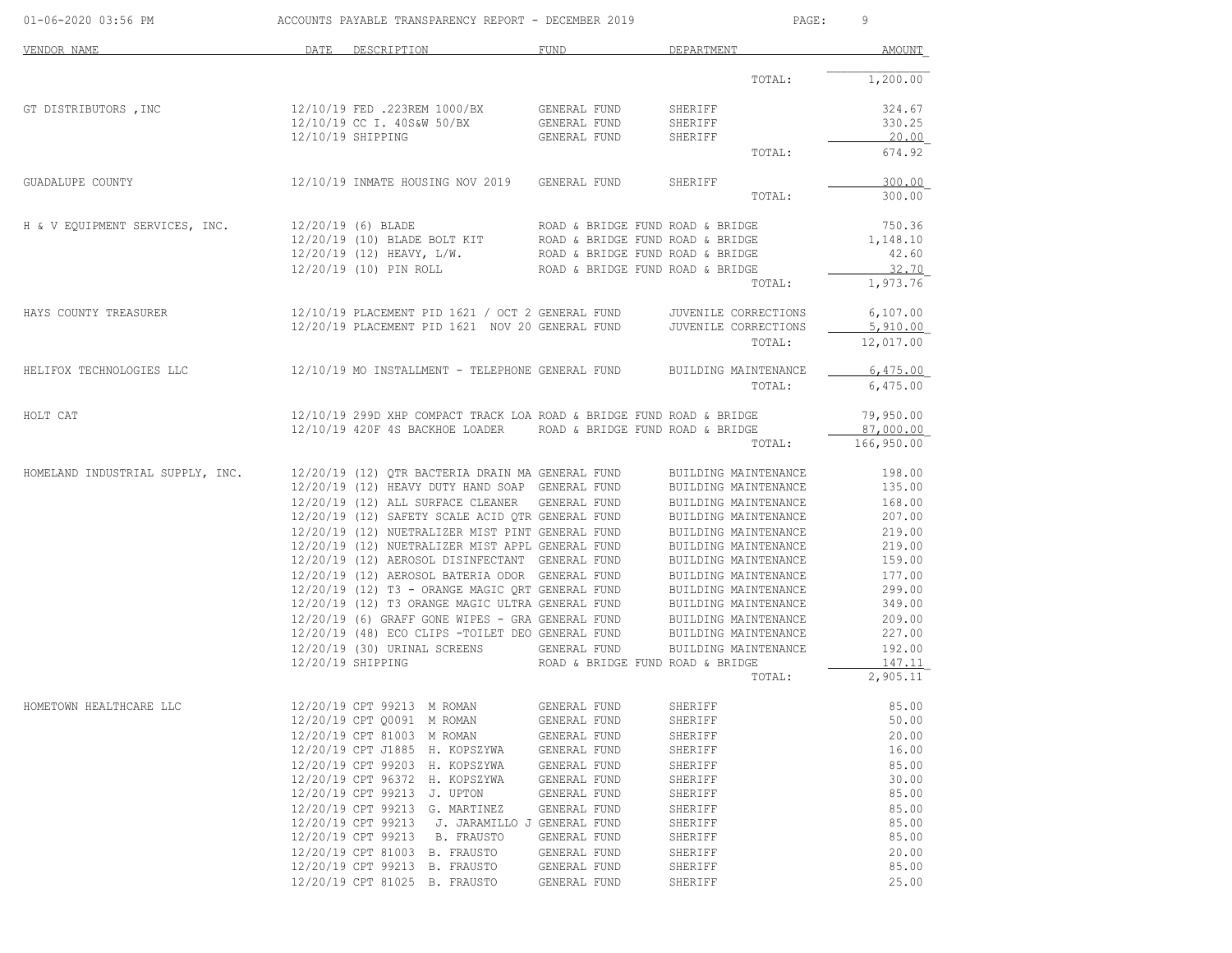| VENDOR NAME                                                                                            | DATE<br>DESCRIPTION            |                                                                                                                                                          | <b>FUND</b>                  | DEPARTMENT                                                                                            | AMOUNT   |
|--------------------------------------------------------------------------------------------------------|--------------------------------|----------------------------------------------------------------------------------------------------------------------------------------------------------|------------------------------|-------------------------------------------------------------------------------------------------------|----------|
|                                                                                                        |                                |                                                                                                                                                          |                              |                                                                                                       |          |
|                                                                                                        |                                | 12/20/19 CPT 99213 B. FRAUSTO                                                                                                                            | GENERAL FUND                 | SHERIFF                                                                                               | 85.00    |
|                                                                                                        | 12/20/19 CPT 36415 B. FRAUSTO  |                                                                                                                                                          | GENERAL FUND                 | SHERIFF                                                                                               | 10.00    |
|                                                                                                        | 12/20/19 CPT 96372 B. FRAUSTO  |                                                                                                                                                          | GENERAL FUND                 | SHERIFF                                                                                               | 30.00    |
|                                                                                                        | 12/20/19 CPT J1885 C. RIOS     |                                                                                                                                                          | GENERAL FUND                 | SHERIFF                                                                                               | 16.00    |
|                                                                                                        | 12/20/19 CPT 99213 C. RIOS     |                                                                                                                                                          | GENERAL FUND                 | SHERIFF                                                                                               | 85.00    |
|                                                                                                        |                                | 12/20/19 CPT 96372 C. RIOS                                                                                                                               | GENERAL FUND                 | SHERIFF                                                                                               | 30.00    |
|                                                                                                        | 12/20/19 CPT 99213 A. LUNA     |                                                                                                                                                          | GENERAL FUND                 | SHERIFF                                                                                               | 85.00    |
|                                                                                                        | 12/20/19 CPT 99213 A. LUNA     |                                                                                                                                                          | GENERAL FUND                 | SHERIFF                                                                                               | 85.00    |
|                                                                                                        |                                | 12/20/19 CPT 81003 A. LUNA<br>10/00/10 CPT 99202 J. TAPIA                                                                                                | GENERAL FUND                 | SHERIFF                                                                                               | 20.00    |
|                                                                                                        | 12/20/19 CPT 99202 J. TAPIA    |                                                                                                                                                          | GENERAL FUND                 | SHERIFF                                                                                               | 85.00    |
|                                                                                                        |                                | 12/20/19 CPT 99203 O. NIAVEZ                                                                                                                             | GENERAL FUND                 | SHERIFF                                                                                               | 85.00    |
|                                                                                                        |                                | 12/20/19 CPT 36415 0. NIAVEZ                                                                                                                             | GENERAL FUND                 | SHERIFF                                                                                               | 10.00    |
|                                                                                                        |                                | 12/20/19 CPT 99213 K. RAMOS                                                                                                                              | GENERAL FUND                 | SHERIFF                                                                                               | 85.00    |
|                                                                                                        |                                |                                                                                                                                                          |                              | $12/20/19$ CPT 99213 K. RAMOS GENERAL FUND SHERIFF $12/20/19$ CPT 81003 K. RAMOS GENERAL FUND SHERIFF | 85.00    |
|                                                                                                        |                                |                                                                                                                                                          |                              |                                                                                                       | 20.00    |
|                                                                                                        |                                |                                                                                                                                                          |                              | TOTAL:                                                                                                | 1,572.00 |
| HOPPER'S SOFT WATER SERVICE, LLC. 12/16/19 AUTO IRON BREAKER FILTER S ROAD & BRIDGE FUND ROAD & BRIDGE |                                |                                                                                                                                                          |                              |                                                                                                       | 45.00    |
|                                                                                                        |                                |                                                                                                                                                          |                              | TOTAL:                                                                                                | 45.00    |
|                                                                                                        |                                |                                                                                                                                                          |                              |                                                                                                       |          |
| HUISUK KIM TYNER                                                                                       |                                | 12/20/19 INTERPRETATION SVC 12/03/2 GENERAL FUND DISTRICT COURT                                                                                          |                              |                                                                                                       | 804.25   |
|                                                                                                        |                                |                                                                                                                                                          |                              | TOTAL:                                                                                                | 804.25   |
| HURLEY FUNERAL HOMES, INC. 12/20/19 FIRST CALL 12/05/19 M. CAM GENERAL FUND HEALTH & WELFARE           |                                |                                                                                                                                                          |                              |                                                                                                       | 425.00   |
|                                                                                                        | 12/20/19 CRASH BAG             |                                                                                                                                                          |                              | GENERAL FUND HEALTH & WELFARE                                                                         | 150.00   |
|                                                                                                        |                                |                                                                                                                                                          |                              | TOTAL:                                                                                                | 575.00   |
|                                                                                                        |                                |                                                                                                                                                          |                              |                                                                                                       |          |
| INTERNAL REVENUE SERVICE                                                                               | 12/02/19 FICA WITHHOLDINGS     |                                                                                                                                                          | GENERAL FUND                 | COMMISSIONERS COURT                                                                                   | 317.74   |
|                                                                                                        |                                | 12/10/19 FICA WITHHOLDINGS                                                                                                                               | GENERAL FUND                 | COMMISSIONERS COURT                                                                                   | 306.06   |
|                                                                                                        |                                | 12/20/19 FICA WITHHOLDINGS                                                                                                                               | GENERAL FUND                 | COMMISSIONERS COURT                                                                                   | 310.77   |
|                                                                                                        |                                | 12/02/19 MEDICARE WITHHOLDINGS GENERAL FUND                                                                                                              |                              | COMMISSIONERS COURT                                                                                   | 74.32    |
|                                                                                                        |                                | $12/10/19 \text{ MEDICARE WITHHOLDINGS} \hspace{1.5cm} \text{GENERAL FUND} \\ 12/20/19 \text{ MEDICARE WITHHOLDINGS} \hspace{1.5cm} \text{GENERAL FUND}$ |                              | COMMISSIONERS COURT                                                                                   | 71.59    |
|                                                                                                        |                                |                                                                                                                                                          |                              | COMMISSIONERS COURT                                                                                   | 72.69    |
|                                                                                                        | 12/02/19 FICA WITHHOLDINGS     |                                                                                                                                                          | GENERAL FUND                 | COUNTY CLERK                                                                                          | 380.71   |
|                                                                                                        | 12/10/19 FICA WITHHOLDINGS     |                                                                                                                                                          | GENERAL FUND                 | COUNTY CLERK                                                                                          | 395.30   |
|                                                                                                        | 12/20/19 FICA WITHHOLDINGS     |                                                                                                                                                          | GENERAL FUND                 | COUNTY CLERK                                                                                          | 394.98   |
|                                                                                                        |                                | 12/02/19 MEDICARE WITHHOLDINGS                                                                                                                           | GENERAL FUND                 | COUNTY CLERK                                                                                          | 89.04    |
|                                                                                                        |                                | 12/10/19 MEDICARE WITHHOLDINGS                                                                                                                           | GENERAL FUND                 | COUNTY CLERK                                                                                          | 92.46    |
|                                                                                                        |                                | 12/20/19 MEDICARE WITHHOLDINGS                                                                                                                           | GENERAL FUND                 | COUNTY CLERK                                                                                          | 92.38    |
|                                                                                                        |                                | 12/02/19 FICA WITHHOLDINGS                                                                                                                               | GENERAL FUND                 | EMERGENCY MGNT / 911 M                                                                                | 127.46   |
|                                                                                                        |                                |                                                                                                                                                          | GENERAL FUND                 | EMERGENCY MGNT / 911 M                                                                                | 127.46   |
|                                                                                                        |                                | 12/10/19 FICA WITHHOLDINGS<br>12/20/19 FICA WITHHOLDINGS                                                                                                 | GENERAL FUND                 | EMERGENCY MGNT / 911 M                                                                                | 127.46   |
|                                                                                                        |                                | 12/02/19 MEDICARE WITHHOLDINGS                                                                                                                           | GENERAL FUND                 | EMERGENCY MGNT / 911 M                                                                                | 29.81    |
|                                                                                                        |                                | 12/10/19 MEDICARE WITHHOLDINGS                                                                                                                           | GENERAL FUND                 | EMERGENCY MGNT / 911 M                                                                                | 29.81    |
|                                                                                                        | 12/20/19 MEDICARE WITHHOLDINGS |                                                                                                                                                          | GENERAL FUND                 | EMERGENCY MGNT / 911 M                                                                                | 29.81    |
|                                                                                                        | 12/02/19 FICA WITHHOLDINGS     |                                                                                                                                                          | GENERAL FUND                 | DISTRICT COURT                                                                                        | 61.81    |
|                                                                                                        | 12/10/19 FICA WITHHOLDINGS     |                                                                                                                                                          | GENERAL FUND                 | DISTRICT COURT                                                                                        | 61.81    |
|                                                                                                        | 12/20/19 FICA WITHHOLDINGS     |                                                                                                                                                          |                              | DISTRICT COURT                                                                                        | 61.81    |
|                                                                                                        | 12/02/19 MEDICARE WITHHOLDINGS |                                                                                                                                                          | GENERAL FUND<br>GENERAL FUND |                                                                                                       | 14.46    |
|                                                                                                        | 12/10/19 MEDICARE WITHHOLDINGS |                                                                                                                                                          |                              | DISTRICT COURT                                                                                        | 14.46    |
|                                                                                                        |                                |                                                                                                                                                          | GENERAL FUND                 | DISTRICT COURT                                                                                        |          |
|                                                                                                        | 12/20/19 MEDICARE WITHHOLDINGS |                                                                                                                                                          | GENERAL FUND                 | DISTRICT COURT                                                                                        | 14.46    |
|                                                                                                        | 12/02/19 FICA WITHHOLDINGS     |                                                                                                                                                          | <b>GENERAL FUND</b>          | DISTRICT CLERK                                                                                        | 428.57   |
|                                                                                                        | 12/10/19 FICA WITHHOLDINGS     |                                                                                                                                                          | GENERAL FUND                 | DISTRICT CLERK                                                                                        | 423.59   |
|                                                                                                        | 12/20/19 FICA WITHHOLDINGS     |                                                                                                                                                          | GENERAL FUND                 | DISTRICT CLERK                                                                                        | 425.85   |
|                                                                                                        | 12/02/19 MEDICARE WITHHOLDINGS |                                                                                                                                                          | GENERAL FUND                 | DISTRICT CLERK                                                                                        | 100.23   |
|                                                                                                        | 12/10/19 MEDICARE WITHHOLDINGS |                                                                                                                                                          | GENERAL FUND                 | DISTRICT CLERK                                                                                        | 99.07    |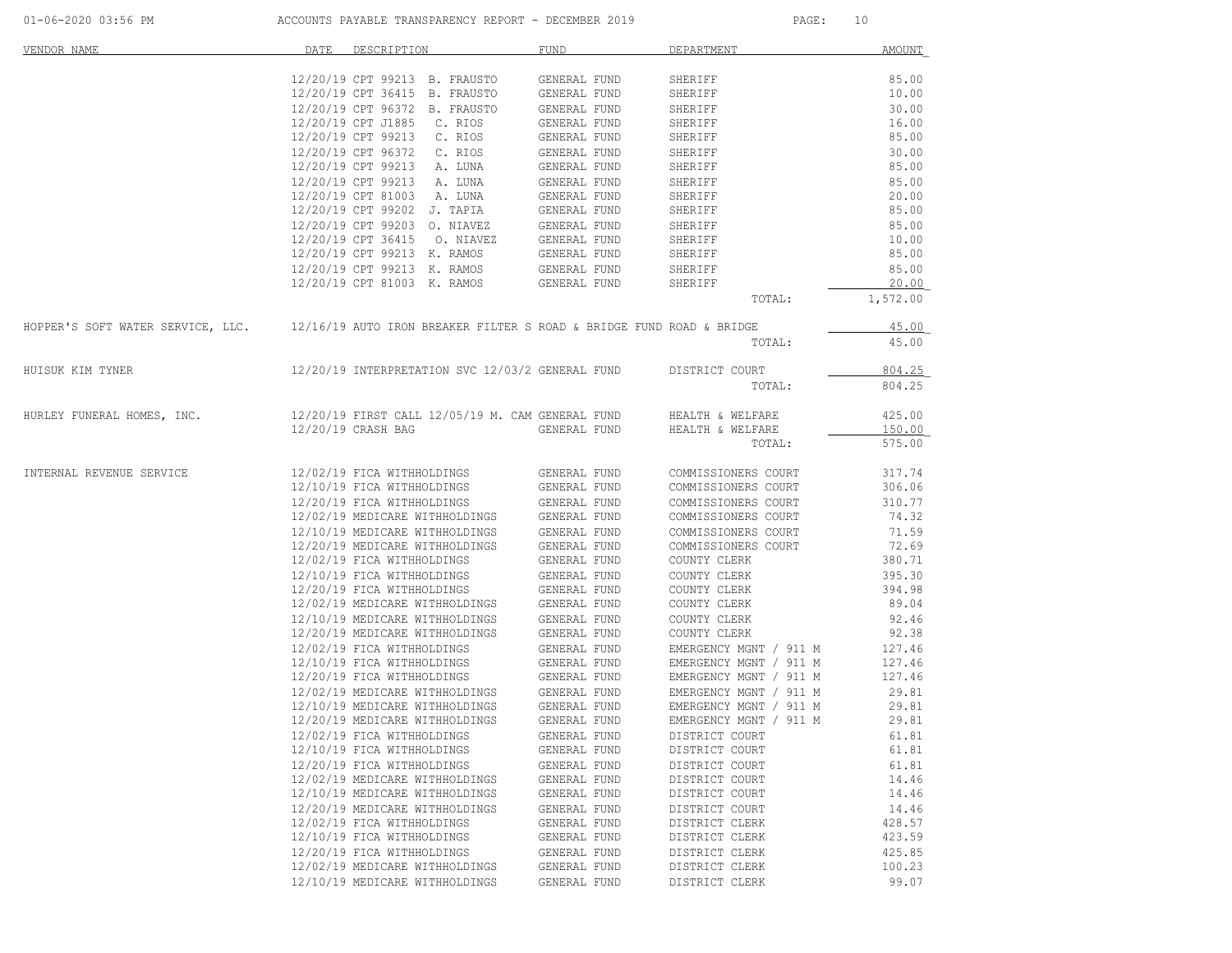| VENDOR NAME | DATE | DESCRIPTION                                                  | FUND                         | DEPARTMENT                        | <u>AMOUNT</u>   |
|-------------|------|--------------------------------------------------------------|------------------------------|-----------------------------------|-----------------|
|             |      | 12/20/19 MEDICARE WITHHOLDINGS                               | GENERAL FUND                 | DISTRICT CLERK                    | 99.60           |
|             |      | 12/02/19 FICA WITHHOLDINGS                                   | GENERAL FUND                 | $J.P.$ PCT. # 1                   | 281.18          |
|             |      | 12/10/19 FICA WITHHOLDINGS                                   | GENERAL FUND                 | $J.P.$ PCT. $# 1$                 | 281.73          |
|             |      | 12/20/19 FICA WITHHOLDINGS                                   | GENERAL FUND                 | $J.P.$ PCT. $# 1$                 | 271.98          |
|             |      | 12/02/19 MEDICARE WITHHOLDINGS                               | GENERAL FUND                 | $J.P.$ PCT. $# 1$                 | 65.76           |
|             |      | 12/10/19 MEDICARE WITHHOLDINGS                               | GENERAL FUND                 | $J.P.$ PCT. $# 1$                 | 65.89           |
|             |      | 12/20/19 MEDICARE WITHHOLDINGS                               | GENERAL FUND                 | $J.P.$ PCT. $# 1$                 | 63.61           |
|             |      | 12/02/19 FICA WITHHOLDINGS                                   | GENERAL FUND                 | $J.P.$ PCT. $# 2$                 | 208.71          |
|             |      | 12/10/19 FICA WITHHOLDINGS                                   | GENERAL FUND                 | $J.P.$ PCT. $# 2$                 | 195.77          |
|             |      | 12/20/19 FICA WITHHOLDINGS                                   | GENERAL FUND                 | $J.P.$ PCT. $# 2$                 | 198.82          |
|             |      | 12/02/19 MEDICARE WITHHOLDINGS                               | GENERAL FUND                 | $J.P.$ PCT. $# 2$                 | 48.81           |
|             |      | 12/10/19 MEDICARE WITHHOLDINGS                               | GENERAL FUND                 | $J.P.$ PCT. $# 2$                 | 45.79           |
|             |      | 12/20/19 MEDICARE WITHHOLDINGS                               | GENERAL FUND                 | $J.P.$ PCT. $# 2$                 | 46.50           |
|             |      | 12/02/19 FICA WITHHOLDINGS                                   | GENERAL FUND                 | $J.P.$ PCT. $# 3$                 | 200.87          |
|             |      | 12/10/19 FICA WITHHOLDINGS                                   | GENERAL FUND                 | $J.P.$ PCT. $# 3$                 | 193.07          |
|             |      | 12/20/19 FICA WITHHOLDINGS                                   | GENERAL FUND                 | J.P. PCT. # 3                     | 197.49          |
|             |      | 12/02/19 MEDICARE WITHHOLDINGS                               | GENERAL FUND                 | $J.P.$ PCT. $# 3$                 | 46.97           |
|             |      | 12/10/19 MEDICARE WITHHOLDINGS                               | GENERAL FUND                 | $J.P.$ PCT. $# 3$                 | 45.15           |
|             |      | 12/20/19 MEDICARE WITHHOLDINGS                               | GENERAL FUND                 | $J.P.$ PCT. $# 3$                 | 46.18           |
|             |      | 12/02/19 FICA WITHHOLDINGS                                   | GENERAL FUND                 | $J.P.$ PCT. $# 4$                 | 200.01          |
|             |      | 12/10/19 FICA WITHHOLDINGS                                   | GENERAL FUND                 | $J.P.$ PCT. $#4$                  | 200.01          |
|             |      | 12/20/19 FICA WITHHOLDINGS                                   | GENERAL FUND                 | $J.P.$ PCT. $# 4$                 | 224.22          |
|             |      | 12/02/19 MEDICARE WITHHOLDINGS                               | GENERAL FUND                 | $J.P.$ PCT. $#4$                  | 46.77           |
|             |      | 12/10/19 MEDICARE WITHHOLDINGS                               | GENERAL FUND                 | $J.P.$ PCT. $# 4$                 | 46.77           |
|             |      | 12/20/19 MEDICARE WITHHOLDINGS                               | GENERAL FUND                 | $J.P.$ PCT. $# 4$                 | 52.43           |
|             |      | 12/02/19 FICA WITHHOLDINGS                                   | GENERAL FUND                 | COUNTY ATTORNEY                   | 534.48          |
|             |      | 12/10/19 FICA WITHHOLDINGS                                   | GENERAL FUND                 | COUNTY ATTORNEY                   | 531.40          |
|             |      | 12/20/19 FICA WITHHOLDINGS                                   | GENERAL FUND                 | COUNTY ATTORNEY                   | 535.70          |
|             |      | 12/02/19 MEDICARE WITHHOLDINGS                               | GENERAL FUND                 | COUNTY ATTORNEY                   | 125.00          |
|             |      | 12/10/19 MEDICARE WITHHOLDINGS                               | GENERAL FUND                 | COUNTY ATTORNEY                   | 124.28          |
|             |      | 12/20/19 MEDICARE WITHHOLDINGS                               | GENERAL FUND                 | COUNTY ATTORNEY                   | 125.29          |
|             |      | 12/02/19 FICA WITHHOLDINGS                                   | GENERAL FUND                 | ELECTIONS                         | 283.78          |
|             |      | 12/10/19 FICA WITHHOLDINGS                                   | GENERAL FUND                 | <b>ELECTIONS</b>                  | 237.02          |
|             |      | 12/20/19 FICA WITHHOLDINGS                                   | GENERAL FUND                 | ELECTIONS                         | 209.85          |
|             |      | 12/02/19 MEDICARE WITHHOLDINGS                               | GENERAL FUND                 | ELECTIONS                         | 66.36           |
|             |      | 12/10/19 MEDICARE WITHHOLDINGS                               | GENERAL FUND                 | ELECTIONS                         | 55.43           |
|             |      | 12/20/19 MEDICARE WITHHOLDINGS                               | GENERAL FUND                 | ELECTIONS                         | 49.07           |
|             |      | 12/02/19 FICA WITHHOLDINGS                                   | GENERAL FUND                 | COUNTY AUDITOR                    | 245.57          |
|             |      | 12/10/19 FICA WITHHOLDINGS                                   | GENERAL FUND                 | COUNTY AUDITOR                    | 251.10          |
|             |      | 12/20/19 FICA WITHHOLDINGS                                   | GENERAL FUND                 | COUNTY AUDITOR                    | 254.06          |
|             |      | 12/02/19 MEDICARE WITHHOLDINGS                               | GENERAL FUND                 | COUNTY AUDITOR                    | 57.44           |
|             |      | 12/10/19 MEDICARE WITHHOLDINGS                               | GENERAL FUND                 | COUNTY AUDITOR                    | 58.73           |
|             |      | 12/20/19 MEDICARE WITHHOLDINGS                               | GENERAL FUND                 | COUNTY AUDITOR                    | 59.42           |
|             |      | 12/02/19 FICA WITHHOLDINGS                                   | GENERAL FUND                 | COUNTY TREASURER                  | 352.89          |
|             |      | 12/10/19 FICA WITHHOLDINGS                                   | GENERAL FUND                 | COUNTY TREASURER                  | 352.89          |
|             |      | 12/20/19 FICA WITHHOLDINGS                                   | GENERAL FUND                 | COUNTY TREASURER                  | 352.89          |
|             |      | 12/02/19 MEDICARE WITHHOLDINGS                               | GENERAL FUND                 | COUNTY TREASURER                  | 82.54           |
|             |      | 12/10/19 MEDICARE WITHHOLDINGS                               | GENERAL FUND                 | COUNTY TREASURER                  | 82.54           |
|             |      | 12/20/19 MEDICARE WITHHOLDINGS<br>12/02/19 FICA WITHHOLDINGS | GENERAL FUND<br>GENERAL FUND | COUNTY TREASURER<br>TAX COLLECTOR | 82.54<br>493.55 |
|             |      |                                                              | <b>GENERAL FUND</b>          |                                   | 480.55          |
|             |      | 12/10/19 FICA WITHHOLDINGS<br>12/20/19 FICA WITHHOLDINGS     |                              | TAX COLLECTOR<br>TAX COLLECTOR    | 489.58          |
|             |      | 12/02/19 MEDICARE WITHHOLDINGS                               | GENERAL FUND<br>GENERAL FUND | TAX COLLECTOR                     | 115.43          |
|             |      | 12/10/19 MEDICARE WITHHOLDINGS                               | GENERAL FUND                 | TAX COLLECTOR                     | 112.39          |
|             |      | 12/20/19 MEDICARE WITHHOLDINGS                               | GENERAL FUND                 | TAX COLLECTOR                     | 114.50          |
|             |      | 12/02/19 FICA WITHHOLDINGS                                   | GENERAL FUND                 | BUILDING MAINTENANCE              | 332.90          |
|             |      |                                                              |                              |                                   |                 |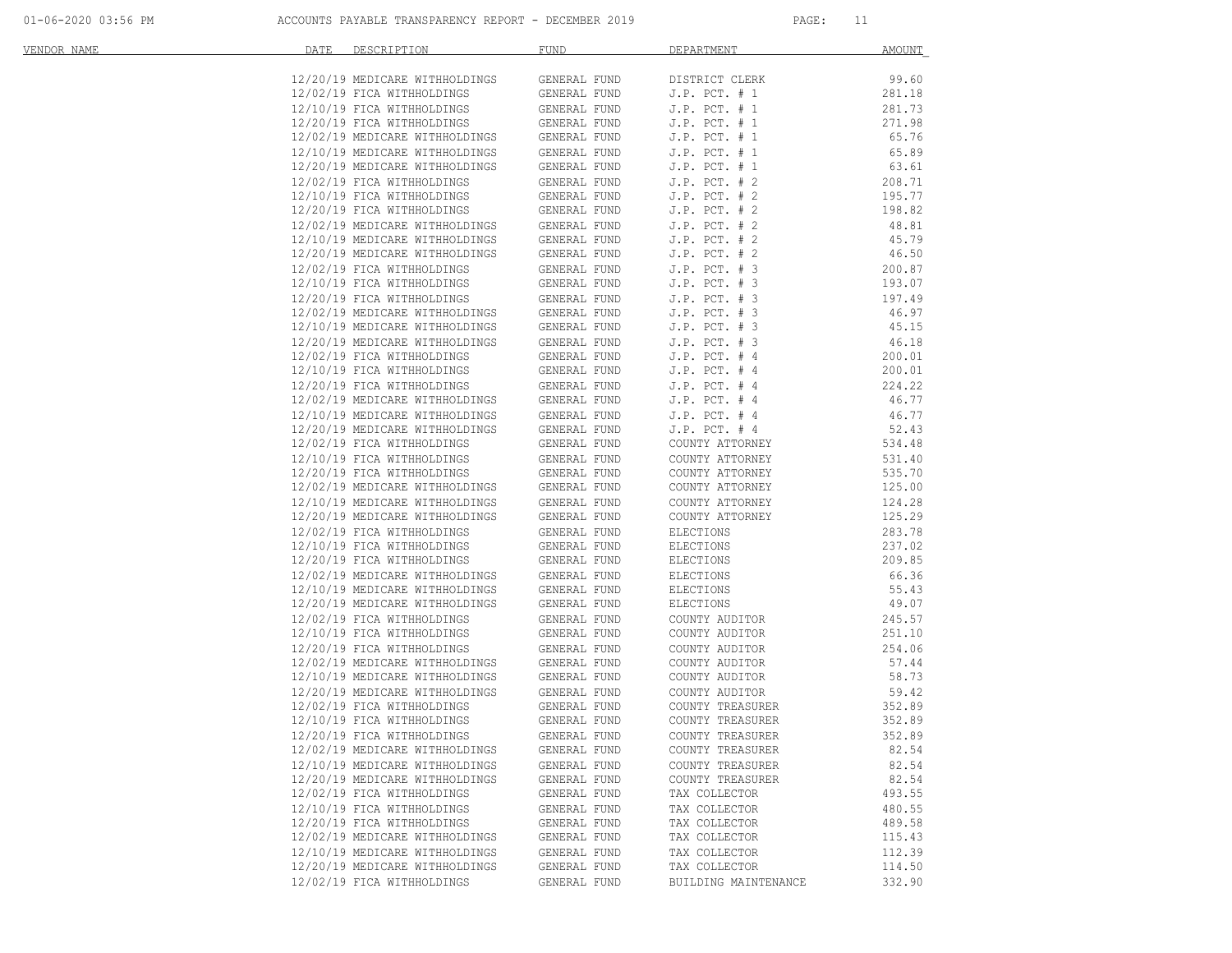| VENDOR NAME | DATE | DESCRIPTION <b>DESCRIPTION</b>                                   | <b>FUND</b>                  | DEPARTMENT                             | AMOUNT           |
|-------------|------|------------------------------------------------------------------|------------------------------|----------------------------------------|------------------|
|             |      | 12/10/19 FICA WITHHOLDINGS                                       | GENERAL FUND                 | BUILDING MAINTENANCE                   | 331.13           |
|             |      | 12/20/19 FICA WITHHOLDINGS                                       | GENERAL FUND                 | BUILDING MAINTENANCE                   | 331.13           |
|             |      | 12/02/19 MEDICARE WITHHOLDINGS                                   | GENERAL FUND                 | BUILDING MAINTENANCE                   | 77.87            |
|             |      | 12/10/19 MEDICARE WITHHOLDINGS                                   | GENERAL FUND                 | BUILDING MAINTENANCE                   | 77.44            |
|             |      | 12/20/19 MEDICARE WITHHOLDINGS                                   | GENERAL FUND                 | BUILDING MAINTENANCE                   | 77.44            |
|             |      | 12/02/19 FICA WITHHOLDINGS                                       | GENERAL FUND                 | CONSTABLE PCT # 1                      | 119.90           |
|             |      | 12/10/19 FICA WITHHOLDINGS                                       | GENERAL FUND                 | CONSTABLE PCT # 1                      | 119.90           |
|             |      | 12/20/19 FICA WITHHOLDINGS                                       | GENERAL FUND                 | CONSTABLE PCT # 1                      | 119.90           |
|             |      | 12/02/19 MEDICARE WITHHOLDINGS                                   | GENERAL FUND                 | CONSTABLE PCT # 1                      | 28.04            |
|             |      | 12/10/19 MEDICARE WITHHOLDINGS                                   | GENERAL FUND                 | CONSTABLE PCT # 1                      | 28.04            |
|             |      | 12/20/19 MEDICARE WITHHOLDINGS                                   | GENERAL FUND                 | CONSTABLE PCT # 1                      | 28.04            |
|             |      | 12/02/19 FICA WITHHOLDINGS                                       | GENERAL FUND                 | CONSTABLE PCT # 2                      | 108.45           |
|             |      | 12/10/19 FICA WITHHOLDINGS                                       | GENERAL FUND                 | CONSTABLE PCT # 2                      | 108.45           |
|             |      | 12/20/19 FICA WITHHOLDINGS                                       | GENERAL FUND                 | CONSTABLE PCT # 2                      | 108.45           |
|             |      | 12/02/19 MEDICARE WITHHOLDINGS                                   | GENERAL FUND                 | CONSTABLE PCT # 2                      | 25.36            |
|             |      | 12/10/19 MEDICARE WITHHOLDINGS                                   | GENERAL FUND                 | CONSTABLE PCT # 2<br>CONSTABLE PCT # 2 | 25.36            |
|             |      | 12/20/19 MEDICARE WITHHOLDINGS                                   | GENERAL FUND                 |                                        | 25.36            |
|             |      | 12/02/19 FICA WITHHOLDINGS                                       | GENERAL FUND                 | CONSTABLE PCT # 3                      | 116.90           |
|             |      | 12/10/19 FICA WITHHOLDINGS                                       | GENERAL FUND                 | CONSTABLE PCT # 3                      | 116.90           |
|             |      | 12/20/19 FICA WITHHOLDINGS                                       | GENERAL FUND                 | CONSTABLE PCT # 3                      | 116.90           |
|             |      | 12/02/19 MEDICARE WITHHOLDINGS                                   | GENERAL FUND                 | CONSTABLE PCT # 3<br>CONSTABLE PCT # 3 | 27.34            |
|             |      | 12/10/19 MEDICARE WITHHOLDINGS<br>12/20/19 MEDICARE WITHHOLDINGS | GENERAL FUND<br>GENERAL FUND | CONSTABLE PCT # 3                      | 27.34<br>27.34   |
|             |      | 12/02/19 FICA WITHHOLDINGS                                       |                              |                                        |                  |
|             |      | 12/10/19 FICA WITHHOLDINGS                                       | GENERAL FUND<br>GENERAL FUND | CONSTABLE PCT # 4<br>CONSTABLE PCT # 4 | 119.42<br>119.42 |
|             |      | 12/20/19 FICA WITHHOLDINGS                                       | GENERAL FUND                 | CONSTABLE PCT # 4                      | 119.42           |
|             |      | 12/02/19 MEDICARE WITHHOLDINGS                                   | GENERAL FUND                 | CONSTABLE PCT # 4                      | 27.93            |
|             |      | 12/10/19 MEDICARE WITHHOLDINGS                                   | GENERAL FUND                 | CONSTABLE PCT # 4                      | 27.93            |
|             |      | 12/20/19 MEDICARE WITHHOLDINGS                                   | GENERAL FUND                 | CONSTABLE PCT # 4                      | 27.93            |
|             |      | 12/02/19 FICA WITHHOLDINGS                                       | GENERAL FUND                 | SHERIFF                                | 4,260.79         |
|             |      | 12/10/19 FICA WITHHOLDINGS                                       | GENERAL FUND                 | SHERIFF                                | 4,310.43         |
|             |      | 12/20/19 FICA WITHHOLDINGS                                       | GENERAL FUND                 | SHERIFF                                | 4,678.03         |
|             |      | 12/02/19 MEDICARE WITHHOLDINGS                                   | GENERAL FUND                 | SHERIFF                                | 996.46           |
|             |      | 12/10/19 MEDICARE WITHHOLDINGS                                   | GENERAL FUND                 | SHERIFF                                | 1,008.05         |
|             |      | 12/20/19 MEDICARE WITHHOLDINGS                                   | GENERAL FUND                 | SHERIFF                                | 1,094.04         |
|             |      | 12/02/19 FICA WITHHOLDINGS                                       | GENERAL FUND                 | JUVENILE CORRECTIONS                   | 316.47           |
|             |      | 12/10/19 FICA WITHHOLDINGS                                       | GENERAL FUND                 | JUVENILE CORRECTIONS                   | 316.47           |
|             |      | 12/20/19 FICA WITHHOLDINGS                                       | GENERAL FUND                 | JUVENILE CORRECTIONS                   | 316.47           |
|             |      | 12/02/19 MEDICARE WITHHOLDINGS<br>12/10/19 MEDICARE WITHHOLDINGS | GENERAL FUND                 | JUVENILE CORRECTIONS                   | 73.99            |
|             |      |                                                                  | GENERAL FUND                 | JUVENILE CORRECTIONS                   | 73.99            |
|             |      | 12/20/19 MEDICARE WITHHOLDINGS                                   | GENERAL FUND                 | JUVENILE CORRECTIONS                   | 73.99            |
|             |      | 12/02/19 FICA WITHHOLDINGS                                       | GENERAL FUND                 | HIGHWAY PATROL                         | 97.65            |
|             |      | 12/10/19 FICA WITHHOLDINGS                                       | GENERAL FUND                 | HIGHWAY PATROL                         | 97.65            |
|             |      | 12/20/19 FICA WITHHOLDINGS                                       | GENERAL FUND                 | HIGHWAY PATROL                         | 97.65            |
|             |      | 12/02/19 MEDICARE WITHHOLDINGS                                   | GENERAL FUND                 | HIGHWAY PATROL                         | 22.84            |
|             |      | 12/10/19 MEDICARE WITHHOLDINGS                                   | GENERAL FUND                 | HIGHWAY PATROL                         | 22.84            |
|             |      | 12/20/19 MEDICARE WITHHOLDINGS                                   | GENERAL FUND                 | HIGHWAY PATROL                         | 22.84            |
|             |      | 12/02/19 FICA WITHHOLDINGS                                       | GENERAL FUND                 | HEALTH & WELFARE                       | 47.69            |
|             |      | 12/10/19 FICA WITHHOLDINGS                                       | GENERAL FUND                 | HEALTH & WELFARE                       | 47.69            |
|             |      | 12/20/19 FICA WITHHOLDINGS                                       | GENERAL FUND                 | HEALTH & WELFARE                       | 47.69            |
|             |      | 12/02/19 MEDICARE WITHHOLDINGS                                   | GENERAL FUND                 | HEALTH & WELFARE                       | 11.15            |
|             |      | 12/10/19 MEDICARE WITHHOLDINGS                                   | GENERAL FUND                 | HEALTH & WELFARE                       | 11.15            |
|             |      | 12/20/19 MEDICARE WITHHOLDINGS                                   | GENERAL FUND                 | HEALTH & WELFARE                       | 11.15            |
|             |      | 12/02/19 FICA WITHHOLDINGS<br>12/10/19 FICA WITHHOLDINGS         | GENERAL FUND                 | COUNTY EXTENSION                       | 228.17<br>228.18 |
|             |      | 12/20/19 FICA WITHHOLDINGS                                       | GENERAL FUND<br>GENERAL FUND | COUNTY EXTENSION<br>COUNTY EXTENSION   | 228.17           |
|             |      |                                                                  |                              |                                        |                  |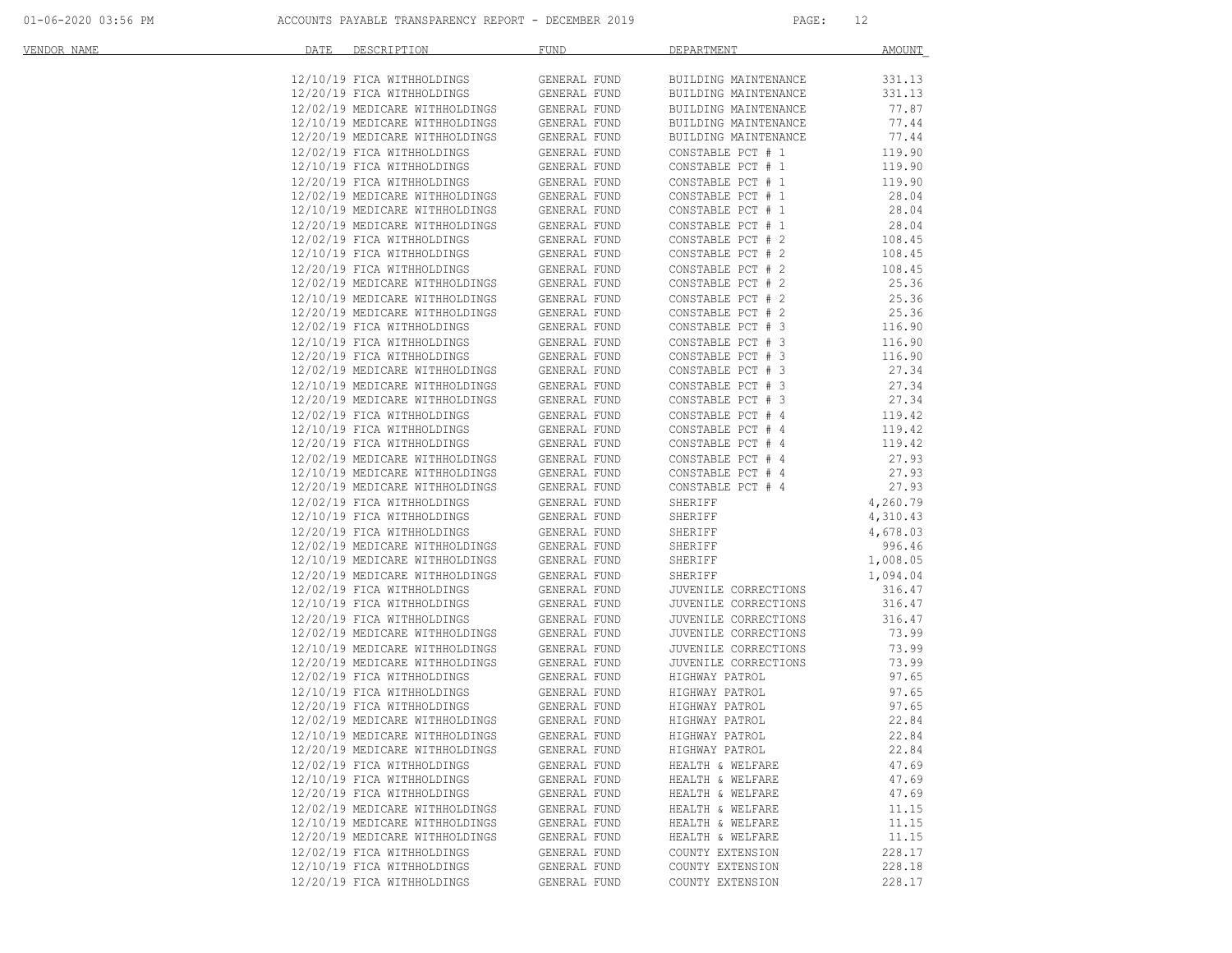| VENDOR NAME | DATE | DESCRIPTION                                                                                                                                                                                                    | <b>FUND</b>                          | DEPARTMENT                                                                 | <b>AMOUNT</b>        |
|-------------|------|----------------------------------------------------------------------------------------------------------------------------------------------------------------------------------------------------------------|--------------------------------------|----------------------------------------------------------------------------|----------------------|
|             |      | 12/02/19 MEDICARE WITHHOLDINGS                                                                                                                                                                                 | GENERAL FUND                         | COUNTY EXTENSION                                                           | 53.36                |
|             |      | 12/10/19 MEDICARE WITHHOLDINGS                                                                                                                                                                                 | GENERAL FUND                         | COUNTY EXTENSION                                                           | 53.36                |
|             |      | 12/20/19 MEDICARE WITHHOLDINGS                                                                                                                                                                                 | GENERAL FUND                         | COUNTY EXTENSION                                                           | 53.36                |
|             |      | 12/02/19 FICA WITHHOLDINGS                                                                                                                                                                                     | GENERAL FUND                         | HUMAN RESOURCE                                                             | 246.70               |
|             |      | 12/10/19 FICA WITHHOLDINGS                                                                                                                                                                                     | GENERAL FUND                         | HUMAN RESOURCE                                                             | 246.62               |
|             |      | 12/20/19 FICA WITHHOLDINGS                                                                                                                                                                                     | GENERAL FUND                         | HUMAN RESOURCE                                                             | 246.62               |
|             |      | 12/02/19 MEDICARE WITHHOLDINGS                                                                                                                                                                                 | GENERAL FUND                         | HUMAN RESOURCE                                                             | 57.69                |
|             |      | 12/10/19 MEDICARE WITHHOLDINGS                                                                                                                                                                                 | GENERAL FUND                         | HUMAN RESOURCE                                                             | 57.67                |
|             |      | 12/20/19 MEDICARE WITHHOLDINGS                                                                                                                                                                                 | GENERAL FUND                         | HUMAN RESOURCE                                                             | 57.67                |
|             |      | 12/02/19 FICA WITHHOLDINGS                                                                                                                                                                                     | GENERAL FUND                         | VETERANS SERVICE                                                           | 58.01                |
|             |      | 12/10/19 FICA WITHHOLDINGS                                                                                                                                                                                     | GENERAL FUND                         | VETERANS SERVICE<br>VETERANS SERVICE                                       | 63.69                |
|             |      | 12/20/19 FICA WITHHOLDINGS                                                                                                                                                                                     | GENERAL FUND                         |                                                                            | 62.27                |
|             |      | 12/02/19 MEDICARE WITHHOLDINGS                                                                                                                                                                                 | GENERAL FUND                         | VETERANS SERVICE<br>VETERANS SERVICE                                       | 13.57                |
|             |      | 12/10/19 MEDICARE WITHHOLDINGS                                                                                                                                                                                 | GENERAL FUND                         |                                                                            | 14.90                |
|             |      | 12/20/19 MEDICARE WITHHOLDINGS                                                                                                                                                                                 | GENERAL FUND                         | VETERANS SERVICE                                                           | 14.57                |
|             |      | 12/02/19 FICA WITHHOLDINGS                                                                                                                                                                                     | ROAD & BRIDGE FUND ROAD & BRIDGE     |                                                                            | 3,282.34<br>3,307.07 |
|             |      | 12/10/19 FICA WITHHOLDINGS                                                                                                                                                                                     | ROAD & BRIDGE FUND ROAD & BRIDGE     |                                                                            |                      |
|             |      | 12/20/19 FICA WITHHOLDINGS                                                                                                                                                                                     | ROAD & BRIDGE FUND ROAD & BRIDGE     |                                                                            | 3,442.75             |
|             |      | 12/02/19 MEDICARE WITHHOLDINGS                                                                                                                                                                                 | ROAD & BRIDGE FUND ROAD & BRIDGE     |                                                                            | 767.65               |
|             |      | 12/10/19 MEDICARE WITHHOLDINGS                                                                                                                                                                                 |                                      | ROAD & BRIDGE FUND ROAD & BRIDGE                                           | 773.43               |
|             |      | 12/20/19 MEDICARE WITHHOLDINGS                                                                                                                                                                                 | ROAD & BRIDGE FUND ROAD & BRIDGE     |                                                                            | 805.17               |
|             |      | 12/02/19 FICA WITHHOLDINGS                                                                                                                                                                                     |                                      | WIC PROGRAM FUND NON-DEPARTMENTAL                                          | 265.39               |
|             |      | 12/10/19 FICA WITHHOLDINGS                                                                                                                                                                                     |                                      | WIC PROGRAM FUND NON-DEPARTMENTAL                                          | 266.42               |
|             |      | 12/20/19 FICA WITHHOLDINGS                                                                                                                                                                                     | WIC PROGRAM FUND NON-DEPARTMENTAL    |                                                                            | 267.91               |
|             |      | 12/02/19 MEDICARE WITHHOLDINGS<br>12/10/19 MEDICARE WITHHOLDINGS<br>12/10/19 MEDICARE WITHHOLDINGS                                                                                                             |                                      | WIC PROGRAM FUND NON-DEPARTMENTAL<br>WIC PROGRAM FUND NON-DEPARTMENTAL     | 62.06<br>62.30       |
|             |      | 12/20/19 MEDICARE WITHHOLDINGS                                                                                                                                                                                 |                                      |                                                                            | 62.65                |
|             |      | 12/02/19 FICA WITHHOLDINGS                                                                                                                                                                                     | WIC PROGRAM FUND                     | NON-DEPARTMENTAL<br>COUNTY CLERK RECOR NON-DEPARTMENTAL                    | 24.17                |
|             |      | 12/10/19 FICA WITHHOLDINGS                                                                                                                                                                                     |                                      | COUNTY CLERK RECOR NON-DEPARTMENTAL                                        | 24.47                |
|             |      | 12/20/19 FICA WITHHOLDINGS                                                                                                                                                                                     |                                      | COUNTY CLERK RECOR NON-DEPARTMENTAL                                        | 25.44                |
|             |      | 12/02/19 MEDICARE WITHHOLDINGS                                                                                                                                                                                 |                                      | COUNTY CLERK RECOR NON-DEPARTMENTAL                                        | 5.65                 |
|             |      | 12/10/19 MEDICARE WITHHOLDINGS                                                                                                                                                                                 |                                      |                                                                            | 5.72                 |
|             |      | 12/20/19 MEDICARE WITHHOLDINGS                                                                                                                                                                                 |                                      | COUNTY CLERK RECOR NON-DEPARTMENTAL<br>COUNTY CLERK RECOR NON-DEPARTMENTAL | 5.95                 |
|             |      | 12/02/19 FICA WITHHOLDINGS                                                                                                                                                                                     |                                      | TX JUVENILE PROBAT BASIC SUPERVISION                                       | 154.41               |
|             |      | 12/10/19 FICA WITHHOLDINGS                                                                                                                                                                                     |                                      | TX JUVENILE PROBAT BASIC SUPERVISION                                       | 154.41               |
|             |      | 12/20/19 FICA WITHHOLDINGS                                                                                                                                                                                     |                                      | TX JUVENILE PROBAT BASIC SUPERVISION                                       | 154.41               |
|             |      | 12/02/19 MEDICARE WITHHOLDINGS                                                                                                                                                                                 |                                      | TX JUVENILE PROBAT BASIC SUPERVISION                                       | 36.11                |
|             |      | 12/10/19 MEDICARE WITHHOLDINGS                                                                                                                                                                                 |                                      | TX JUVENILE PROBAT BASIC SUPERVISION                                       | 36.11                |
|             |      | 12/20/19 MEDICARE WITHHOLDINGS                                                                                                                                                                                 |                                      | TX JUVENILE PROBAT BASIC SUPERVISION                                       | 36.11                |
|             |      | 12/02/19 FICA WITHHOLDINGS                                                                                                                                                                                     |                                      | TX JUVENILE PROBAT COMMUNITY PROGRAM                                       | 160.86               |
|             |      | 12/10/19 FICA WITHHOLDINGS                                                                                                                                                                                     | TX JUVENILE PROBAT COMMUNITY PROGRAM |                                                                            | 160.86               |
|             |      | 12/20/19 FICA WITHHOLDINGS                                                                                                                                                                                     |                                      | TX JUVENILE PROBAT COMMUNITY PROGRAM                                       | 160.86               |
|             |      |                                                                                                                                                                                                                | TX JUVENILE PROBAT COMMUNITY PROGRAM |                                                                            | 37.62                |
|             |      | $12/02/19 \mbox{ MEDICARE WITHHOLDINGS} \qquad \mbox{TX JUVENILE PROBAT COMMUNITP PROGRAPH 12/10/19 MEDICARE WITHHOLDINGS} \qquad \mbox{TX JUVENILE PROBAT COMMUNITP PROGRAPH 12/10/19 MEDICARE WITHHOLDINGS}$ |                                      |                                                                            | 37.62                |
|             |      | 12/20/19 MEDICARE WITHHOLDINGS                                                                                                                                                                                 | TX JUVENILE PROBAT COMMUNITY PROGRAM |                                                                            | 37.62                |
|             |      | 12/02/19 FICA WITHHOLDINGS                                                                                                                                                                                     |                                      | TX JUVENILE PROBAT COMMITMENT DIVERSION                                    | 15.57                |
|             |      | 12/10/19 FICA WITHHOLDINGS                                                                                                                                                                                     |                                      | TX JUVENILE PROBAT COMMITMENT DIVERSION                                    | 15.57                |
|             |      | 12/20/19 FICA WITHHOLDINGS                                                                                                                                                                                     |                                      | TX JUVENILE PROBAT COMMITMENT DIVERSION                                    | 15.57                |
|             |      | 12/02/19 MEDICARE WITHHOLDINGS                                                                                                                                                                                 |                                      | TX JUVENILE PROBAT COMMITMENT DIVERSION                                    | 3.64                 |
|             |      | 12/10/19 MEDICARE WITHHOLDINGS                                                                                                                                                                                 |                                      | TX JUVENILE PROBAT COMMITMENT DIVERSION                                    | 3.64                 |
|             |      | 12/20/19 MEDICARE WITHHOLDINGS                                                                                                                                                                                 |                                      | TX JUVENILE PROBAT COMMITMENT DIVERSION                                    | 3.64                 |
|             |      | 12/20/19 FICA WITHHOLDINGS                                                                                                                                                                                     | JP # 2 D.D.C. FUND NON-DEPARTMENTAL  |                                                                            | 30.95                |
|             |      | 12/20/19 MEDICARE WITHHOLDINGS                                                                                                                                                                                 | JP # 2 D.D.C. FUND NON-DEPARTMENTAL  |                                                                            | 7.24                 |
|             |      | 12/20/19 FICA WITHHOLDINGS                                                                                                                                                                                     | JP # 3 D.D.C. FUND NON-DEPARTMENTAL  |                                                                            | 17.08                |
|             |      | 12/20/19 MEDICARE WITHHOLDINGS                                                                                                                                                                                 | JP # 3 D.D.C. FUND NON-DEPARTMENTAL  |                                                                            | 4.00                 |
|             |      | 12/02/19 FEDERAL WITHHOLDINGS                                                                                                                                                                                  | FRIO COUNTY PAYROL NON-DEPARTMENTAL  |                                                                            | 19,124.95            |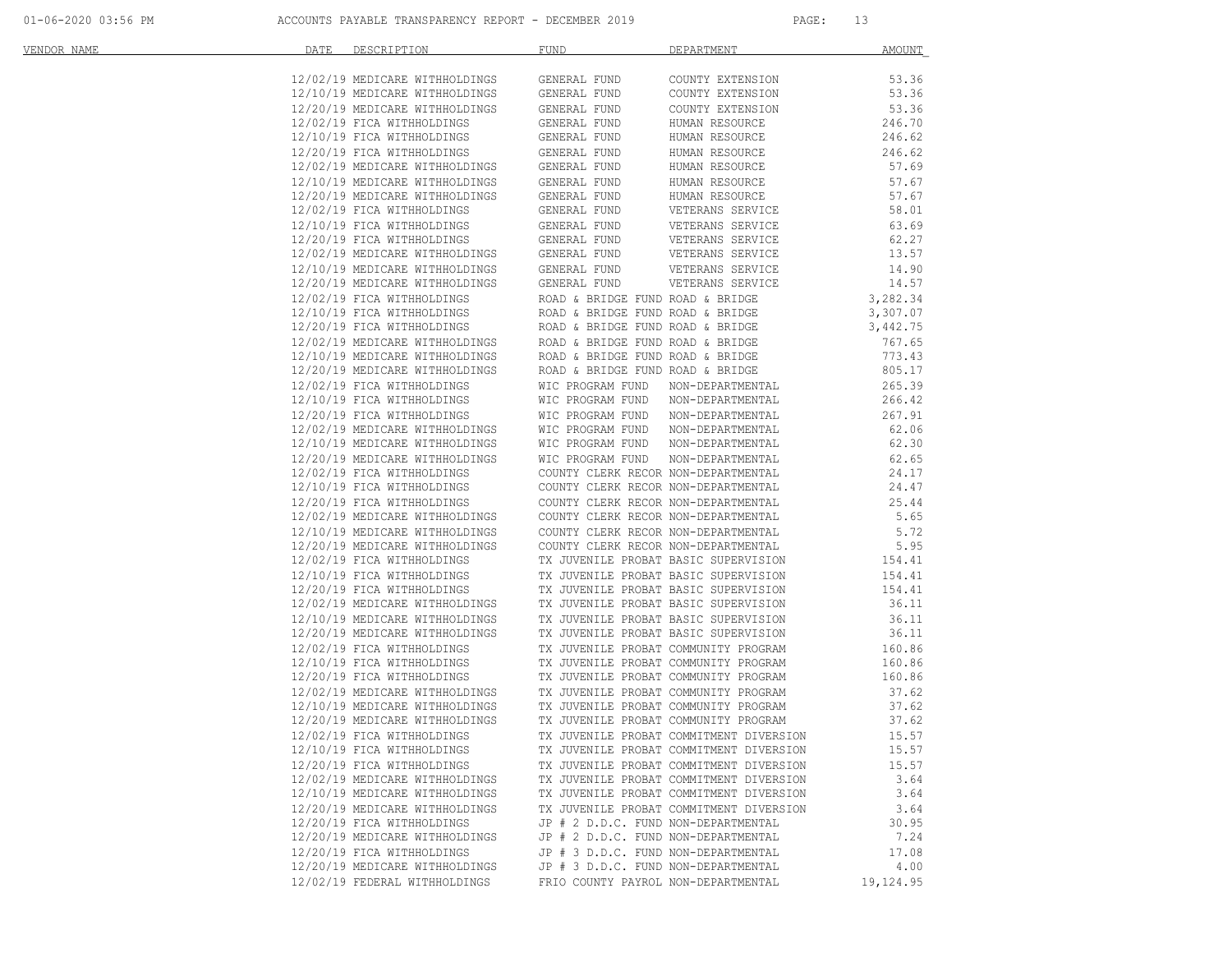| 01-06-2020 03:56 PM |      | ACCOUNTS PAYABLE TRANSPARENCY REPORT - DECEMBER 2019                       |                                     | PAGE:                                      | 14                      |
|---------------------|------|----------------------------------------------------------------------------|-------------------------------------|--------------------------------------------|-------------------------|
| VENDOR NAME         | DATE | DESCRIPTION                                                                | FUND                                | DEPARTMENT                                 | AMOUNT                  |
|                     |      | 12/10/19 FEDERAL WITHHOLDINGS                                              | FRIO COUNTY PAYROL NON-DEPARTMENTAL |                                            | 19,095.13               |
|                     |      | 12/20/19 FEDERAL WITHHOLDINGS                                              | FRIO COUNTY PAYROL NON-DEPARTMENTAL |                                            | 20,845.44               |
|                     |      | 12/02/19 FICA WITHHOLDINGS                                                 | FRIO COUNTY PAYROL NON-DEPARTMENTAL |                                            | 14,073.12               |
|                     |      | 12/10/19 FICA WITHHOLDINGS                                                 | FRIO COUNTY PAYROL NON-DEPARTMENTAL |                                            | 14,073.09               |
|                     |      | 12/20/19 FICA WITHHOLDINGS                                                 | FRIO COUNTY PAYROL NON-DEPARTMENTAL |                                            | 14,643.13               |
|                     |      | 12/02/19 MEDICARE WITHHOLDINGS                                             | FRIO COUNTY PAYROL NON-DEPARTMENTAL |                                            | 3,291.27                |
|                     |      | 12/10/19 MEDICARE WITHHOLDINGS                                             | FRIO COUNTY PAYROL NON-DEPARTMENTAL |                                            | 3,291.25                |
|                     |      | 12/20/19 MEDICARE WITHHOLDINGS                                             | FRIO COUNTY PAYROL NON-DEPARTMENTAL | TOTAL:                                     | 3, 424.59<br>164,658.42 |
|                     |      |                                                                            |                                     |                                            |                         |
| IRENE MORRIS        |      | 12/10/19 CAUSE# 19-04-00131-CVF A.M GENERAL FUND                           |                                     | DISTRICT COURT                             | 456.25                  |
|                     |      | 12/10/19 CAUSE# 19-08-00241-CVF A. GENERAL FUND                            |                                     | DISTRICT COURT                             | 168.75                  |
|                     |      |                                                                            |                                     | TOTAL:                                     | 625.00                  |
| IRON MOUNTAIN       |      | 12/10/19 MO STORAGE NOVEMBER 2019 CO CLERK ARCHIVE F ELIGIBLE EXPENDITURES |                                     |                                            | 215.42                  |
|                     |      | 12/10/19 MO STORAGE DECEMBER 2019 CO CLERK ARCHIVE F ELIGIBLE EXPENDITURES |                                     |                                            | 215.42                  |
|                     |      |                                                                            |                                     | TOTAL:                                     | 430.84                  |
| JACINTO B. PENA JR. |      | 12/10/19 STRIP & WAX FLOORS @ R&B GENERAL FUND                             |                                     | BUILDING MAINTENANCE                       | 2.400.00                |
|                     |      |                                                                            |                                     | TOTAL:                                     | 2,400.00                |
| JAIME LOPEZ         |      | 12/06/19 HOTEL 12/3-12/4/19 WINTER GENERAL FUND                            |                                     | COUNTY EXTENSION                           | 70.00                   |
|                     |      | 12/06/19 MEALS 12/3-12/4/19 WINTER GENERAL FUND                            |                                     | COUNTY EXTENSION                           | 82.50                   |
|                     |      | 12/06/19 MILEAGE 12/3-12/4/19 WINTE GENERAL FUND                           |                                     | COUNTY EXTENSION                           | 293.48                  |
|                     |      | 12/16/19 REIMBURSE 4-H EXHIBITOR CA GENERAL FUND                           |                                     | COUNTY EXTENSION                           | 90.00                   |
|                     |      |                                                                            |                                     | TOTAL:                                     | 535.98                  |
| JESUS C. CUEVAS     |      | 12/02/19 MEALS 12/03-12/05/19 TRAIN GENERAL FUND                           |                                     | VETERANS SERVICE                           | 137.50                  |
|                     |      | 12/02/19 MILEAGE 12/3-12/05/19 TRAI GENERAL FUND                           |                                     | VETERANS SERVICE                           | 116.85                  |
|                     |      |                                                                            |                                     | TOTAL:                                     | 254.35                  |
| JOCELIN VILLARREAL  |      | 12/10/19 LODGING 12/03-12/04/19 WIN GENERAL FUND                           |                                     | COUNTY EXTENSION                           | 101.76                  |
|                     |      | 12/10/19 MEALS 12/03-12/04/19 WINTE GENERAL FUND                           |                                     | COUNTY EXTENSION                           | 82.50                   |
|                     |      | 12/10/19 MILEAGE 12/03-12/04/19 WIN GENERAL FUND                           |                                     | COUNTY EXTENSION                           | 309.72                  |
|                     |      |                                                                            |                                     | TOTAL:                                     | 493.98                  |
| JOE PEREZ           |      | 12/20/19 DIGGING DITCH FOR PLUGS 12 GENERAL FUND                           |                                     | BUILDING MAINTENANCE                       | 680.00                  |
|                     |      | 12/20/19 DIGGING DITCH FOR PLUGS 12 GENERAL FUND                           |                                     | BUILDING MAINTENANCE                       | 765.00                  |
|                     |      | 12/20/19 TRENCHER & PIPETHREADER 12 GENERAL FUND                           |                                     | BUILDING MAINTENANCE                       | 250.06                  |
|                     |      | 12/20/19 INSTALL 4X4 CONCRETE BOXES GENERAL FUND                           |                                     | BUILDING MAINTENANCE                       | 680.00                  |
|                     |      | 12/20/19 MATERIALS                                                         | GENERAL FUND                        | BUILDING MAINTENANCE                       | 40.00                   |
|                     |      | 12/20/19 INSTALL 4 LED LIGHT & PHOT GENERAL FUND<br>12/20/19 LIFT RENTAL   |                                     | COURTHOUSE SECURITY                        | 467.50<br>250.00        |
|                     |      | $12/20/19$ MATERIALS                                                       | GENERAL FUND<br>GENERAL FUND        | COURTHOUSE SECURITY<br>COURTHOUSE SECURITY | 35.00                   |
|                     |      |                                                                            |                                     | TOTAL:                                     | 3,167.56                |
| KARNES COUNTY       |      | 12/10/19 INMATE HOUSING OCT 2019 GENERAL FUND                              |                                     | SHERIFF                                    | 15,795.00               |
|                     |      | 12/10/19 INMATE MEDICAL OCT 2019 RX GENERAL FUND                           |                                     | SHERIFF                                    | 114.78                  |
|                     |      |                                                                            |                                     | TOTAL:                                     | 15,909.78               |
| KATHLEEN M. MURRAY  |      | 12/10/19 CAUSE# 18-07-00296-CVF J. GENERAL FUND                            |                                     | DISTRICT COURT                             | 700.00                  |
|                     |      | 12/10/19 CAUSE# 19-09-00316-CVF A.T GENERAL FUND                           |                                     | DISTRICT COURT                             | 487.50                  |
|                     |      |                                                                            |                                     | TOTAL:                                     | 1,187.50                |
| KATHLEEN ROBERTS    |      | 12/06/19 CAUSE# 18-01-00007-CRF L.M GENERAL FUND                           |                                     | DISTRICT COURT                             | 400.00                  |
|                     |      | 12/16/19 CAUSE# 19-02-00007-CRF N.G GENERAL FUND                           |                                     | DISTRICT COURT                             | 400.00                  |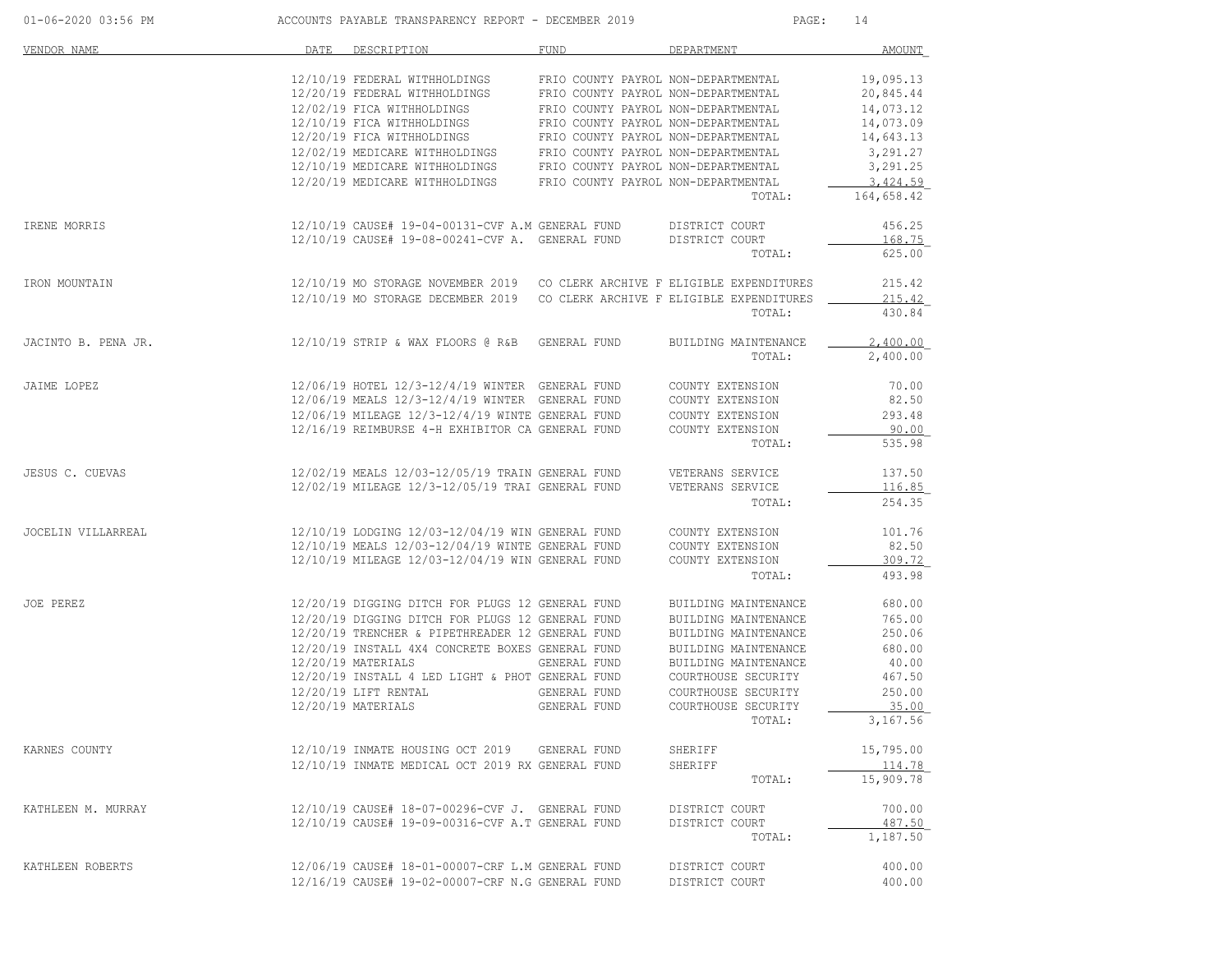| 01-06-2020 03:56 PM                                                                    |                | ACCOUNTS PAYABLE TRANSPARENCY REPORT - DECEMBER 2019                                                 |                                     | PAGE:                                | 15                   |
|----------------------------------------------------------------------------------------|----------------|------------------------------------------------------------------------------------------------------|-------------------------------------|--------------------------------------|----------------------|
| VENDOR NAME                                                                            | DATE           | DESCRIPTION                                                                                          | FUND                                | DEPARTMENT                           | <b>AMOUNT</b>        |
|                                                                                        |                | 12/06/19 CAUSE# 19-02-00011-CRF L.M GENERAL FUND                                                     |                                     | DISTRICT COURT                       | 400.00               |
|                                                                                        |                | 12/06/19 CAUSE# 19-05-00041-CRF J.F GENERAL FUND                                                     |                                     | DISTRICT COURT                       | 400.00               |
|                                                                                        |                | 12/06/19 CAUSE# 19-09-00081-CRF K.V GENERAL FUND                                                     |                                     | DISTRICT COURT                       | 400.00               |
|                                                                                        |                |                                                                                                      |                                     | TOTAL:                               | 2,000.00             |
| KRISSY GARZA                                                                           |                | 12/06/19 MILEAGE TO DILLEY 12/03/20 WIC PROGRAM FUND NON-DEPARTMENTAL                                |                                     |                                      | 20.07                |
|                                                                                        |                | 12/16/19 MILEAGE 12/12/2019 TRAININ WIC PROGRAM FUND                                                 |                                     | NON-DEPARTMENTAL                     | 70.41                |
|                                                                                        |                |                                                                                                      |                                     | TOTAL:                               | 90.48                |
| LA VERNIA INSURANCE AGENCY, INC.                                                       |                | 12/20/19 AUTO AUDIT POLICY 810-2C41 GENERAL FUND                                                     |                                     | SHERIFF                              | 1,933.00             |
|                                                                                        |                |                                                                                                      |                                     | TOTAL:                               | 1,933.00             |
| LEAL & CARTER, P.C.                                                                    |                | 12/10/19 SVC RENDERED NOVEMBER 2019 GENERAL FUND                                                     |                                     | COUNTY AUDITOR                       | 800.00               |
|                                                                                        |                | 12/10/19 PLANNING SEPTEMBER 2019 AU GENERAL FUND                                                     |                                     | COUNTY AUDITOR                       | 1,000.00             |
|                                                                                        |                |                                                                                                      |                                     | TOTAL:                               | 1,800.00             |
| LEGAL SHIELD                                                                           |                | 12/17/19 LEGAL SHIELD GROUP#0105723 FRIO COUNTY PAYROL NON-DEPARTMENTAL                              |                                     |                                      | 76.79                |
|                                                                                        |                | 12/17/19 LEGAL SHIELD GROUP#0105723 FRIO COUNTY PAYROL NON-DEPARTMENTAL                              |                                     |                                      | 76.79                |
|                                                                                        |                |                                                                                                      |                                     | TOTAL:                               | 153.58               |
| LEXIS - NEXIS                                                                          |                | 12/06/19 MO SVC NOVEMBER 2019 GENERAL FUND                                                           |                                     | DISTRICT COURT                       | 84.00                |
|                                                                                        |                | 12/06/19 MO SVC NOV 2019 JP2                                                                         | GENERAL FUND                        | $J.P.$ PCT. $# 2$                    | 66.09                |
|                                                                                        |                |                                                                                                      |                                     | TOTAL:                               | 150.09               |
| LIBERTY NATIONAL LIFE INS. CO.                                                         |                | 12/17/19 LIFE INS                                                                                    | FRIO COUNTY PAYROL NON-DEPARTMENTAL |                                      | 243.97               |
|                                                                                        |                | 12/17/19 LIFE INS                                                                                    | FRIO COUNTY PAYROL NON-DEPARTMENTAL |                                      | 243.97               |
|                                                                                        |                |                                                                                                      |                                     | TOTAL:                               | 487.94               |
| LINEBARGER GOGGAN BLAIR & SAMPSON, LLP 12/10/19 DELINQUENT FEES SEPT 2019 GENERAL FUND |                |                                                                                                      |                                     | NON-DEPARTMENTAL                     | 3, 241.47            |
|                                                                                        |                | 12/10/19 DELINQUENT FEES SEPT 2019 GENERAL FUND                                                      |                                     | NON-DEPARTMENTAL                     | 1,223.91             |
|                                                                                        |                | 12/10/19 DELINQUENT FEES SEPT 2019 GENERAL FUND                                                      |                                     | NON-DEPARTMENTAL                     | 200.70               |
|                                                                                        |                | 12/10/19 DELINQUENT FEES SEPT 2019 GENERAL FUND                                                      | GENERAL FUND                        | NON-DEPARTMENTAL                     | 1,161.53             |
|                                                                                        |                | 12/10/19 DELINQUENT FEES OCT 2019<br>12/10/19 DELINQUENT FEES OCT 2019 GENERAL FUND                  |                                     | NON-DEPARTMENTAL<br>NON-DEPARTMENTAL | 3,486.83<br>1,455.22 |
|                                                                                        |                | 12/10/19 DELINQUENT FEES OCT 2019 GENERAL FUND                                                       |                                     | NON-DEPARTMENTAL                     | 283.43               |
|                                                                                        |                | 12/10/19 DELINQUENT FEES OCT 2019                                                                    | GENERAL FUND                        | NON-DEPARTMENTAL                     | 1,280.83             |
|                                                                                        |                |                                                                                                      |                                     | TOTAL:                               | 12,333.92            |
| LOCAL GOVERNMENT SOLUTIONS, LP                                                         |                | 12/06/19 PROFESSIONAL SVC JAN 2020 GENERAL FUND                                                      |                                     | COMMISSIONERS COURT                  | 197.00               |
|                                                                                        |                | 12/10/19 JANUARY 2020 SOFTWARE LICE GENERAL FUND                                                     |                                     | COUNTY CLERK                         | 1,564.00             |
|                                                                                        |                | 12/10/19 5-LGS DATAPOINT LICENSE                                                                     | GENERAL FUND                        | DISTRICT CLERK                       | 1,350.00             |
|                                                                                        |                | 12/10/19 PUBLIC VIEW STATION LICENS GENERAL FUND                                                     |                                     | DISTRICT CLERK                       | 197.00               |
|                                                                                        |                | 12/06/19 PROFESSIONAL SVC JAN 2020 GENERAL FUND                                                      |                                     | HIGHWAY PATROL                       | 197.00               |
|                                                                                        |                |                                                                                                      |                                     | TOTAL:                               | 3,505.00             |
| LYNETTE BOGGS LAW & MEDIATIONS, PC                                                     |                | 12/10/19 CAUSE# 19-01-00001-CVF J.G GENERAL FUND                                                     |                                     | DISTRICT COURT                       | 200.00               |
|                                                                                        |                | 12/10/19 CAUSE# 19-01-00019-CVF I.L GENERAL FUND                                                     |                                     | DISTRICT COURT                       | 262.50               |
|                                                                                        |                | 12/10/19 CAUSE# 19-01-00019-CVF I.L GENERAL FUND<br>12/20/19 CAUSE# 19-10-00330-CVF S.C GENERAL FUND |                                     | DISTRICT COURT<br>DISTRICT COURT     | 175.00<br>93.75      |
|                                                                                        |                |                                                                                                      |                                     | TOTAL:                               | 731.25               |
| M & M TOWING SERVICE                                                                   |                | 12/06/19 ABV TOW 2002 CHEVY TAHOE ABANDONED VEHICLE ABANDONED VEHICLE                                |                                     |                                      | 225.00               |
|                                                                                        | 12/06/19 WINCH |                                                                                                      | ABANDONED VEHICLE ABANDONED VEHICLE |                                      | 85.00                |
|                                                                                        |                | 12/16/19 ABV TOW 2017 CHEVY SILVERA ABANDONED VEHICLE ABANDONED VEHICLE                              |                                     |                                      | 225.00               |
|                                                                                        |                |                                                                                                      |                                     | TOTAL:                               | 535.00               |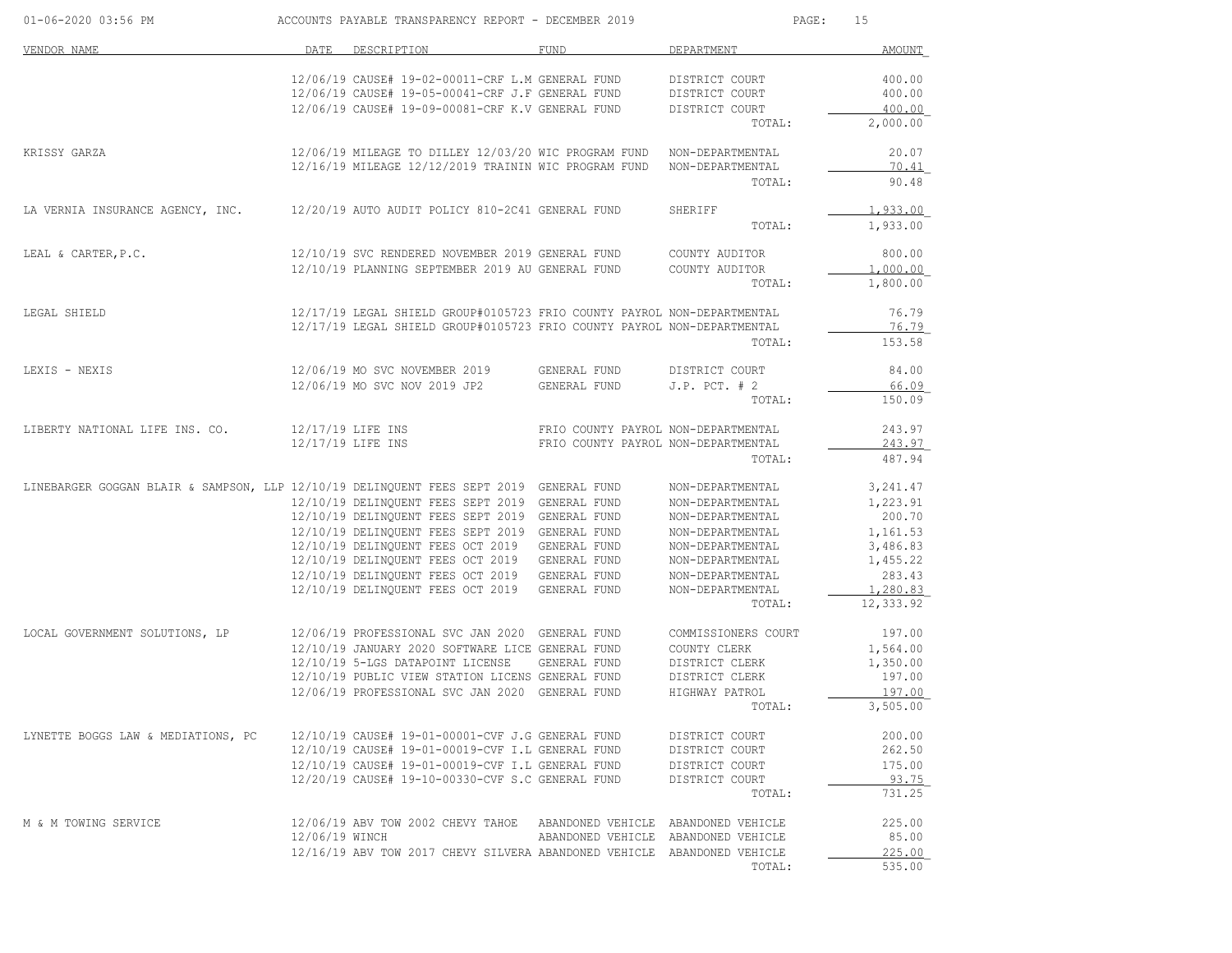| 01-06-2020 03:56 PM |  |
|---------------------|--|
|                     |  |

ACCOUNTS PAYABLE TRANSPARENCY REPORT - DECEMBER 2019 PAGE: 16

| <b>VENDOR NAME</b>          | DATE | DESCRIPTION                                                                                      | <b>FUND</b>                      | DEPARTMENT                                   | <b>AMOUNT</b>  |
|-----------------------------|------|--------------------------------------------------------------------------------------------------|----------------------------------|----------------------------------------------|----------------|
| MANZANARES WHEEL ALIGNMENT  |      | 12/06/19 INSPECTION - UNIT 177                                                                   | ROAD & BRIDGE FUND ROAD & BRIDGE |                                              | 7.00           |
|                             |      | 12/06/19 INSPECTIONS UNIT 183<br>12/06/19 INSPECTION - UNIT 179                                  | ROAD & BRIDGE FUND ROAD & BRIDGE |                                              | 7.00           |
|                             |      |                                                                                                  | ROAD & BRIDGE FUND ROAD & BRIDGE |                                              | 7.00           |
|                             |      | 12/06/19 INSPECTION - UNIT 104                                                                   | ROAD & BRIDGE FUND ROAD & BRIDGE |                                              | 7.00           |
|                             |      | 12/16/19 INSPECTION UNIT 0211                                                                    | ROAD & BRIDGE FUND ROAD & BRIDGE |                                              | 7.00           |
|                             |      | 12/16/19 DOT INSPECTION UNIT 0162                                                                | ROAD & BRIDGE FUND ROAD & BRIDGE |                                              | 40.00          |
|                             |      | 12/16/19 DOT INSPECTION UNIT 0124                                                                | ROAD & BRIDGE FUND ROAD & BRIDGE |                                              | 40.00          |
|                             |      | 12/20/19 INSPECTION - UNIT 0171                                                                  | ROAD & BRIDGE FUND ROAD & BRIDGE |                                              | 7.00           |
|                             |      | 12/20/19 INSPECTION - UNIT 0173                                                                  | ROAD & BRIDGE FUND ROAD & BRIDGE |                                              | 7.00           |
|                             |      | 12/20/19 INSPECTION - UNIT 0178                                                                  | ROAD & BRIDGE FUND ROAD & BRIDGE | TOTAL:                                       | 7.00<br>136.00 |
|                             |      |                                                                                                  |                                  |                                              |                |
| MEDCARE ASSOCIATES          |      | 12/06/19 CPT 99213 K. MARTINEZ                                                                   | GENERAL FUND                     | SHERIFF                                      | 33.95          |
|                             |      |                                                                                                  |                                  | TOTAL:                                       | 33.95          |
| MEDINA ELECTRIC COOP., INC. |      | 12/10/19 METER # 82252 PCT # 4                                                                   | GENERAL FUND                     | BUILDING MAINTENANCE                         | $79.38 -$      |
|                             |      | 12/10/19 METER # 78026 BIGFOOT                                                                   | GENERAL FUND                     | BUILDING MAINTENANCE                         | 59.00          |
|                             |      | 12/10/19 LIGHT @ VAUGHN/ARMADILLO GENERAL FUND                                                   |                                  | BUILDING MAINTENANCE                         | 10.10          |
|                             |      | 12/10/19 LIGHT @ HORIZON WEST                                                                    | GENERAL FUND                     | BUILDING MAINTENANCE                         | 12.20          |
|                             |      | 12/10/19 METER # 96112 RESTROOMS                                                                 | GENERAL FUND                     | BUILDING MAINTENANCE                         | 194.12         |
|                             |      | 12/10/19 LIGHT @ 1 ARMADILLO ROAD GENERAL FUND                                                   |                                  | BUILDING MAINTENANCE                         | 10.10          |
|                             |      | 12/10/19 SECURITY 2 ARMADILLO ROAD GENERAL FUND                                                  |                                  | BUILDING MAINTENANCE                         | 10.10          |
|                             |      | 12/10/19 LIGHT # 3 ARMADILLO ROAD GENERAL FUND                                                   |                                  | BUILDING MAINTENANCE                         | 10.10          |
|                             |      | 12/10/19 HILLTOP CR 4600 P                                                                       | GENERAL FUND                     | BUILDING MAINTENANCE                         | 10.10          |
|                             |      | 12/10/19 CR 4600 HILLTOP SUB DIVISI GENERAL FUND                                                 |                                  | BUILDING MAINTENANCE                         | 10.10          |
|                             |      | 12/10/19 CR 4600 NR                                                                              | GENERAL FUND                     | BUILDING MAINTENANCE                         | 10.10          |
|                             |      | 12/10/19 CR 4600 M                                                                               | GENERAL FUND                     | BUILDING MAINTENANCE                         | 10.10          |
|                             |      | 12/10/19 CR 4605 HILLTOP SUB DIVISI GENERAL FUND                                                 |                                  | BUILDING MAINTENANCE                         | 10.10          |
|                             |      | 12/10/19 CR 4600 HILLTOP SUBDIVISIO GENERAL FUND                                                 |                                  | BUILDING MAINTENANCE                         | 10.10          |
|                             |      | 12/10/19 CR 4604 HILLTOP SUBDIVISIO GENERAL FUND                                                 |                                  | BUILDING MAINTENANCE                         | 10.10          |
|                             |      | 12/10/19 CR 4604 HILLTOP                                                                         | GENERAL FUND                     | BUILDING MAINTENANCE                         | 10.10          |
|                             |      | 12/10/19 SECURITY LIGHT ACCT #5023 GENERAL FUND                                                  |                                  | BUILDING MAINTENANCE                         | 10.10          |
|                             |      | 12/10/19 SECURITY LIGHT ACCT # 5024 GENERAL FUND<br>12/10/19 HELICOPTER LANDING PAD GENERAL FUND |                                  | BUILDING MAINTENANCE                         | 10.10<br>29.00 |
|                             |      | 12/10/19 BIGFOOT COMMUNITY CENTER GENERAL FUND                                                   |                                  | BUILDING MAINTENANCE                         | 57.27          |
|                             |      | 12/10/19 EMS HELO PAD BIGFOOT                                                                    |                                  | BUILDING MAINTENANCE                         | 29.80          |
|                             |      | $12/10/19$ PAVILION                                                                              | GENERAL FUND<br>GENERAL FUND     | BUILDING MAINTENANCE<br>BUILDING MAINTENANCE | 47.88          |
|                             |      | 12/16/19 ENGINEERING FEE DILLEY R&B GENERAL FUND                                                 |                                  | BUILDING MAINTENANCE                         | 100.00         |
|                             |      |                                                                                                  |                                  | TOTAL:                                       | 591.29         |
| MEDINA GLASS, LLC           |      | $12/06/19$ SS CLEAR GLASS                                                                        | GENERAL FUND                     | BUILDING MAINTENANCE                         | 48.00          |
|                             |      | 12/06/19 GLASS SEALANT/MOULDING                                                                  | GENERAL FUND                     | BUILDING MAINTENANCE                         | 12.00          |
|                             |      | 12/06/19 LABOR TO INSTALL                                                                        | GENERAL FUND                     | BUILDING MAINTENANCE                         | 128.00         |
|                             |      | 12/06/19 ONE PIECE BACK GLASS                                                                    | GENERAL FUND                     | SHERIFF                                      | 165.00         |
|                             |      | 12/06/19 URETHANE KIT                                                                            | GENERAL FUND                     | SHERIFF                                      | 25.00          |
|                             |      | 12/06/19 LABOR                                                                                   | GENERAL FUND                     | SHERIFF                                      | 95.00          |
|                             |      | 12/06/19 GLASS TINT                                                                              | GENERAL FUND                     | SHERIFF                                      | 45.00          |
|                             |      | 12/20/19 REMOVE & REPLACE WINDSHIEL ROAD & BRIDGE FUND ROAD & BRIDGE                             |                                  |                                              | 130.00         |
|                             |      | 12/20/19 DW 1551 GBY WINDSHIELD ROAD & BRIDGE FUND ROAD & BRIDGE                                 |                                  |                                              | 135.00         |
|                             |      | 12/20/19 U418 URETHANE KIT ROAD & BRIDGE FUND ROAD & BRIDGE                                      |                                  |                                              | 25.00          |
|                             |      |                                                                                                  |                                  | TOTAL:                                       | 808.00         |
| MICHAEL ZAMORA              |      | 12/06/19 CAUSE# 19-10-00335-CVF J.O GENERAL FUND                                                 |                                  | DISTRICT COURT                               | 300.00         |
|                             |      | 12/06/19 CAUSE# 19-11-00109-CRF M.F GENERAL FUND                                                 |                                  | DISTRICT COURT                               | 400.00         |
|                             |      |                                                                                                  |                                  | TOTAL:                                       | 700.00         |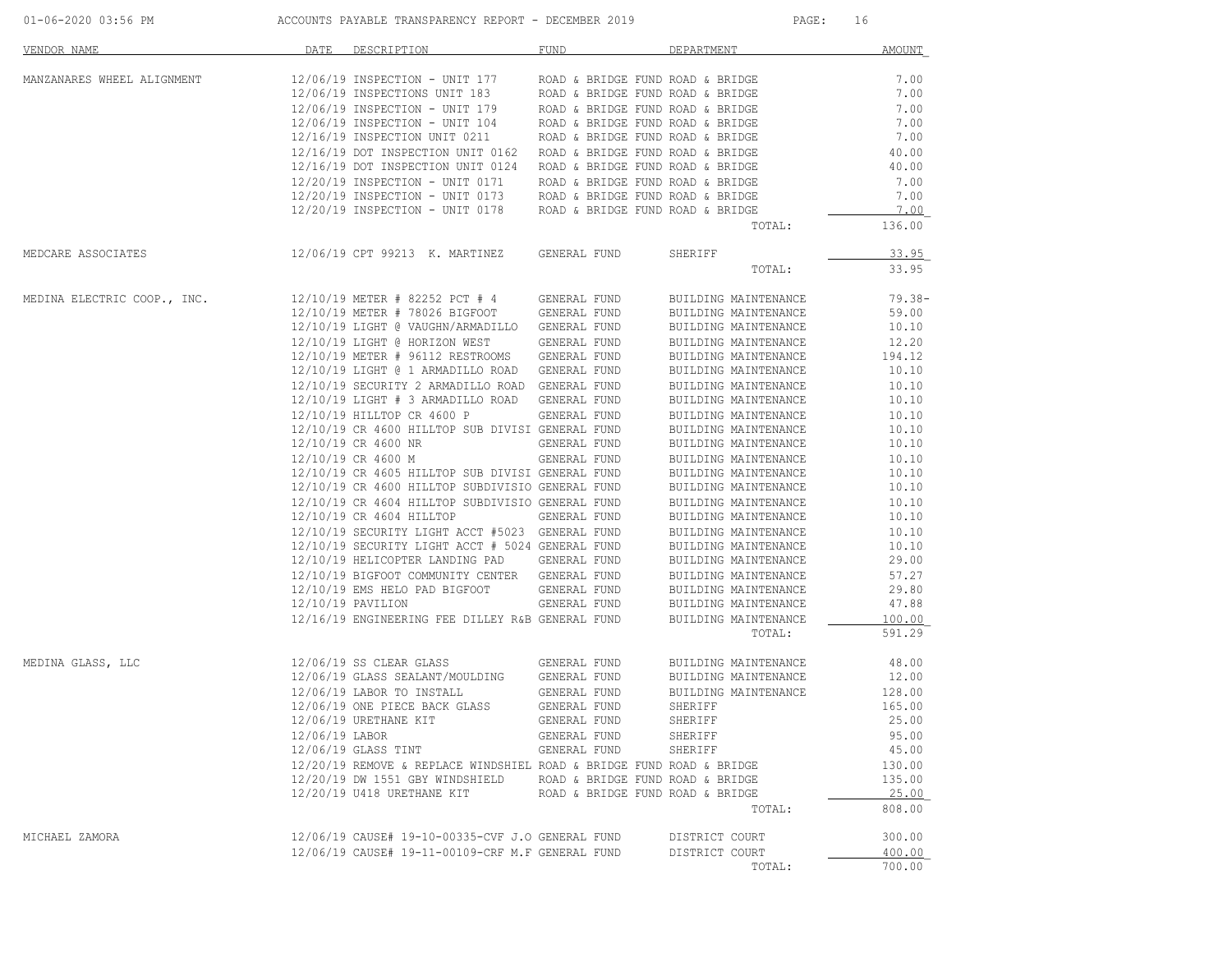| 01-06-2020 03:56 PM             | ACCOUNTS PAYABLE TRANSPARENCY REPORT - DECEMBER 2019 |                                                                                                                                                                                                                                                                                                                                                                                                                                                                                                          |                                                                                                                                                                                                                                                                                                                                                                                                                                                                                                                             | PAGE:<br>17                                                                                     |                                                                                                                                                                              |  |
|---------------------------------|------------------------------------------------------|----------------------------------------------------------------------------------------------------------------------------------------------------------------------------------------------------------------------------------------------------------------------------------------------------------------------------------------------------------------------------------------------------------------------------------------------------------------------------------------------------------|-----------------------------------------------------------------------------------------------------------------------------------------------------------------------------------------------------------------------------------------------------------------------------------------------------------------------------------------------------------------------------------------------------------------------------------------------------------------------------------------------------------------------------|-------------------------------------------------------------------------------------------------|------------------------------------------------------------------------------------------------------------------------------------------------------------------------------|--|
| VENDOR NAME                     |                                                      | DATE DESCRIPTION                                                                                                                                                                                                                                                                                                                                                                                                                                                                                         | FUND                                                                                                                                                                                                                                                                                                                                                                                                                                                                                                                        | DEPARTMENT                                                                                      | <b>AMOUNT</b>                                                                                                                                                                |  |
| MICHELLE MALDONADO              |                                                      | 12/20/19 MILEAGE TO DILLEY 12/17/20 WIC PROGRAM FUND NON-DEPARTMENTAL                                                                                                                                                                                                                                                                                                                                                                                                                                    |                                                                                                                                                                                                                                                                                                                                                                                                                                                                                                                             | TOTAL:                                                                                          | 20.07<br>20.07                                                                                                                                                               |  |
| MOORE WATER SUPPLY CORPORATION  |                                                      | 12/06/19 MO SVC 10/17 - 11/22/2019 GENERAL FUND                                                                                                                                                                                                                                                                                                                                                                                                                                                          |                                                                                                                                                                                                                                                                                                                                                                                                                                                                                                                             | BUILDING MAINTENANCE<br>TOTAL:                                                                  | 81.43<br>81.43                                                                                                                                                               |  |
| MORALES USED AUTO PARTS         | 12/10/19 MILEAGE                                     | 12/10/19 ABV TOW 2019 FORD F350<br>12/10/19 EXTRA PERSON<br>12/10/19 WINCHING                                                                                                                                                                                                                                                                                                                                                                                                                            | ABANDONED VEHICLE ABANDONED VEHICLE<br>ABANDONED VEHICLE ABANDONED VEHICLE<br>ABANDONED VEHICLE ABANDONED VEHICLE<br>ABANDONED VEHICLE ABANDONED VEHICLE                                                                                                                                                                                                                                                                                                                                                                    | TOTAL:                                                                                          | 350.00<br>100.00<br>32.00<br>70.00<br>552.00                                                                                                                                 |  |
| MOVE SOLUTIONS, LTD             |                                                      | 12/20/19 50 CRATE, 13 DOLLIES RENTA GENERAL FUND<br>12/20/19 1 ROLL LABELS                                                                                                                                                                                                                                                                                                                                                                                                                               | GENERAL FUND                                                                                                                                                                                                                                                                                                                                                                                                                                                                                                                | BUILDING MAINTENANCE<br>BUILDING MAINTENANCE<br>TOTAL:                                          | 374.72<br>5.62<br>380.34                                                                                                                                                     |  |
| MUMME OIL, INC.                 |                                                      | 12/20/19 1500 GALLONS DYED DIESEL F FM & LATERAL ROAD NON-DEPARTMENTAL                                                                                                                                                                                                                                                                                                                                                                                                                                   |                                                                                                                                                                                                                                                                                                                                                                                                                                                                                                                             | TOTAL:                                                                                          | 3,418.50<br>3,418.50                                                                                                                                                         |  |
| NARDIS PUBLIC SAFETY            |                                                      | 12/20/19 BLAUER SAFETY VEST                                                                                                                                                                                                                                                                                                                                                                                                                                                                              | GENERAL FUND                                                                                                                                                                                                                                                                                                                                                                                                                                                                                                                | SHERIFF<br>TOTAL:                                                                               | 828.60<br>828.60                                                                                                                                                             |  |
| NATIONWIDE RETIREMENT SOLUTIONS |                                                      | 12/10/19 457 PLAN<br>12/20/19 457 PLAN                                                                                                                                                                                                                                                                                                                                                                                                                                                                   | FRIO COUNTY PAYROL NON-DEPARTMENTAL<br>FRIO COUNTY PAYROL NON-DEPARTMENTAL                                                                                                                                                                                                                                                                                                                                                                                                                                                  | TOTAL:                                                                                          | 600.00<br>600.00<br>1,200.00                                                                                                                                                 |  |
| NEOFUNDS BY NEOPOST             |                                                      | 12/10/19 PREPAID POSTAGE 11/01/2019 GENERAL FUND<br>12/10/19 FLEXLIMIT PROTECTION FEE GENERAL FUND                                                                                                                                                                                                                                                                                                                                                                                                       |                                                                                                                                                                                                                                                                                                                                                                                                                                                                                                                             | NON-DEPARTMENTAL<br>NON-DEPARTMENTAL<br>TOTAL:                                                  | 1,500.00<br>15.00<br>1,515.00                                                                                                                                                |  |
| NEWEGG BUSINESS INC.            | $12/10/19$ TAX<br>12/10/19 TAX                       | 12/10/19 WIRELESS THERMOMETER<br>12/10/19 AKOMA DOG HOUND HEATER                                                                                                                                                                                                                                                                                                                                                                                                                                         | SHERIFF'S SEIZED F NON-DEPARTMENTAL<br>SHERIFF'S SEIZED F NON-DEPARTMENTAL<br>SHERIFF'S SEIZED F NON-DEPARTMENTAL<br>SHERIFF'S SEIZED F NON-DEPARTMENTAL                                                                                                                                                                                                                                                                                                                                                                    | TOTAL:                                                                                          | 33.44<br>2.76<br>259.90<br>21.44<br>317.54                                                                                                                                   |  |
| O'REILLY AUTO PARTS             | 12/06/19 SPONGE                                      | 12/06/19 24PK MCRO CLOTH<br>12/06/19 (5) GL-WIPER FLUID<br>12/06/19 320Z CLEANER<br>12/06/19 1000Z CAR WASH<br>12/06/19 TIRE PROTECT<br>12/06/19 (3) 25CT WIPES<br>12/06/19 HD NOZZLE<br>12/06/19 (3) 6PK PAPER<br>12/06/19 BALL MOUNT<br>12/06/19 PIN & CLIP<br>12/06/19 HITCH BALL 2-5/16<br>12/16/19 (2) LICENSE PLATE LIGHT<br>$12/16/19$ FUEL FILTER<br>12/16/19 AIR FILTER<br>12/16/19 OIL FILTER<br>12/16/19 5.25 OZ FUEL TREATMENT<br>12/16/19 RETURNED FUEL TREATMENT<br>12/16/19 100Z STABILZR | GENERAL FUND<br>GENERAL FUND<br>GENERAL FUND<br><b>GENERAL FUND</b><br>GENERAL FUND<br>GENERAL FUND<br>GENERAL FUND<br>GENERAL FUND<br>GENERAL FUND<br>ROAD & BRIDGE FUND ROAD & BRIDGE<br>ROAD & BRIDGE FUND ROAD & BRIDGE<br>ROAD & BRIDGE FUND ROAD & BRIDGE<br>ROAD & BRIDGE FUND ROAD & BRIDGE<br>ROAD & BRIDGE FUND ROAD & BRIDGE<br>ROAD & BRIDGE FUND ROAD & BRIDGE<br>ROAD & BRIDGE FUND ROAD & BRIDGE<br>ROAD & BRIDGE FUND ROAD & BRIDGE<br>ROAD & BRIDGE FUND ROAD & BRIDGE<br>ROAD & BRIDGE FUND ROAD & BRIDGE | SHERIFF<br>SHERIFF<br>SHERIFF<br>SHERIFF<br>SHERIFF<br>SHERIFF<br>SHERIFF<br>SHERIFF<br>SHERIFF | 19.99<br>19.95<br>6.99<br>7.99<br>7.99<br>16.47<br>6.99<br>20.97<br>1.99<br>24.99<br>7.49<br>15.99<br>32.46<br>79.99<br>25.99<br>16.99<br>3.99<br>$3.99 -$<br>5.99<br>112.68 |  |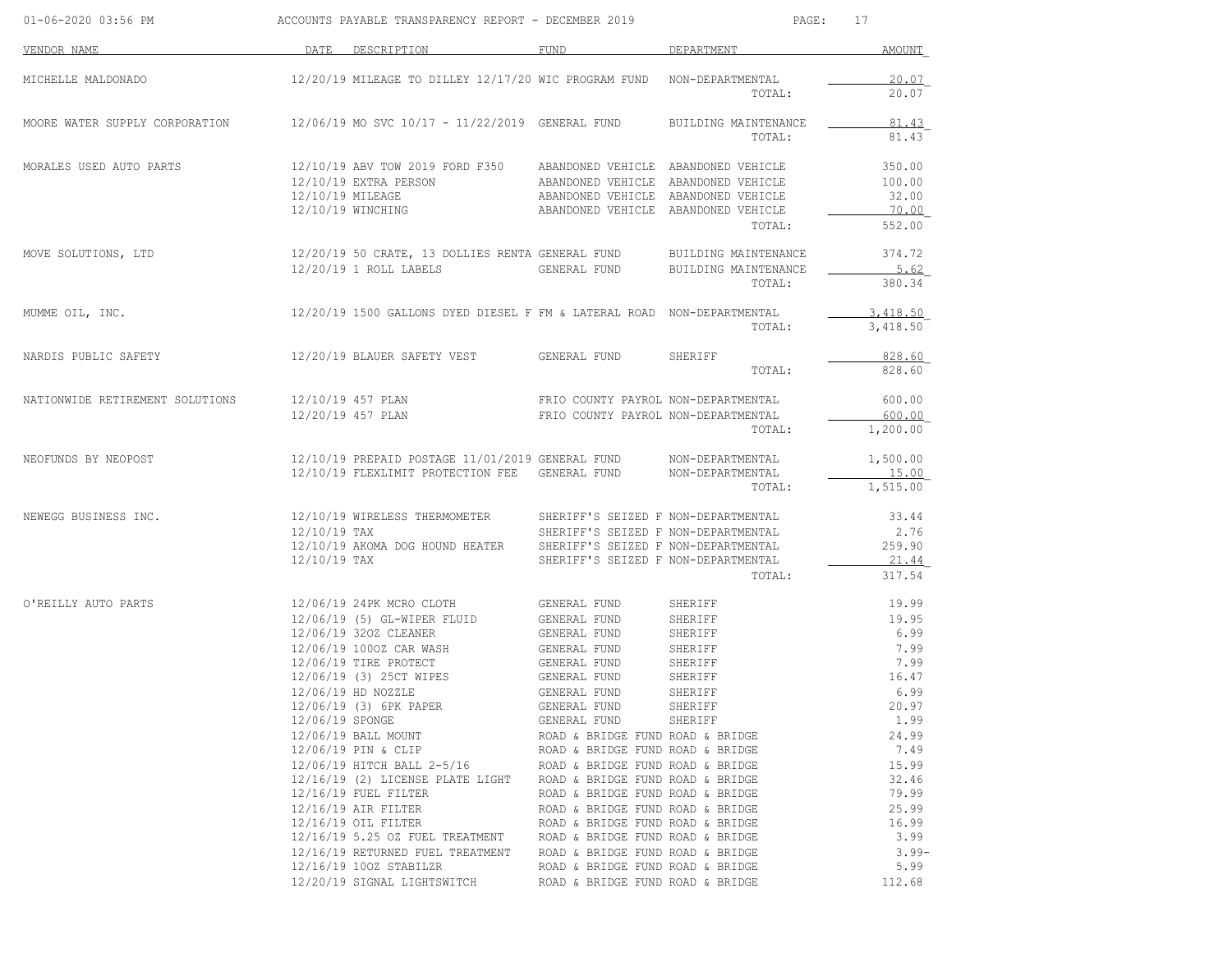|  | 01-06-2020 03:56 PM |  |
|--|---------------------|--|
|  |                     |  |

ACCOUNTS PAYABLE TRANSPARENCY REPORT - DECEMBER 2019 PAGE: 18

| VENDOR NAME           | DATE                      | DESCRIPTION                                                                                                   | FUND                                | DEPARTMENT                                   | AMOUNT          |
|-----------------------|---------------------------|---------------------------------------------------------------------------------------------------------------|-------------------------------------|----------------------------------------------|-----------------|
|                       |                           |                                                                                                               |                                     | TOTAL:                                       | 431.90          |
| OFFICE DEPOT          |                           | 12/16/19 HP OFFICEJET PRO PRINTER                                                                             | GENERAL FUND                        | HIGHWAY PATROL                               | 69.99           |
|                       |                           | 12/16/19 HP 902XL INK CARTRID                                                                                 | GENERAL FUND                        | HIGHWAY PATROL                               | 81.89           |
|                       | 12/16/19 COUPON           |                                                                                                               | GENERAL FUND                        | HIGHWAY PATROL                               | $12.28 -$       |
|                       |                           | 12/10/19 BLK INK CART HP 61                                                                                   | GENERAL FUND                        | GAME WARDEN                                  | 20.89           |
|                       |                           | 12/10/19 TRI COLOR INK HP 61                                                                                  | GENERAL FUND                        | GAME WARDEN                                  | 28.89           |
|                       |                           | 12/10/19 8 OZ HAND SANITIZER                                                                                  | GENERAL FUND                        | GAME WARDEN                                  | 3.49            |
|                       |                           | 12/10/19 2 PK CR 2032 BATTERY                                                                                 | GENERAL FUND                        | GAME WARDEN                                  | 4.99            |
|                       | 12/10/19 BUS CARD HOLDER  |                                                                                                               | GENERAL FUND                        | GAME WARDEN                                  | 16.49           |
|                       | 12/10/19 32G SD CARD      |                                                                                                               | GENERAL FUND                        | GAME WARDEN                                  | 16.99           |
|                       | 12/16/19 16PK AA BATTERY  |                                                                                                               | GENERAL FUND                        | HUMAN RESOURCE                               | 17.45           |
|                       | 12/16/19 16PK AAA BATTERY |                                                                                                               | GENERAL FUND                        | HUMAN RESOURCE                               | 17.45           |
|                       |                           | 12/16/19 RETURNED 16 PK AA BATTERIE GENERAL FUND                                                              |                                     | HUMAN RESOURCE                               | $17.45-$        |
|                       |                           | 12/16/19 RETURNED 16 PK AAA BATTERI GENERAL FUND                                                              |                                     | HUMAN RESOURCE                               | $17.45-$        |
|                       |                           |                                                                                                               |                                     | TOTAL:                                       | 231.34          |
| PARKER LUMBER         |                           | 12/16/19 (3) 4X8 5/8 CD PLYWOOD (19 GENERAL FUND                                                              |                                     | BUILDING MAINTENANCE                         | 52.47           |
|                       |                           | 12/16/19 4" 1TPI JIGSAW BLADE                                                                                 | GENERAL FUND                        | BUILDING MAINTENANCE                         | 10.99           |
|                       |                           | 12/16/19 (4) 1/2" 24 X 48 HANDIPNL GENERAL FUND                                                               |                                     | BUILDING MAINTENANCE                         | 72.24           |
|                       |                           | 12/16/19 3/4" 24 X 48 BCX PN PLYWOO GENERAL FUND                                                              |                                     | BUILDING MAINTENANCE                         | 18.82           |
|                       |                           | 12/16/19 1X4-8' WHITE WOOD PINE                                                                               | GENERAL FUND                        | BUILDING MAINTENANCE                         | 3.88            |
|                       |                           | 12/16/19 1X12-8' WHITE WOOD PINE                                                                              | GENERAL FUND                        | BUILDING MAINTENANCE                         | 11.49           |
|                       |                           | 12/16/19 2-1/2" 16 GA FINISH NAIL                                                                             | GENERAL FUND                        | BUILDING MAINTENANCE                         | 13.99           |
|                       | 12/16/19 160Z WOOD GLUE   |                                                                                                               | GENERAL FUND                        | BUILDING MAINTENANCE                         | 6.99            |
|                       |                           | 12/16/19 CARPENTERS PENCIL                                                                                    | GENERAL FUND                        | BUILDING MAINTENANCE                         | 0.79            |
|                       |                           | 12/06/19 1/4" ROUNDOVER BIT                                                                                   | GENERAL FUND                        | BUILDING MAINTENANCE                         | 21.99           |
|                       | 12/06/19 1" BRAD NAIL     |                                                                                                               | GENERAL FUND                        | BUILDING MAINTENANCE                         | 18.49           |
|                       |                           | 12/06/19 4PK 1/4SHT 60G PSA SAND                                                                              | GENERAL FUND                        | BUILDING MAINTENANCE                         | 4.99            |
|                       |                           | 12/06/19 (2) 1X2-8' FURRING STRIPS                                                                            | GENERAL FUND                        | BUILDING MAINTENANCE                         | 3.58            |
|                       |                           | 12/16/19 3/8" 24X48 HANDIPNL BRCH                                                                             | GENERAL FUND                        | BUILDING MAINTENANCE                         | 14.28           |
|                       |                           | 12/16/19 1-1/16 X 12 BB HINGE                                                                                 | GENERAL FUND                        | BUILDING MAINTENANCE                         | 9.49            |
|                       |                           | 12/16/19 2PK 1-1/4" W CRAMC KNOB                                                                              | GENERAL FUND                        | BUILDING MAINTENANCE                         | 5.99            |
|                       |                           | 12/16/19 1/2" MORTISING BIT                                                                                   | GENERAL FUND                        |                                              | 12.99           |
|                       |                           |                                                                                                               |                                     | BUILDING MAINTENANCE                         |                 |
|                       |                           | 12/16/19 #3 4" PHILLIPS POWER BIT                                                                             | GENERAL FUND                        | BUILDING MAINTENANCE                         | 3.79            |
|                       |                           | 12/16/19 #2 2" SQUARE POWER BIT<br>12/06/19 (3) ZN PILSTER SHLF SUPPOR GENERAL FUND                           | GENERAL FUND                        | BUILDING MAINTENANCE                         | 2.79<br>9.87    |
|                       |                           |                                                                                                               |                                     | BUILDING MAINTENANCE                         |                 |
|                       |                           | 12/16/19 (6) 80LB CONCRETE MIX                                                                                | GENERAL FUND                        | BUILDING MAINTENANCE                         | 22.14           |
|                       |                           | 12/16/19 (2) 4X4-8' TREATED YUP                                                                               | GENERAL FUND                        | BUILDING MAINTENANCE                         | 14.58           |
|                       |                           | 12/20/19 (2) 80LB CONCRETE MIX                                                                                | GENERAL FUND                        | BUILDING MAINTENANCE                         | 7.38            |
|                       |                           | 12/20/19 6-IN-1 PAINTERS TOOL                                                                                 | GENERAL FUND                        | BUILDING MAINTENANCE<br>BUILDING MAINTENANCE | 8.99<br>9.58    |
|                       |                           | 12/20/19 (2) ALEX FLEX MLDNG/TRM SL GENERAL FUND                                                              |                                     |                                              |                 |
|                       |                           | 12/20/19 10 H/D MAX CONS ADHESIVE                                                                             | GENERAL FUND                        | BUILDING MAINTENANCE                         | 6.49            |
|                       |                           | 12/20/19 COVE 3/4" X 3/4" 8' A GRAD GENERAL FUND<br>12/20/19 LATICE 1/4" X 1 3/8" 8'                          |                                     | BUILDING MAINTENANCE                         | 2.69<br>2.49    |
|                       |                           |                                                                                                               | GENERAL FUND                        | BUILDING MAINTENANCE                         |                 |
|                       |                           | $12/06/19$ (2) $4X8$ 3/8 CD PLYWOOD (11 ROAD & BRIDGE FUND ROAD & BRIDGE<br>12/16/19 190Z MILL HICKORY HAMMER |                                     |                                              | 27.98           |
|                       |                           |                                                                                                               | ROAD & BRIDGE FUND ROAD & BRIDGE    |                                              | 26.99           |
|                       |                           | 12/16/19 220Z WOOD RIP HAMMER                                                                                 | ROAD & BRIDGE FUND ROAD & BRIDGE    |                                              | 19.99           |
|                       |                           | 12/16/19 #4 REBAR 1/2" X 20' GRADED CEMETERY PERPETUAL NON-DEPARTMENTAL                                       |                                     |                                              | 25.80           |
|                       |                           | 12/16/19 5LB 16D BRT DUPLEX NAIL                                                                              | CEMETERY PERPETUAL NON-DEPARTMENTAL |                                              | 13.99           |
|                       |                           | 12/16/19 (2) 2X4-16' SPF BOARDS                                                                               | CEMETERY PERPETUAL NON-DEPARTMENTAL |                                              | 17.58           |
|                       |                           | 12/16/19 (2) 2X4-12' SPF BOARDS                                                                               | CEMETERY PERPETUAL NON-DEPARTMENTAL | TOTAL:                                       | 17.67<br>524.25 |
|                       |                           |                                                                                                               |                                     |                                              |                 |
| PAWLIK'S ACE HARDWARE | 12/16/19 (20) GATORADE    |                                                                                                               | GENERAL FUND                        | COMMISSIONERS COURT                          | 35.80           |
|                       | 12/16/19 (1) 24 PK WATER  |                                                                                                               | GENERAL FUND                        | COMMISSIONERS COURT                          | 4.99            |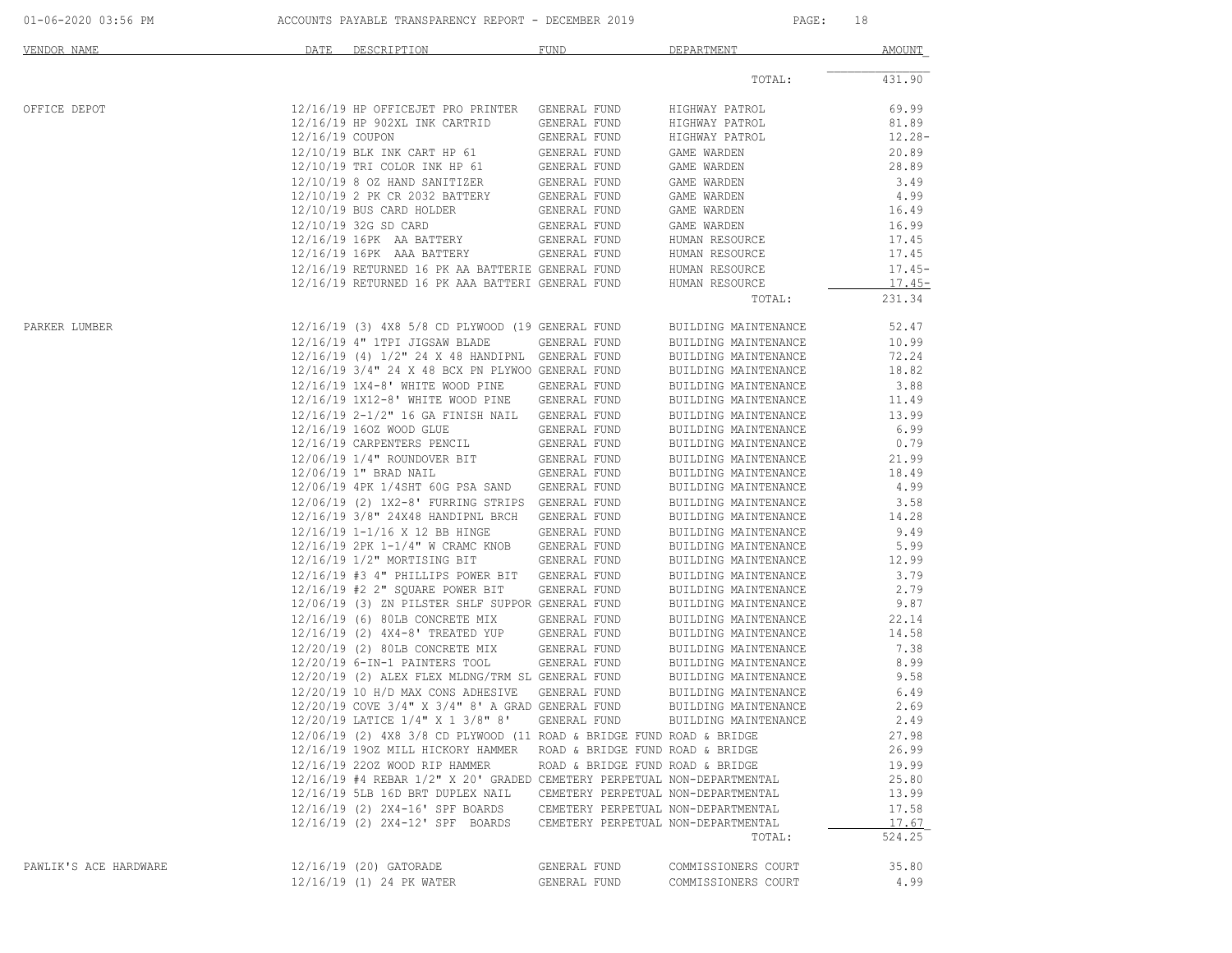| VENDOR NAME | DATE              | DESCRIPTION                                                            | <b>FUND</b>  | DEPARTMENT           | <b>AMOUNT</b> |
|-------------|-------------------|------------------------------------------------------------------------|--------------|----------------------|---------------|
|             |                   | 12/06/19 1 KEYKRAFTER #91 KEY                                          | GENERAL FUND | BUILDING MAINTENANCE | 1.99          |
|             |                   | 12/06/19 RYL INT SG MT GAL                                             | GENERAL FUND | BUILDING MAINTENANCE | 29.95         |
|             |                   | 12/06/19 RYL INT SG NB GAL                                             | GENERAL FUND | BUILDING MAINTENANCE | 29.95         |
|             |                   | 12/06/19 (4) TAPE MASK BL .94" X 60 GENERAL FUND                       |              | BUILDING MAINTENANCE | 15.96         |
|             |                   | 12/06/19 (2) ROLLER PAINT KIT 11 PC GENERAL FUND                       |              | BUILDING MAINTENANCE | 27.90         |
|             |                   | 12/06/19 (2) PAINT BRS CHIP 2.5 WT GENERAL FUND                        |              | BUILDING MAINTENANCE | 6.98          |
|             |                   | 12/06/19 COMBO NUT DRIVER SET 7PC GENERAL FUND                         |              | BUILDING MAINTENANCE | 29.95         |
|             |                   | 12/06/19 (2) BATTERY 9V PK4                                            | GENERAL FUND | BUILDING MAINTENANCE | 23.90         |
|             |                   |                                                                        | GENERAL FUND | BUILDING MAINTENANCE | 24.95         |
|             |                   | 12/06/19 BULB LED BR30 10.5W<br>12/06/19 (2) DUSTPAN LOBBY PRO         | GENERAL FUND | BUILDING MAINTENANCE | 39.90         |
|             |                   | 12/06/19 5 GAL RYL INT SG ULT WHT P GENERAL FUND                       |              | BUILDING MAINTENANCE | 149.00        |
|             |                   | 12/06/19 RING WAX #1 BOWL 8 OZ                                         | GENERAL FUND | BUILDING MAINTENANCE | 2.99          |
|             |                   | 12/16/19 (2) RSTP SPRY GL WHITE 15 GENERAL FUND                        |              | BUILDING MAINTENANCE | 9.98          |
|             |                   | 12/16/19 (3) SPRYPAINT GLS MCH GRAY GENERAL FUND                       |              | BUILDING MAINTENANCE | 11.97         |
|             |                   | 12/16/19 POLISH METAL NOXON 12 OZ                                      | GENERAL FUND | BUILDING MAINTENANCE | 6.99          |
|             |                   | 12/16/19 STENCIL NBRELTR 1"                                            | GENERAL FUND | BUILDING MAINTENANCE | 2.99          |
|             |                   | 12/16/19 FILLER/GLUE COLD WELD 1 OZ GENERAL FUND                       |              | BUILDING MAINTENANCE | 6.95          |
|             |                   | 12/16/19 SPONGE 4.8 X 3X.5" 3 PK                                       | GENERAL FUND | BUILDING MAINTENANCE | 3.99          |
|             |                   | 12/16/19 PULL UTILITY 6-1/2" ZN                                        | GENERAL FUND | BUILDING MAINTENANCE | 5.95          |
|             |                   | 12/16/19 SANDPAPER 1/4S 60G                                            | GENERAL FUND | BUILDING MAINTENANCE | 2.49          |
|             |                   | 12/16/19 SANDPAPER 1/4S 100G                                           | GENERAL FUND | BUILDING MAINTENANCE | 2.49          |
|             |                   | 12/06/19 BOLT SET TOILET 2.25"                                         | GENERAL FUND | BUILDING MAINTENANCE | 4.49          |
|             |                   | 12/06/19 CAP TOILET BOLT RND 2 PK GENERAL FUND                         |              | BUILDING MAINTENANCE | 3.99          |
|             |                   | 12/06/19 CLOSET RING STNLS,                                            | GENERAL FUND | BUILDING MAINTENANCE | 5.95          |
|             |                   | 12/06/19 ANCHOR 10-12 PLASTIC<br>12/06/19 RING WAX #1 BOWL 80Z         | GENERAL FUND | BUILDING MAINTENANCE | 4.99          |
|             |                   |                                                                        | GENERAL FUND | BUILDING MAINTENANCE | 2.99          |
|             |                   | 12/06/19 BOLT SET CLOSET 5/16 X 2.2 GENERAL FUND                       |              | BUILDING MAINTENANCE | 3.99          |
|             |                   | 12/06/19 RETURNED CLOSET RING STNLS GENERAL FUND                       |              | BUILDING MAINTENANCE | $5.95 -$      |
|             |                   | 12/06/19 RETURNED ANCHOR 10-12 PLAS GENERAL FUND                       |              | BUILDING MAINTENANCE | 4.99-         |
|             |                   | 12/06/19 (5) BATTERY ALK 9V 4WIDE GENERAL FUND                         |              | BUILDING MAINTENANCE | 84.75         |
|             |                   | 12/06/19 (3) BULB HAL 42W 4 PK                                         | GENERAL FUND | BUILDING MAINTENANCE | 17.85         |
|             |                   | 12/06/19 (3) TIES CABLE 4" BLK 100P GENERAL FUND                       |              | BUILDING MAINTENANCE | 16.47         |
|             |                   | 12/10/19 (2) AC I/E FLT BW 5GAL, PA GENERAL FUND                       |              | BUILDING MAINTENANCE | 99.98         |
|             |                   | 12/10/19 TRAY ROLLER D WELL STACK GENERAL FUND                         |              | BUILDING MAINTENANCE | 3.99          |
|             |                   | 12/10/19 ROLLER FRAM 9" PRO LINZER GENERAL FUND                        |              | BUILDING MAINTENANCE | 5.95          |
|             |                   | 12/10/19 (3) TAPE MASK BL 94" X 60. GENERAL FUND                       |              | BUILDING MAINTENANCE | 11.97         |
|             |                   | 12/10/19 PAINT BRUSH SET 4PC                                           | GENERAL FUND | BUILDING MAINTENANCE | 8.95          |
|             |                   | 12/10/19 RSTP OILENM REGL RED 1/2PT GENERAL FUND                       |              | BUILDING MAINTENANCE | 5.99          |
|             |                   | 12/10/19 SCREW EYE .079 X 7/8                                          | GENERAL FUND | BUILDING MAINTENANCE | 2.49          |
|             |                   | 12/10/19 (2) PAINTBRUSH 1" POLY                                        | GENERAL FUND | BUILDING MAINTENANCE | 2.98          |
|             | 12/10/19 (5) KEYS |                                                                        | GENERAL FUND | BUILDING MAINTENANCE | 9.95          |
|             |                   | 12/10/19 (2) ACE RSTP FLT WHT 150Z GENERAL FUND                        |              | BUILDING MAINTENANCE | 9.98          |
|             |                   | 12/10/19 ACE RSTP SPRY SATWHT 150Z GENERAL FUND                        |              | BUILDING MAINTENANCE | 4.99          |
|             |                   | 12/10/19 ROLLER 9" 3/8" NAP 2 PK                                       | GENERAL FUND | BUILDING MAINTENANCE | 3.99          |
|             |                   | 12/10/19 BIT DRILL ROTARY 3/16 X 4" GENERAL FUND                       |              | BUILDING MAINTENANCE | 2.79          |
|             |                   | 12/10/19 BIT DRILL ROTARY 1/4 X 4" GENERAL FUND                        |              | BUILDING MAINTENANCE | 2.99          |
|             |                   | 12/10/19 ANCHOR 8-10 X 7/8 PLASCD5 GENERAL FUND                        |              | BUILDING MAINTENANCE | 4.99          |
|             |                   | 12/10/19 ANCHOR PLAS 12-14-16CD 20 GENERAL FUND                        |              | BUILDING MAINTENANCE | 4.99          |
|             |                   | 12/10/19 SCR HXW TAP SD1/4X1 25 PC GENERAL FUND                        |              | BUILDING MAINTENANCE | 5.99          |
|             |                   | 12/10/19 POPLR DOWEL 3/4 X 36"                                         | GENERAL FUND | BUILDING MAINTENANCE | 5.98          |
|             |                   | 12/10/19 (2) PNT PADDLE ACE 5G 100C GENERAL FUND                       |              | BUILDING MAINTENANCE | 0.98          |
|             |                   | 12/16/19 SANDDISC VENT HL 80                                           | GENERAL FUND | BUILDING MAINTENANCE | 3.99          |
|             |                   | 12/16/19 QT RSTP VOCOILENM SFTORG                                      | GENERAL FUND | BUILDING MAINTENANCE | 12.95         |
|             |                   | 12/16/19 QT RSTP VOCOILENM SFTBLU<br>12/16/19 QT RSTP VOCOILENM LTHBRN | GENERAL FUND | BUILDING MAINTENANCE | 12.95         |
|             |                   |                                                                        | GENERAL FUND | BUILDING MAINTENANCE | 11.95         |
|             |                   | 12/16/19 (4) SPRY PNT 2X GLS GRAPE GENERAL FUND                        |              | BUILDING MAINTENANCE | 19.96         |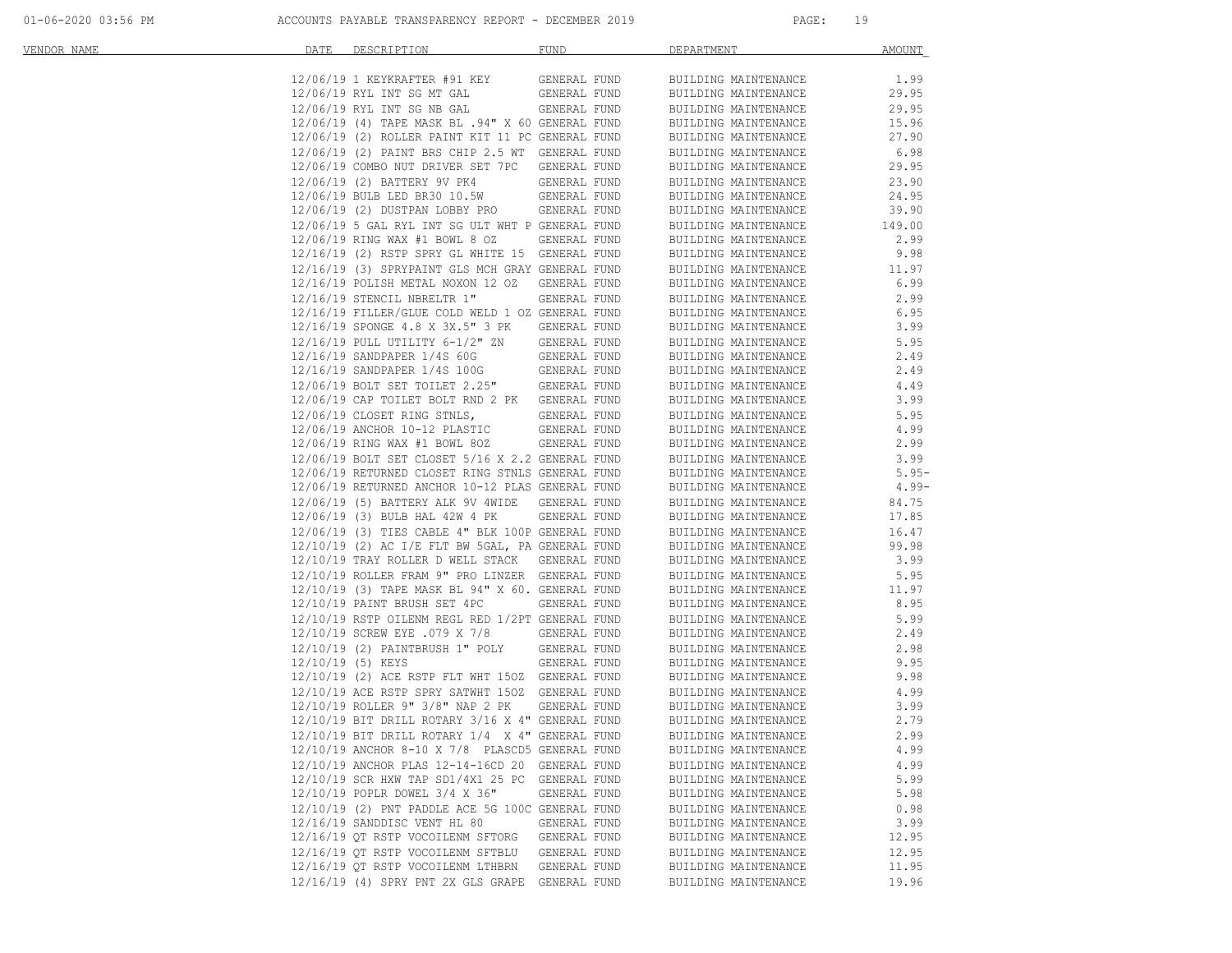| VENDOR NAME | DATE | DESCRIPTION                                                            | <b>FUND</b>                      | DEPARTMENT           | AMOUNT   |
|-------------|------|------------------------------------------------------------------------|----------------------------------|----------------------|----------|
|             |      |                                                                        |                                  |                      |          |
|             |      | 12/16/19 (4) SPRY PNT GLS SUN YLW                                      | GENERAL FUND                     | BUILDING MAINTENANCE | 15.96    |
|             |      | 12/16/19 (4) SPRY PNT INTL GRN                                         | GENERAL FUND                     | BUILDING MAINTENANCE | 19.96    |
|             |      | 12/16/19 (4) SPRY PNT BARN RED                                         | GENERAL FUND                     | BUILDING MAINTENANCE | 15.96    |
|             |      | 12/16/19 (4) SPRY PNT GL RYL BLUE GENERAL FUND                         |                                  | BUILDING MAINTENANCE | 15.96    |
|             |      | 12/16/19 (4) MARKING PAINT WB FL GR GENERAL FUND                       |                                  | BUILDING MAINTENANCE | 27.80    |
|             |      | 12/16/19 (2) BRUSH TOUCH-UP 3/4"                                       | GENERAL FUND                     | BUILDING MAINTENANCE | 4.98     |
|             |      | 12/16/19 PAINTBRUSH FLAT PRO 4"                                        | GENERAL FUND                     | BUILDING MAINTENANCE | 6.95     |
|             |      | 12/16/19 (2) BRUSH SASH ANGLE 2" PR GENERAL FUND                       |                                  | BUILDING MAINTENANCE | 8.98     |
|             |      | 12/16/19 ROLLER/FRAME 4 X 1/4                                          | GENERAL FUND                     | BUILDING MAINTENANCE | 3.99     |
|             |      | 12/16/19 (4) WASHERS                                                   | GENERAL FUND                     | BUILDING MAINTENANCE | 0.72     |
|             |      | 12/16/19 (4) BOLTS                                                     | GENERAL FUND                     | BUILDING MAINTENANCE | 3.56     |
|             |      | 12/10/19 QUICKRETE 80# 4000PSI GENERAL FUND                            |                                  | BUILDING MAINTENANCE | 4.29     |
|             |      | 12/16/19 SCREW LTH PH ZC 8X1.5 1# GENERAL FUND                         |                                  | BUILDING MAINTENANCE | 14.97    |
|             |      | 12/16/19 3/8" X 20' REBAR #3                                           | GENERAL FUND                     | BUILDING MAINTENANCE | 3.49     |
|             |      | 12/16/19 REBAR CUTS                                                    | GENERAL FUND                     | BUILDING MAINTENANCE | 2.00     |
|             |      | 12/16/19 (2) EXTENSION CORD 16/2 25 GENERAL FUND                       |                                  | BUILDING MAINTENANCE | 15.90    |
|             |      | 12/16/19 (2) EXTENSION CORD 16/2 50 GENERAL FUND                       |                                  | BUILDING MAINTENANCE | 25.90    |
|             |      | 12/16/19 EXTENSION CORD 16/2 20'                                       | GENERAL FUND                     | BUILDING MAINTENANCE | 5.99     |
|             |      | 12/16/19 PLSTIC 4WAY HOSE CONNECT                                      | GENERAL FUND                     | BUILDING MAINTENANCE | 11.95    |
|             |      | 12/16/19 (2) EXT CORD 16/2 10'                                         | GENERAL FUND                     | BUILDING MAINTENANCE | 9.98     |
|             |      | 12/16/19 (8) EXT CORD 16/3 10'                                         | GENERAL FUND                     | BUILDING MAINTENANCE | 39.92    |
|             |      | 12/16/19 CAULKGUN DRIP FREE<br>12/16/19 SILICONE CLR 10.1 OZ           | GENERAL FUND                     | BUILDING MAINTENANCE | 9.95     |
|             |      |                                                                        | GENERAL FUND                     | BUILDING MAINTENANCE | 4.99     |
|             |      | 12/16/19 DRAIN STOP MULTI-FIT                                          | GENERAL FUND                     | BUILDING MAINTENANCE | 3.49     |
|             |      | 12/20/19 3.5LB 16GA GALV TIE WIRE                                      | GENERAL FUND                     | BUILDING MAINTENANCE | 9.95     |
|             |      | 12/20/19 CUT REBAR                                                     | GENERAL FUND                     | BUILDING MAINTENANCE | 2.00     |
|             |      | 12/20/19 1/2" X 20' REBAR #4                                           | GENERAL FUND                     | BUILDING MAINTENANCE | 6.29     |
|             |      | 12/16/19 (2) PEAK BLUEDEF 2.5 GAL                                      | GENERAL FUND                     | SHERIFF              | 29.98    |
|             |      | 12/16/19 ADAPTER DUPLEX IVORY                                          | GENERAL FUND                     | SHERIFF              | 4.99     |
|             |      | 12/16/19 CORD PHONE LINE 25' IVORY GENERAL FUND                        |                                  | SHERIFF              | 7.99     |
|             |      | 12/06/19 TIRE REPAIR UNIT 1655                                         | GENERAL FUND                     | SHERIFF              | 10.00    |
|             |      | 12/06/19 TIRE REPAIR UNIT 0656                                         | GENERAL FUND                     | SHERIFF              | 10.00    |
|             |      | 12/16/19 (5) BATTERY ALK 9V 4 WIDE GENERAL FUND                        |                                  | SHERIFF              | 84.75    |
|             |      | 12/06/19 (4) TIRES DIS/REMOUNT                                         | ROAD & BRIDGE FUND ROAD & BRIDGE |                      | 40.00    |
|             |      | 12/06/19 (4) TIRES BALANCED                                            | ROAD & BRIDGE FUND ROAD & BRIDGE |                      | 40.00    |
|             |      | 12/06/19 (4) RSTP SPRY SAFETY GRN 1 ROAD & BRIDGE FUND ROAD & BRIDGE   |                                  |                      | 19.96    |
|             |      | 12/06/19 PREMIUM WELDING XL GLOVES ROAD & BRIDGE FUND ROAD & BRIDGE    |                                  |                      | 15.95    |
|             |      | 12/06/19 ROD WELD #6011 3/32" 1#                                       | ROAD & BRIDGE FUND ROAD & BRIDGE |                      | 5.99     |
|             |      | $12/06/19$ BIT DRILL ROTARY $1/4$ X 4 ROAD & BRIDGE FUND ROAD & BRIDGE |                                  |                      | 2.99     |
|             |      | 12/06/19 RETURNED DRILL BIT ROTARY ROAD & BRIDGE FUND ROAD & BRIDGE    |                                  |                      | $2.99 -$ |
|             |      | 12/06/19 ROLLER 4" 3/4" NAP                                            | ROAD & BRIDGE FUND ROAD & BRIDGE |                      | 3.49     |
|             |      | 12/06/19 LT DUTY STRIPING PAD 2 PK ROAD & BRIDGE FUND ROAD & BRIDGE    |                                  |                      | 3.49     |
|             |      | 12/06/19 PAINTBRS CHIP 2.5WT                                           | ROAD & BRIDGE FUND ROAD & BRIDGE |                      | 3.49     |
|             |      | $12/06/19$ PIANT PADDLE ACE $14$ "                                     | ROAD & BRIDGE FUND ROAD & BRIDGE |                      | 0.09     |
|             |      | 12/06/19 TRAY ROLLER MINI 4"                                           | ROAD & BRIDGE FUND ROAD & BRIDGE |                      | 2.49     |
|             |      | 12/06/19 KEY RACK 8 TAGS                                               | ROAD & BRIDGE FUND ROAD & BRIDGE |                      | 7.95     |
|             |      | 12/06/19 CD KEY TAGS & ORGANIZER                                       | ROAD & BRIDGE FUND ROAD & BRIDGE |                      | 4.99     |
|             |      | 12/16/19 ROD THREAD 3/8 X 36 STL YE ROAD & BRIDGE FUND ROAD & BRIDGE   |                                  |                      | 4.99     |
|             |      | $12/16/19$ (2) BLADE JIG WD3-5/8" 10T ROAD & BRIDGE FUND ROAD & BRIDGE |                                  |                      | 3.98     |
|             |      | 12/16/19 SCREW LTH PH ZC 8X1.5 1# ROAD & BRIDGE FUND ROAD & BRIDGE     |                                  |                      | 8.95     |
|             |      | 12/16/19 SANDDISC VENT HL 80                                           | ROAD & BRIDGE FUND ROAD & BRIDGE |                      | 3.99     |
|             |      | 12/16/19 BRUSH ART 5PC UTILITY                                         | ROAD & BRIDGE FUND ROAD & BRIDGE |                      | 4.99     |
|             |      | 12/20/19 WHEELBARROW 6CF                                               | ROAD & BRIDGE FUND ROAD & BRIDGE |                      | 59.00    |
|             |      | 12/20/19 MEADOW HOW 7"                                                 | ROAD & BRIDGE FUND ROAD & BRIDGE |                      | 29.95    |
|             |      | 12/20/19 ACE SHVL SR-PT LONG- HAND ROAD & BRIDGE FUND ROAD & BRIDGE    |                                  |                      | 24.95    |
|             |      | 12/20/19 MEADOW HOE 7"                                                 | ROAD & BRIDGE FUND ROAD & BRIDGE |                      | 29.95    |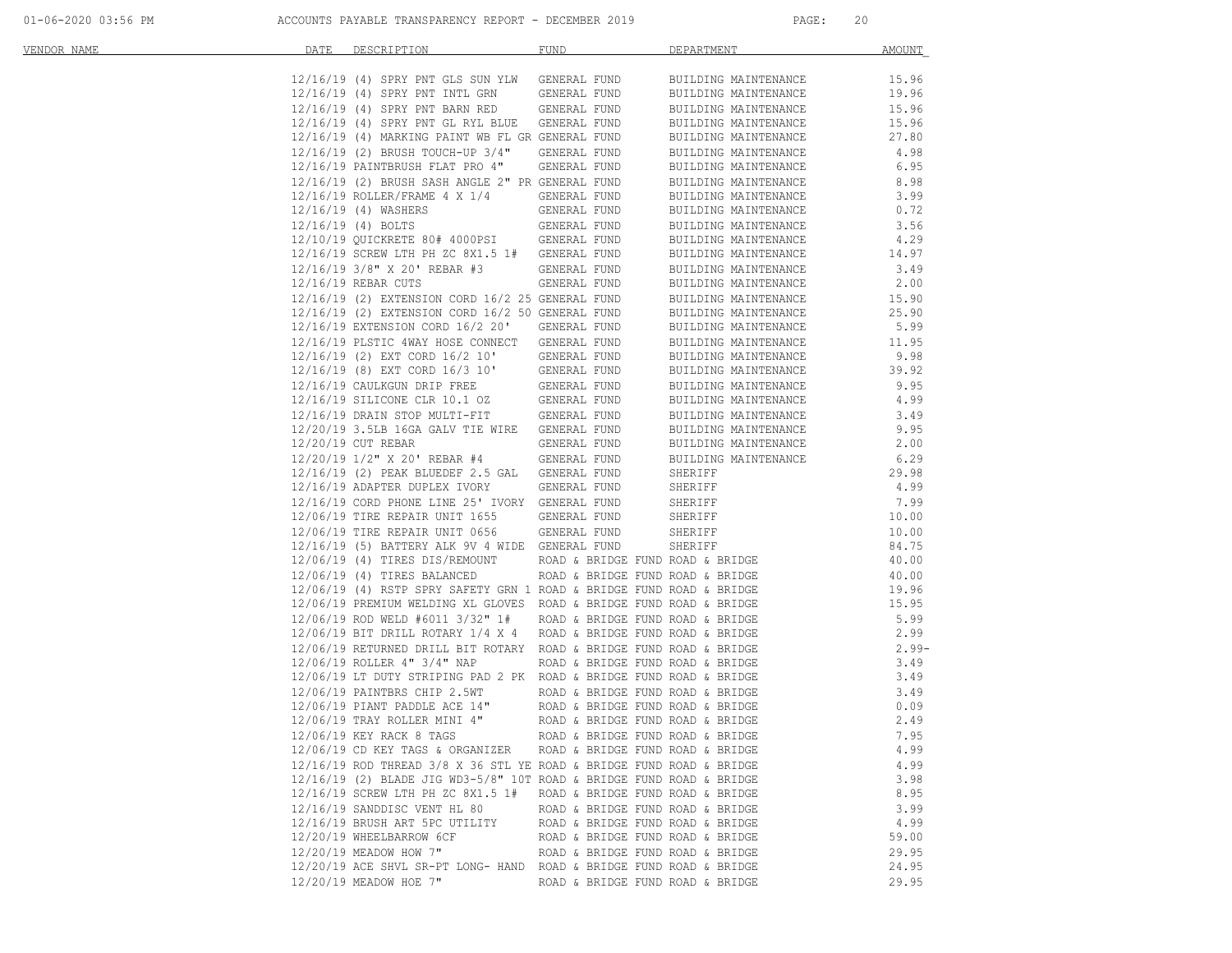| VENDOR NAME                                                     | DATE            | DESCRIPTION                                                                                                                                                                                                                     | <b>FUND</b>                      | DEPARTMENT                          | <b>AMOUNT</b> |
|-----------------------------------------------------------------|-----------------|---------------------------------------------------------------------------------------------------------------------------------------------------------------------------------------------------------------------------------|----------------------------------|-------------------------------------|---------------|
|                                                                 |                 |                                                                                                                                                                                                                                 |                                  |                                     |               |
|                                                                 |                 | $12/20/19 \text{ CEMENT TROWEL } 4 \times 14" \text{ ROAD & BRIDGE FUND ROAD & BRIDGE} \\ 12/20/19 \text{ CONCRETE EDGER } 3" \text{ ROAD & BRIDGE FUND ROAD & BRIDGE}$                                                         |                                  |                                     | 9.95          |
|                                                                 |                 |                                                                                                                                                                                                                                 |                                  |                                     | 9.95          |
|                                                                 |                 | 12/20/19 FLOAT MAGNESIUM 16 X 3-1/8 ROAD & BRIDGE FUND ROAD & BRIDGE                                                                                                                                                            |                                  |                                     | 24.95         |
|                                                                 |                 | 12/20/19 BRUSH KALSOMIN PLSTC 6.5" ROAD & BRIDGE FUND ROAD & BRIDGE                                                                                                                                                             |                                  |                                     | 5.95          |
|                                                                 |                 | 12/20/19 NOZZLE DELUXE 3 WAY ROAD & BRIDGE FUND ROAD & BRIDGE                                                                                                                                                                   |                                  |                                     | 15.95         |
|                                                                 |                 | $12/20/19$ SMARTFLO CNTRHOSE 3/4 X 10 ROAD & BRIDGE FUND ROAD & BRIDGE                                                                                                                                                          |                                  |                                     | 59.95         |
|                                                                 |                 | 12/20/19 ROUGHSWEEP PUSHBROOM 24" ROAD & BRIDGE FUND ROAD & BRIDGE                                                                                                                                                              |                                  |                                     | 24.95         |
|                                                                 | 12/20/19 SCREWS |                                                                                                                                                                                                                                 | ROAD & BRIDGE FUND ROAD & BRIDGE |                                     | 11.21         |
|                                                                 |                 | 12/20/19 (4) KEYS #69 BRASS                                                                                                                                                                                                     | ROAD & BRIDGE FUND ROAD & BRIDGE |                                     | 7.96          |
|                                                                 |                 | 12/20/19 (2) KEYS #111 BRASS<br>12/20/19 CD HARD ID TAG W/RING<br>12/16/19 BIBB HOSE 3/4" S THRD CEMETERY PERPETUAL NON-DEPARTMENTAL<br>12/16/19 BIBB HOSE 3/4" S THRD CEMETERY PERPETUAL NON-DEPARTMENTAL                      |                                  |                                     | 3.98          |
|                                                                 |                 |                                                                                                                                                                                                                                 |                                  |                                     | 1.99          |
|                                                                 |                 |                                                                                                                                                                                                                                 |                                  |                                     | 11.95         |
|                                                                 |                 | 12/20/19 (2) 3/8" X 20' REBAR #3 CEMETERY PERPETUAL NON-DEPARTMENTAL                                                                                                                                                            |                                  |                                     | 6.98          |
|                                                                 |                 | 12/20/19 (42) BAGS QUICKRETE 80# 40 CEMETERY PERPETUAL NON-DEPARTMENTAL                                                                                                                                                         |                                  |                                     | 180.18        |
|                                                                 |                 | 12/20/19 PALLET DEPOSIT                                                                                                                                                                                                         |                                  | CEMETERY PERPETUAL NON-DEPARTMENTAL | 20.00         |
|                                                                 |                 |                                                                                                                                                                                                                                 |                                  | TOTAL:                              | 2,032.39      |
| PEARSALL LAW FIRM, PLLC                                         |                 | 12/20/19 CAUSE# 12-01-00009-CVF GENERAL FUND                                                                                                                                                                                    |                                  | DISTRICT COURT                      | 187.50        |
|                                                                 |                 | 12/20/19 CAUSE# 14-12-00462-CVF GENERAL FUND                                                                                                                                                                                    |                                  | DISTRICT COURT                      | 350.00        |
|                                                                 |                 | 12/10/19 CAUSE# 19-02-00057-CVF X.P GENERAL FUND                                                                                                                                                                                |                                  | DISTRICT COURT                      | 150.00        |
|                                                                 |                 | 12/20/19 CAUSE# 19-02-00073-CVF A.B GENERAL FUND                                                                                                                                                                                |                                  | DISTRICT COURT                      | 418.75        |
|                                                                 |                 | 12/20/19 CAUSE# 19-06-00217-CVF GENERAL FUND                                                                                                                                                                                    |                                  | DISTRICT COURT                      | 520.24        |
|                                                                 |                 | 12/20/19 CAUSE# 19-06-00217-CVF GENERAL FUND                                                                                                                                                                                    |                                  | DISTRICT COURT                      | 231.25        |
|                                                                 |                 |                                                                                                                                                                                                                                 |                                  | TOTAL:                              | 1,857.74      |
| PEARSALL OUICK LUBE                                             |                 | 12/16/19 OIL CHANGE UNIT 3852 GENERAL FUND                                                                                                                                                                                      |                                  | SHERIFF                             | 66.95         |
|                                                                 |                 | 12/16/19 3.5 EXTRA OTRS OF OIL MB02 GENERAL FUND                                                                                                                                                                                |                                  | SHERIFF                             | 34.83         |
|                                                                 |                 |                                                                                                                                                                                                                                 |                                  | SHERIFF                             | 66.95         |
|                                                                 |                 | 12/06/19 OLL CHANGE UNIT 0656 GENERAL FUND<br>12/06/19 OLL CHANGE UNIT 0656 GENERAL FUND<br>12/06/19 OLL CHANGE UNIT 8987 GENERAL FUND<br>12/06/19 (2) EXTRA QRTS OF OLL GENERAL FUND<br>12/06/19 CABIN AIR FILTER GENERAL FUND |                                  | SHERIFF                             | 29.85         |
|                                                                 |                 |                                                                                                                                                                                                                                 |                                  | SHERIFF                             | 66.95         |
|                                                                 |                 |                                                                                                                                                                                                                                 |                                  | SHERIFF                             | 19.90         |
|                                                                 |                 | 12/06/19 CABIN AIR FILTER                                                                                                                                                                                                       | GENERAL FUND                     | SHERIFF                             | 32.95         |
|                                                                 |                 | 12/16/19 LABOR TO INSTALL BRAKE PAD GENERAL FUND                                                                                                                                                                                |                                  | SHERIFF                             | 120.00        |
|                                                                 |                 | 12/16/19 SHOP SUPPLIES FEE                                                                                                                                                                                                      | GENERAL FUND                     | SHERIFF                             | 14.95         |
|                                                                 |                 | 12/16/19 OIL CHANGE                                                                                                                                                                                                             | GENERAL FUND                     | SHERIFF                             | 66.95         |
|                                                                 |                 | 12/16/19 3 EXTRA QTS MB020 OIL                                                                                                                                                                                                  | GENERAL FUND                     | SHERIFF                             | 29.85         |
|                                                                 |                 | 12/16/19 CABIN AIR FILTER                                                                                                                                                                                                       | GENERAL FUND                     | SHERIFF                             | 39.95         |
|                                                                 |                 |                                                                                                                                                                                                                                 |                                  | TOTAL:                              | 590.08        |
|                                                                 |                 |                                                                                                                                                                                                                                 |                                  |                                     |               |
| PETTY OIL COMPANY, INC.                                         |                 | 12/16/19 OIL CHANGE LABOR                                                                                                                                                                                                       | GENERAL FUND                     | SHERIFF                             | 25.00         |
|                                                                 |                 | 12/16/19 MGL57060                                                                                                                                                                                                               | GENERAL FUND                     | SHERIFF                             | 7.99          |
|                                                                 |                 | 12/16/19 (5) QTS 5W30 OIL                                                                                                                                                                                                       | GENERAL FUND                     | SHERIFF                             | 42.45         |
|                                                                 |                 | $12/16/19$ FLAT REPAIR                                                                                                                                                                                                          | GENERAL FUND                     | SHERIFF                             | 12.50         |
|                                                                 |                 | 12/16/19 P265/60R 17SL 108V GY VSB GENERAL FUND                                                                                                                                                                                 |                                  | SHERIFF                             | 310.75        |
|                                                                 |                 |                                                                                                                                                                                                                                 |                                  | TOTAL:                              | 398.69        |
| PILAND, ADAMS & ASSOCIATES, INC.                                |                 | 12/06/19 CONSULTING DIETITIAN SVC N GENERAL FUND                                                                                                                                                                                |                                  | SHERIFF                             | 120.00        |
|                                                                 |                 |                                                                                                                                                                                                                                 |                                  | TOTAL:                              | 120.00        |
| PRISCILLA HUERTA                                                |                 | $12/20/19$ DIETICIAN HRS $12/04 \approx 12/1$ WIC PROGRAM FUND                                                                                                                                                                  |                                  | NON-DEPARTMENTAL                    | 490.00        |
|                                                                 |                 | 12/20/19 MILEAGE 12/04 & 12/11/2019 WIC PROGRAM FUND                                                                                                                                                                            |                                  | NON-DEPARTMENTAL                    | 167.96        |
|                                                                 |                 |                                                                                                                                                                                                                                 |                                  | TOTAL:                              | 657.96        |
| PROTECTION ONE ALARM MONITORING, INC. 12/10/19 CAMINO REAL MHMR |                 |                                                                                                                                                                                                                                 | GENERAL FUND                     | BUILDING MAINTENANCE                | 49.67         |
|                                                                 |                 | 12/10/19 DILLEY ANNEX                                                                                                                                                                                                           | GENERAL FUND                     | BUILDING MAINTENANCE                | 84.04         |
|                                                                 |                 | 12/10/19 EXTENSION OFFICE                                                                                                                                                                                                       | GENERAL FUND                     | BUILDING MAINTENANCE                | 48.46         |
|                                                                 |                 |                                                                                                                                                                                                                                 |                                  |                                     |               |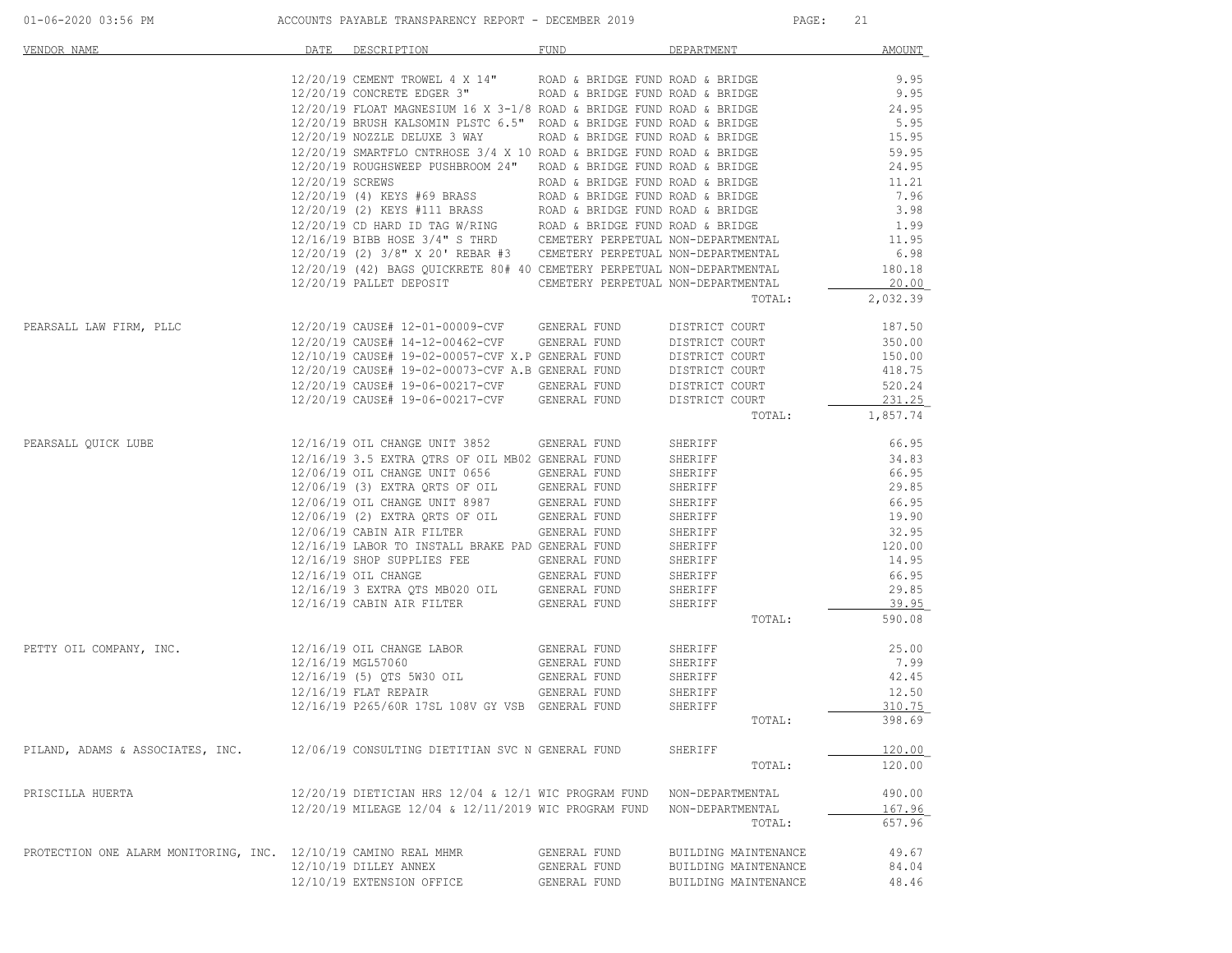| 01-06-2020 03:56 PM |  |  |  |  |  |  |
|---------------------|--|--|--|--|--|--|
|---------------------|--|--|--|--|--|--|

| VENDOR NAME            | DATE            | DESCRIPTION <b>Andrew Program</b>                            | <b>FUND</b>                  | DEPARTMENT                                   | <b>AMOUNT</b>  |
|------------------------|-----------------|--------------------------------------------------------------|------------------------------|----------------------------------------------|----------------|
|                        |                 | 12/10/19 ADULT PROBATION                                     | GENERAL FUND                 | BUILDING MAINTENANCE                         | 91.05          |
|                        |                 | 12/10/19 COMMUNITY CENTER                                    | GENERAL FUND                 | BUILDING MAINTENANCE                         | 78.23          |
|                        |                 | 12/10/19 COURTHOUSE SECURITY OFFICE GENERAL FUND             |                              | BUILDING MAINTENANCE                         | 76.00          |
|                        |                 | 12/10/19 AUDITOR'S OFFICE                                    | GENERAL FUND                 | BUILDING MAINTENANCE                         | 52.56          |
|                        | 12/10/19 JP#2   |                                                              | GENERAL FUND                 | BUILDING MAINTENANCE                         | 59.95          |
|                        |                 | 12/10/19 COURTHOUSE - INTERIOR                               | GENERAL FUND                 | BUILDING MAINTENANCE                         | 259.58         |
|                        | $12/10/19$ JAIL |                                                              | GENERAL FUND                 | BUILDING MAINTENANCE                         | 62.00          |
|                        |                 | 12/10/19 JUVENILE PROBATION                                  | GENERAL FUND                 | BUILDING MAINTENANCE                         | 53.47          |
|                        |                 | $12/10/19$ ROAD & BRIDGE                                     | GENERAL FUND                 | BUILDING MAINTENANCE                         | 68.17          |
|                        |                 | 12/10/19 FAMILY VIOLENCE 650 S CEDA GENERAL FUND             |                              | BUILDING MAINTENANCE                         | 11.94          |
|                        | 12/10/19 JP#3   |                                                              | GENERAL FUND                 | BUILDING MAINTENANCE                         | 48.46          |
|                        |                 |                                                              |                              | TOTAL:                                       | 1,043.58       |
| QUEST DIAGNOSTICS INC. |                 | 12/06/19 CPT 85025 J. VELA                                   | GENERAL FUND                 | SHERIFF                                      | 7.25           |
|                        |                 | 12/06/19 CPT 80053 J. VELA                                   | GENERAL FUND                 | SHERIFF                                      | 9.86           |
|                        |                 | 12/06/19 CPT 80061 J. VELA                                   | GENERAL FUND                 | SHERIFF                                      | 12.50          |
|                        |                 | 12/06/19 CPT 82652 J. VELA                                   | GENERAL FUND                 | SHERIFF                                      | 35.95          |
|                        |                 | 12/06/19 CPT 87086 K. RAMOS                                  | GENERAL FUND                 | SHERIFF                                      | 7.53           |
|                        |                 |                                                              |                              | TOTAL:                                       | 73.09          |
| QUILL                  |                 | 12/10/19 BLK MO DAY PLANNER                                  | GENERAL FUND                 | COUNTY CLERK                                 | 39.81          |
|                        |                 | 12/10/19 BOX HANG FILE FOLDER                                | GENERAL FUND                 | COUNTY CLERK                                 | 9.33           |
|                        |                 | 12/10/19 EXPANDING FILE FOLD                                 | GENERAL FUND                 | COUNTY CLERK                                 | 17.42          |
|                        |                 | 12/16/19 HP BLACK TONER CART                                 | GENERAL FUND                 | $J.P.$ PCT. $# 1$                            | 228.58         |
|                        |                 | 12/16/19 15 X12 WALL CALANDER                                | GENERAL FUND                 | COUNTY AUDITOR                               | 14.06          |
|                        |                 | 12/16/19 22X17 TWLGT FLRL CAL                                | GENERAL FUND                 | COUNTY AUDITOR                               | 14.44          |
|                        |                 | 12/16/19 27" VERTICAL WALL CA                                | GENERAL FUND                 | COUNTY AUDITOR                               | 17.33          |
|                        |                 | 12/16/19 CARTON COPY PAPER                                   | GENERAL FUND                 | COUNTY AUDITOR                               | 58.62          |
|                        |                 | 12/16/19 CARTON COPY PAPER                                   | GENERAL FUND                 | COUNTY AUDITOR                               | 98.91          |
|                        |                 | 12/16/19 HP 26A BLK TONER CAR                                | GENERAL FUND                 | COUNTY AUDITOR                               | 104.71         |
|                        |                 | 12/16/19 12" CALANDER BOUQUET                                | GENERAL FUND                 | COUNTY AUDITOR                               | 19.76          |
|                        |                 | 12/20/19 TIMEMIST VIOLET CASE                                |                              |                                              | 63.77          |
|                        |                 | 12/20/19 LYSOL DIS CLEANER CT                                | GENERAL FUND<br>GENERAL FUND | BUILDING MAINTENANCE<br>BUILDING MAINTENANCE | 148.54         |
|                        |                 | 12/20/19 TORK PAPER TOWELS CT                                | GENERAL FUND                 | BUILDING MAINTENANCE                         | 67.80          |
|                        |                 |                                                              |                              |                                              |                |
|                        |                 | 12/20/19 TIMEMIST CO GARD CT                                 | GENERAL FUND                 | BUILDING MAINTENANCE                         | 70.68          |
|                        |                 | 12/20/19 RENIZIT RASP 3PK                                    | GENERAL FUND                 | BUILDING MAINTENANCE                         | 14.84<br>55.20 |
|                        |                 | 12/20/19 CLOROX BLEACH CASE                                  | GENERAL FUND                 | BUILDING MAINTENANCE                         |                |
|                        |                 | 12/20/19 BRAWNEYPAPER TOWELS<br>12/20/19 WEBSTER 60 GAL BAGS | GENERAL FUND<br>GENERAL FUND | BUILDING MAINTENANCE                         | 64.56          |
|                        |                 |                                                              |                              | BUILDING MAINTENANCE                         | 322.90         |
|                        |                 | 12/20/19 WEBSTER 13 GAL BAGS                                 | GENERAL FUND                 | BUILDING MAINTENANCE                         | 209.90         |
|                        |                 | 12/20/19 WINDEX GLASS CLEANER<br>12/20/19 OUIL DESK CALANDER | GENERAL FUND<br>GENERAL FUND | BUILDING MAINTENANCE<br>BUILDING MAINTENANCE | 74.24<br>8.64  |
|                        |                 |                                                              |                              |                                              |                |
|                        |                 | 12/20/19 JUMBO TOILET PAPER                                  | GENERAL FUND                 | BUILDING MAINTENANCE                         | 355.20         |
|                        |                 | 12/20/19 SOFTSOAP GALLON                                     | GENERAL FUND<br>GENERAL FUND | BUILDING MAINTENANCE<br>BUILDING MAINTENANCE | 164.64         |
|                        |                 | 12/20/19 LYSOL TOILET CLEANER                                |                              |                                              | 77.48          |
|                        |                 | 12/20/19 RENUZIT LAVANDER<br>12/20/19 LAYFLAT MOPHEAD REFI   | GENERAL FUND                 | BUILDING MAINTENANCE                         | 14.84          |
|                        |                 |                                                              | GENERAL FUND                 | BUILDING MAINTENANCE                         | 187.20         |
|                        |                 | 12/16/19 CARTON PRINTER PAPER                                | GENERAL FUND                 | SHERIFF                                      | 94.58          |
|                        |                 | 12/16/19 36/PK AAA BATTERY                                   | GENERAL FUND                 | SHERIFF                                      | 32.38          |
|                        |                 | 12/16/19 CARTON COPY PAPER                                   | GENERAL FUND                 | SHERIFF                                      | 197.94         |
|                        |                 | 12/16/19 100/BOX 6X9 ENVELOPE                                | GENERAL FUND                 | SHERIFF                                      | 16.98          |
|                        |                 | 12/16/19 12 PK/BOX D BATTERY                                 | GENERAL FUND                 | SHERIFF                                      | 17.97          |
|                        |                 | 12/16/19 DELL WIRELESS MOUSE                                 | GENERAL FUND                 | JUVENILE CORRECTIONS                         | 17.57          |
|                        |                 | 12/20/19 FLASH DRIVES 5 PK                                   | GENERAL FUND                 | HUMAN RESOURCE                               | 24.99          |
|                        |                 | 12/20/19 CARDSTOCK PAPER                                     | GENERAL FUND                 | HUMAN RESOURCE                               | 9.49           |
|                        |                 | 12/20/19 COPY PAPER                                          | GENERAL FUND                 | HUMAN RESOURCE                               | 65.98          |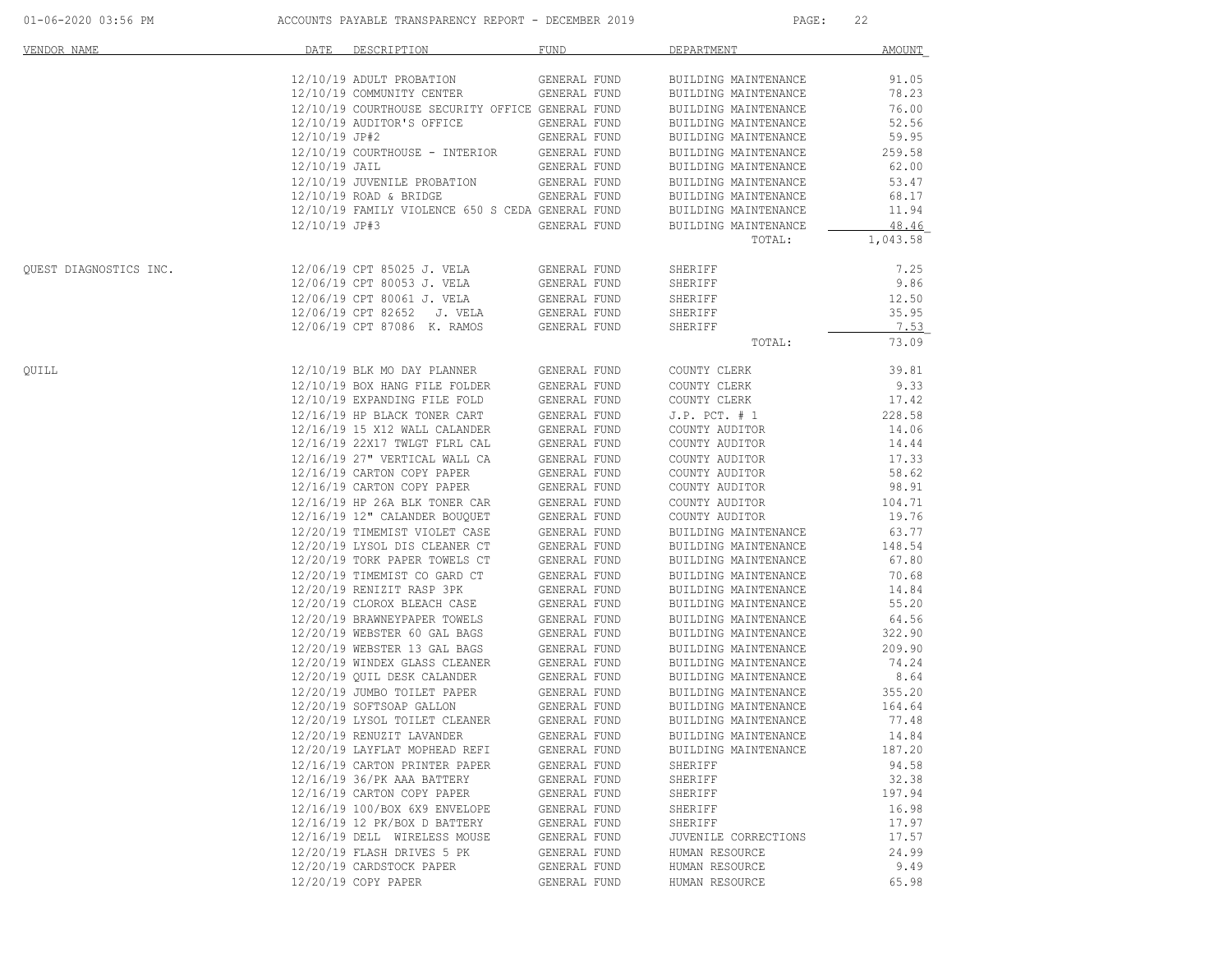| 01-06-2020 03:56 PM             |      | ACCOUNTS PAYABLE TRANSPARENCY REPORT - DECEMBER 2019                                               |                                  | PAGE:                                        | 23              |
|---------------------------------|------|----------------------------------------------------------------------------------------------------|----------------------------------|----------------------------------------------|-----------------|
| VENDOR NAME                     | DATE | DESCRIPTION                                                                                        | FUND                             | DEPARTMENT                                   | AMOUNT          |
|                                 |      | 12/20/19 EPSON 252XL COMBO IN<br>12/20/19 WHITEBOARD                                               | GENERAL FUND<br>GENERAL FUND     | HUMAN RESOURCE<br>HUMAN RESOURCE             | 66.59<br>134.45 |
|                                 |      |                                                                                                    |                                  | TOTAL:                                       | 3,202.32        |
| RDO EQUIPMENT / POWERPLAN BF    |      | 12/16/19 (7) RETAINER ROAD & BRIDGE FUND ROAD & BRIDGE                                             |                                  |                                              | 33.88           |
|                                 |      | 12/16/19 SHIPPING                                                                                  | ROAD & BRIDGE FUND ROAD & BRIDGE |                                              | 15.50           |
|                                 |      | 12/16/19 (10) RETAINER                                                                             | ROAD & BRIDGE FUND ROAD & BRIDGE | TOTAL:                                       | 63.60<br>112.98 |
| RECORDS CONSULTANTS, INC.       |      | 12/20/19 CONSULTING ON FIXED ASSET GENERAL FUND                                                    |                                  | COUNTY AUDITOR                               | 3,675.00        |
|                                 |      | 12/10/19 (600) BOXES RECORDS PROCES FRIO CO RECORDS MG NON-DEPARTMENTAL                            |                                  |                                              | 7,200.00        |
|                                 |      |                                                                                                    |                                  | TOTAL:                                       | 10,875.00       |
| RECOVERY HEALTHCARE CORPORATION |      | 12/20/19 ELECTRONIC MONITOR NOV 201 GENERAL FUND                                                   |                                  | JUVENILE CORRECTIONS                         | 40.00           |
|                                 |      |                                                                                                    |                                  | TOTAL:                                       | 40.00           |
| REPUBLIC SERVICES, INC.         |      | 12/06/19 SVC CR 4201 @ I35 DEC 2019 GENERAL FUND                                                   |                                  | BUILDING MAINTENANCE                         | 191.25          |
|                                 |      | 12/06/19 ADMINISTRATIVE FEE                                                                        | GENERAL FUND                     | BUILDING MAINTENANCE                         | 5.95            |
|                                 |      | 12/06/19 FUEL/ENVIRONMENTAL RECY FE GENERAL FUND<br>12/10/19 SVC 200 CR 4415 NOV 2019 GENERAL FUND |                                  | BUILDING MAINTENANCE<br>BUILDING MAINTENANCE | 64.96<br>354.25 |
|                                 |      | 12/10/19 ADMINISTRATIVE FEE                                                                        | GENERAL FUND                     | BUILDING MAINTENANCE                         | 5.95            |
|                                 |      | 12/10/19 FUEL/ENVIRONMENTAL RECY FE GENERAL FUND                                                   |                                  | BUILDING MAINTENANCE                         | 118.64          |
|                                 |      | 12/10/19 LATE FEE                                                                                  | GENERAL FUND                     | BUILDING MAINTENANCE                         | 13.62           |
|                                 |      |                                                                                                    |                                  | TOTAL:                                       | 754.62          |
| RICHARD A. GRAF                 |      | 12/11/19 HEALTH INS REIMB OVER DED GENERAL FUND                                                    |                                  | SHERIFF                                      | <u>97.21</u>    |
|                                 |      |                                                                                                    |                                  | TOTAL:                                       | 97.21           |
| RICHARD BRIGGS                  |      | 12/16/19 CAUSE# 13-09-00170-CRF M.B GENERAL FUND                                                   |                                  | DISTRICT COURT                               | 400.00          |
|                                 |      | 12/16/19 CAUSE# 18-11-00187-CRF J.R GENERAL FUND                                                   |                                  | DISTRICT COURT                               | 400.00          |
|                                 |      | 12/06/19 CAUSE# 19-05-00035-CRF S.A GENERAL FUND                                                   |                                  | DISTRICT COURT                               | 400.00          |
|                                 |      | 12/06/19 CAUSE# 19-09-00097-CRF R.R GENERAL FUND                                                   |                                  | DISTRICT COURT                               | 400.00          |
|                                 |      |                                                                                                    |                                  | TOTAL:                                       | 1,600.00        |
| RICHARD TELLES                  |      | 12/11/19 HEALTH INS REIMB OVER DED GENERAL FUND                                                    |                                  | SHERIFF                                      | 275.24          |
|                                 |      |                                                                                                    |                                  | TOTAL:                                       | 275.24          |
| ROBERT J. GORHUM D.D.S          |      | $12/10/19$ EXTRACTION #16 C. RIOS                                                                  | GENERAL FUND                     | SHERIFF                                      | 175.00          |
|                                 |      | 12/10/19 PANOREX C. RIOS                                                                           | GENERAL FUND                     | SHERIFF                                      | 25.00           |
|                                 |      |                                                                                                    |                                  | TOTAL:                                       | 200.00          |
| ROBLEDO'S PEST CONTROL          |      | 12/10/19 QRTLY PEST CONTROL 8/30/19 GENERAL FUND                                                   |                                  | BUILDING MAINTENANCE                         | 1,600.00        |
|                                 |      |                                                                                                    |                                  | TOTAL:                                       | 1,600.00        |
| ROCHELLE M. ACEVEDO             |      | 12/10/19 CAUSE# 19-08-00267-CVF Z.B GENERAL FUND                                                   |                                  | DISTRICT COURT                               | 275.00          |
|                                 |      |                                                                                                    |                                  | TOTAL:                                       | 275.00          |
| ROXANA GARCIA                   |      | 12/11/19 HEALTH INS REIMB OVER DED GENERAL FUND                                                    |                                  | SHERIFF                                      | 275.24          |
|                                 |      |                                                                                                    |                                  | TOTAL:                                       | 275.24          |
| SARA L. PICHARDO                |      | 12/16/19 MILEAGE TO DILLEY 11/05 &1 GENERAL FUND                                                   |                                  | HEALTH & WELFARE                             | 39.80           |
|                                 |      |                                                                                                    |                                  | TOTAL:                                       | 39.80           |
| SCHINDLER ELEVATOR CORPORATION  |      | 12/06/19 MO SVC ELEVATOR DEC 2019 GENERAL FUND                                                     |                                  | BUILDING MAINTENANCE                         | 201.95          |
|                                 |      |                                                                                                    |                                  | TOTAL:                                       | 201.95          |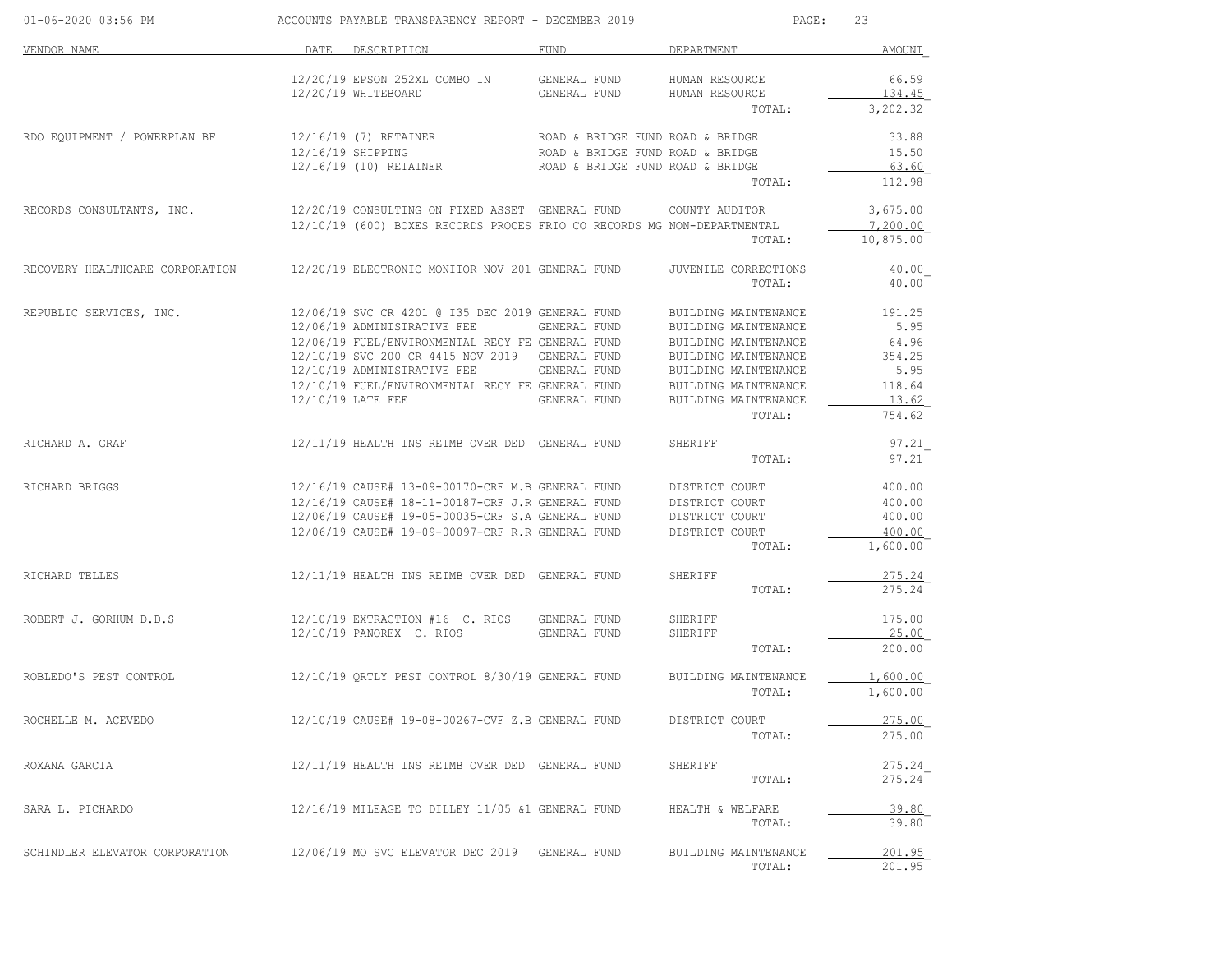| 01-06-2020 03:56 PM         |                  | ACCOUNTS PAYABLE TRANSPARENCY REPORT - DECEMBER 2019                                                                         |                                                                      | PAGE:                            | 24               |
|-----------------------------|------------------|------------------------------------------------------------------------------------------------------------------------------|----------------------------------------------------------------------|----------------------------------|------------------|
| VENDOR NAME                 | DATE             | DESCRIPTION                                                                                                                  | FUND                                                                 | DEPARTMENT                       | AMOUNT           |
| SHEYLEON DAVIS              |                  | 12/10/19 CAUSE# 18-09-00354-CVF H.L GENERAL FUND<br>12/10/19 CAUSE# 19-01-00019-CVF I. GENERAL FUND                          |                                                                      | DISTRICT COURT<br>DISTRICT COURT | 437.50<br>337.50 |
|                             |                  |                                                                                                                              |                                                                      | TOTAL:                           | 775.00           |
| SHRED-IT USA                |                  | 12/06/19 SVC 10/25 & 11/22/19 SHERI GENERAL FUND                                                                             |                                                                      | BUILDING MAINTENANCE             | 183.05           |
|                             |                  | 12/06/19 SVC 10/25 & 11/22/19 COURT GENERAL FUND                                                                             |                                                                      | BUILDING MAINTENANCE             | 258.87           |
|                             |                  | 12/06/19 10/29 & 11/12/19 SVC DILLE GENERAL FUND                                                                             |                                                                      | BUILDING MAINTENANCE<br>TOTAL:   | 183.05<br>624.97 |
| SONJA D. SIMS               |                  | 12/10/19 CAUSE# 19-10-00330-CVF                                                                                              | GENERAL FUND                                                         | DISTRICT COURT                   | 400.00           |
|                             |                  |                                                                                                                              |                                                                      | TOTAL:                           | 400.00           |
| SPARKLETTS & SIERRA SPRINGS |                  | 12/06/19 MO SVC 11/06 & 11/20/2019 GENERAL FUND                                                                              |                                                                      | COUNTY CLERK                     | 17.18            |
|                             |                  | 12/16/19 MO SVC 11/20 &12/04/19 DIS GENERAL FUND                                                                             |                                                                      | DISTRICT CLERK                   | 20.04            |
|                             |                  | 12/06/19 MO SVC 11/01/2019                                                                                                   | GENERAL FUND                                                         | $J.P.$ PCT. $#4$                 | 30.52            |
|                             |                  | 12/16/19 MO SVC 12/08/2019                                                                                                   | GENERAL FUND                                                         | $J.P.$ PCT. $#4$                 | 7.99             |
|                             |                  | 12/06/19 MO SVC 10/23/19 COMM CTR GENERAL FUND                                                                               |                                                                      | BUILDING MAINTENANCE             | 32.47            |
|                             |                  | 12/16/19 MO SVC 11/20/19 COMM CTR GENERAL FUND                                                                               |                                                                      | BUILDING MAINTENANCE             | 18.52            |
|                             |                  | 12/06/19 MO SVC 11/06 & 11/20/19                                                                                             | GENERAL FUND                                                         | JUVENILE CORRECTIONS             | 45.00            |
|                             |                  |                                                                                                                              |                                                                      | TOTAL:                           | 171.72           |
| STERICYCLE, INC.            |                  | 12/10/19 BIO WASTE DISPOSAL - WIC WIC PROGRAM FUND NON-DEPARTMENTAL                                                          |                                                                      |                                  | 933.90           |
|                             |                  |                                                                                                                              |                                                                      | TOTAL:                           | 933.90           |
| SUPER LUBE                  |                  | 12/06/19 OIL CHANGE UNIT 1276                                                                                                | GENERAL FUND                                                         | SHERIFF                          | 78.00            |
|                             |                  | 12/06/19 OIL FILTER                                                                                                          | GENERAL FUND                                                         | SHERIFF                          | 5.50             |
|                             |                  | 12/06/19 GAS OIL CHANGE LABOR                                                                                                | GENERAL FUND                                                         | SHERIFF                          | 15.00            |
|                             |                  | 12/06/19 (2) RAIN-X 22 WIPER BLADES GENERAL FUND                                                                             |                                                                      | SHERIFF<br>TOTAL:                | 49.98<br>148.48  |
| SYLVIA RODRIGUEZ            |                  | 12/06/19 CAUSE# 19-07-00066-CRF D.C GENERAL FUND                                                                             |                                                                      | DISTRICT COURT                   | 400.00           |
|                             |                  |                                                                                                                              |                                                                      | TOTAL:                           | 400.00           |
| T & T AUTO PARTS            |                  | 12/16/19 EMRY CLOTH 80- GRIT                                                                                                 | ROAD & BRIDGE FUND ROAD & BRIDGE                                     |                                  | 55.00            |
|                             | 12/16/19 SCRAPER |                                                                                                                              | ROAD & BRIDGE FUND ROAD & BRIDGE                                     |                                  | 9.99             |
|                             |                  | 12/16/19 DOCUMENT HOLDER KIT                                                                                                 | ROAD & BRIDGE FUND ROAD & BRIDGE                                     |                                  | 9.29             |
|                             | 12/16/19 CAPSULE |                                                                                                                              | ROAD & BRIDGE FUND ROAD & BRIDGE                                     |                                  | 11.49            |
|                             |                  | 12/16/19 (2) SHOCK GAS GRANDE                                                                                                | ROAD & BRIDGE FUND ROAD & BRIDGE                                     |                                  | 199.98           |
|                             |                  | 12/16/19 (4) WIPERS                                                                                                          | ROAD & BRIDGE FUND ROAD & BRIDGE                                     |                                  | 93.96            |
|                             |                  | $12/16/19$ (2) IMPACT SOCKET $1/2$ " ROAD & BRIDGE FUND ROAD & BRIDGE                                                        |                                                                      |                                  | 13.99            |
|                             |                  | 12/16/19 CONNECTOR                                                                                                           | ROAD & BRIDGE FUND ROAD & BRIDGE                                     |                                  | 3.29             |
|                             |                  | 12/16/19 (2) COUPLING                                                                                                        | ROAD & BRIDGE FUND ROAD & BRIDGE                                     |                                  | 13.38            |
|                             |                  | 12/16/19 COUPLING<br>12/16/19 CONNECTOR                                                                                      | ROAD & BRIDGE FUND ROAD & BRIDGE<br>ROAD & BRIDGE FUND ROAD & BRIDGE |                                  | 13.99<br>3.29    |
|                             |                  | $12/16/19$ DISPGLV - GLOVES                                                                                                  | ROAD & BRIDGE FUND ROAD & BRIDGE                                     |                                  | 12.99            |
|                             | 12/16/19 PUNCH   |                                                                                                                              | ROAD & BRIDGE FUND ROAD & BRIDGE                                     |                                  | 7.49             |
|                             | 12/16/19 PUNCH   |                                                                                                                              | ROAD & BRIDGE FUND ROAD & BRIDGE                                     |                                  | 7.49             |
|                             |                  | 12/16/19 (15) TRL CABLE 7 COND ROAD & BRIDGE FUND ROAD & BRIDGE                                                              |                                                                      |                                  | 49.35            |
|                             |                  | 12/16/19 CONNECTOR                                                                                                           | ROAD & BRIDGE FUND ROAD & BRIDGE                                     |                                  | 10.99            |
|                             |                  | 12/16/19 (2) ADAPTER                                                                                                         | ROAD & BRIDGE FUND ROAD & BRIDGE                                     |                                  | 3.98             |
|                             |                  | 12/16/19 (9) COUPLING                                                                                                        | ROAD & BRIDGE FUND ROAD & BRIDGE                                     |                                  | 44.91            |
|                             |                  | $12/16/19 (4) COUPLING$ ROAD & BRIDGE FUND ROAD & BRIDGE<br>12/16/19 DIESEL FUEL ADDITIVE FM & LATERAL ROAD NON-DEPARTMENTAL |                                                                      |                                  | 33.96            |
|                             |                  |                                                                                                                              |                                                                      |                                  | 32.36            |
|                             |                  |                                                                                                                              |                                                                      | TOTAL:                           | 631.17           |

T & W TIRE 12/16/19 (2) LT245/75R17 121R DEFEN ROAD & BRIDGE FUND ROAD & BRIDGE 318.66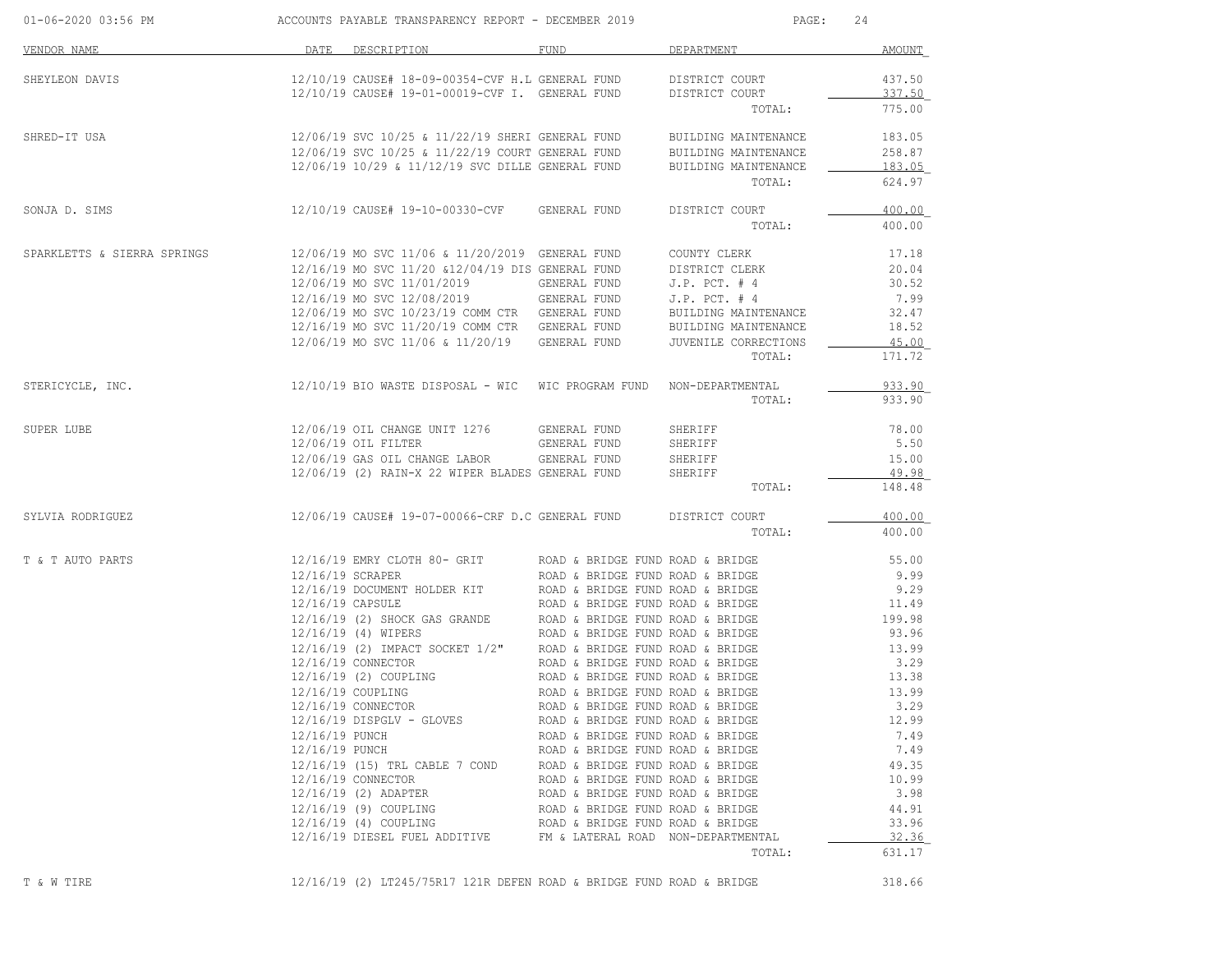| 01-06-2020 03:56 PM |  |  |  |  |  |  |  |  |  |  |  |  |  |  |  |  |  |  |  |
|---------------------|--|--|--|--|--|--|--|--|--|--|--|--|--|--|--|--|--|--|--|
|---------------------|--|--|--|--|--|--|--|--|--|--|--|--|--|--|--|--|--|--|--|

ACCOUNTS PAYABLE TRANSPARENCY REPORT - DECEMBER 2019 PAGE: 25

| VENDOR NAME       | DATE | DESCRIPTION <b>Andrew Program and American</b>                                                                                   | FUND                | DEPARTMENT                                                             | AMOUNT         |
|-------------------|------|----------------------------------------------------------------------------------------------------------------------------------|---------------------|------------------------------------------------------------------------|----------------|
|                   |      |                                                                                                                                  |                     | $12/06/19$ (2) LT245/75R17 121R DEFEN ROAD & BRIDGE FUND ROAD & BRIDGE | 318.66         |
|                   |      | 12/06/19 (2) SERVICE CALL, UNIT 405 ROAD & BRIDGE FUND ROAD & BRIDGE<br>12/06/19 SHOP SUPPLIES ROAD & BRIDGE FUND ROAD & BRIDGE  |                     |                                                                        | 210.00<br>4.20 |
|                   |      |                                                                                                                                  |                     | TOTAL:                                                                 | 851.52         |
| TAC - DENTAL/LIFE |      | 12/17/19 DENTAL CONTRIB GENERAL FUND                                                                                             |                     | COMMISSIONERS COURT                                                    | 36.69          |
|                   |      | 12/17/19 LIFE INS COUNTY CONTRIBUTI GENERAL FUND                                                                                 |                     | COMMISSIONERS COURT                                                    | 5.10           |
|                   |      | 12/17/19 LIFE INS CO. CONTRIB GENER GENERAL FUND COMMISSIONERS COURT                                                             |                     |                                                                        | 3.20           |
|                   |      | 12/17/19 DENTAL CONTRIB                                                                                                          | GENERAL FUND        | COUNTY CLERK                                                           | 55.89          |
|                   |      | 12/17/19 LIFE INS COUNTY CONTRIBUTI GENERAL FUND                                                                                 |                     | COUNTY CLERK                                                           | 15.30          |
|                   |      | 12/17/19 DENTAL CONTRIB                                                                                                          | <b>GENERAL FUND</b> | EMERGENCY MGNT / 911 M                                                 | 18.63          |
|                   |      | 12/17/19 LIFE INS COUNTY CONTRIBUTI GENERAL FUND                                                                                 |                     | EMERGENCY MGNT / 911 M                                                 | 5.10           |
|                   |      | 12/17/19 DENTAL CONTRIB                                                                                                          | <b>GENERAL FUND</b> | DISTRICT CLERK<br>DISTRICT CLERK                                       | 74.52          |
|                   |      | 12/17/19 LIFE INS COUNTY CONTRIBUTI GENERAL FUND                                                                                 |                     |                                                                        | 20.40          |
|                   |      | 12/17/19 DENTAL CONTRIB GENERAL FUND J.P. PCT. # 1                                                                               |                     |                                                                        | 55.89          |
|                   |      | 12/17/19 LIFE INS COUNTY CONTRIBUTI GENERAL FUND J.P. PCT. # 1<br>12/17/19 DENTAL CONTRIB GENERAL FUND J.P. PCT. # 2             |                     |                                                                        | 15.30          |
|                   |      |                                                                                                                                  |                     |                                                                        | 37.26          |
|                   |      | 12/17/19 LIFE INS COUNTY CONTRIBUTI GENERAL FUND J.P. PCT. # 2<br>12/17/19 LIFE INS CO. CONTRIB GENER GENERAL FUND J.P. PCT. # 2 |                     |                                                                        | 5.10           |
|                   |      |                                                                                                                                  |                     |                                                                        | 3.31           |
|                   |      | $12/17/19$ DENTAL CONTRIB GENERAL FUND J.P. PCT. #3<br>12/17/19 LIFE INS COUNTY CONTRIBUTI GENERAL FUND J.P. PCT. #3             |                     |                                                                        | 37.26<br>10.20 |
|                   |      | 12/17/19 DENTAL CONTRIB                                                                                                          |                     |                                                                        | 37.26          |
|                   |      | 12/17/19 LIFE INS COUNTY CONTRIBUTI GENERAL FUND                                                                                 |                     | GENERAL FUND J.P. PCT. # 4<br>GENERAL FUND J.P. PCT. # 4               | 10.20          |
|                   |      | 12/17/19 DENTAL CONTRIB                                                                                                          | <b>GENERAL FUND</b> | COUNTY ATTORNEY                                                        | 71.28          |
|                   |      | 12/17/19 LIFE INS COUNTY CONTRIBUTI GENERAL FUND                                                                                 |                     | COUNTY ATTORNEY                                                        | 19.51          |
|                   |      | 12/17/19 DENTAL CONTRIB GENERAL FUND                                                                                             |                     | ELECTIONS                                                              | 38.73          |
|                   |      | 12/17/19 LIFE INS COUNTY CONTRIBUTI GENERAL FUND                                                                                 |                     | ELECTIONS                                                              | 10.60          |
|                   |      | 12/17/19 DENTAL CONTRIB GENERAL FUND                                                                                             |                     | COUNTY AUDITOR                                                         | 55.89          |
|                   |      | 12/17/19 LIFE INS COUNTY CONTRIBUTI GENERAL FUND                                                                                 |                     | COUNTY AUDITOR                                                         | 15.30          |
|                   |      | 12/17/19 DENTAL CONTRIB GENERAL FUND                                                                                             |                     | COUNTY TREASURER                                                       | 37.33          |
|                   |      | 12/17/19 LIFE INS COUNTY CONTRIBUTI GENERAL FUND                                                                                 |                     | COUNTY TREASURER                                                       | 10.22          |
|                   |      | 12/17/19 DENTAL CONTRIB                                                                                                          | GENERAL FUND        | TAX COLLECTOR                                                          | 93.15          |
|                   |      | 12/17/19 LIFE INS COUNTY CONTRIBUTI GENERAL FUND                                                                                 |                     | TAX COLLECTOR                                                          | 25.50          |
|                   |      | 12/17/19 DENTAL CONTRIB GENERAL FUND                                                                                             |                     | BUILDING MAINTENANCE                                                   | 55.89          |
|                   |      | 12/17/19 LIFE INS COUNTY CONTRIBUTI GENERAL FUND                                                                                 |                     | BUILDING MAINTENANCE                                                   | 15.30          |
|                   |      | 12/17/19 DENTAL CONTRIB                                                                                                          | GENERAL FUND        | CONSTABLE PCT # 1                                                      | 18.63          |
|                   |      | 12/17/19 LIFE INS COUNTY CONTRIBUTI GENERAL FUND                                                                                 |                     | CONSTABLE PCT # 1                                                      | 5.10           |
|                   |      | 12/17/19 DENTAL CONTRIB                                                                                                          | GENERAL FUND        | CONSTABLE PCT # 2                                                      | 18.63          |
|                   |      | 12/17/19 LIFE INS COUNTY CONTRIBUTI GENERAL FUND                                                                                 |                     | CONSTABLE PCT # 2                                                      | 5.10           |
|                   |      | 12/17/19 DENTAL CONTRIB                                                                                                          | <b>GENERAL FUND</b> | CONSTABLE PCT # 3                                                      | 18.63          |
|                   |      | 12/17/19 LIFE INS COUNTY CONTRIBUTI GENERAL FUND                                                                                 |                     | CONSTABLE PCT # 3                                                      | 5.10           |
|                   |      | 12/17/19 DENTAL CONTRIB                                                                                                          | GENERAL FUND        | CONSTABLE PCT $# 4$                                                    | 18.63          |
|                   |      | 12/17/19 LIFE INS COUNTY CONTRIBUTI GENERAL FUND                                                                                 |                     | CONSTABLE PCT # 4<br>SHERIFF                                           | 5.10           |
|                   |      | 12/17/19 DENTAL CONTRIB                                                                                                          | <b>GENERAL FUND</b> |                                                                        | 726.57         |
|                   |      | 12/17/19 LIFE INS COUNTY CONTRIBUTI GENERAL FUND                                                                                 |                     | SHERIFF                                                                | 204.00         |
|                   |      | 12/17/19 DENTAL CONTRIB GENERAL FUND                                                                                             |                     | JUVENILE CORRECTIONS                                                   | 0.57           |
|                   |      | 12/17/19 DENTAL EMPLR CONTRIBUTION GENERAL FUND                                                                                  |                     | JUVENILE CORRECTIONS                                                   | 18.63          |
|                   |      | 12/17/19 LIFE EMPLR CONTRIB GAYTAN GENERAL FUND                                                                                  |                     | JUVENILE CORRECTIONS                                                   | 5.10           |
|                   |      | 12/17/19 DENTAL EMPLR CONTRIB MEDEL GENERAL FUND                                                                                 |                     | JUVENILE CORRECTIONS                                                   | 18.63          |
|                   |      | 12/17/19 LIFE EMPLR CONTRIB MEDELEZ GENERAL FUND<br>12/17/19 LIFE INS CO. CONTRIB GENER GENERAL FUND                             |                     | JUVENILE CORRECTIONS                                                   | 5.10           |
|                   |      | 12/17/19 DENTAL EMPLR CONTRIB TELLE GENERAL FUND                                                                                 |                     | JUVENILE CORRECTIONS<br>JUVENILE CORRECTIONS                           | 0.11<br>18.63  |
|                   |      | 12/17/19 LIFE EMPLR CONTRIB TELLES GENERAL FUND                                                                                  |                     | JUVENILE CORRECTIONS                                                   | 5.10           |
|                   |      | 12/17/19 DENTAL EMPLR CONTRIB SHAFE GENERAL FUND                                                                                 |                     | JUVENILE CORRECTIONS                                                   | 18.63          |
|                   |      | 12/17/19 LIFE EMPLR CONTRIB SHAFER GENERAL FUND                                                                                  |                     | JUVENILE CORRECTIONS                                                   | 5.10           |
|                   |      | 12/17/19 DENTAL EMPLR CONTRIB CAMAC GENERAL FUND                                                                                 |                     | JUVENILE CORRECTIONS                                                   | 18.63          |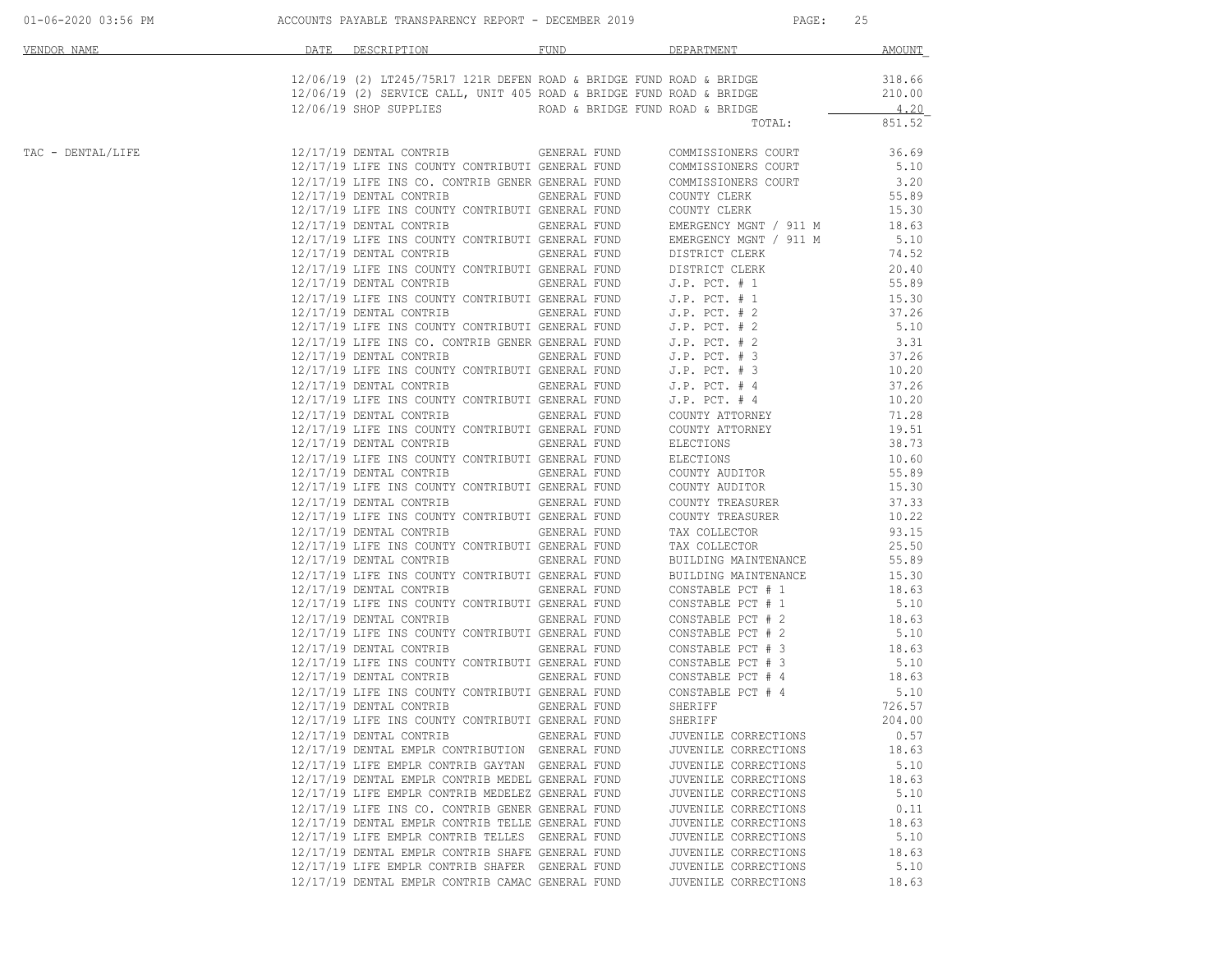| VENDOR NAME             | DATE | DESCRIPTION                                                                                                                                  | FUND                             | DEPARTMENT                                                 | AMOUNT               |
|-------------------------|------|----------------------------------------------------------------------------------------------------------------------------------------------|----------------------------------|------------------------------------------------------------|----------------------|
|                         |      | 12/17/19 LIFE EMPLR CONTRIB CAMACHO GENERAL FUND<br>חוזות בתסחותים                                                                           |                                  | JUVENILE CORRECTIONS                                       | 5.10                 |
|                         |      | 12/17/19 DENTAL CONTRIB                                                                                                                      | <b>GENERAL FUND</b>              | HIGHWAY PATROL                                             | 18.63                |
|                         |      | 12/17/19 LIFE INS COUNTY CONTRIBUTI GENERAL FUND                                                                                             |                                  | HIGHWAY PATROL<br>COUNTY EXTENSION<br>COUNTY EXTENSION     | 5.10                 |
|                         |      | 12/17/19 DENTAL CONTRIB                                                                                                                      | GENERAL FUND                     |                                                            | 18.63                |
|                         |      | 12/17/19 LIFE INS COUNTY CONTRIBUTI GENERAL FUND                                                                                             |                                  |                                                            | 5.10                 |
|                         |      | $12/17/19$ DENTAL CONTRIB GENERAL FUND HUMAN RESOURCE 12/17/19 LIFE INS COUNTY CONTRIBUTI GENERAL FUND HUMAN RESOURCE                        |                                  |                                                            | 35.72                |
|                         |      |                                                                                                                                              |                                  |                                                            | 9.78                 |
|                         |      | 12/17/19 DENTAL CONTRIB                                                                                                                      | ROAD & BRIDGE FUND ROAD & BRIDGE |                                                            | 599.40               |
|                         |      | 12/17/19 LIFE INS COUNTY CONTRIBUTI ROAD & BRIDGE FUND ROAD & BRIDGE<br>12/17/19 LIFE INS CO. CONTRIB GENER ROAD & BRIDGE FUND ROAD & BRIDGE |                                  |                                                            | 158.99<br>3.31       |
|                         |      | 12/17/19 DENTAL CONTRIB                                                                                                                      |                                  | WIC PROGRAM FUND NON-DEPARTMENTAL                          | 37.26                |
|                         |      | 12/17/19 LIFE INS COUNTY CONTRIBUTI WIC PROGRAM FUND NON-DEPARTMENTAL                                                                        |                                  |                                                            | 10.20                |
|                         |      | 12/17/19 DENTAL EMPLOYEE DED                                                                                                                 |                                  | FRIO COUNTY PAYROL NON-DEPARTMENTAL                        | 432.37               |
|                         |      | 12/17/19 DENTAL EMPLOYEE DED FRIO COUNTY PAYROL NON-DEPARTMENTAL                                                                             |                                  |                                                            | 432.37               |
|                         |      | 12/17/19 LIFE INS EMPLOYEE CONTRIBU FRIO COUNTY PAYROL NON-DEPARTMENTAL                                                                      |                                  |                                                            | 240.00               |
|                         |      | 12/17/19 TAC VISION EMPLOYEE PAID FRIO COUNTY PAYROL NON-DEPARTMENTAL                                                                        |                                  |                                                            | 453.22               |
|                         |      | 12/17/19 TAC VISION EMPLOYEE PAID FRIO COUNTY PAYROL NON-DEPARTMENTAL                                                                        |                                  |                                                            | 439.72               |
|                         |      |                                                                                                                                              |                                  | TOTAL:                                                     | 4,939.93             |
| TAC - MEDICAL INSURANCE |      | 12/17/19 TAC MEDICAL ER CONTRIBUTIO GENERAL FUND                                                                                             |                                  | COMMISSIONERS COURT                                        | 1,459.53             |
|                         |      | 12/17/19 TAC MEDICAL ER CONTRIBUTIO GENERAL FUND                                                                                             |                                  | COUNTY CLERK                                               | 2,223.72             |
|                         |      | 12/17/19 TAC MEDICAL ER CONTRIBUTIO GENERAL FUND                                                                                             |                                  | EMERGENCY MGNT<br>DISTRICT CLERK<br>EMERGENCY MGNT / 911 M | 741.24               |
|                         |      | 12/17/19 TAC MEDICAL ER CONTRIBUTIO GENERAL FUND                                                                                             |                                  |                                                            | 2,964.96             |
|                         |      | 12/17/19 TAC MEDICAL ER CONTRIBUTIO GENERAL FUND                                                                                             |                                  | J.P. PCT. # 1<br>J.P. PCT. # 2                             | 2,223.72             |
|                         |      | 12/17/19 TAC MEDICAL ER CONTRIBUTIO GENERAL FUND<br>12/17/19 TAC MEDICAL ER CONTRIBUTIO GENERAL FUND                                         |                                  | $J.P.$ PCT. $# 3$                                          | 1,482.48             |
|                         |      | 12/17/19 TAC MEDICAL ER CONTRIBUTIO GENERAL FUND                                                                                             |                                  | $J.P.$ PCT. $#4$                                           | 1,482.48<br>1,482.48 |
|                         |      | 12/17/19 TAC MEDICAL ER CONTRIBUTIO GENERAL FUND                                                                                             |                                  | COUNTY ATTORNEY                                            | 2,835.81             |
|                         |      | 12/17/19 TAC MEDICAL ER CONTRIBUTIO GENERAL FUND                                                                                             |                                  | ELECTIONS                                                  | 1,541.12             |
|                         |      | 12/17/19 TAC MEDICAL ER CONTRIBUTIO GENERAL FUND                                                                                             |                                  | COUNTY AUDITOR                                             | 2,223.72             |
|                         |      | 12/17/19 TAC MEDICAL ER CONTRIBUTIO GENERAL FUND                                                                                             |                                  | COUNTY TREASURER                                           | 1,485.44             |
|                         |      | 12/17/19 TAC MEDICAL ER CONTRIBUTIO GENERAL FUND                                                                                             |                                  | TAX COLLECTOR                                              | 3,706.20             |
|                         |      | 12/17/19 TAC MEDICAL ER CONTRIBUTIO GENERAL FUND                                                                                             |                                  | BUILDING MAINTENANCE                                       | 2,223.72             |
|                         |      | 12/17/19 TAC MEDICAL ER CONTRIBUTIO GENERAL FUND                                                                                             |                                  | CONSTABLE PCT # 1                                          | 741.24               |
|                         |      | 12/17/19 TAC MEDICAL ER CONTRIBUTIO GENERAL FUND                                                                                             |                                  | CONSTABLE PCT # 2                                          | 741.24               |
|                         |      | 12/17/19 TAC MEDICAL ER CONTRIBUTIO GENERAL FUND                                                                                             |                                  | CONSTABLE PCT # 3                                          | 741.24               |
|                         |      | 12/17/19 TAC MEDICAL ER CONTRIBUTIO GENERAL FUND                                                                                             |                                  | CONSTABLE PCT # 4                                          | 741.24               |
|                         |      | 12/17/19 TAC MEDICAL ER CONTRIBUTIO GENERAL FUND                                                                                             |                                  | SHERIFF                                                    | 28,908.36            |
|                         |      | 12/17/19 TAC ADJUST. FOR DEC. PAYME GENERAL FUND                                                                                             |                                  | SHERIFF                                                    | $4,685.94-$          |
|                         |      | 12/17/19 TAC MEDICAL ER CONTRIBUTIO GENERAL FUND<br>$12/17/19$ TAC - SHAFER                                                                  | GENERAL FUND                     | JUVENILE CORRECTIONS<br>JUVENILE CORRECTIONS               | 22.95<br>741.24      |
|                         |      | 12/17/19 TAC GAYTAN                                                                                                                          | GENERAL FUND                     | JUVENILE CORRECTIONS                                       | 741.24               |
|                         |      | 12/17/19 TAX TELLES                                                                                                                          | GENERAL FUND                     | JUVENILE CORRECTIONS                                       | 741.24               |
|                         |      | $12/17/19$ TAC MEDICAL                                                                                                                       | GENERAL FUND                     | JUVENILE CORRECTIONS                                       | 741.24               |
|                         |      | $12/17/19$ TAC - CAMACHO                                                                                                                     | GENERAL FUND                     | JUVENILE CORRECTIONS                                       | 741.24               |
|                         |      | 12/17/19 TAC MEDICAL ER CONTRIBUTIO GENERAL FUND                                                                                             |                                  | HIGHWAY PATROL                                             | 741.24               |
|                         |      | 12/17/19 TAC MEDICAL ER CONTRIBUTIO GENERAL FUND                                                                                             |                                  | COUNTY EXTENSION                                           | 741.24               |
|                         |      | 12/17/19 TAC MEDICAL ER CONTRIBUTIO GENERAL FUND                                                                                             |                                  | HUMAN RESOURCE                                             | 1,420.88             |
|                         |      | 12/17/19 TAC MEDICAL ER CONTRIBUTIO ROAD & BRIDGE FUND ROAD & BRIDGE                                                                         |                                  |                                                            | 23,848.83            |
|                         |      | 12/17/19 TAC MEDICAL ER CONTRIBUTIO WIC PROGRAM FUND                                                                                         |                                  | NON-DEPARTMENTAL                                           | 1,482.48             |
|                         |      | 12/17/19 HMO EMPLOYEE DED 215015-00 FRIO COUNTY PAYROL NON-DEPARTMENTAL                                                                      |                                  |                                                            | 1,865.99             |
|                         |      | 12/17/19 HMO EMPLOYEE DED 215015-00 FRIO COUNTY PAYROL NON-DEPARTMENTAL                                                                      |                                  |                                                            | 1,865.99             |
|                         |      |                                                                                                                                              |                                  | TOTAL:                                                     | 90,959.80            |
| TAMMY HERNANDEZ         |      | 12/06/19 MILEAGE TO DILLEY 12/03/20 WIC PROGRAM FUND                                                                                         |                                  | NON-DEPARTMENTAL                                           | 20.07                |
|                         |      |                                                                                                                                              |                                  | TOTAL:                                                     | 20.07                |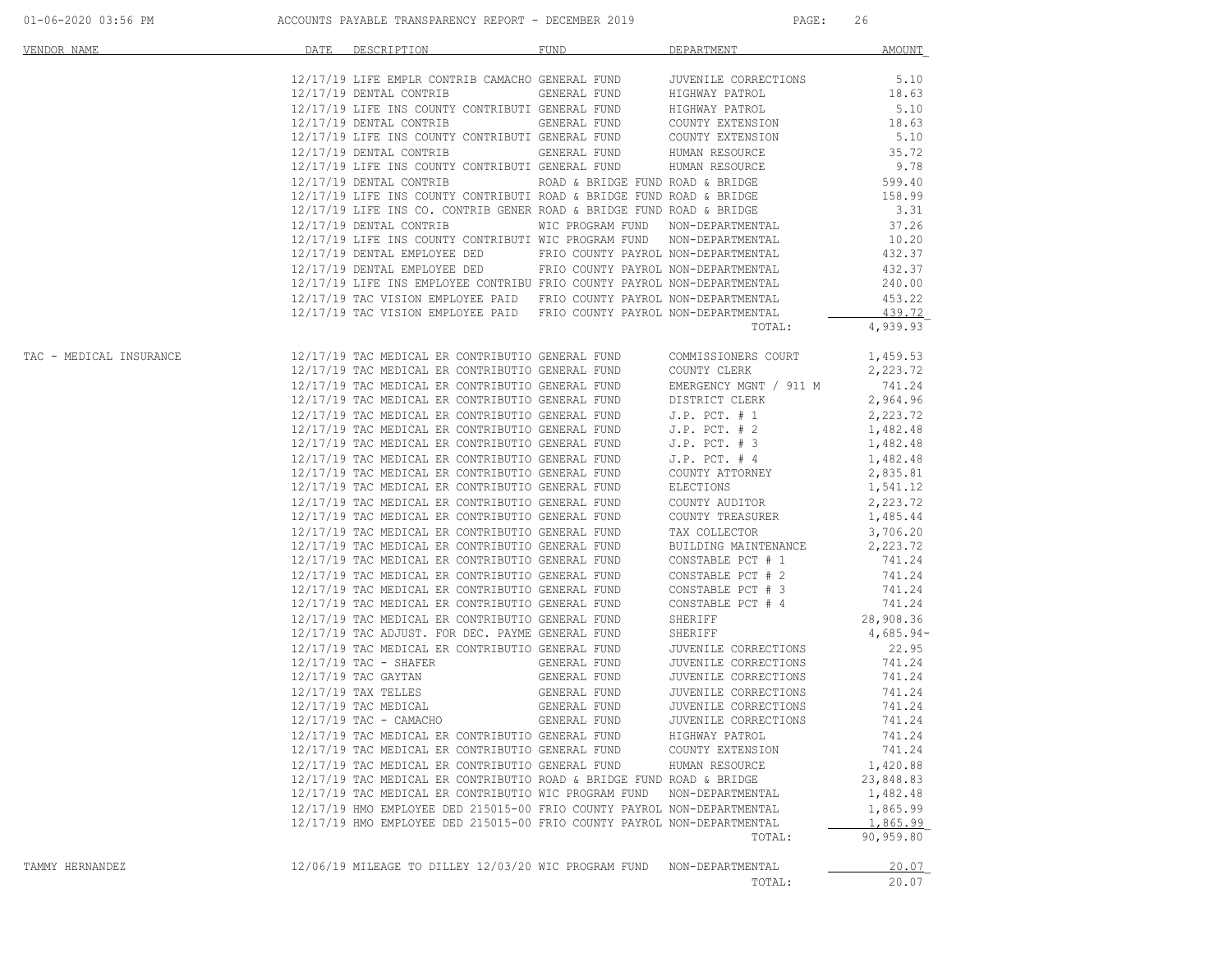| 01-06-2020 03:56 PM                                                                                         | ACCOUNTS PAYABLE TRANSPARENCY REPORT - DECEMBER 2019                    |              | PAGE:                                           | 27               |
|-------------------------------------------------------------------------------------------------------------|-------------------------------------------------------------------------|--------------|-------------------------------------------------|------------------|
| VENDOR NAME                                                                                                 | DATE DESCRIPTION                                                        | FUND         | DEPARTMENT                                      | AMOUNT           |
| TELLES TOWING & TIRE SERVICE                                                                                | 12/10/19 ABV TOW 2007 DODGE                                             |              | ABV FUND CONSTABLE INVALID DEPARTMENT<br>TOTAL: | 627.00<br>627.00 |
| TEXAS A & M ENGINEERING EXTENSION SERV 12/06/19 INTERPERSONAL COMM TRG CAL GENERAL FUND                     | 12/16/19 BASIC CO CORRECTION ONLINE GENERAL FUND                        |              | SHERIFF<br>SHERIFF                              | 60.00<br>275.00  |
|                                                                                                             |                                                                         |              | TOTAL:                                          | 335.00           |
| TEXAS A&M TRANSPORTATION INSTITUTE                                                                          | $12/16/19$ REG FEE $2/09-2/11/20$ CONF ROAD & BRIDGE FUND ROAD & BRIDGE |              | TOTAL:                                          | 350.00<br>350.00 |
| TEXAS ALCOHOL AND DRUG TESTING SERVICE 12/06/19 DRUG TEST 11/07/19 T. GAND GENERAL FUND                     |                                                                         |              | HUMAN RESOURCE                                  | 35.00            |
|                                                                                                             | 12/06/19 DRUG TEST 11/18/19 C. GUTI GENERAL FUND                        |              | HUMAN RESOURCE                                  | 35.00            |
|                                                                                                             | $12/06/19$ DRUG TEST $11/04/19$ D GUTIE GENERAL FUND                    |              | HUMAN RESOURCE                                  | 35.00            |
|                                                                                                             | 12/06/19 DRUG TEST 11/18/19 J. OVAL GENERAL FUND                        |              | HUMAN RESOURCE                                  | 35.00            |
|                                                                                                             | 12/06/19 DRUG TEST 11/13/19 R. RUIZ GENERAL FUND                        |              | HUMAN RESOURCE                                  | 35.00            |
|                                                                                                             |                                                                         |              | TOTAL:                                          | 175.00           |
| TEXAS COMMISSION ON ENVIRONMENTAL QUAL 12/16/19 REG FEE 12/20/19 A. GONZAL ROAD & BRIDGE FUND ROAD & BRIDGE |                                                                         |              |                                                 | 189.00           |
|                                                                                                             |                                                                         |              | TOTAL:                                          | 189.00           |
| TEXAS DISTRICT COURT ALLIANCE                                                                               | 12/16/19 2020 MEMBERSHIP DUES O.TRE GENERAL FUND                        |              | DISTRICT CLERK                                  | 50.00            |
|                                                                                                             |                                                                         |              | TOTAL:                                          | 50.00            |
| TEXAS SOCIAL SECURITY PROGRAM                                                                               | 12/20/19 ANNUAL ADMINISTRATIVE FEE GENERAL FUND                         |              | COMMISSIONERS COURT                             | 35.00            |
|                                                                                                             |                                                                         |              | TOTAL:                                          | 35.00            |
| TEXAS STATE COMPTROLLER                                                                                     | 12/03/19 YRLY REP CHILD SAFTY & SEA GENERAL FUND                        |              | NON-DEPARTMENTAL                                | 1,049.95         |
|                                                                                                             | 12/03/19 YRLY REP CHILD SAFTY & SEA GENERAL FUND                        |              | NON-DEPARTMENTAL                                | 184.50           |
|                                                                                                             | 12/03/19 YRLY REP CHILD SAFTY & SEA GENERAL FUND                        |              | NON-DEPARTMENTAL                                | 205.42           |
|                                                                                                             | 12/03/19 ADJUST TO YRLY SAFTY SEAT GENERAL FUND                         |              | NON-DEPARTMENTAL                                | $524.97 -$       |
|                                                                                                             | 12/03/19 ADJUST TO YRLY SAFTY SEAT GENERAL FUND                         |              | NON-DEPARTMENTAL                                | $92.25 -$        |
|                                                                                                             | 12/03/19 ADJUST TO YRLY SAFTY SEAT GENERAL FUND                         |              | NON-DEPARTMENTAL                                | $102.71 -$       |
|                                                                                                             |                                                                         |              | TOTAL:                                          | 719.94           |
| THE PRODUCT CENTER                                                                                          | 12/10/19 T650 T650H11A 25K CPT                                          | GENERAL FUND | SHERIFF                                         | 447.52           |
|                                                                                                             | 12/10/19 SHIPPING                                                       | GENERAL FUND | SHERIFF                                         | 59.88            |
|                                                                                                             |                                                                         |              | TOTAL:                                          | 507.40           |
| THOMSON REUTERS                                                                                             | 12/20/19 CRIM PROCEDURE                                                 | GENERAL FUND | DISTRICT COURT                                  | 100.00           |
|                                                                                                             | 12/20/19 TX PENAL CODE                                                  | GENERAL FUND | DISTRICT COURT                                  | 88.00            |
|                                                                                                             | 12/20/19 TX FAMILY CODE                                                 | GENERAL FUND | DISTRICT COURT                                  | 89.00            |
|                                                                                                             | $12/20/19$ CIVIL PRAC & REM                                             | GENERAL FUND | DISTRICT COURT                                  | 91.00            |
|                                                                                                             | 12/20/19 TX LOCAL GOV CODE                                              | GENERAL FUND | DISTRICT COURT                                  | 100.00           |
|                                                                                                             |                                                                         |              | TOTAL:                                          | 468.00           |
| THOMSON REUTERS - WEST PAYMENT CTR                                                                          | 12/06/19 TX FAMILY CODE 2020                                            | GENERAL FUND | DISTRICT COURT                                  | 67.00            |
|                                                                                                             | 12/06/19 TX PROPERTY CODE 2020                                          | GENERAL FUND | DISTRICT COURT                                  | 67.00            |
|                                                                                                             | 12/06/19 TX CIVIL PRACTICE & REMEDI GENERAL FUND                        |              | DISTRICT COURT                                  | 68.00            |
|                                                                                                             | 12/06/19 TX PENAL CODE 2020                                             | GENERAL FUND | DISTRICT COURT                                  | 66.00            |
|                                                                                                             | 12/20/19 TX RULES OF EVIDENCE HANDB GENERAL FUND                        |              | DISTRICT COURT                                  | 118.00           |
|                                                                                                             | 12/20/19 TX FAMILY CODE 2020                                            | GENERAL FUND | DISTRICT COURT                                  | 67.00            |
|                                                                                                             | 12/16/19 VERNON'S TX CODES ANNO INS GENERAL FUND                        |              | DISTRICT COURT                                  | 338.00           |
|                                                                                                             | 12/20/19 TX PROPERTY CODE 2020                                          | GENERAL FUND | DISTRICT COURT                                  | 67.00            |
|                                                                                                             | 12/20/19 TX CIVIL PRACTICE & REMEDI GENERAL FUND                        |              | DISTRICT COURT                                  | 68.00            |
|                                                                                                             | 12/20/19 TX FAMILY CODE 2020                                            | GENERAL FUND | DISTRICT COURT                                  | 67.00            |
|                                                                                                             | 12/20/19 TX FAMILY CODE 2020                                            | GENERAL FUND | JUVENILE CORRECTIONS                            | 67.00            |
|                                                                                                             |                                                                         |              |                                                 |                  |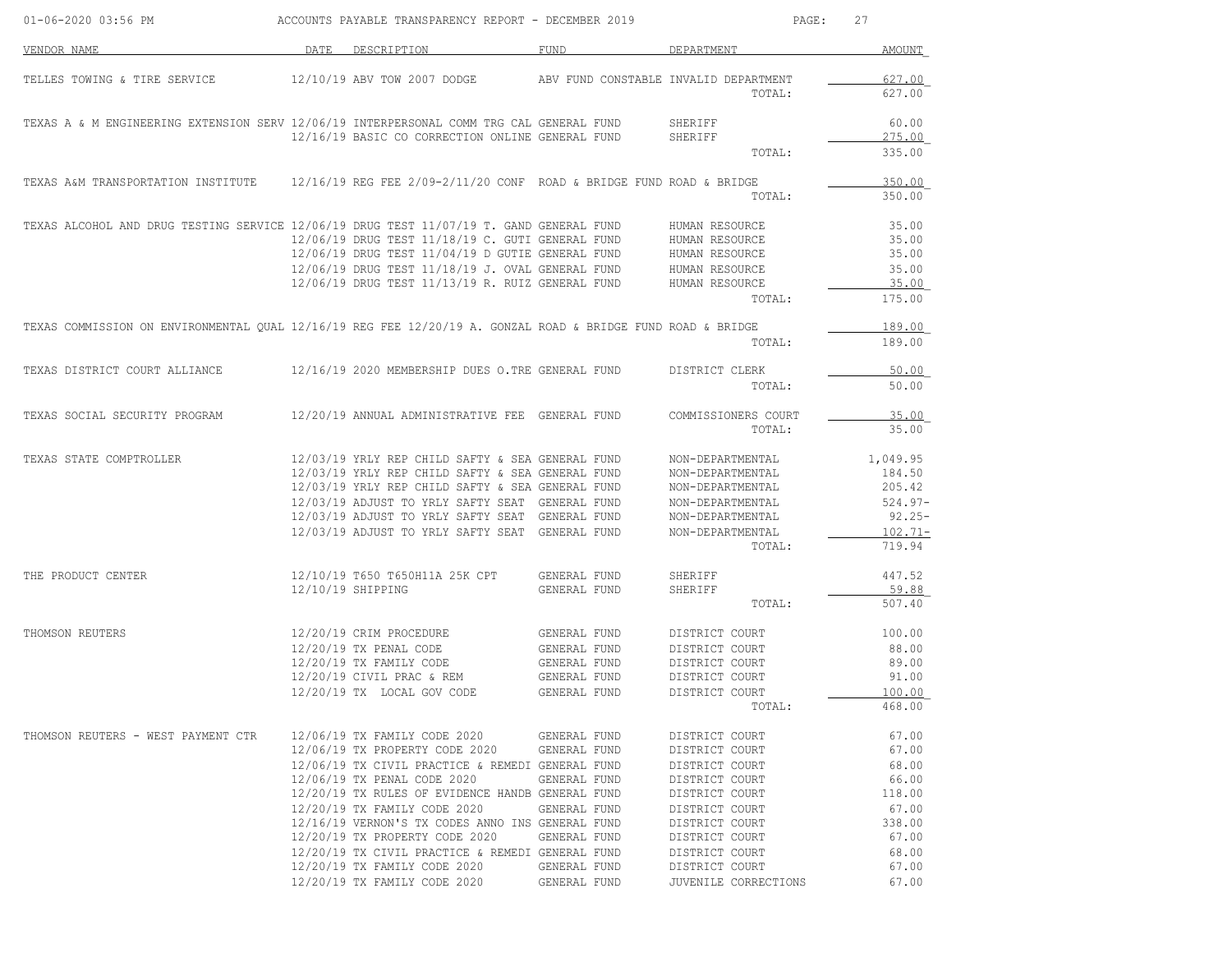| 01-06-2020 03:56 PM                                                                     | ACCOUNTS PAYABLE TRANSPARENCY REPORT - DECEMBER 2019                                          |                                  | PAGE:                                        | 28               |
|-----------------------------------------------------------------------------------------|-----------------------------------------------------------------------------------------------|----------------------------------|----------------------------------------------|------------------|
| VENDOR NAME                                                                             | DATE DESCRIPTION                                                                              | FUND                             | DEPARTMENT                                   | AMOUNT           |
|                                                                                         | 12/06/19 (3) TX FAMILY CODE 2020<br>12/06/19 TX PENAL CODE 2020 GENERAL FUND                  | GENERAL FUND                     | JUVENILE CORRECTIONS<br>JUVENILE CORRECTIONS | 201.00<br>132.00 |
|                                                                                         |                                                                                               |                                  | TOTAL:                                       | 1,393.00         |
| TIME WARNER CABLE                                                                       | 12/16/19 MO SVC 12/04 - 1/03/2019 GENERAL FUND                                                |                                  | J.P. $PCT. # 3$                              | 43.55            |
|                                                                                         | 12/06/19 MO SVC 11/22-12/21/19 INTE GENERAL FUND                                              |                                  | BUILDING MAINTENANCE                         | 198.03           |
|                                                                                         | 12/16/19 MO SVC 12/03-01/02/20 SHER GENERAL FUND                                              |                                  | SHERIFF                                      | 210.63           |
|                                                                                         | 12/16/19 MO SVC 12/04 - 1/03/2019 GENERAL FUND                                                |                                  | JUVENILE CORRECTIONS                         | 43.55            |
|                                                                                         | 12/16/19 MO SVC 12/03 - 01/02/2020 GENERAL FUND                                               |                                  | HIGHWAY PATROL                               | 38.46            |
|                                                                                         | $12/16/19$ MO SVC $12/04 - 1/03/19$ CO GENERAL FUND                                           |                                  | COUNTY EXTENSION<br>TOTAL:                   | 43.56<br>577.78  |
|                                                                                         |                                                                                               |                                  |                                              |                  |
| TIMS SOUTH TEXAS, LLC                                                                   | $12/20/19$ (2) GRILL GUARD 2017 F250/ ROAD & BRIDGE FUND ROAD & BRIDGE                        |                                  | TOTAL:                                       | 900.00<br>900.00 |
| TONY HOLGUIN                                                                            | 12/06/19 HELP CELIA W/EMAIL & DPS L GENERAL FUND                                              |                                  | COUNTY CLERK                                 | 55.00            |
|                                                                                         | 12/06/19 INSTALL OFFICE 2016 ON CEL GENERAL FUND                                              |                                  | COUNTY CLERK                                 | 110.00           |
|                                                                                         | 12/16/19 ASSIST CELIA W/PRINTING GENERAL FUND                                                 |                                  | COUNTY CLERK                                 | 55.00            |
|                                                                                         | 12/06/19 REMAP THE IMAGES -PUBLIC C GENERAL FUND                                              |                                  | DISTRICT CLERK                               | 55.00            |
|                                                                                         | 12/16/19 ASSIST OFILIA W/EXCEL TO L GENERAL FUND                                              |                                  | DISTRICT CLERK                               | 55.00            |
|                                                                                         | 12/06/19 ISSUES W/INCODE PRINTING GENERAL FUND                                                |                                  | COUNTY TREASURER                             | 110.00           |
|                                                                                         | 12/06/19 PROBLEM W/OUTLOOK ACCOUNTS GENERAL FUND                                              |                                  | COUNTY TREASURER                             | 55.00            |
|                                                                                         | 12/16/19 SET UP ACCTS FOR RUDY & AN GENERAL FUND                                              |                                  | COUNTY TREASURER                             | 55.00            |
|                                                                                         | 12/10/19 REPAIR ISSUES W/TIMECLOCK GENERAL FUND                                               |                                  | BUILDING MAINTENANCE                         | 55.00            |
|                                                                                         | 12/10/19 CONFIGURE NEW TIMECLOCK GENERAL FUND                                                 |                                  | BUILDING MAINTENANCE                         | 55.00            |
|                                                                                         | 12/10/19 CONFIGURE NEW TIMECLOCK FC GENERAL FUND                                              |                                  | BUILDING MAINTENANCE                         | 55.00            |
|                                                                                         | 12/10/19 CONFIGURE NEW TIMECLOCK R& GENERAL FUND                                              |                                  | BUILDING MAINTENANCE                         | 55.00            |
|                                                                                         | 12/10/19 CONFIGURE NEW TIMECLOCK DI GENERAL FUND                                              |                                  | BUILDING MAINTENANCE                         | 110.00           |
|                                                                                         | 12/10/19 CONFIGURE NEW TIMECLOCK WI GENERAL FUND                                              |                                  | BUILDING MAINTENANCE                         | 55.00            |
|                                                                                         | 12/10/19 CONFIGURE NEW TIMECLOCK DR GENERAL FUND                                              |                                  | BUILDING MAINTENANCE                         | 110.00           |
|                                                                                         | 12/10/19 10' EXT CORD, ETHERNET CAB GENERAL FUND                                              |                                  | BUILDING MAINTENANCE                         | 50.00            |
|                                                                                         | 12/10/19 REPAIR NEW TIME CLOCK/FING GENERAL FUND                                              |                                  | BUILDING MAINTENANCE                         | 55.00            |
|                                                                                         | 12/10/19 SET UP FINGERPRINT PROFILE GENERAL FUND                                              |                                  | BUILDING MAINTENANCE                         | 110.00           |
|                                                                                         | 12/06/19 REPAIR TIME CLOCK GENERAL FUND                                                       |                                  | BUILDING MAINTENANCE                         | 55.00            |
|                                                                                         | 12/16/19 REPAIR TIMECLOCK                                                                     | GENERAL FUND                     | BUILDING MAINTENANCE                         | 55.00            |
|                                                                                         | 12/16/19 REQUEST NEW ONE GENERAL FUND                                                         |                                  | BUILDING MAINTENANCE                         | 110.00           |
|                                                                                         | 12/06/19 WORK W/ACE SUPPORT 11/08 GENERAL FUND                                                |                                  | SHERIFF                                      | 110.00           |
|                                                                                         | 12/06/19 WORK W/ACE SUPPORT 11/22 GENERAL FUND<br>12/10/19 INSTALL ZEBRA PRINTER GENERAL FUND |                                  | SHERIFF                                      | 110.00           |
|                                                                                         |                                                                                               |                                  | SHERIFF                                      | 110.00           |
|                                                                                         | 12/10/19 ZEBRA PRINTER FOR LABEL<br>12/10/19 MODIFY PRINTER SETTINGS GENERAL FUND             | GENERAL FUND                     | SHERIFF                                      | 491.02<br>110.00 |
|                                                                                         | 12/20/19 UPDATE VICTOR'S LAPTOP GENERAL FUND                                                  |                                  | SHERIFF<br>JUVENILE CORRECTIONS              | 165.00           |
|                                                                                         | 12/20/19 WINDOWS 10 LICENSE                                                                   | GENERAL FUND                     | JUVENILE CORRECTIONS                         | 139.99           |
|                                                                                         | 12/20/19 INSTALL NORTON ON 2 COMPUT GENERAL FUND                                              |                                  | JUVENILE CORRECTIONS                         | 110.00           |
|                                                                                         | 12/06/19 SET UP EMAIL ACCOUNTS                                                                | ROAD & BRIDGE FUND ROAD & BRIDGE |                                              | 55.00            |
|                                                                                         | 12/06/19 SET UP NEW COMPUTER IN DIL WIC PROGRAM FUND                                          |                                  | NON-DEPARTMENTAL                             | 110.00           |
|                                                                                         | 12/06/19 30 FOOT ETHERNET CABLE                                                               | WIC PROGRAM FUND                 | NON-DEPARTMENTAL                             | 30.00            |
|                                                                                         | 12/16/19 REPAIR PROBLEM W/WIFI PASS WIC PROGRAM FUND                                          |                                  | NON-DEPARTMENTAL                             | 110.00           |
|                                                                                         |                                                                                               |                                  | TOTAL:                                       | 3,131.01         |
| TOSHIBA AMERICA BUSINESS SOLUTIONS INC 12/06/19 JUDGE COPIER RENTAL DEC 19 GENERAL FUND |                                                                                               |                                  | COMMISSIONERS COURT                          | 204.52           |
|                                                                                         | 12/06/19 CO CLERK COPIER RENTAL DEC GENERAL FUND                                              |                                  | COUNTY CLERK                                 | 128.00           |
|                                                                                         | $12/16/19$ COPIER RENTAL $12/07 - 1/06$ GENERAL FUND                                          |                                  | COUNTY CLERK                                 | 117.18           |
|                                                                                         | 12/20/19 COPIER RENTAL 12/15-1/14/2 GENERAL FUND                                              |                                  | COUNTY CLERK                                 | 116.11           |
|                                                                                         | 12/20/19 COCLERK SCGKG43209 12/15-1 GENERAL FUND                                              |                                  | COUNTY CLERK                                 | 119.21           |
|                                                                                         | 12/06/19 COPIER RENTAL SCZHH15291 D GENERAL FUND                                              |                                  | DISTRICT CLERK                               | 103.00           |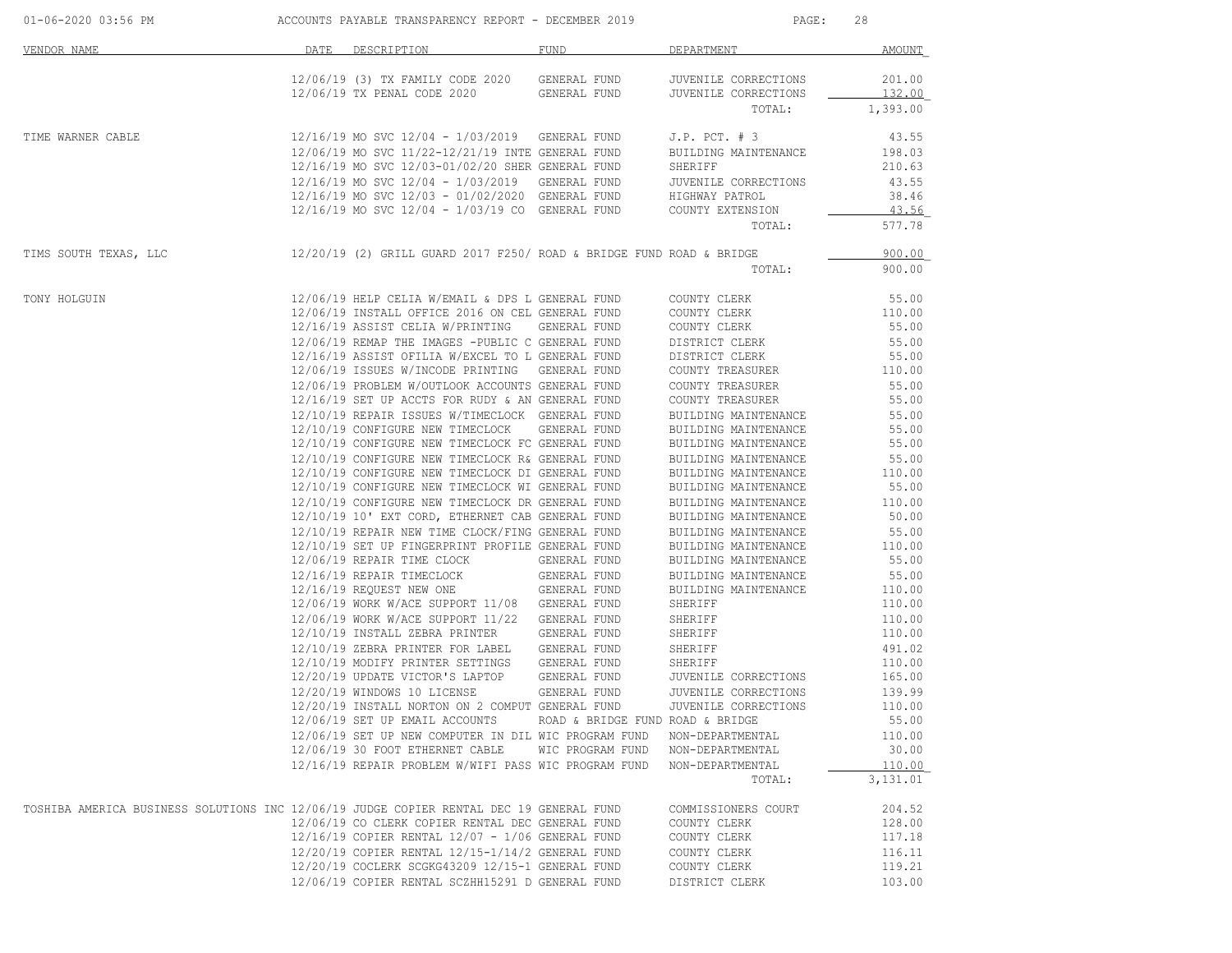| VENDOR NAME                   | DATE | DESCRIPTION                                                                                                                                                                                                                      | FUND         | DEPARTMENT                                       | AMOUNT           |
|-------------------------------|------|----------------------------------------------------------------------------------------------------------------------------------------------------------------------------------------------------------------------------------|--------------|--------------------------------------------------|------------------|
|                               |      | 12/06/19 (2) COPIER RENTALS DEC 201 GENERAL FUND DISTRICT CLERK                                                                                                                                                                  |              |                                                  | 255.02           |
|                               |      | $12/20/19$ JP1 COPIER RENTAL $12/15$ -1 GENERAL FUND                                                                                                                                                                             |              | J.P. $PCT.  # 1$                                 | 128.20           |
|                               |      | 12/06/19 JP3 COPIER RENTAL DEC 2019 GENERAL FUND                                                                                                                                                                                 |              | $J.P.$ PCT. $# 3$                                | 125.00           |
|                               |      | 12/06/19 COPIER RENTALS DEC 19 CO A GENERAL FUND                                                                                                                                                                                 |              | COUNTY ATTORNEY                                  | 128.00           |
|                               |      | 12/06/19 COPIER RENTALS JUN 19 CO A GENERAL FUND                                                                                                                                                                                 |              | COUNTY ATTORNEY                                  | 128.00           |
|                               |      | 12/06/19 COPIER RENTALS JUN 19 CO A GENERAL FUND                                                                                                                                                                                 |              | COUNTY ATTORNEY                                  | 128.00           |
|                               |      | 12/06/19 ELECTIONS COPIER RENTAL DE GENERAL FUND                                                                                                                                                                                 |              | ELECTIONS                                        | 128.00           |
|                               |      | 12/06/19 AUDITOR'S COPIER RENTAL DE GENERAL FUND                                                                                                                                                                                 |              | COUNTY AUDITOR                                   | 128.50           |
|                               |      | 12/06/19 TREASURER COPIER RENTAL DE GENERAL FUND                                                                                                                                                                                 |              | COUNTY TREASURER                                 | 123.00           |
|                               |      | 12/06/19 TAX OFFICE COPIER RENTAL D GENERAL FUND<br>12/06/19 SHERIFF'S COPIER RENTAL DE GENERAL FUND                                                                                                                             |              | TAX COLLECTOR<br>SHERIFF                         | 127.00<br>128.20 |
|                               |      | 12/06/19 JUV COPIER RENTAL DEC 2019 GENERAL FUND                                                                                                                                                                                 |              | JUVENILE CORRECTIONS                             | 125.00           |
|                               |      | 12/06/19 CO EXT COPIER RENTAL DEC 2 GENERAL FUND                                                                                                                                                                                 |              | COUNTY EXTENSION                                 | 128.14           |
|                               |      | 12/06/19 COPIER RENTALS DEC 19 VETE GENERAL FUND                                                                                                                                                                                 |              | VETERANS SERVICE                                 | 53.00            |
|                               |      | 12/06/19 COPIER RENTALS JUN 19 VETE GENERAL FUND                                                                                                                                                                                 |              | VETERANS SERVICE                                 | 53.00            |
|                               |      | 12/06/19 COPIER RENTALS JUN 19 VETE GENERAL FUND                                                                                                                                                                                 |              | VETERANS SERVICE                                 | 53.00            |
|                               |      | $12/20/19$ R&B COPIER RENTAL $12/15-1/$ ROAD & BRIDGE FUND ROAD & BRIDGE                                                                                                                                                         |              |                                                  | 123.00           |
|                               |      | 12/06/19 COPIER RENTAL SCNFJ56529 D WIC PROGRAM FUND NON-DEPARTMENTAL                                                                                                                                                            |              |                                                  | 204.52           |
|                               |      |                                                                                                                                                                                                                                  |              | TOTAL:                                           | 3,054.60         |
| TRACTOR SUPPLY CO.            |      | 12/16/19 TOOL BOX FLSIZE LOW PRFL GENERAL FUND                                                                                                                                                                                   |              | SHERIFF                                          | 297.49           |
|                               |      | 12/16/19 (3) TLBX J HOOK MOUNTS GENERAL FUND                                                                                                                                                                                     |              | SHERIFF                                          | 38.97            |
|                               |      | $12/06/19$ DW $1/2$ " HIGH TORQUE IMP WR ROAD & BRIDGE FUND ROAD & BRIDGE                                                                                                                                                        |              |                                                  | 299.99           |
|                               |      | 12/20/19 DOGHOUSE LG INDIGO SHERIFF'S SEIZED F NON-DEPARTMENTAL                                                                                                                                                                  |              |                                                  | 129.99           |
|                               |      | 12/20/19 SD 35LB CHK - DOG FOOD SHERIFF'S SEIZED F NON-DEPARTMENTAL                                                                                                                                                              |              |                                                  | 49.99            |
|                               |      | 12/20/19 SD 35LB CHK - DOG FOOD SHERIFF'S SEIZED F NON-DEPARTMENTAL                                                                                                                                                              |              |                                                  | 49.99            |
|                               |      |                                                                                                                                                                                                                                  |              | TOTAL:                                           | 866.42           |
| TROPHIES BY EDCO INC          |      | 12/20/19 SERVICE AWARD STAR GENERAL FUND                                                                                                                                                                                         |              | COUNTY AUDITOR                                   | 31.28            |
|                               |      | $12/20/19$ SERVICE QUALITY EXCE GENERAL FUND<br>$12/20/19$ COMMITMENT TO EXCELL GENERAL FUND                                                                                                                                     |              | COUNTY AUDITOR                                   | 96.90            |
|                               |      |                                                                                                                                                                                                                                  |              | COUNTY AUDITOR                                   | 47.64            |
|                               |      | $12/20/19 \text{ REACH STARS TROPHY} \hspace{1.3cm} \text{GENERAL FUND} \\ 12/20/19 \text{ CERT. OF ACHIEVEMENT} \hspace{1.3cm} \text{GENERAL FUND} \\ 12/20/19 \text{ REACH STARS ACHEVEME} \hspace{1.3cm} \text{GENERAL FUND}$ |              | COUNTY AUDITOR                                   | 63.00            |
|                               |      |                                                                                                                                                                                                                                  |              | COUNTY AUDITOR                                   | 27.00            |
|                               |      |                                                                                                                                                                                                                                  |              | COUNTY AUDITOR                                   | 112.59           |
|                               |      | 12/20/19 ACRYLIC STAR OVAL                                                                                                                                                                                                       | GENERAL FUND | COUNTY AUDITOR                                   | 79.48            |
|                               |      |                                                                                                                                                                                                                                  |              | TOTAL:                                           | 457.89           |
| TX. CO. & DISTRICT RETIREMENT |      | 12/27/19 RETIREMENT CONTRIB SUB# 18 GENERAL FUND                                                                                                                                                                                 |              | COMMISSIONERS COURT                              | 448.39           |
|                               |      | 12/27/19 RETIREMENT CONTRIB SUB# 18 GENERAL FUND                                                                                                                                                                                 |              | COMMISSIONERS COURT                              | 449.69           |
|                               |      | 12/27/19 SUPP LIFE PREMIUMS SUB# 18 GENERAL FUND                                                                                                                                                                                 |              | COMMISSIONERS COURT                              | 21.36            |
|                               |      | 12/27/19 SUPP LIFE PREMIUMS SUB# 18 GENERAL FUND                                                                                                                                                                                 |              | COMMISSIONERS COURT                              | 21.42            |
|                               |      | 12/27/19 RETIREMENT CONTRIB SUB# 18 GENERAL FUND                                                                                                                                                                                 |              | COUNTY CLERK                                     | 579.37           |
|                               |      | 12/27/19 RETIREMENT CONTRIB SUB# 18 GENERAL FUND                                                                                                                                                                                 |              | COUNTY CLERK                                     | 569.70           |
|                               |      | 12/27/19 SUPP LIFE PREMIUMS SUB# 18 GENERAL FUND                                                                                                                                                                                 |              | COUNTY CLERK                                     | 27.60            |
|                               |      | 12/27/19 SUPP LIFE PREMIUMS SUB# 18 GENERAL FUND                                                                                                                                                                                 |              | COUNTY CLERK                                     | 27.13            |
|                               |      | 12/27/19 RETIREMENT CONTRIB SUB# 18 GENERAL FUND                                                                                                                                                                                 |              | EMERGENCY MGNT / 911 M                           | 191.02           |
|                               |      | 12/27/19 RETIREMENT CONTRIB SUB# 18 GENERAL FUND                                                                                                                                                                                 |              | EMERGENCY MGNT / 911 M                           | 191.02           |
|                               |      | 12/27/19 SUPP LIFE PREMIUMS SUB# 18 GENERAL FUND<br>12/27/19 SUPP LIFE PREMIUMS SUB# 18 GENERAL FUND                                                                                                                             |              | EMERGENCY MGNT / 911 M<br>EMERGENCY MGNT / 911 M | 9.10<br>9.10     |
|                               |      | 12/27/19 RETIREMENT CONTRIB SUB# 18 GENERAL FUND                                                                                                                                                                                 |              | DISTRICT COURT                                   | 90.03            |
|                               |      | 12/27/19 RETIREMENT CONTRIB SUB# 18 GENERAL FUND                                                                                                                                                                                 |              | DISTRICT COURT                                   | 90.03            |
|                               |      | 12/27/19 SUPP LIFE PREMIUMS SUB# 18 GENERAL FUND                                                                                                                                                                                 |              | DISTRICT COURT                                   | 4.28             |
|                               |      | 12/27/19 SUPP LIFE PREMIUMS SUB# 18 GENERAL FUND                                                                                                                                                                                 |              | DISTRICT COURT                                   | 4.28             |
|                               |      | 12/27/19 RETIREMENT CONTRIB SUB# 18 GENERAL FUND                                                                                                                                                                                 |              | DISTRICT CLERK                                   | 641.06           |
|                               |      | 12/27/19 RETIREMENT CONTRIB SUB# 18 GENERAL FUND                                                                                                                                                                                 |              | DISTRICT CLERK                                   | 669.11           |
|                               |      | 12/27/19 SUPP LIFE PREMIUMS SUB# 18 GENERAL FUND                                                                                                                                                                                 |              | DISTRICT CLERK                                   | 30.54            |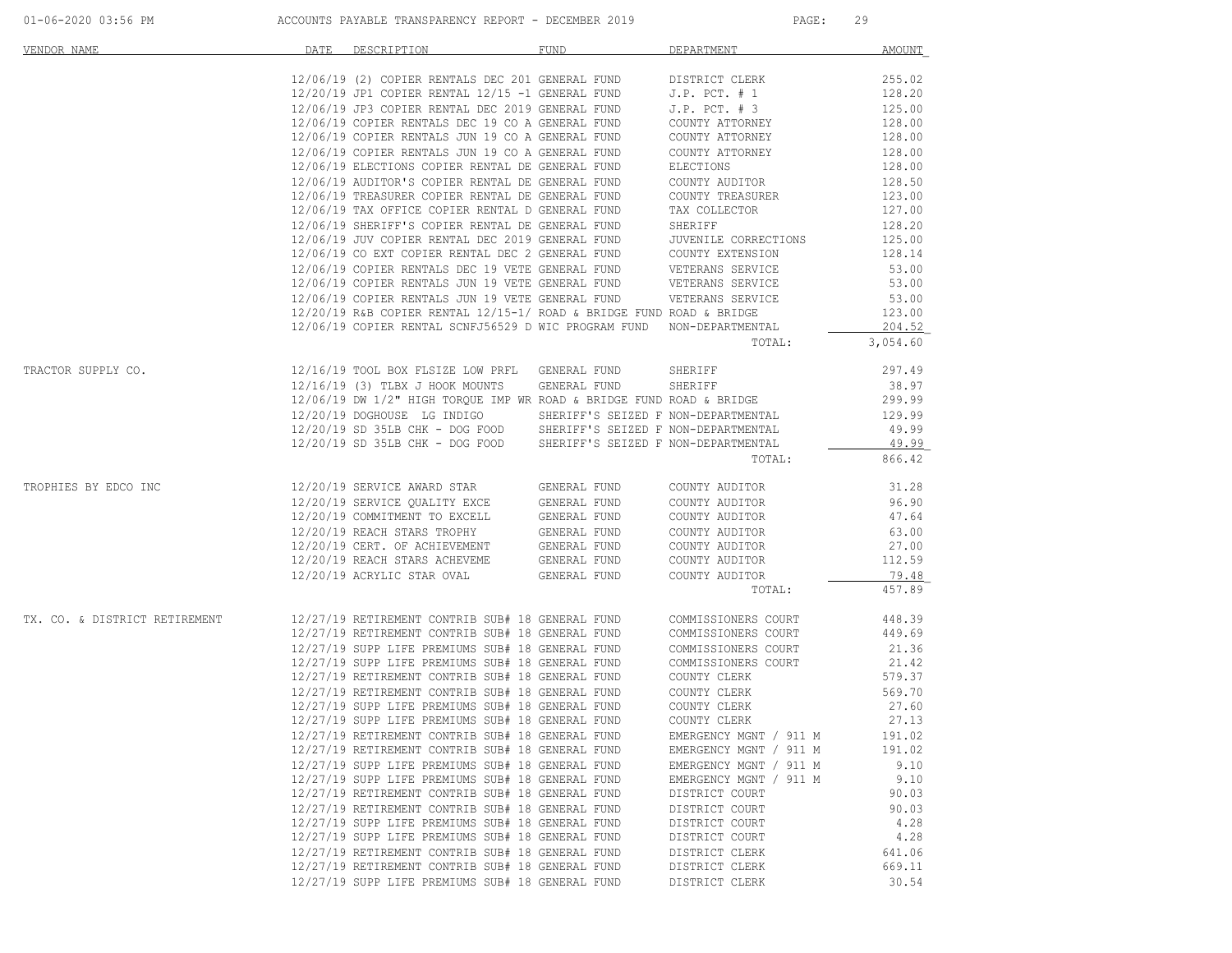| DATE<br>VENDOR NAME | DESCRIPTION                                                                                                                        | <b>FUND</b> | DEPARTMENT                                | AMOUNT          |
|---------------------|------------------------------------------------------------------------------------------------------------------------------------|-------------|-------------------------------------------|-----------------|
|                     |                                                                                                                                    |             |                                           | 31.87           |
|                     | $12/27/19$ SUPP LIFE PREMIUMS SUB# 18 GENERAL FUND DISTRICT CLERK $12/27/19$ RETIREMENT CONTRIB SUB# 18 GENERAL FUND J.P. PCT. # 1 |             |                                           | 429.17          |
|                     | 12/27/19 RETIREMENT CONTRIB SUB# 18 GENERAL FUND                                                                                   |             | $J.P.$ PCT. $# 1$                         | 429.17          |
|                     | 12/27/19 SUPP LIFE PREMIUMS SUB# 18 GENERAL FUND                                                                                   |             | $J.P.$ PCT. $# 1$                         | 20.44           |
|                     | 12/27/19 SUPP LIFE PREMIUMS SUB# 18 GENERAL FUND                                                                                   |             | $J.P.$ PCT. $# 1$                         | 20.44           |
|                     | 12/27/19 RETIREMENT CONTRIB SUB# 18 GENERAL FUND                                                                                   |             | $J.P.$ PCT. $# 2$                         | 309.93          |
|                     | 12/27/19 RETIREMENT CONTRIB SUB# 18 GENERAL FUND                                                                                   |             | $J.P.$ PCT. $# 2$                         | 309.93          |
|                     | 12/27/19 SUPP LIFE PREMIUMS SUB# 18 GENERAL FUND                                                                                   |             | $J.P.$ PCT. $# 2$                         | 14.76           |
|                     | 12/27/19 SUPP LIFE PREMIUMS SUB# 18 GENERAL FUND                                                                                   |             | $J.P.$ PCT. $# 2$                         | 14.76           |
|                     | 12/27/19 RETIREMENT CONTRIB SUB# 18 GENERAL FUND                                                                                   |             | $J.P.$ PCT. $# 3$                         | 299.18          |
|                     | 12/27/19 RETIREMENT CONTRIB SUB# 18 GENERAL FUND                                                                                   |             | $J.P.$ PCT. $# 3$                         | 299.18          |
|                     | 12/27/19 SUPP LIFE PREMIUMS SUB# 18 GENERAL FUND                                                                                   |             | $J.P.$ PCT. $# 3$                         | 14.24           |
|                     | 12/27/19 SUPP LIFE PREMIUMS SUB# 18 GENERAL FUND                                                                                   |             | $J.P.$ PCT. $# 3$                         | 14.24           |
|                     | 12/27/19 RETIREMENT CONTRIB SUB# 18 GENERAL FUND                                                                                   |             | $J.P.$ PCT. $#4$                          | 304.62          |
|                     | 12/27/19 RETIREMENT CONTRIB SUB# 18 GENERAL FUND                                                                                   |             | $J.P.$ PCT. $#4$                          | 304.62          |
|                     | 12/27/19 SUPP LIFE PREMIUMS SUB# 18 GENERAL FUND<br>12/27/19 SUPP LIFE PREMIUMS SUB# 18 GENERAL FUND                               |             | $J.P.$ PCT. $#4$                          | 14.50<br>14.50  |
|                     | 12/27/19 RETIREMENT CONTRIB SUB# 18 GENERAL FUND                                                                                   |             | $J.P.$ PCT. $#4$<br>COUNTY ATTORNEY       | 853.56          |
|                     | 12/27/19 RETIREMENT CONTRIB SUB# 18 GENERAL FUND                                                                                   |             | COUNTY ATTORNEY                           | 853.58          |
|                     | 12/27/19 SUPP LIFE PREMIUMS SUB# 18 GENERAL FUND                                                                                   |             | COUNTY ATTORNEY                           | 40.63           |
|                     | 12/27/19 SUPP LIFE PREMIUMS SUB# 18 GENERAL FUND                                                                                   |             | COUNTY ATTORNEY                           | 40.64           |
|                     | 12/27/19 RETIREMENT CONTRIB SUB# 18 GENERAL FUND                                                                                   |             | ELECTIONS                                 | 312.99          |
|                     | 12/27/19 RETIREMENT CONTRIB SUB# 18 GENERAL FUND                                                                                   |             | ELECTIONS                                 | 323.42          |
|                     | 12/27/19 SUPP LIFE PREMIUMS SUB# 18 GENERAL FUND                                                                                   |             | ELECTIONS                                 | 14.91           |
|                     | 12/27/19 SUPP LIFE PREMIUMS SUB# 18 GENERAL FUND                                                                                   |             | ELECTIONS                                 | 15.41           |
|                     | 12/27/19 RETIREMENT CONTRIB SUB# 18 GENERAL FUND                                                                                   |             | COUNTY AUDITOR                            | 407.85          |
|                     | 12/27/19 RETIREMENT CONTRIB SUB# 18 GENERAL FUND                                                                                   |             | COUNTY AUDITOR                            | 382.43          |
|                     | 12/27/19 SUPP LIFE PREMIUMS SUB# 18 GENERAL FUND                                                                                   |             | COUNTY AUDITOR                            | 19.41           |
|                     | 12/27/19 SUPP LIFE PREMIUMS SUB# 18 GENERAL FUND                                                                                   |             | COUNTY AUDITOR                            | 18.20           |
|                     | 12/27/19 RETIREMENT CONTRIB SUB# 18 GENERAL FUND                                                                                   |             | COUNTY TREASURER                          | 550.24          |
|                     | 12/27/19 RETIREMENT CONTRIB SUB# 18 GENERAL FUND                                                                                   |             | COUNTY TREASURER                          | 517.47          |
|                     | 12/27/19 SUPP LIFE PREMIUMS SUB# 18 GENERAL FUND                                                                                   |             | COUNTY TREASURER                          | 26.21           |
|                     | 12/27/19 SUPP LIFE PREMIUMS SUB# 18 GENERAL FUND                                                                                   |             | COUNTY TREASURER                          | 24.65           |
|                     | 12/27/19 RETIREMENT CONTRIB SUB# 18 GENERAL FUND                                                                                   |             | TAX COLLECTOR                             | 744.81          |
|                     | 12/27/19 RETIREMENT CONTRIB SUB# 18 GENERAL FUND                                                                                   |             | TAX COLLECTOR                             | 755.32          |
|                     | 12/27/19 SUPP LIFE PREMIUMS SUB# 18 GENERAL FUND                                                                                   |             | TAX COLLECTOR                             | 35.47           |
|                     | 12/27/19 SUPP LIFE PREMIUMS SUB# 18 GENERAL FUND                                                                                   |             | TAX COLLECTOR                             | 35.97           |
|                     | 12/27/19 RETIREMENT CONTRIB SUB# 18 GENERAL FUND                                                                                   |             | BUILDING MAINTENANCE                      | 394.58          |
|                     | 12/27/19 RETIREMENT CONTRIB SUB# 18 GENERAL FUND                                                                                   |             | BUILDING MAINTENANCE                      | 530.24          |
|                     | 12/27/19 SUPP LIFE PREMIUMS SUB# 18 GENERAL FUND                                                                                   |             | BUILDING MAINTENANCE                      | 18.78           |
|                     | 12/27/19 SUPP LIFE PREMIUMS SUB# 18 GENERAL FUND<br>12/27/19 RETIREMENT CONTRIB SUB# 18 GENERAL FUND                               |             | BUILDING MAINTENANCE<br>CONSTABLE PCT # 1 | 25.25<br>187.19 |
|                     | 12/27/19 RETIREMENT CONTRIB SUB# 18 GENERAL FUND                                                                                   |             | CONSTABLE PCT # 1                         | 187.19          |
|                     | 12/27/19 SUPP LIFE PREMIUMS SUB# 18 GENERAL FUND                                                                                   |             | CONSTABLE PCT # 1                         | 8.91            |
|                     | 12/27/19 SUPP LIFE PREMIUMS SUB# 18 GENERAL FUND                                                                                   |             | CONSTABLE PCT # 1                         | 8.91            |
|                     | 12/27/19 RETIREMENT CONTRIB SUB# 18 GENERAL FUND                                                                                   |             | CONSTABLE PCT # 2                         | 176.59          |
|                     | 12/27/19 RETIREMENT CONTRIB SUB# 18 GENERAL FUND                                                                                   |             | CONSTABLE PCT # 2                         | 176.59          |
|                     | 12/27/19 SUPP LIFE PREMIUMS SUB# 18 GENERAL FUND                                                                                   |             | CONSTABLE PCT # 2                         | 8.41            |
|                     | 12/27/19 SUPP LIFE PREMIUMS SUB# 18 GENERAL FUND                                                                                   |             | CONSTABLE PCT # 2                         | 8.41            |
|                     | 12/27/19 RETIREMENT CONTRIB SUB# 18 GENERAL FUND                                                                                   |             | CONSTABLE PCT # 3                         | 176.59          |
|                     | 12/27/19 RETIREMENT CONTRIB SUB# 18 GENERAL FUND                                                                                   |             | CONSTABLE PCT # 3                         | 176.59          |
|                     | 12/27/19 SUPP LIFE PREMIUMS SUB# 18 GENERAL FUND                                                                                   |             | CONSTABLE PCT # 3                         | 8.41            |
|                     | 12/27/19 SUPP LIFE PREMIUMS SUB# 18 GENERAL FUND                                                                                   |             | CONSTABLE PCT # 3                         | 8.41            |
|                     | 12/27/19 RETIREMENT CONTRIB SUB# 18 GENERAL FUND                                                                                   |             | CONSTABLE PCT # 4                         | 176.59          |
|                     | 12/27/19 RETIREMENT CONTRIB SUB# 18 GENERAL FUND                                                                                   |             | CONSTABLE PCT # 4                         | 176.59          |
|                     | 12/27/19 SUPP LIFE PREMIUMS SUB# 18 GENERAL FUND                                                                                   |             | CONSTABLE PCT # 4                         | 8.41            |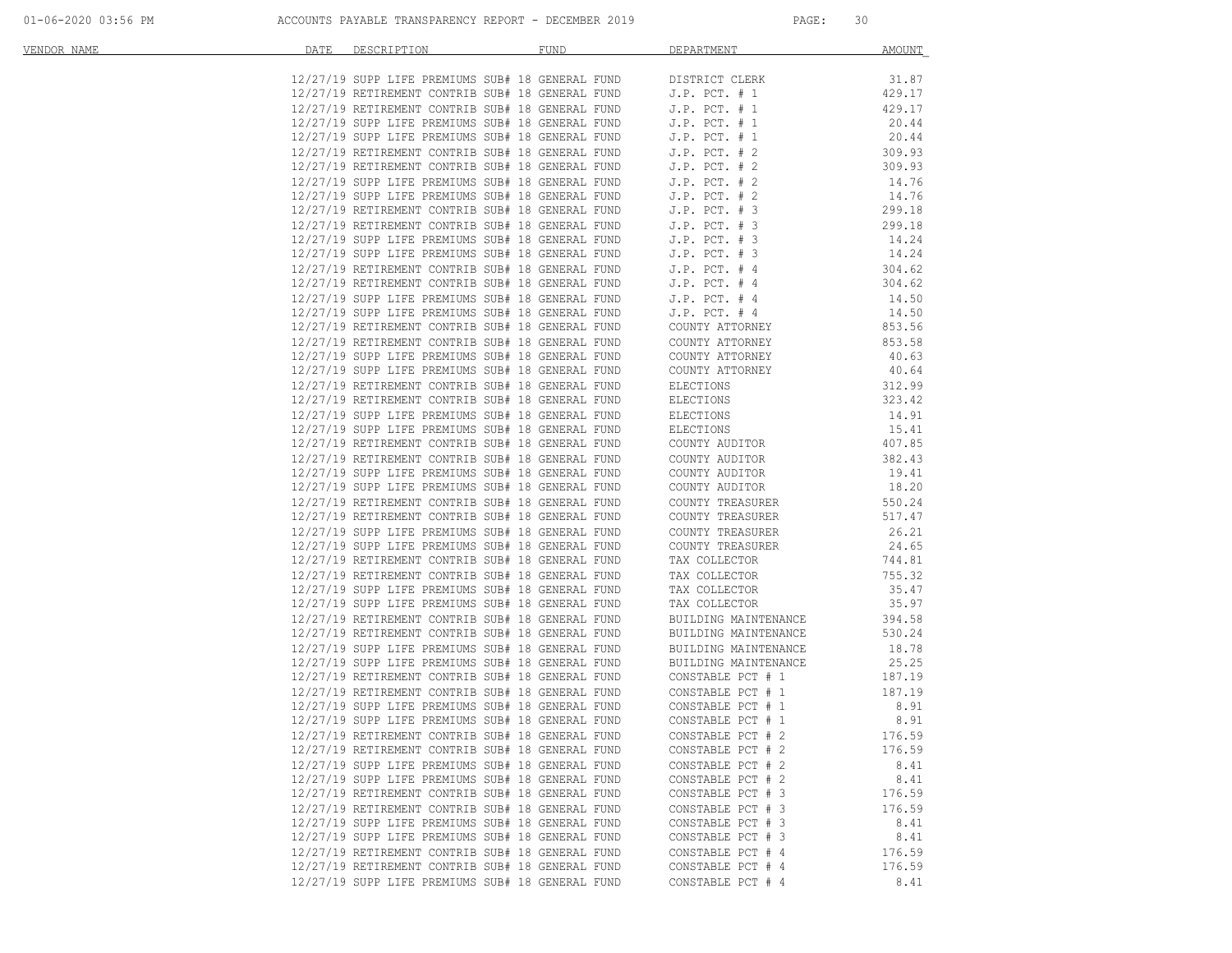| VENDOR NAME | DATE | DESCRIPTION                                                                                                                                  | FUND         | DEPARTMENT                                                                                                                                     | AMOUNT      |
|-------------|------|----------------------------------------------------------------------------------------------------------------------------------------------|--------------|------------------------------------------------------------------------------------------------------------------------------------------------|-------------|
|             |      | 12/27/19 SUPP LIFE PREMIUMS SUB# 18 GENERAL FUND                                                                                             |              | CONSTABLE PCT # 4                                                                                                                              | 8.41        |
|             |      | 12/27/19 RETIREMENT CONTRIB SUB# 18 GENERAL FUND                                                                                             |              | SHERIFF                                                                                                                                        | 6,722.82    |
|             |      | 12/27/19 RETIREMENT CONTRIB SUB# 18 GENERAL FUND                                                                                             |              | SHERIFF                                                                                                                                        | 6,323.25    |
|             |      | 12/27/19 SUPP LIFE PREMIUMS SUB# 18 GENERAL FUND                                                                                             |              | SHERIFF                                                                                                                                        | 320.12      |
|             |      | 12/27/19 SUPP LIFE PREMIUMS SUB# 18 GENERAL FUND                                                                                             |              | SHERIFF                                                                                                                                        | 301.08      |
|             |      | 12/27/19 RETIREMENT CONTRIB SUB# 18 GENERAL FUND                                                                                             |              | JUVENILE CORRECTIONS                                                                                                                           | 476.46      |
|             |      | 12/27/19 RETIREMENT CONTRIB SUB# 18 GENERAL FUND                                                                                             |              | JUVENILE CORRECTIONS                                                                                                                           | 476.46      |
|             |      | 12/27/19 SUPP LIFE PREMIUMS SUB# 18 GENERAL FUND                                                                                             |              | JUVENILE CORRECTIONS                                                                                                                           | 22.67       |
|             |      | 12/27/19 SUPP LIFE PREMIUMS SUB# 18 GENERAL FUND                                                                                             |              | JUVENILE CORRECTIONS                                                                                                                           | 22.67       |
|             |      | 12/27/19 RETIREMENT CONTRIB SUB# 18 GENERAL FUND                                                                                             |              | HIGHWAY PATROL                                                                                                                                 | 155.66      |
|             |      | 12/27/19 RETIREMENT CONTRIB SUB# 18 GENERAL FUND                                                                                             |              | HIGHWAY PATROL                                                                                                                                 | 155.68      |
|             |      | 12/27/19 SUPP LIFE PREMIUMS SUB# 18 GENERAL FUND                                                                                             |              | HIGHWAY PATROL                                                                                                                                 | 7.41        |
|             |      | 12/27/19 SUPP LIFE PREMIUMS SUB# 18 GENERAL FUND                                                                                             |              | HIGHWAY PATROL<br>HIGHWAY PATROL                                                                                                               | 7.41        |
|             |      | 12/27/19 RETIREMENT CONTRIB SUB# 18 GENERAL FUND                                                                                             |              | HEALTH & WELFARE                                                                                                                               | 69.46       |
|             |      | 12/27/19 RETIREMENT CONTRIB SUB# 18 GENERAL FUND                                                                                             |              | HEALTH & WELFARE                                                                                                                               | 69.46       |
|             |      | 12/27/19 SUPP LIFE PREMIUMS SUB# 18 GENERAL FUND                                                                                             |              | HEALTH & WELFARE                                                                                                                               | 3.31        |
|             |      | 12/27/19 SUPP LIFE PREMIUMS SUB# 18 GENERAL FUND                                                                                             |              | HEALTH & WELFARE                                                                                                                               | 3.31        |
|             |      | 12/27/19 RETIREMENT CONTRIB SUB# 18 GENERAL FUND                                                                                             |              | COUNTY EXTENSION                                                                                                                               | 133.72      |
|             |      | 12/27/19 RETIREMENT CONTRIB SUB# 18 GENERAL FUND                                                                                             |              | COUNTY EXTENSION                                                                                                                               | 133.72      |
|             |      | 12/27/19 SUPP LIFE PREMIUMS SUB# 18 GENERAL FUND                                                                                             |              | COUNTY EXTENSION                                                                                                                               | 6.37        |
|             |      | 12/27/19 SUPP LIFE PREMIUMS SUB# 18 GENERAL FUND                                                                                             |              | COUNTY EXTENSION                                                                                                                               | 6.37        |
|             |      | 12/27/19 RETIREMENT CONTRIB SUB# 18 GENERAL FUND                                                                                             |              | HUMAN RESOURCE                                                                                                                                 | 373.94      |
|             |      | 12/27/19 RETIREMENT CONTRIB SUB# 18 GENERAL FUND                                                                                             |              | HUMAN RESOURCE                                                                                                                                 | 373.94      |
|             |      | 12/27/19 SUPP LIFE PREMIUMS SUB# 18 GENERAL FUND                                                                                             |              | HUMAN RESOURCE                                                                                                                                 | 17.80       |
|             |      | 12/27/19 SUPP LIFE PREMIUMS SUB# 18 GENERAL FUND                                                                                             |              | HUMAN RESOURCE                                                                                                                                 | 17.81       |
|             |      | 12/27/19 RETIREMENT CONTRIB SUB# 18 GENERAL FUND                                                                                             |              | HUMAN RESOURCE<br>VETERANS SERVICE                                                                                                             | 79.84       |
|             |      |                                                                                                                                              |              |                                                                                                                                                | 84.49       |
|             |      |                                                                                                                                              |              |                                                                                                                                                | 3.80        |
|             |      |                                                                                                                                              |              |                                                                                                                                                | 4.02        |
|             |      | 12/27/19 RETIREMENT CONTRIB SUB# 18 ROAD & BRIDGE FUND ROAD & BRIDGE                                                                         |              |                                                                                                                                                | 5,448.98    |
|             |      | 12/27/19 RETIREMENT CONTRIB SUB# 18 ROAD & BRIDGE FUND ROAD & BRIDGE                                                                         |              |                                                                                                                                                | 5,013.59    |
|             |      | 12/27/19 SUPP LIFE PREMIUMS SUB# 18 ROAD & BRIDGE FUND ROAD & BRIDGE<br>12/27/19 SUPP LIFE PREMIUMS SUB# 18 ROAD & BRIDGE FUND ROAD & BRIDGE |              |                                                                                                                                                | 259.50      |
|             |      | 12/27/19 SUPP LIFE PREMIUMS SUB# 18 ROAD & BRIDGE FUND ROAD & BRIDGE                                                                         |              |                                                                                                                                                | 238.76      |
|             |      |                                                                                                                                              |              | 12/27/19 RETIREMENT CONTRIB SUB# 18 WIC PROGRAM FUND NON-DEPARTMENTAL                                                                          | 319.44      |
|             |      |                                                                                                                                              |              |                                                                                                                                                | 339.17      |
|             |      |                                                                                                                                              |              | 12/27/19 RETIREMENT CONTRIB SUB# 18 WIC PROGRAM FUND NON-DEPARTMENTAL<br>12/27/19 SUPP LIFE PREMIUMS SUB# 18 WIC PROGRAM FUND NON-DEPARTMENTAL | 15.21       |
|             |      | 12/27/19 SUPP LIFE PREMIUMS SUB# 18 WIC PROGRAM FUND NON-DEPARTMENTAL                                                                        |              |                                                                                                                                                | 16.15       |
|             |      |                                                                                                                                              |              | 12/27/19 RETIREMENT CONTRIB SUB# 18 TX JUVENILE PROBAT BASIC SUPERVISION                                                                       | 227.43      |
|             |      |                                                                                                                                              |              | 12/27/19 RETIREMENT CONTRIB SUB# 18 TX JUVENILE PROBAT BASIC SUPERVISION                                                                       | 227.43      |
|             |      | 12/27/19 SUPP LIFE PREMIUMS SUB# 18 TX JUVENILE PROBAT BASIC SUPERVISION                                                                     |              |                                                                                                                                                | 10.83       |
|             |      | 12/27/19 SUPP LIFE PREMIUMS SUB# 18 TX JUVENILE PROBAT BASIC SUPERVISION                                                                     |              |                                                                                                                                                | 10.83       |
|             |      | 12/27/19 RETIREMENT CONTRIB SUB# 18 TX JUVENILE PROBAT COMMUNITY PROGRAM                                                                     |              |                                                                                                                                                | 236.91      |
|             |      |                                                                                                                                              |              | 12/27/19 RETIREMENT CONTRIB SUB# 18 TX JUVENILE PROBAT COMMUNITY PROGRAM                                                                       | 236.91      |
|             |      | 12/27/19 SUPP LIFE PREMIUMS SUB# 18 TX JUVENILE PROBAT COMMUNITY PROGRAM                                                                     |              |                                                                                                                                                | 11.28       |
|             |      | 12/27/19 SUPP LIFE PREMIUMS SUB# 18 TX JUVENILE PROBAT COMMUNITY PROGRAM                                                                     |              |                                                                                                                                                | 11.28       |
|             |      |                                                                                                                                              |              | 12/27/19 RETIREMENT CONTRIB SUB# 18 TX JUVENILE PROBAT COMMITMENT DIVERSION                                                                    | 23.54       |
|             |      | 12/27/19 RETIREMENT CONTRIB SUB# 18 TX JUVENILE PROBAT COMMITMENT DIVERSION                                                                  |              |                                                                                                                                                | 23.54       |
|             |      | 12/27/19 SUPP LIFE PREMIUMS SUB# 18 TX JUVENILE PROBAT COMMITMENT DIVERSION                                                                  |              |                                                                                                                                                | 1.12        |
|             |      | 12/27/19 SUPP LIFE PREMIUMS SUB# 18 TX JUVENILE PROBAT COMMITMENT DIVERSION                                                                  |              |                                                                                                                                                | 1.12        |
|             |      | 12/27/19 RETIREMENT CONTRIB SUB# 18 FRIO COUNTY PAYROL NON-DEPARTMENTAL                                                                      |              |                                                                                                                                                | 16,699.22   |
|             |      | 12/27/19 RETIREMENT CONTRIB SUB# 18 FRIO COUNTY PAYROL NON-DEPARTMENTAL                                                                      |              |                                                                                                                                                | 16, 162. 37 |
|             |      |                                                                                                                                              |              | TOTAL:                                                                                                                                         | 77,271.66   |
|             |      |                                                                                                                                              |              |                                                                                                                                                |             |
| TXTAG       |      | 12/20/19 TOLL FEES 11/12/19                                                                                                                  | GENERAL FUND | SHERIFF                                                                                                                                        | 18.94       |
|             |      | 12/20/19 MAILING FEES 12/03/2019                                                                                                             | GENERAL FUND | SHERIFF                                                                                                                                        | <u>1.15</u> |
|             |      |                                                                                                                                              |              | TOTAL:                                                                                                                                         | 20.09       |
|             |      |                                                                                                                                              |              |                                                                                                                                                |             |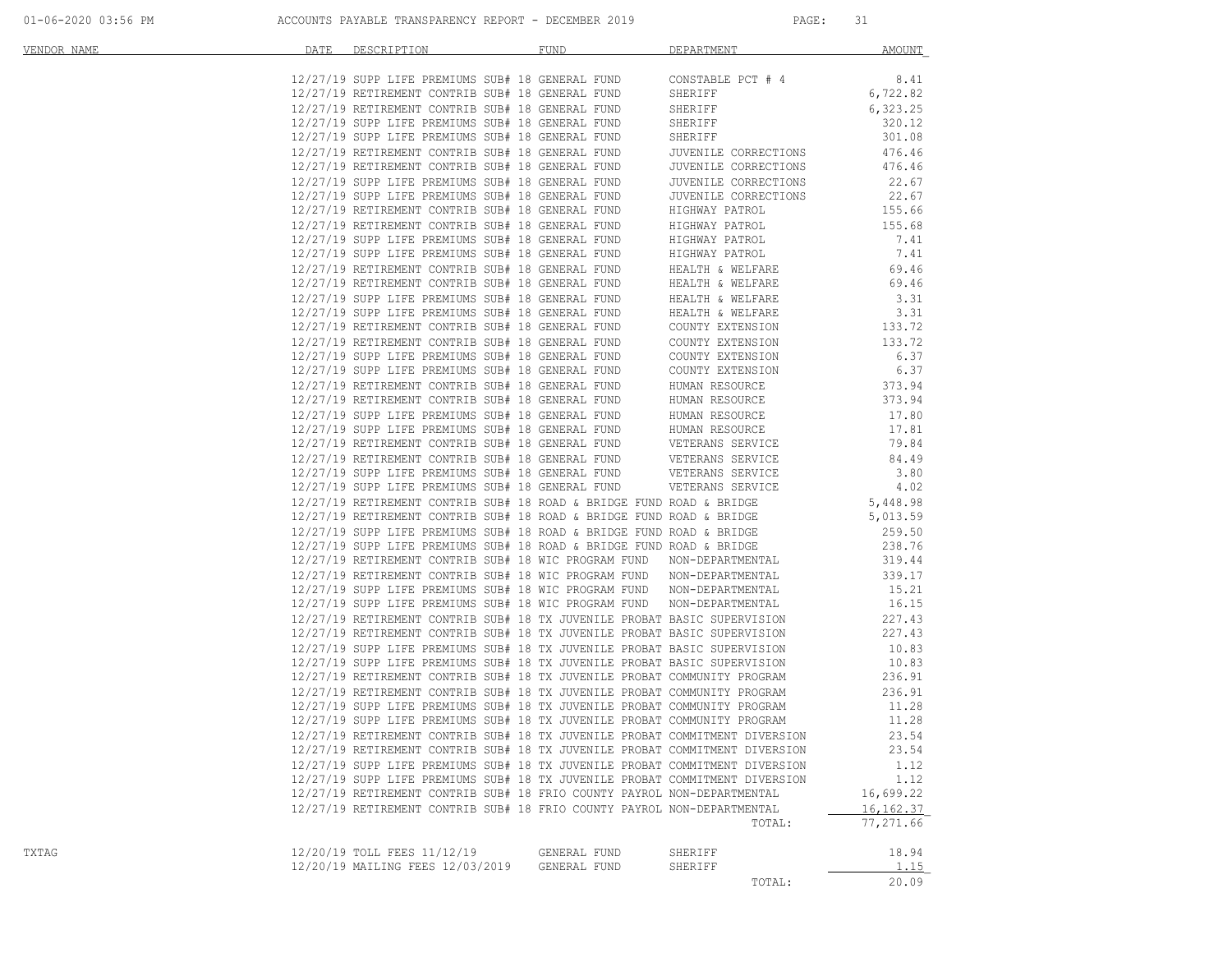|  |  |  |  | 01-06-2020 03:56 PM |  |
|--|--|--|--|---------------------|--|
|--|--|--|--|---------------------|--|

| VENDOR NAME                       | DATE             | DESCRIPTION                                                                                          | FUND                             | DEPARTMENT                                   | <b>AMOUNT</b>   |
|-----------------------------------|------------------|------------------------------------------------------------------------------------------------------|----------------------------------|----------------------------------------------|-----------------|
| TXU ENERGY RETAIL COMPANY LLC     |                  | 12/10/19 101 N. COMMERCE DILLEY GENERAL FUND                                                         |                                  | BUILDING MAINTENANCE                         | 968.92          |
|                                   |                  | 12/10/19  205  CR  1650  MOORE   GENERAL FUND<br>12/10/19  205  CR  1650  UNIT   SHOP   GENERAL FUND |                                  | BUILDING MAINTENANCE                         | 7.22            |
|                                   |                  |                                                                                                      |                                  | BUILDING MAINTENANCE                         | 30.07           |
|                                   |                  | 12/10/19 2207 BI 35E R & B                                                                           | GENERAL FUND                     | BUILDING MAINTENANCE                         | 937.33          |
|                                   |                  | 12/10/19 415 E BRAZOS ST                                                                             | GENERAL FUND                     | BUILDING MAINTENANCE                         | 15.23<br>854.12 |
|                                   |                  | 12/10/19 415 E BRAZOS ST MHMR BLDG GENERAL FUND<br>12/10/19 513 E. LEONA ST                          | GENERAL FUND                     | BUILDING MAINTENANCE<br>BUILDING MAINTENANCE | 75.30           |
|                                   |                  | 12/10/19 505 E MEDINA STREET                                                                         | GENERAL FUND                     | BUILDING MAINTENANCE                         | 151.35          |
|                                   |                  | 12/10/19 515 E MEDINA STREET                                                                         | GENERAL FUND                     | BUILDING MAINTENANCE                         | 44.45           |
|                                   |                  | 12/10/19 515 E MEDINA ST ADULT PROB GENERAL FUND                                                     |                                  | BUILDING MAINTENANCE                         | 101.48          |
|                                   |                  | 12/10/19 606 E MEDINA ST HSE                                                                         | GENERAL FUND                     | BUILDING MAINTENANCE                         | 16.00           |
|                                   |                  | 12/10/19 604 E MEDINA ST MUSEUM GENERAL FUND                                                         |                                  | BUILDING MAINTENANCE                         | 166.32          |
|                                   |                  | 12/10/19 500 E SAN ANTONIO ST GENERAL FUND                                                           |                                  | BUILDING MAINTENANCE                         | 60.90           |
|                                   |                  | 12/10/19 500 E SAN ANTONIO ST COURT GENERAL FUND                                                     |                                  | BUILDING MAINTENANCE                         | 1,304.36        |
|                                   |                  | 12/10/19 650 E SAN ANTONIO ST TRLR GENERAL FUND                                                      |                                  | BUILDING MAINTENANCE                         | 178.79          |
|                                   |                  | 12/10/19 610 E SAN ANTONIOST TRLR F GENERAL FUND                                                     |                                  | BUILDING MAINTENANCE                         | 256.71          |
|                                   |                  | 12/10/19 1150 FM 1581                                                                                | GENERAL FUND                     | BUILDING MAINTENANCE                         | 49.30           |
|                                   |                  | 12/10/19 1355 FM 1581 REGION PARK GENERAL FUND                                                       |                                  | BUILDING MAINTENANCE                         | 262.67          |
|                                   |                  | 12/10/19 328 RADIO LANE                                                                              | GENERAL FUND                     | BUILDING MAINTENANCE                         | 25.95           |
|                                   |                  | 12/10/19 COUNTY RD 1000 STLG GENERAL FUND                                                            |                                  | BUILDING MAINTENANCE                         | 26.21           |
|                                   |                  | 12/10/19 PRIVATE RD 2020 250 HPS GENERAL FUND                                                        |                                  | BUILDING MAINTENANCE                         | 136.27          |
|                                   |                  | 12/10/19 COUNTY RD 4010 PARKING LOT GENERAL FUND                                                     |                                  | BUILDING MAINTENANCE                         | 11.19           |
|                                   |                  | 12/10/19 421 S CEDAR ST                                                                              | GENERAL FUND                     | BUILDING MAINTENANCE                         | 15.22           |
|                                   |                  | 12/10/19 502 S CEDAR ST                                                                              | GENERAL FUND                     | BUILDING MAINTENANCE                         | 1,969.11        |
|                                   |                  | 12/10/19 421 S CEDAR ST ODLT                                                                         | GENERAL FUND                     | BUILDING MAINTENANCE                         | 15.22           |
|                                   |                  | 12/10/19 421 S CEDAR ST RADIO TOWER GENERAL FUND                                                     |                                  | BUILDING MAINTENANCE                         | 50.26           |
|                                   |                  | 12/10/19 406 S PECAN ST                                                                              | GENERAL FUND                     | BUILDING MAINTENANCE                         | 22.22           |
|                                   |                  | 12/10/19 410 S PECAN ST<br>12/10/19 515 S PECAN ST                                                   | GENERAL FUND<br>GENERAL FUND     | BUILDING MAINTENANCE                         | 6.66<br>22.29   |
|                                   |                  |                                                                                                      |                                  | BUILDING MAINTENANCE                         | 39.97           |
|                                   |                  | 12/10/19 526 S PECAN ST<br>12/10/19 407 S PECAN ST BLDG JP2 GENERAL FUND                             | GENERAL FUND                     | BUILDING MAINTENANCE<br>BUILDING MAINTENANCE | 42.51           |
|                                   |                  | 12/10/19 406 S PECAN ST JUV EP - JP GENERAL FUND                                                     |                                  | BUILDING MAINTENANCE                         | 64.28           |
|                                   |                  | 12/10/19 514 S PECAN ST TENNIS COUR GENERAL FUND                                                     |                                  | BUILDING MAINTENANCE                         | 86.59           |
|                                   |                  | $12/10/19$ 410 S PECAN ST - JUV PRO/E GENERAL FUND                                                   |                                  | BUILDING MAINTENANCE                         | 976.43          |
|                                   |                  | 12/10/19 955 STREETLIGHT STLG GENERAL FUND                                                           |                                  | BUILDING MAINTENANCE                         | 131.73          |
|                                   |                  |                                                                                                      |                                  | TOTAL:                                       | 9,122.63        |
| U.S. DEPT. OF EDUCATION AWG       |                  | 12/10/19 ARELLANO 1002607273 FRIO COUNTY PAYROL NON-DEPARTMENTAL                                     |                                  |                                              | 258.16          |
|                                   |                  | 12/20/19 ARELLANO  1002607273  FRIO COUNTY PAYROL NON-DEPARTMENTAL                                   |                                  |                                              | 258.16          |
|                                   |                  |                                                                                                      |                                  | TOTAL:                                       | 516.32          |
| ULINE                             |                  | $12/20/19$ (3) INGROUND 6' BENCH W/BA ROAD & BRIDGE FUND ROAD & BRIDGE                               |                                  |                                              | 1,050.00        |
|                                   | 12/20/19 FREIGHT |                                                                                                      | ROAD & BRIDGE FUND ROAD & BRIDGE |                                              | 206.36          |
|                                   |                  |                                                                                                      |                                  | TOTAL:                                       | 1,256.36        |
| VERIFY I-9, LLC                   |                  | 12/06/19 VERIFY I-9 J. OVALLE GENERAL FUND                                                           |                                  | HUMAN RESOURCE                               | 9.95            |
|                                   |                  | 12/06/19 VERIFY I-9 C. GUTIERREZ GENERAL FUND                                                        |                                  | HUMAN RESOURCE                               | 9.95            |
|                                   |                  | 12/16/19 VERIFY I-9 J. BURKE                                                                         | GENERAL FUND                     | HUMAN RESOURCE                               | 9.95            |
|                                   |                  |                                                                                                      |                                  | TOTAL:                                       | 29.85           |
| VICTOR H. GAYTAN                  |                  | 12/06/19 MILEAGE 10/09 - 11/19/2019 GENERAL FUND                                                     |                                  | JUVENILE CORRECTIONS                         | 151.96          |
|                                   |                  |                                                                                                      |                                  | TOTAL:                                       | 151.96          |
| VIDA Y SALUD HEALTH SYSTEMS, INC. |                  | 12/06/19 CPT D7140 J. CORONA GENERAL FUND                                                            |                                  | SHERIFF                                      | 146.00          |
|                                   |                  | 12/06/19 CPT 99214 A. DE LA FUENTE GENERAL FUND                                                      |                                  | SHERIFF                                      | 47.68           |
|                                   |                  | 12/06/19 CPT 73630 A. DE LA FUENTE GENERAL FUND                                                      |                                  | SHERIFF                                      | 15.77           |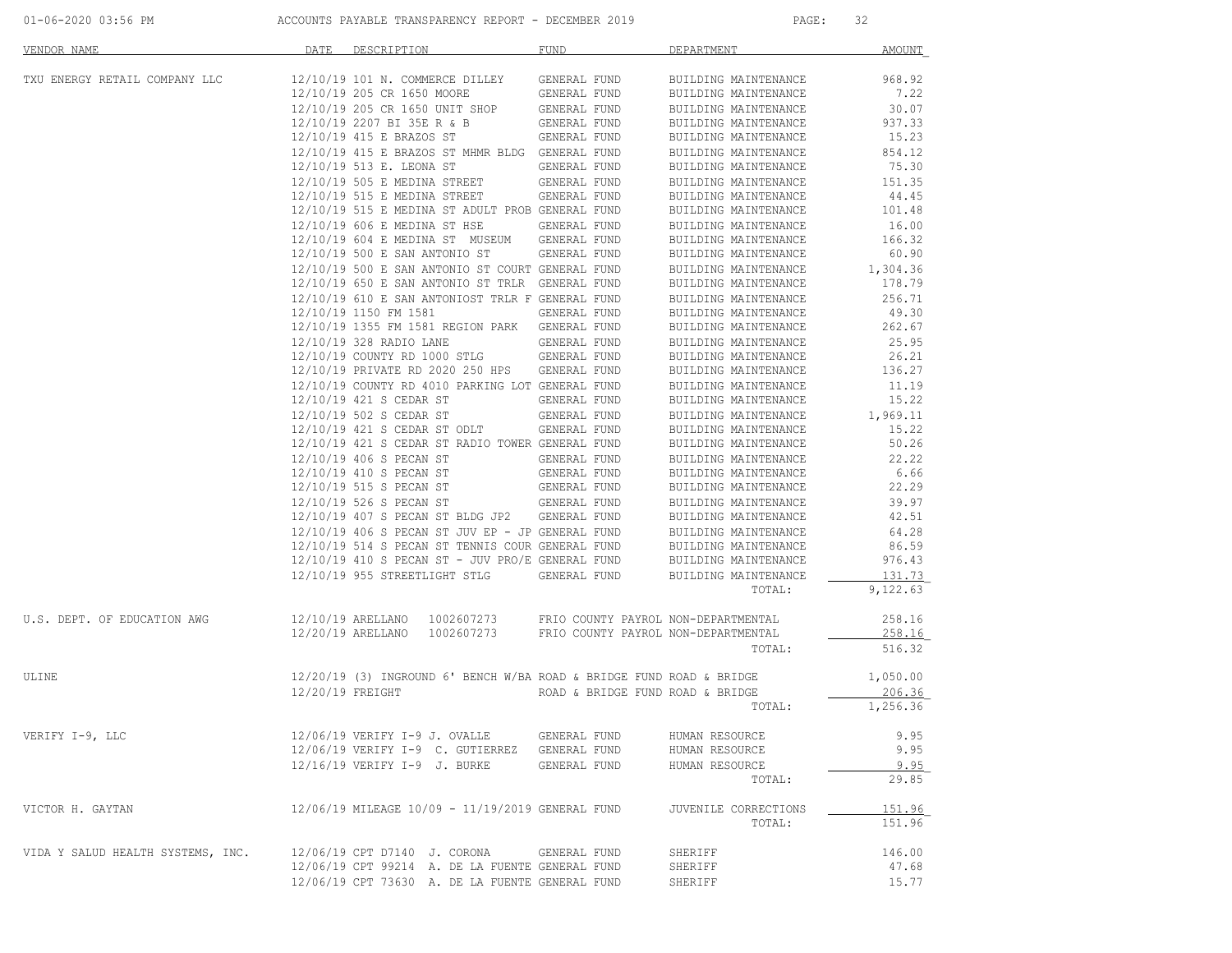| VENDOR NAME                       | DATE              | DESCRIPTION                                                           | FUND                         | DEPARTMENT           | <b>AMOUNT</b> |
|-----------------------------------|-------------------|-----------------------------------------------------------------------|------------------------------|----------------------|---------------|
|                                   |                   | 12/06/19 CPT 82947 A. DE LA FUENTE GENERAL FUND                       |                              | SHERIFF              | 3.67          |
|                                   |                   | 12/06/19 CPT 99213 M. LAMBERT                                         | GENERAL FUND                 | SHERIFF              | 33.95         |
|                                   |                   | 12/06/19 CPT 99213 I. JUAREZ                                          | GENERAL FUND                 | SHERIFF              | 33.95         |
|                                   |                   | 12/06/19 CPT 99213 P. SANDOVAL                                        | GENERAL FUND                 | SHERIFF              | 33.95         |
|                                   |                   | 12/06/19 CPT 85007 A. DE LA FUENTE GENERAL FUND                       |                              | SHERIFF              | 4.00          |
|                                   |                   | 12/06/19 CPT 85027 A. DE LA FUENTE GENERAL FUND                       |                              | SHERIFF              | 8.00          |
|                                   |                   | 12/06/19 CPT 81001 A. DE LA FUENTE GENERAL FUND                       |                              | SHERIFF              | 4.00          |
|                                   |                   | 12/06/19 CPT 80053 A. DE LA FUENTE GENERAL FUND                       |                              | SHERIFF              | 12.00         |
|                                   |                   | 12/06/19 CPT 80061 A. DE LA FUENTE GENERAL FUND                       |                              | SHERIFF              | 18.72         |
|                                   |                   | 12/06/19 CPT 83036 A. DE LA FUENTE GENERAL FUND                       |                              | SHERIFF              | 11.00         |
|                                   |                   | 12/06/19 CPT 99000 A. DE LA FUENTE GENERAL FUND                       |                              | SHERIFF              | 10.80         |
|                                   |                   | 12/10/19 CPT D7140 5 I. JUAREZ                                        | GENERAL FUND                 | SHERIFF              | 146.00        |
|                                   |                   | 12/10/19 CPT D7210 4 I. JUAREZ                                        | GENERAL FUND                 | SHERIFF              | 218.00        |
|                                   |                   | 12/10/19 CPT D7210 3 I. JUAREZ                                        | GENERAL FUND                 | SHERIFF              | 218.00        |
|                                   |                   | 12/06/19 CPT 99214 A. ORTIZ                                           | GENERAL FUND                 | SHERIFF              | 47.68         |
|                                   |                   | 12/06/19 CPT 99213 M. MARTINEZ                                        | GENERAL FUND                 | SHERIFF              | 33.95         |
|                                   |                   | 12/16/19 CPT 85007 A. ORTIZ                                           | GENERAL FUND                 | SHERIFF              | 3.21          |
|                                   |                   | 12/16/19 CPT 85027 A. ORTIZ                                           | GENERAL FUND                 | SHERIFF              | 6.03          |
|                                   |                   | 12/16/19 CPT 81001 A. ORTIZ                                           | GENERAL FUND                 | SHERIFF              | 2.96          |
|                                   |                   | 12/16/19 CPT 80053 A. ORTIZ                                           | GENERAL FUND                 | SHERIFF              | 9.86          |
|                                   |                   | 12/16/19 CPT 80061 A. ORTIZ                                           | GENERAL FUND                 | SHERIFF              | 12.50         |
|                                   |                   | 12/16/19 CPT 83036 A. ORTIZ<br>12/16/19 CPT 83036 A. ORTIZ            | GENERAL FUND                 | SHERIFF              | 9.06<br>10.80 |
|                                   |                   |                                                                       | GENERAL FUND<br>GENERAL FUND | SHERIFF<br>SHERIFF   | 218.00        |
|                                   |                   | 12/16/19 CPT D7210 J. CORONA                                          |                              | TOTAL:               | 1,319.54      |
|                                   |                   |                                                                       |                              |                      |               |
| VISTA SOLUTIONS GROUP, LP         |                   | 12/20/19 DMS3 ANNUAL MAINT & SUPPOR GENERAL FUND                      |                              | ELECTIONS            | 600.00        |
|                                   |                   |                                                                       |                              | TOTAL:               | 600.00        |
| VOYAGER FLEET SYSTEMS INC.        |                   | $12/10/19$ MO FUEL NOV 2019 - CONST P GENERAL FUND                    |                              | CONSTABLE PCT # 2    | 157.82        |
|                                   |                   | 12/10/19 MO FUEL NOV 2019 -SHERIFF GENERAL FUND                       |                              | SHERIFF              | 9,090.11      |
|                                   |                   |                                                                       |                              | TOTAL:               | 9,247.93      |
| VTX TELECOM, LLC                  |                   | $12/20/19$ DPS - SC                                                   | GENERAL FUND                 | BUILDING MAINTENANCE | 58.83         |
|                                   |                   | 12/20/19 EMERGENCY MANAGEMENT                                         | GENERAL FUND                 | BUILDING MAINTENANCE | 39.13         |
|                                   | 12/20/19 JPO      |                                                                       | GENERAL FUND                 | BUILDING MAINTENANCE | 58.83         |
|                                   |                   | $12/20/19$ J.P. # 4                                                   | GENERAL FUND                 | BUILDING MAINTENANCE | 73.33         |
|                                   |                   | $12/20/19$ J.P. # 4 - FAX                                             | GENERAL FUND                 | BUILDING MAINTENANCE | 58.83         |
|                                   | $12/20/19$ J.P.#4 |                                                                       | GENERAL FUND                 | BUILDING MAINTENANCE | 45.88         |
|                                   |                   | 12/20/19 TAX OFFICE                                                   | GENERAL FUND                 | BUILDING MAINTENANCE | 58.83         |
|                                   |                   | 12/20/19 GAME WARDEN                                                  | GENERAL FUND                 | BUILDING MAINTENANCE | 73.33         |
|                                   |                   | 12/20/19 SS INFO CENTER                                               | GENERAL FUND                 | BUILDING MAINTENANCE | 73.33         |
|                                   |                   | $12/20/19$ SS INFO CENTER - FAX                                       | GENERAL FUND                 | BUILDING MAINTENANCE | 58.83         |
|                                   | 12/20/19 WIC      |                                                                       | GENERAL FUND                 | BUILDING MAINTENANCE | 24.83         |
|                                   |                   | $12/20/19$ WIC - FAX                                                  | GENERAL FUND                 | BUILDING MAINTENANCE | 58.83         |
|                                   |                   | 12/20/19 R & B                                                        | GENERAL FUND                 | BUILDING MAINTENANCE | 54.63         |
|                                   |                   |                                                                       |                              | TOTAL:               | 737.44        |
| VULCAN CONSTRUCTION MATERIALS, LP |                   | 12/20/19 13.08 TON LRA PREMIX TY D FM & LATERAL ROAD NON-DEPARTMENTAL |                              |                      | 523.20        |
|                                   |                   | 12/20/19 12.18 TON LRA PREMIX TY D FM & LATERAL ROAD NON-DEPARTMENTAL |                              |                      | 487.20        |
|                                   |                   | 12/20/19 13.05 TON LRA PREMIX TY D FM & LATERAL ROAD NON-DEPARTMENTAL |                              |                      | 522.00        |
|                                   |                   | 12/20/19 13.58 TON LRA PREMIX TY D FM & LATERAL ROAD NON-DEPARTMENTAL |                              |                      | 543.20        |
|                                   |                   |                                                                       |                              | TOTAL:               | 2,075.60      |
| W.W. GRAINGER, INC.               |                   | 12/06/19 (2) TOILET SEAT OPEN FRONT GENERAL FUND                      |                              | BUILDING MAINTENANCE | 23.44         |
|                                   |                   | 12/10/19 BIRD REPELLENT                                               | GENERAL FUND                 | BUILDING MAINTENANCE | 339.13        |
|                                   |                   |                                                                       |                              |                      |               |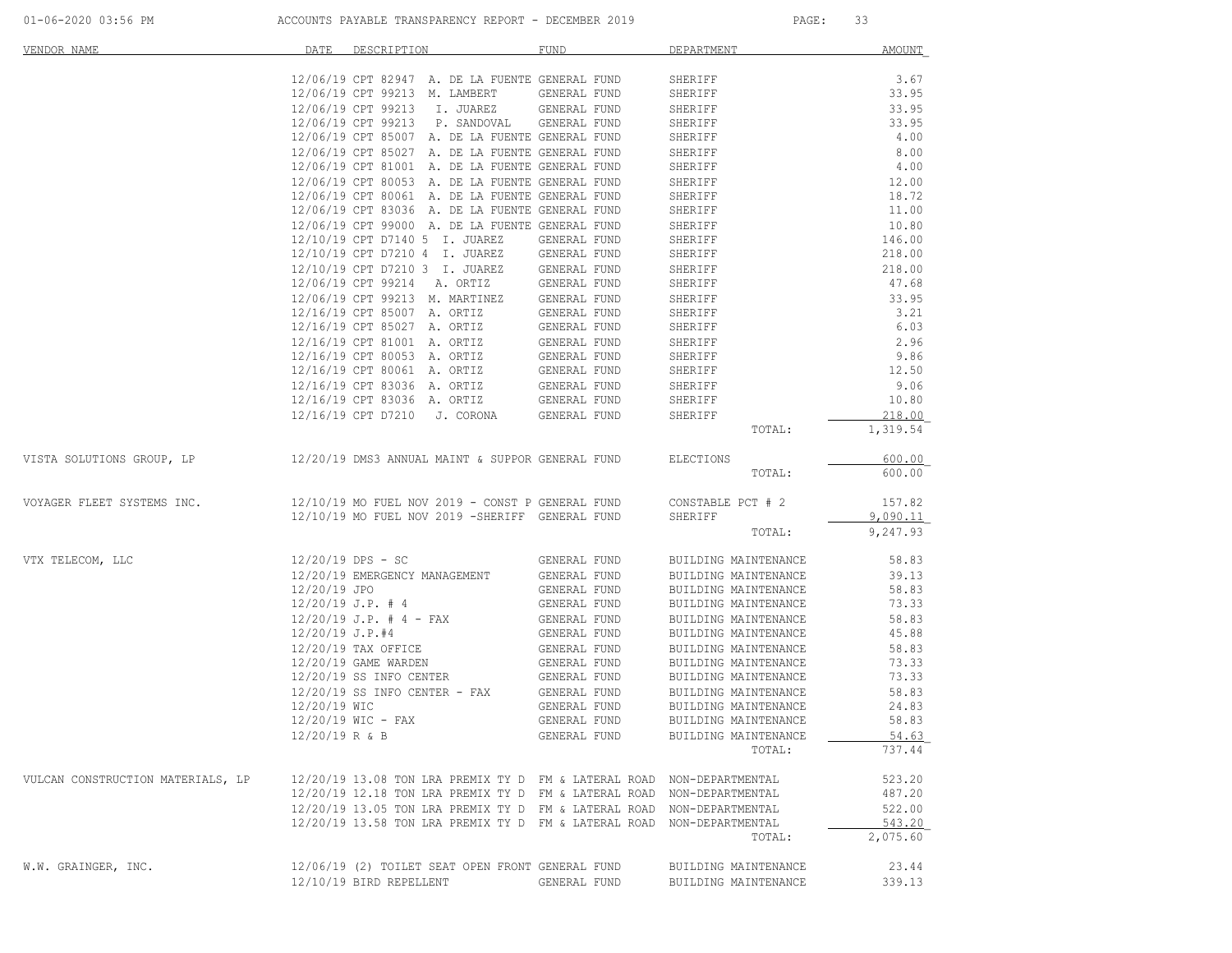| VENDOR NAME                                                                                    | DATE DESCRIPTION                                                                                                                                                                                                                                                                                                                                                                                                                                  | <b>FUND</b>                  | DEPARTMENT                                                                                                                                                                                                                                                   | <b>AMOUNT</b>        |
|------------------------------------------------------------------------------------------------|---------------------------------------------------------------------------------------------------------------------------------------------------------------------------------------------------------------------------------------------------------------------------------------------------------------------------------------------------------------------------------------------------------------------------------------------------|------------------------------|--------------------------------------------------------------------------------------------------------------------------------------------------------------------------------------------------------------------------------------------------------------|----------------------|
|                                                                                                | 12/06/19 TOILET BOWL, FLOOR, ELONGA GENERAL FUND BUILDING MAINTENANCE                                                                                                                                                                                                                                                                                                                                                                             |                              |                                                                                                                                                                                                                                                              | 103.58               |
|                                                                                                | $12/10/19$ ELECTRIC VIBRATOR ROAD & BRIDGE FUND ROAD & BRIDGE                                                                                                                                                                                                                                                                                                                                                                                     |                              |                                                                                                                                                                                                                                                              | 1,436.90             |
|                                                                                                | 12/06/19 (8) HIGH VISIBILITY VEST ROAD & BRIDGE FUND ROAD & BRIDGE                                                                                                                                                                                                                                                                                                                                                                                |                              |                                                                                                                                                                                                                                                              | 87.12                |
|                                                                                                |                                                                                                                                                                                                                                                                                                                                                                                                                                                   |                              |                                                                                                                                                                                                                                                              | 191.06               |
|                                                                                                |                                                                                                                                                                                                                                                                                                                                                                                                                                                   |                              |                                                                                                                                                                                                                                                              | 95.53                |
|                                                                                                | $12/10/19 (2) JACKETS SLROD & BRIDGE FUND ROD & BRIDGE FUND ROD & BRIDGE FUND ROD & BRIDGE FUND ROD & BRIDGE FUND ROD & BRIDGE FUND ROD & BRIDGE FUND ROD & BRIDGE FUND ROD & BRIDGE FUND ROD & BRIDGE FUND ROD & BRIDGE FUND ROD & BRIDGE FUND ROD & BRIDGE FUND ROD & BRIDGE FUND ROD & BRIDGE FUND ROD & BRIDGE FUND ROD & BRIDGE FUND ROD & BRIDGE FUND ROD & BRIDGE FUND ROD & BRIDGE FUND ROD & BRIDGE FUND ROD & BRIDGE FUND ROD & BRIDGE$ |                              |                                                                                                                                                                                                                                                              | 191.06               |
|                                                                                                |                                                                                                                                                                                                                                                                                                                                                                                                                                                   |                              |                                                                                                                                                                                                                                                              | 477.65               |
|                                                                                                |                                                                                                                                                                                                                                                                                                                                                                                                                                                   |                              |                                                                                                                                                                                                                                                              | 1,241.89             |
|                                                                                                |                                                                                                                                                                                                                                                                                                                                                                                                                                                   |                              |                                                                                                                                                                                                                                                              | 1,146.36             |
|                                                                                                |                                                                                                                                                                                                                                                                                                                                                                                                                                                   |                              |                                                                                                                                                                                                                                                              | 573.18               |
|                                                                                                |                                                                                                                                                                                                                                                                                                                                                                                                                                                   |                              | TOTAL:                                                                                                                                                                                                                                                       | 5,906.90             |
|                                                                                                |                                                                                                                                                                                                                                                                                                                                                                                                                                                   |                              |                                                                                                                                                                                                                                                              |                      |
|                                                                                                | $12/20/19 \quad \text{CONTROL PANNEL} \qquad \qquad \text{GENERAL FUND} \qquad \text{BULIDING MATIENANCE} \\ 12/20/19 \quad (2) \quad \text{ADDITIONAL WILLO EL} \quad D \quad \text{GENERAL FUND} \qquad \text{BULIDING MATIENANCE}$                                                                                                                                                                                                             |                              |                                                                                                                                                                                                                                                              | 17,000.00            |
|                                                                                                |                                                                                                                                                                                                                                                                                                                                                                                                                                                   |                              |                                                                                                                                                                                                                                                              | 20,100.00            |
|                                                                                                |                                                                                                                                                                                                                                                                                                                                                                                                                                                   |                              | TOTAL:                                                                                                                                                                                                                                                       | 175,100.00           |
| XEROX CORPORATION                                                                              | 12/16/19 BASE CHG NOV &USAGE10/24-1 GENERAL FUND J.P. PCT. # 4                                                                                                                                                                                                                                                                                                                                                                                    |                              |                                                                                                                                                                                                                                                              | 209.94               |
|                                                                                                |                                                                                                                                                                                                                                                                                                                                                                                                                                                   |                              | TOTAL:                                                                                                                                                                                                                                                       | 209.94               |
| YOUR MEMBERSHIP.COM, INC. 12/10/19 JOB POSTING - GRANT WRITER GENERAL FUND COMMISSIONERS COURT |                                                                                                                                                                                                                                                                                                                                                                                                                                                   |                              |                                                                                                                                                                                                                                                              |                      |
|                                                                                                |                                                                                                                                                                                                                                                                                                                                                                                                                                                   |                              |                                                                                                                                                                                                                                                              | 150.00               |
|                                                                                                |                                                                                                                                                                                                                                                                                                                                                                                                                                                   |                              | TOTAL:                                                                                                                                                                                                                                                       | 150.00               |
|                                                                                                |                                                                                                                                                                                                                                                                                                                                                                                                                                                   |                              |                                                                                                                                                                                                                                                              |                      |
| **PAYROLL EXPENSES                                                                             | $12/01/2019$ - $12/31/2019$ GENERAL FUND COMMISSIONERS COURT 10,573.53<br>GENERAL FUND COUNTY CLERK 13,084.01                                                                                                                                                                                                                                                                                                                                     |                              |                                                                                                                                                                                                                                                              |                      |
|                                                                                                |                                                                                                                                                                                                                                                                                                                                                                                                                                                   |                              |                                                                                                                                                                                                                                                              |                      |
|                                                                                                |                                                                                                                                                                                                                                                                                                                                                                                                                                                   |                              |                                                                                                                                                                                                                                                              | 4,230.72<br>1,994.06 |
|                                                                                                |                                                                                                                                                                                                                                                                                                                                                                                                                                                   |                              |                                                                                                                                                                                                                                                              | 14,695.71            |
|                                                                                                |                                                                                                                                                                                                                                                                                                                                                                                                                                                   |                              |                                                                                                                                                                                                                                                              | 9,662.05             |
|                                                                                                |                                                                                                                                                                                                                                                                                                                                                                                                                                                   |                              |                                                                                                                                                                                                                                                              | 7,310.81             |
|                                                                                                |                                                                                                                                                                                                                                                                                                                                                                                                                                                   |                              | GENERAL FUND<br>COUNTY CLERK<br>GENERAL FUND<br>DISTRICT COURT<br>GENERAL FUND<br>DISTRICT COURT<br>GENERAL FUND<br>DISTRICT CLERK<br>GENERAL FUND<br>J.P. PCT. # 2<br>GENERAL FUND<br>J.P. PCT. # 3<br>GENERAL FUND<br>J.P. PCT. # 4<br>GENERAL FUND<br>COU | 6,673.04             |
|                                                                                                |                                                                                                                                                                                                                                                                                                                                                                                                                                                   |                              |                                                                                                                                                                                                                                                              | 7,137.30             |
|                                                                                                |                                                                                                                                                                                                                                                                                                                                                                                                                                                   |                              |                                                                                                                                                                                                                                                              | 18,908.26            |
|                                                                                                |                                                                                                                                                                                                                                                                                                                                                                                                                                                   |                              |                                                                                                                                                                                                                                                              | 7,436.84             |
|                                                                                                |                                                                                                                                                                                                                                                                                                                                                                                                                                                   |                              |                                                                                                                                                                                                                                                              | 8,696.26             |
|                                                                                                |                                                                                                                                                                                                                                                                                                                                                                                                                                                   |                              |                                                                                                                                                                                                                                                              | 11,461.16            |
|                                                                                                |                                                                                                                                                                                                                                                                                                                                                                                                                                                   |                              |                                                                                                                                                                                                                                                              | 16,455.56            |
|                                                                                                |                                                                                                                                                                                                                                                                                                                                                                                                                                                   |                              | BUILDING MAINTENANCE 11,744.00                                                                                                                                                                                                                               |                      |
|                                                                                                |                                                                                                                                                                                                                                                                                                                                                                                                                                                   |                              |                                                                                                                                                                                                                                                              | 4,145.90             |
|                                                                                                |                                                                                                                                                                                                                                                                                                                                                                                                                                                   |                              |                                                                                                                                                                                                                                                              | 3,911.22             |
|                                                                                                |                                                                                                                                                                                                                                                                                                                                                                                                                                                   | GENERAL FUND<br>GENERAL FUND | CONSTABLE PCT # 3                                                                                                                                                                                                                                            | 3,911.22             |
|                                                                                                |                                                                                                                                                                                                                                                                                                                                                                                                                                                   |                              | CONSTABLE PCT # 3<br>GENERAL FUND CONSTABLE PCT # 4<br>GENERAL FUND SHERIFF CORRECTIONS<br>GENERAL FUND UVENILE CORRECTIONS<br>GENERAL FUND HEALTH & WELFARE<br>GENERAL FUND HEALTH & WELFARE<br>GENERAL FUND HUMAN RESOURCE<br>GENERAL FUND                 | 3,911.22             |
|                                                                                                |                                                                                                                                                                                                                                                                                                                                                                                                                                                   |                              |                                                                                                                                                                                                                                                              | 147,585.00           |
|                                                                                                |                                                                                                                                                                                                                                                                                                                                                                                                                                                   |                              |                                                                                                                                                                                                                                                              | 10,553.18            |
|                                                                                                |                                                                                                                                                                                                                                                                                                                                                                                                                                                   |                              |                                                                                                                                                                                                                                                              | 3,448.00             |
|                                                                                                |                                                                                                                                                                                                                                                                                                                                                                                                                                                   |                              |                                                                                                                                                                                                                                                              | 1,538.46             |
|                                                                                                |                                                                                                                                                                                                                                                                                                                                                                                                                                                   |                              |                                                                                                                                                                                                                                                              | 7,366.53             |
|                                                                                                |                                                                                                                                                                                                                                                                                                                                                                                                                                                   |                              |                                                                                                                                                                                                                                                              | 8,282.22<br>2,031.48 |
|                                                                                                |                                                                                                                                                                                                                                                                                                                                                                                                                                                   |                              | ROAD & BRIDGE FUND ROAD & BRIDGE                                                                                                                                                                                                                             | 114,261.93           |
|                                                                                                |                                                                                                                                                                                                                                                                                                                                                                                                                                                   |                              |                                                                                                                                                                                                                                                              |                      |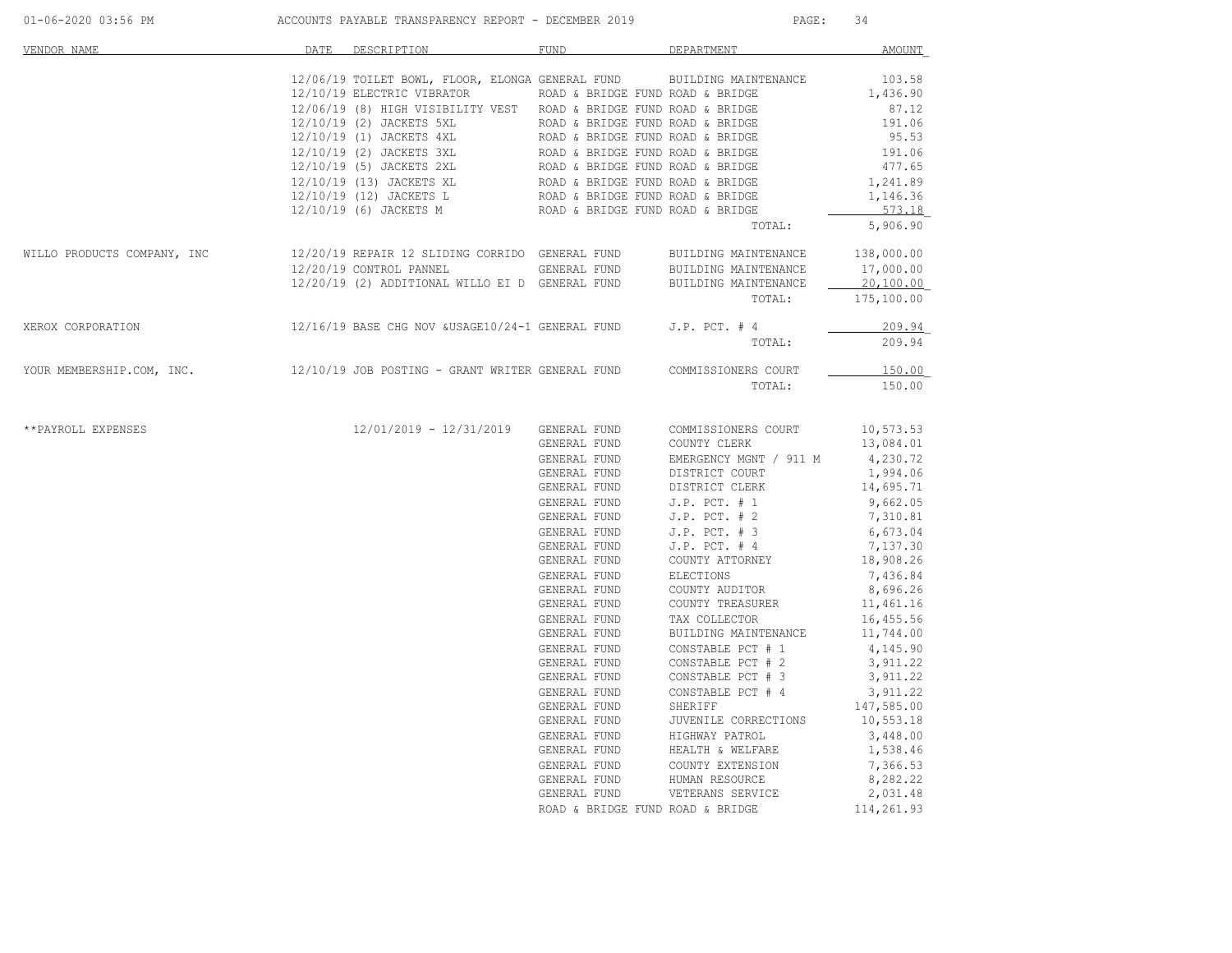| VENDOR NAME        | DESCRIPTION<br>DATE | FUND                                    | DEPARTMENT       | AMOUNT     |
|--------------------|---------------------|-----------------------------------------|------------------|------------|
| **PAYROLL EXPENSES |                     | WIC PROGRAM FUND                        | NON-DEPARTMENTAL | 8,909.04   |
|                    |                     | COUNTY CLERK RECOR NON-DEPARTMENTAL     |                  | 805.00     |
|                    |                     | TX JUVENILE PROBAT BASIC SUPERVISION    |                  | 5,037.12   |
|                    |                     | TX JUVENILE PROBAT COMMUNITY PROGRAM    |                  | 5,247.00   |
|                    |                     | TX JUVENILE PROBAT COMMITMENT DIVERSION |                  | 521.46     |
|                    |                     | JP # 2 D.D.C. FUND NON-DEPARTMENTAL     |                  | 500.00     |
|                    |                     | JP # 3 D.D.C. FUND NON-DEPARTMENTAL     |                  | 300.00     |
|                    |                     |                                         | TOTAL:           | 482,329.29 |

| 100   | GENERAL FUND                            | 868,450.64 |  |
|-------|-----------------------------------------|------------|--|
| 200   | ROAD & BRIDGE FUND 362,418.23           |            |  |
| 201   | FM & LATERAL ROAD FUND 38,301.80        |            |  |
| 2.02. | WIC PROGRAM FUND 14,998.97              |            |  |
| 205   | COUNTY CLERK RECORDS MGT 896.40         |            |  |
| 206   | TX JUVENILE PROBATION FND 13,052.43     |            |  |
| 209   | CO CLERK ARCHIVE FUND 430.84            |            |  |
| 403   | SHERIFF'S SEIZED FUNDS                  | 547.51     |  |
| 409   | $JP$ $#$ $2$ $D.D.C.$ $FUND$            | 538.19     |  |
| 410   | JP # 3 D.D.C. FUND 321.08               |            |  |
| 707   | FRIO CO RECORDS MGT FUND 7,200.00       |            |  |
| 708   | ABANDONED VEHICLE FUND 3,862.00         |            |  |
| 709   | CEMETERY PERPETUAL FUND 294.15          |            |  |
|       | 719 ABV FUND CONSTABLE PCT #2 627.00    |            |  |
|       | 998 FRIO COUNTY PAYROLL FUND 185,385.36 |            |  |
|       | GRAND TOTAL: 1,497,324.60               |            |  |
|       |                                         |            |  |

TOTAL PAGES: 35